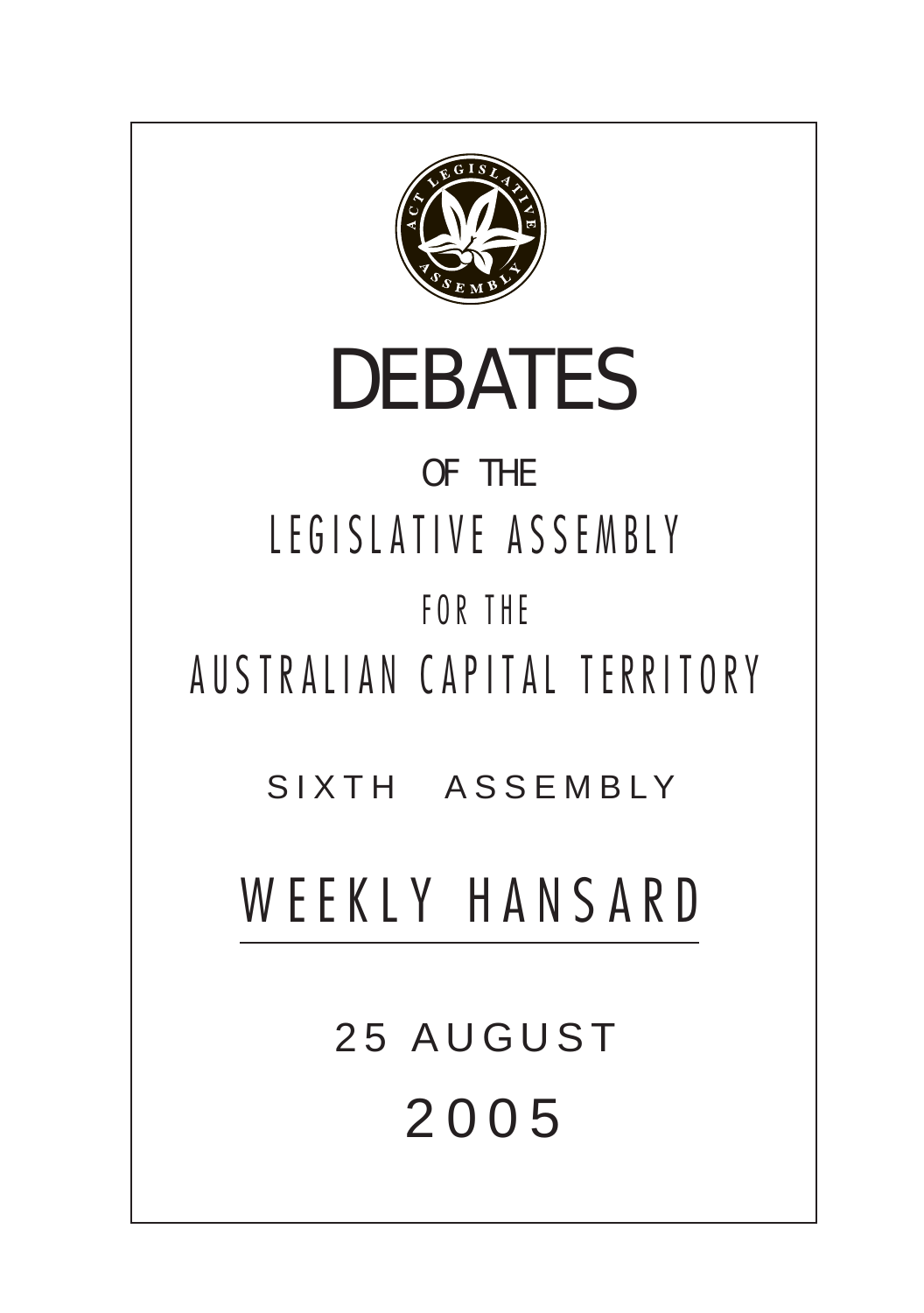# Thursday, 25 August 2005

| Justice and Community Safety Legislation Amendment Bill 2005 (No 2)3234    |  |  |
|----------------------------------------------------------------------------|--|--|
|                                                                            |  |  |
|                                                                            |  |  |
| Questions without notice:                                                  |  |  |
|                                                                            |  |  |
|                                                                            |  |  |
|                                                                            |  |  |
|                                                                            |  |  |
|                                                                            |  |  |
|                                                                            |  |  |
|                                                                            |  |  |
|                                                                            |  |  |
|                                                                            |  |  |
|                                                                            |  |  |
| Supplementary answer to question without notice:                           |  |  |
|                                                                            |  |  |
|                                                                            |  |  |
|                                                                            |  |  |
|                                                                            |  |  |
|                                                                            |  |  |
|                                                                            |  |  |
|                                                                            |  |  |
| Human Rights Commission (Children and Young People Commissioner) Amendment |  |  |
|                                                                            |  |  |
|                                                                            |  |  |
| Adjournment:                                                               |  |  |
|                                                                            |  |  |
|                                                                            |  |  |
|                                                                            |  |  |
|                                                                            |  |  |
|                                                                            |  |  |
|                                                                            |  |  |
|                                                                            |  |  |
|                                                                            |  |  |
| Schedules of amendments:                                                   |  |  |
| Schedule 1: Public Sector Management Amendment Act 2005 (No 3)3294         |  |  |
| Schedule 2: Human Rights Commission (Children and Young People             |  |  |
|                                                                            |  |  |
| Schedule 3: Human Rights Commission (Children and Young People             |  |  |
|                                                                            |  |  |
|                                                                            |  |  |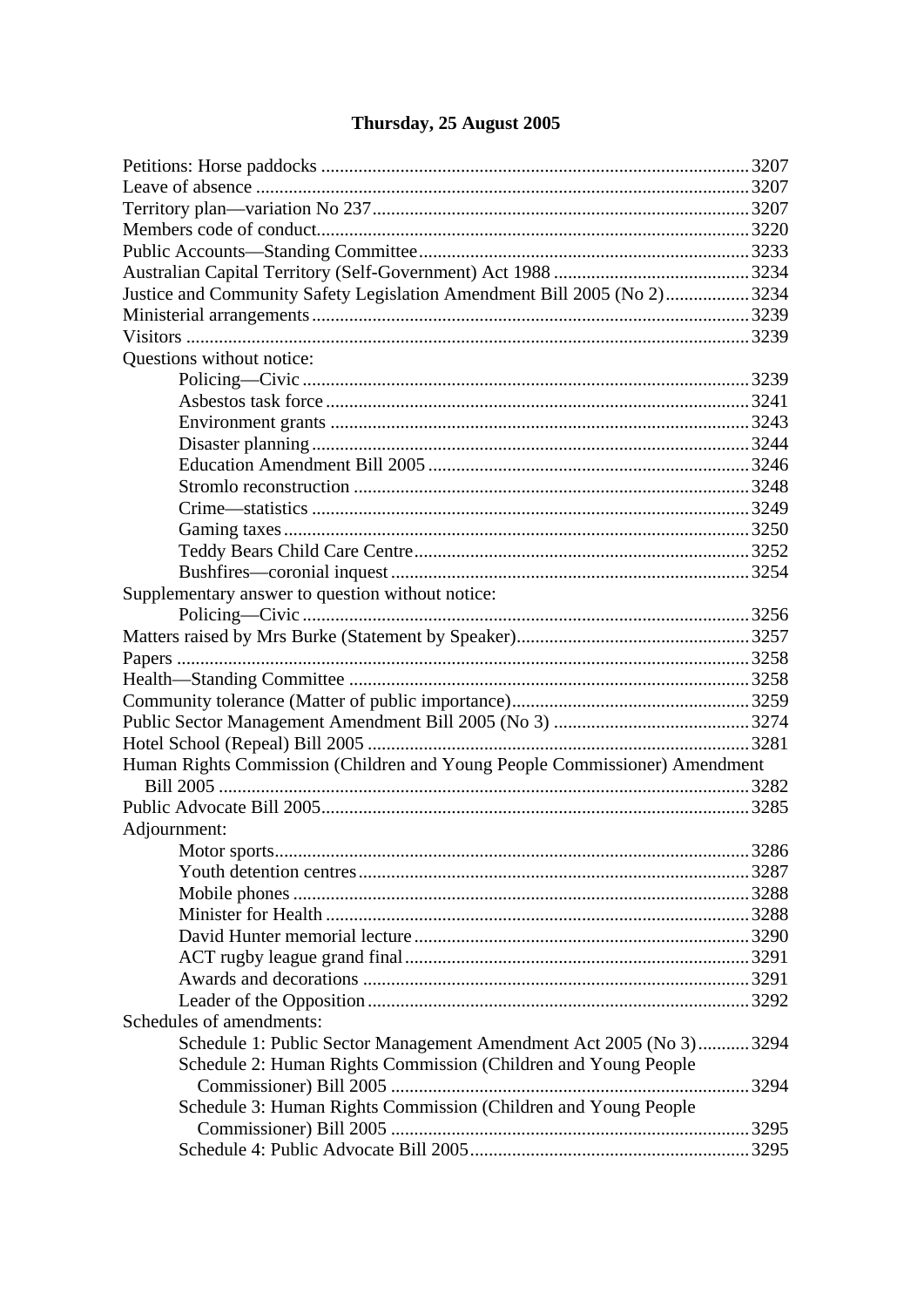# <span id="page-2-0"></span>**Thursday, 25 August 2005**

**MR SPEAKER** (Mr Berry) took the chair at 10.30 am and asked members to stand in silence and pray or reflect on their responsibilities to the people of the Australian Capital Territory.

# **Petitions**

*The following petition was lodged for presentation by* **Ms Porter**, *from 21 residents:* 

### **Horse paddocks**

To the Speaker and Members of the Legislative Assembly for the Australian Capital Territory.

This petition of certain residents of the Australian Capital Territory draws to the attention of the Assembly that:

The current management of the ACT Government Horse Paddocks by the ACT Horse Farms has resulted in the endangerment of people and horses. Further there has been a deterioration of the facilities designed for ongoing public use.

We therefore request the Assembly to:

Remove Horse Farms ACT and its current management from the acceptable list of business applying for the forthcoming tender for ongoing management of the ACT Horse Paddocks.

*The Clerk having announced that the terms of the petition would be recorded in Hansard and a copy referred to the appropriate minister, the petition was received.* 

# **Leave of absence**

Motion (by **Mr Corbell**) agreed to:

That leave of absence be granted to Mr Hargreaves for the remainder of this sitting week.

# **Territory plan—variation No 237**

### **DR FOSKEY** (Molonglo) (10.32): I move:

That this Assembly, in accordance with subsection 29 (4) of the Land (Planning and Environment) Act, rejects Variation No 237 to the Territory Plan, Deakin, Section 12 Blocks 9, 13 and 19—Embassy Motel redevelopment—Proposed residential use.

Mr Speaker, one does not move a disallowance motion lightly. In this case, after careful consideration, I felt that it was necessary that the Assembly look in more detail at variation to the territory plan No 237. One of the consistent features of hostile community response to this government now is distrust on both sides. That is not to say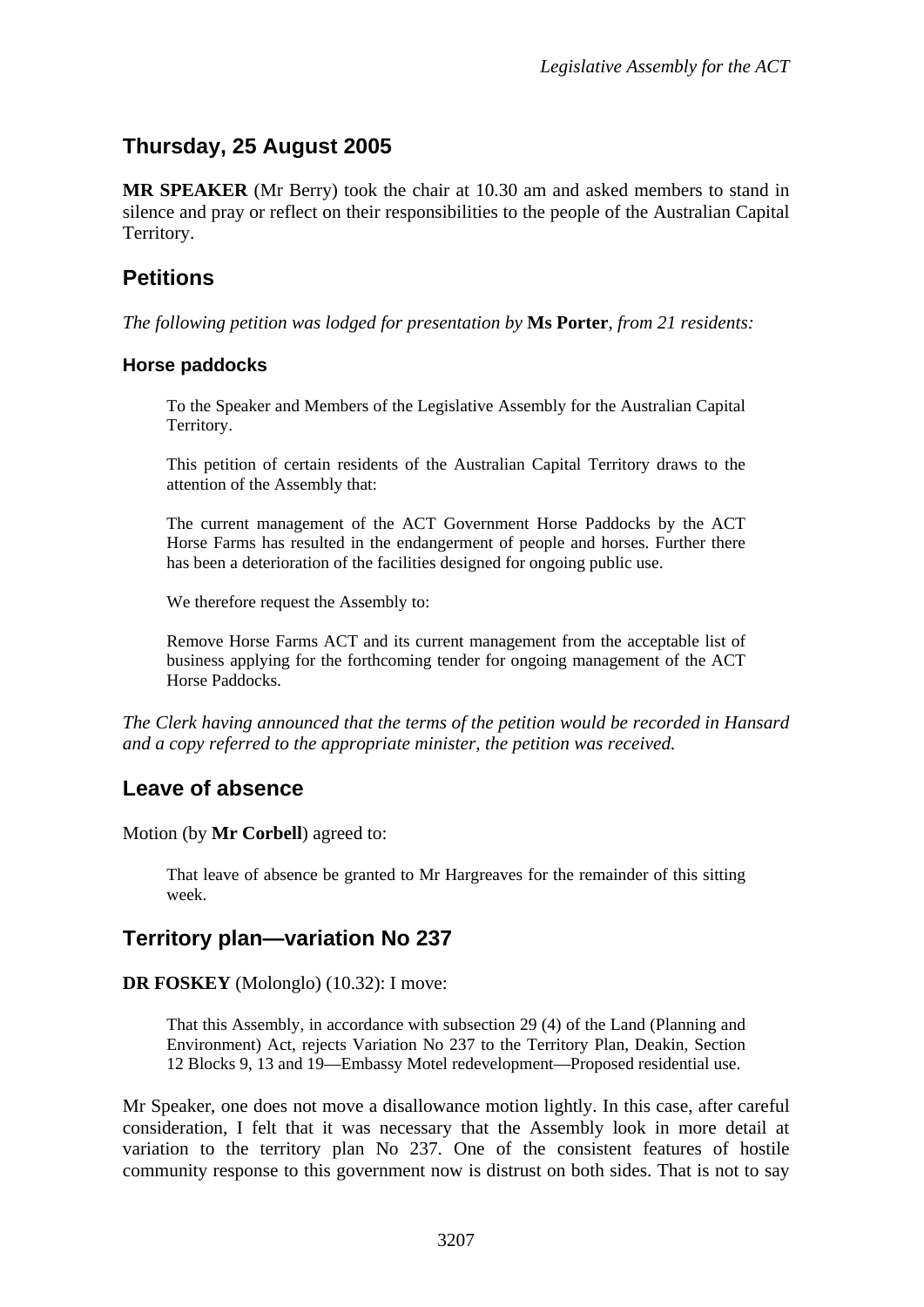that this government is a bad government but I think that, as the years go by, an increasing number of people are becoming disillusioned with the notion of partnership, the building our community idea, that has been a feature of this government's rhetoric.

The surprise and dislocation felt by parents and children about the Ginninderra high closure are a case in point. Many of those people may in the end enjoy better education and activities than the existing set-up can give them, but it is proving very hard for them to accept the offer and get down to negotiating a good deal when they feel so shocked and disempowered by the timing and the nature of the announcement.

We have seen the ACT government ignore the bulk of expert community feedback, which, by the way, it sought, to proceed with a human rights commission that is more than a model of convenience. Similarly, for those people who are engaged in the physical shaping of our community, the sense of frustration has grown over the past few years. There are many such people in Canberra and we should appreciate the profound value of the unpaid work that so many of them do.

They have seen the end of local involvement in planning matters through LAPACs, they have watched the government seemingly abandon its commitment to neighbourhood planning, they have seen the contentious core area development fail to deliver viable local centres and sustainable communities—rather in some cases promising the reverse—and the notion of high-quality sustainable design seems to have fallen into a netherworld of something better later on. We have also seen the government hand over a massive slice of Civic West to the ANU without ensuring a good return to the people of Canberra.

**Mr Corbell**: I take a point of order on relevance, Mr Speaker. This disallowance motion is in relation to a variation to the territory plan, variation No 237. So far, Dr Foskey has yet to mention that in any of her statements and she has been going for a number of minutes. I would ask you to draw her to order.

**MR SPEAKER**: Yes, I think the reference to relevance is a good point. Remain relevant, Dr Foskey.

**DR FOSKEY**: I am setting the scene here, providing a context. I have almost got there. I will try this and see whether Mr Corbell thinks that it is irrelevant, too: now, the extraordinarily opaque planning review documents suggest, on close examination, that the revamped system will be more bluntly biased in favour of development interests, presumably—

**Mr Corbell**: I take another point of order, Mr Speaker. Dr Foskey is attempting to turn this debate into a broader one about planning policy in the ACT. I am very happy to debate a broader planning policy if such a substantive motion is put before the Assembly, but the motion before us is in relation to disallowance of variation 237 to the territory plan and Dr Foskey really should do the Assembly the courtesy of addressing the substantive matters which she has sought to raise in the Assembly this morning.

**DR FOSKEY**: Thank you for that, Mr Corbell. I understand; point taken.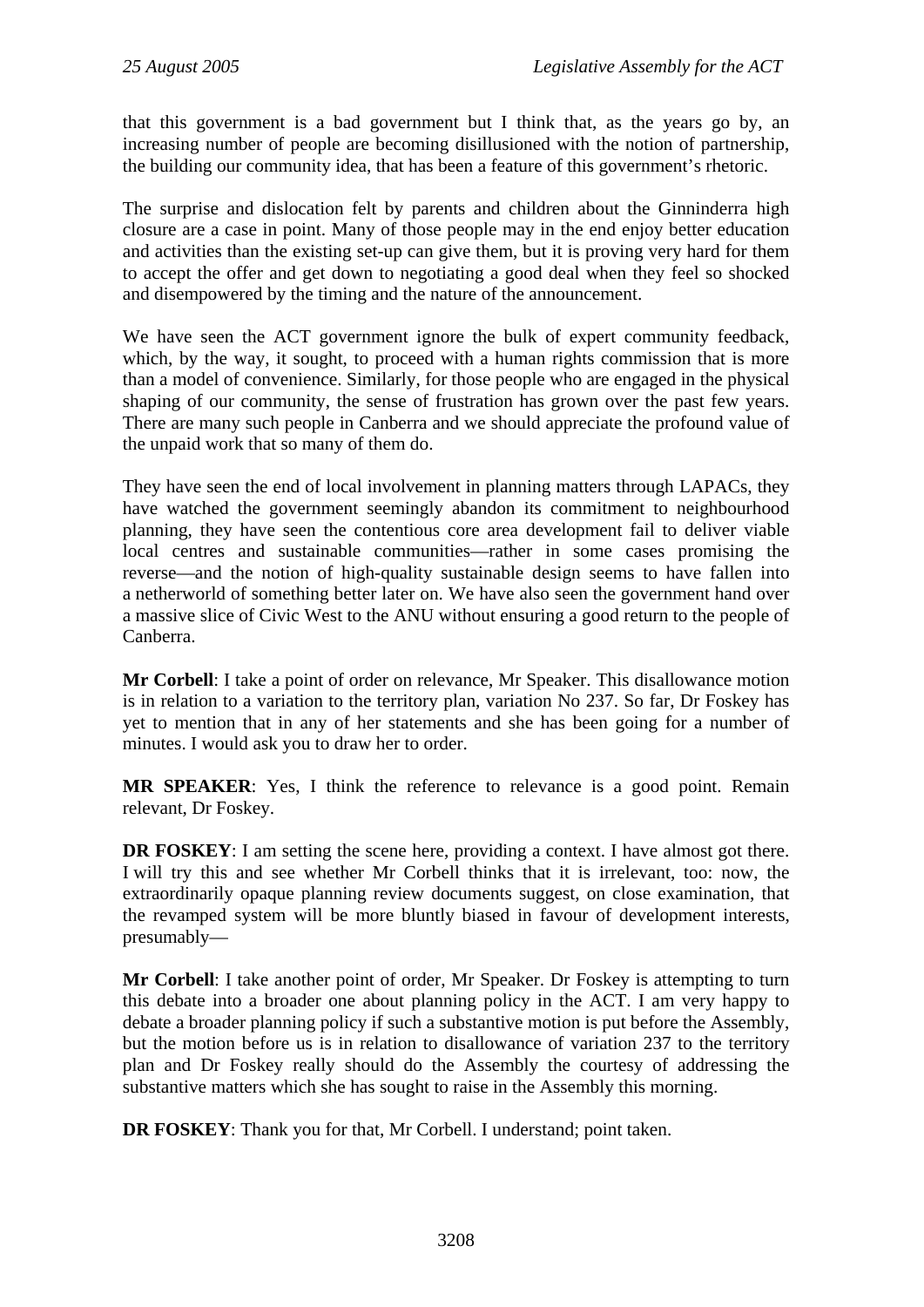**MR SPEAKER**: I hope that it is, because you are required to remain relevant. In the context of a debate about a planning issue, it is appropriate for you, Dr Foskey, to refer to generic planning issues, I would think, but you need to come back to the issue central to your motion.

**DR FOSKEY**: Thank you. Variation 237, which I am seeking to disallow today, replaces the entertainment and leisure land use policy with a residential land use policy for those blocks in Deakin on which the Embassy Motel is sited. The key issue here is that, despite contentions to the contrary, this variation will prohibit that existing use from being continued. Furthermore, there is the unresolved issue of the potential height of the future development on this block, something not to be dismissed lightly when you recall that this variation is proponent initiated.

Last year, I attended a meeting organised by Save our Suburbs. Yes, we may have our doubts about the motivation of that group, which was so active prior to the election, but there can be no doubt that the people who attended the meeting in Deakin had real concerns. At this meeting, the proponents stood in front of residents and extolled the virtue of their development. It looked to me as though Mr Corbell stood firmly behind them, while at the same time he was reassuring residents that they would have their opportunity to express their concerns to the inquiry that the planning and environment committee would be obliged to conduct. In the light of his obvious enthusiasm for the development, Deakin residents, understandably, probably were already feeling cynical about their potential to influence the process.

The minister's tabling statement of last week made the point that the six submissions made in June last year about the draft variation did not oppose the change to allow for residential development. He did not mention, although the variation does, that they raised objections to the proposed height of the proposed development, nor did he acknowledge that a group of Deakin residents got together to represent the people of Deakin and hundreds of Deakin residents signed a petition against the proposed development.

I can recall significant agitation and objections being raised through the media in regard to this proposal. That concern is reflected in the planning and environment committee's report on its inquiry into the draft variation. Indeed, as the significance of the proposed variation and subsequent development began to be understood, opposition to both the relaxation of the height limit and the change of land use policy has hardened. That is sometimes the way of community involvement, but it is wrong to dismiss growing concern as ill founded. Rather, it often reflects better information.

The concerns which residents, nearby businesses and schools have raised publicly through the media and with the planning and environment committee have been that this proponent-initiated variation is based on a seven-storey residential development; that the argument that the current use of the site as a hotel/motel is unsustainable, as put by the proponent, has not been proven and there is considerable argument available to suggest that such an assumption is unfounded; that the loss of employment and activity at that site will affect the viability of the other entertainment and leisure sites around Deakin; and that the development of a seven-storey residential unit complex may encourage similar development both across the road and in the Deakin centre, raising fears of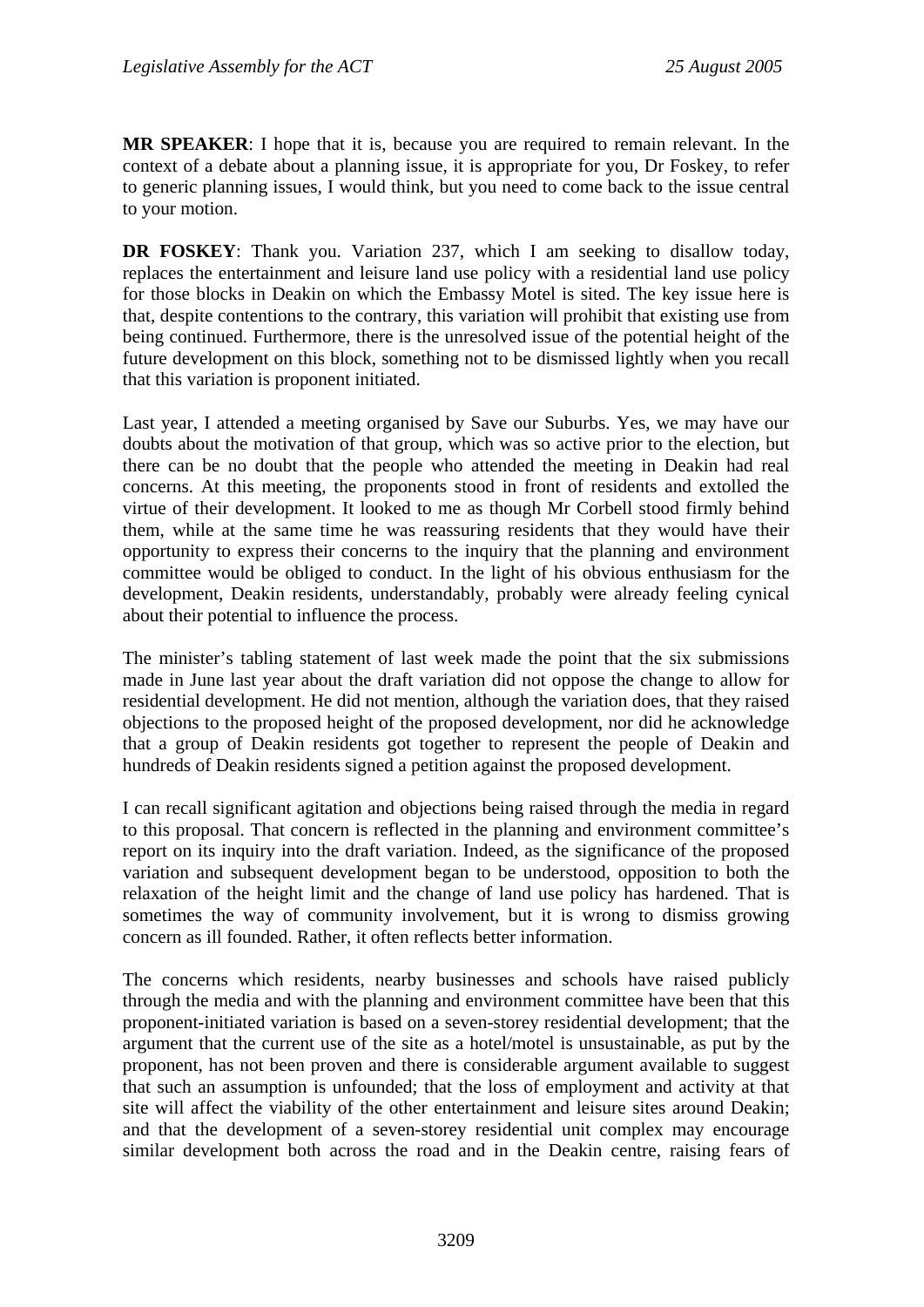a proponent-led transformation of Deakin into a Kingston, despite the fact that Deakin was not identified by ACTPLA as a suburb targeted for future development.

Of course, one of the key areas of confusion regarding the height issue is that aspects of Adelaide Avenue are in the domain of the National Capital Authority and any development permitted by the ACT must also be consistent with parameters set by the National Capital Authority through the national capital plan. Whilst at present the current development control plan establishes development of "predominantly three and a maximum four storeys", the NCA has advised that it will review the height provisions of its development control plan.

Given that the proponent for development, which has an option on the purchase of the motel, has put on the public record its belief that seven-storey development is needed for the Embassy site development to be viable and given that we can expect that the proponent will have spoken to the NCA as well as to the Deakin community, ACTPLA and all, one would be naive not to imagine that the proponent in fact anticipates a change to those height limits. In other words, unless the ACT government is prepared itself to put a limit on the permissible height, then we can expect a protruding residential complex very soon, with perhaps a number of others to follow in good time.

That is why I believe that we are dealing here with an issue of trust. I believe that the minister's tabling statement is disingenuous. His Pontius Pilate approach of simply arguing that the NCA has height controls for development fronting Adelaide Avenue and that the development control plan states that the building would be limited to four storeys makes no acknowledgment that the NCA has advised that it will review those provisions. The minister makes no mention of the fact that the NCA will make decisions, as he is well aware, with little reference to ACT priorities. Whitegoods at the airport springs to mind. But this will be especially so if the ACT government does not itself emphasise the need for height controls.

It would not be inconsistent with the national capital plan if the ACT put a height limit of, say, four storeys on this development, but the minister has not done that, nor has he made any statement suggesting that that is what the ACT government, on behalf of its constituents, would want. The only reason for the government not to put such a limit on this variation or express such a view is that it is perfectly happy to accept seven storeys, but it is pleased that it can dodge the heat from the issue by hiding behind big brother, the NCA; it is as simple as that. While both ACTPLA and the planning and environment committee seem to accept a shift towards residential land use, such a shift, as I have said, is based on an analysis of economic viability for the current use put forward by the developer. Most of the figures and analysis available can be fairly easily contested at the very least.

One underlying question, which appears not to have been considered in any depth, is the opportunity cost of the long-term loss of such a use of the land. It has been argued by a range of parties that some leisure and commercial accommodation in and around that part of south Canberra is an important resource and that sacrificing this site to multiunit development will, in the long run, denude Deakin of some of its vitality. Without major attention to roads and lots of effort to get people onto bikes and public transport, this development, as envisaged by the proponent, will be a traffic horror, experienced as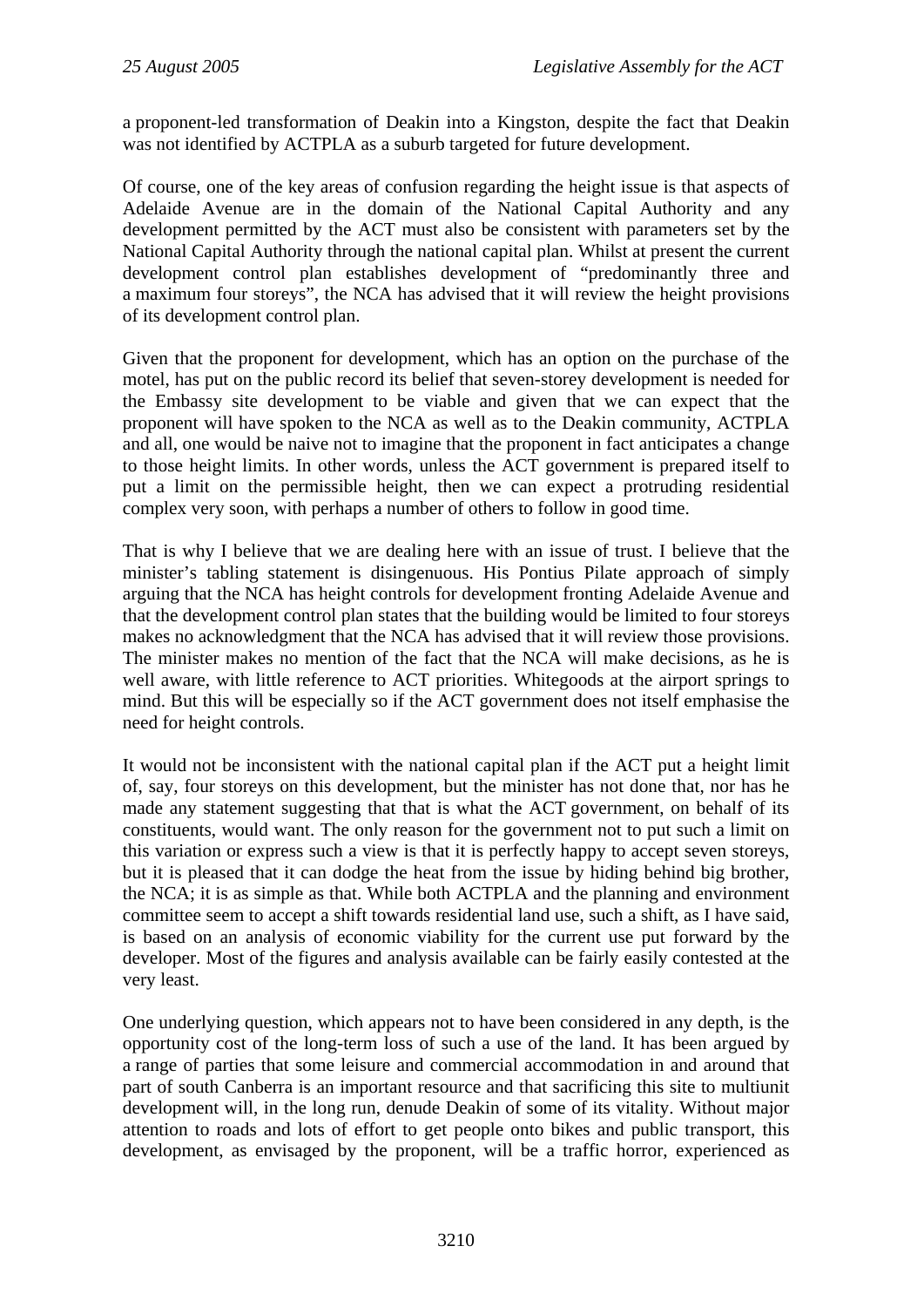inconvenience for local residents and perhaps expensive for the ACT government to remedy for the sake of this developer.

We must also consider the proliferation of multiunit residential developments being built in or planned for our city—generally, these are at the high end of the market, and the Deakin development will be at the very high end of the market, according to the developer—when what we need in this town is more affordable housing, even almost next door to the Lodge. We have never done the sums about whether we need all these dwellings, and a glut would be bad for developers and owners alike. Shouldn't this kind of planning come under the planning portfolio?

Given that no such analysis appears to have been conducted prior to the acceptance of the proponent's economic modelling, it is perhaps understandable that Deakin residents have hardened their opposition to the proposed residential development. Nonetheless, the key argument for this debate is a much finer point. It has been argued that this final variation, as opposed to the draft variation, has been amended specifically to allow for a continuation of the existing business, or something similar, on the site, residential development or not.

The minister stated in his tabling statement that "to recognise the existing motel and to retain the potential for this type of development on the site, commercial accommodation was added to the B15 area specific policy". In the actual written statement for the variation to the plan, however, commercial accommodation units were added to the land use controls, and the possibility of a ground floor restaurant. Current uses including bars and function rooms would not be permitted. It might even raise questions as to the continued operation of the Embassy Motel now that this variation is in force.

In summary, Mr Speaker, I have moved for disallowance of this variation because of the duplicitous process through which it has evolved; because it is a developer-led variation to the plan without research justification; because the amendment to this variation fails to deliver the continuity of purpose which it promised; and because the government has ignored the recommendations of the planning and environment committee and washed its hands of the height issue.

**MR SESELJA** (Molonglo) (10.47): The opposition will be supporting this motion by Dr Foskey. I would just like to make a few general points. They go to a lot of the discussions and a lot of the deliberations, which I will not go into in detail, of the planning and environment committee when it looked at this issue.

The general theme of the committee and the unanimous conclusion of the committee in looking at this draft variation was that it was not completely opposed to residential development in the area. The committee drew a line around development that was deemed to be out of character with the surrounds, taking into account the strong concerns of Deakin residents and others in the area and other stakeholders. We took into account certainly the 450 signatures on a petition.

It was not that there was a flat-out rejection of residential use of this site. I think Ms Porter and Mr Gentleman would agree that that was basically the conclusion we came to. But there was a concern about the height. There is no doubt that the proponent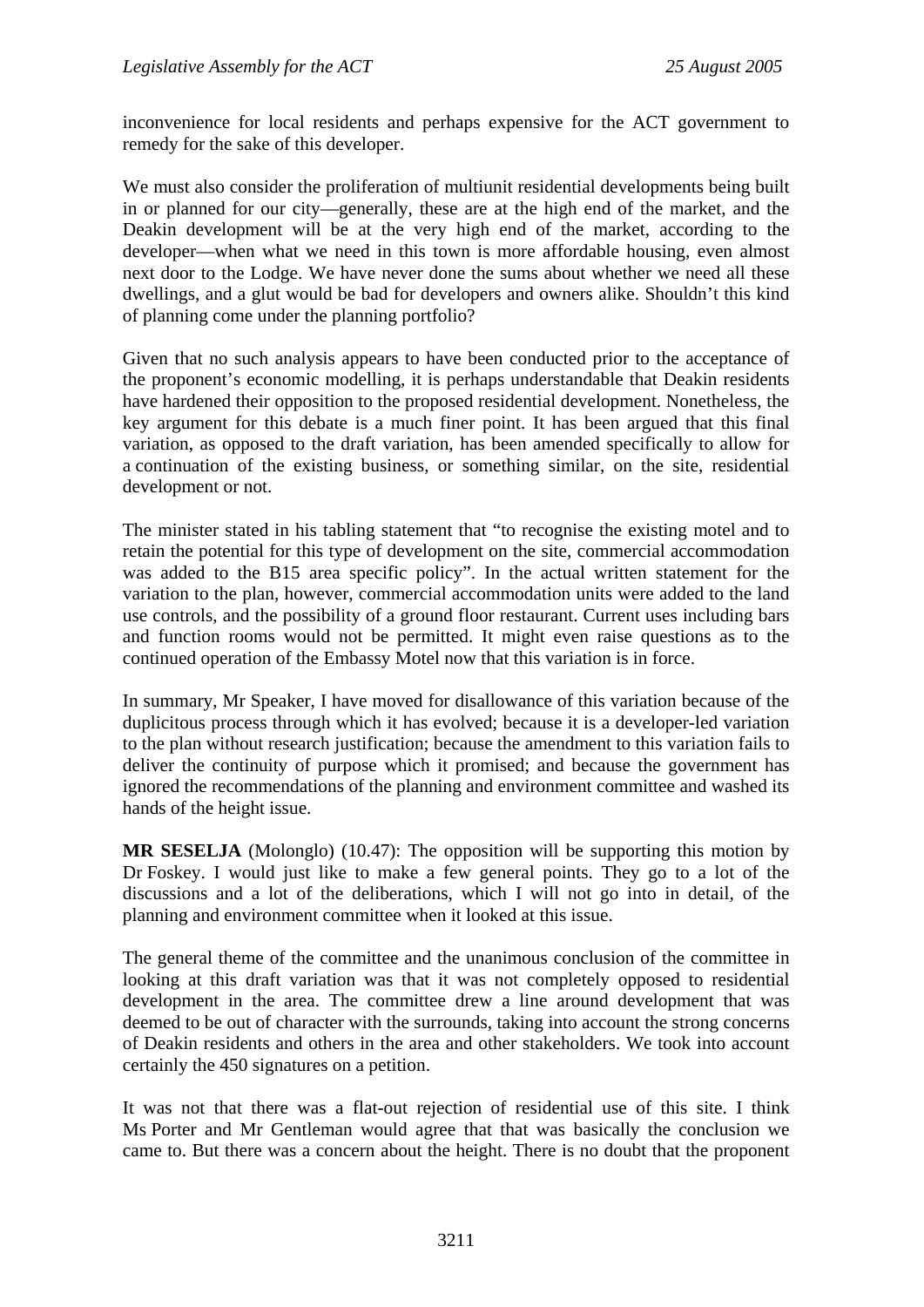has proposed a seven-storey complex for the site. That is really at the heart of our concerns and that is part of why we will be supporting this disallowance motion.

The planning minister said in November, I think, that he gave in-principle support to a seven-storey complex on the site. He was quoted in the *Canberra Times* as giving in-principle support to a seven-storey apartment complex development on the site of the Embassy Motel. So the planning minister has made clear that he supports this development. That is fine. That is for him to argue. But it is interesting—I will come back to this—that since the tabling of this draft variation the minister has said, "We don't have any control over height. Whether it is seven storeys or whatever, it's got nothing to do with us. That is an NCA issue." As I will come back to, that is not completely true.

This variation was a proponent-initiated variation, as stated in the relevant documents. The reason for the variation was an approach from the developer seeking to construct a seven-storey residential unit block on the site, which is not allowed under current land use policy and would not be allowed under any land use policy that applies to Canberra at the moment other than in a few specific places, such as in town centres and along Northbourne Avenue.

Obviously, there has been a bit of a difference in approach by the minister from the one he had when he was in opposition to the one he had when he was in a minority government and the one he has now as a member of a majority government. We are seeing an increasing propensity not to listen to some of the concerns of residents and an increasing propensity to reject others.

As I stated before, there are a couple of important points to be made here. One is in relation to the unanimous decision of the P&E committee that development on this site should not go above five storeys. Mr Corbell is going to come back and say that the NCA has control and a maximum of four storeys, so that does not matter. As Dr Foskey pointed out, it would not be inconsistent for there to be height controls.

The NCA could turn around tomorrow and increase the height levels for the Embassy Motel site. In fact, the NCA could turn around and say that it does not have a problem with there being 10 storeys or 20 storeys on that site or anywhere along Adelaide Avenue and, as this variation stands, there would be nothing in ACT legislation that would prevent there being taller buildings, whether they be seven storeys, 10 storeys or whatever the NCA decided.

Currently, there is a control of three to four storeys for the site, but the NCA could turn around at any time and change that. I think the minister is in an interesting position in that he has supported a seven-storey development, but he has done nothing about getting the relevant controls of the NCA changed. I assume that he is assuming that those will change so that a seven-storey development can go ahead, but he proposes no controls at a territory level.

The NCA, as I said, could turn around tomorrow and agree to 10 storeys or 15 storeys and, according to this draft variation, there would be nothing to stop it, no territory controls on height, on plot ratio or anything else. That is a significant concern and that is where the P&E committee was coming from in its unanimous decision. It came to the conclusion that residential development may be appropriate on this site, but there should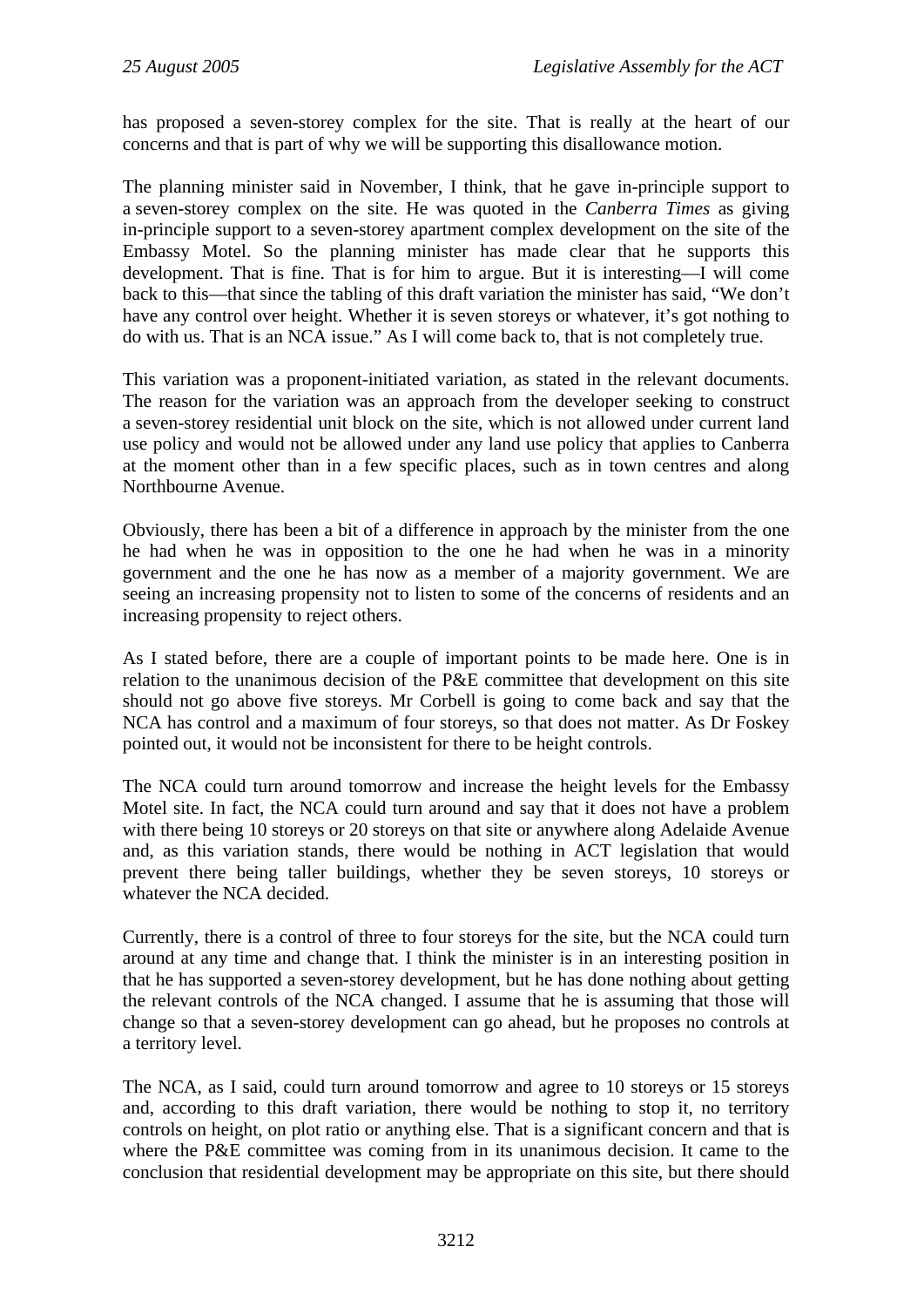be some controls. As I said, my colleagues on the committee, Mr Gentleman and Ms Porter, and I unanimously agreed that there should be some controls and we responded to some of the concerns of Deakin residents. I think that it is important that Mr Corbell do the same.

My other concern in this regard is in relation to the lack of consultation with the NCA. From talking to the NCA about it, there has been no approach from the ACT government on this issue. So I do not quite know what is the ACT government's position. As I said, they have said that they backed the seven storeys; Mr Corbell said that. They have proposed this draft variation specifically so they can go ahead in the knowledge that the NCA will need to change things, but they have done nothing about it. I look forward to Mr Corbell letting us know exactly what the government's position will be as to how the territory law operates in relation to the NCA. That is of particular concern.

We are supporting this disallowance motion because we think that ACTPLA and the minister need to go away and have a think about what we actually want for this site. The minister said seven storeys. The minister is proposing that we just hand over control of any height restrictions completely to the NCA, whereas that is just not the case. I am sure that the minister will get up and argue that it would be inconsistent with the national capital plan.

That is just not the case. If the national capital plan has a maximum height limit and the territory plan has a maximum height limit that is somewhere below the other one, that would not be inconsistent. They could still apply. They could sit side by side and those controls at territory level, on behalf of the people of the territory, could be put in place. But the draft variation, as it stands, does not do that and does not contemplate that. In addition, there has been no consultation with the NCA.

The whole thing is a bit of a mess-up and it leaves everyone without any certainty. It leaves the proponent without any certainty; it leaves Deakin residents without any certainty; and it leaves the wider community without any certainty as to what might happen, and it puts things fairly and squarely in the control of the NCA. This government has consistently said that the ACT should have more control over planning issues in the territory and the NCA should have less. I do not completely disagree with that position.

I think there is a place for the territory and for the people of the territory to have more of a say in how the city is planned. I think the NCA will continue to play an important role. But I think that it is incumbent upon the ACT government to talk to the NCA about some of these issues where there is a crossover of jurisdiction. It seems that there has not been any real communication between the ACT government and the NCA on this issue.

I do not quite understand where the minister is coming from, but I am concerned that he is not proposing any restrictions, being aware that the NCA was planning to review its polices. I understand that it is not going to at the moment, but I imagine that at some stage there will be an approach, either from the ACT government or from the proponent, for the NCA to review that. I would have thought that these discussions would have been well at hand and that the ACT government could have worked with the NCA.

Mr Corbell has said in the newspapers in response to this matter that the ACT government does not control height. That is not completely true. The ACT government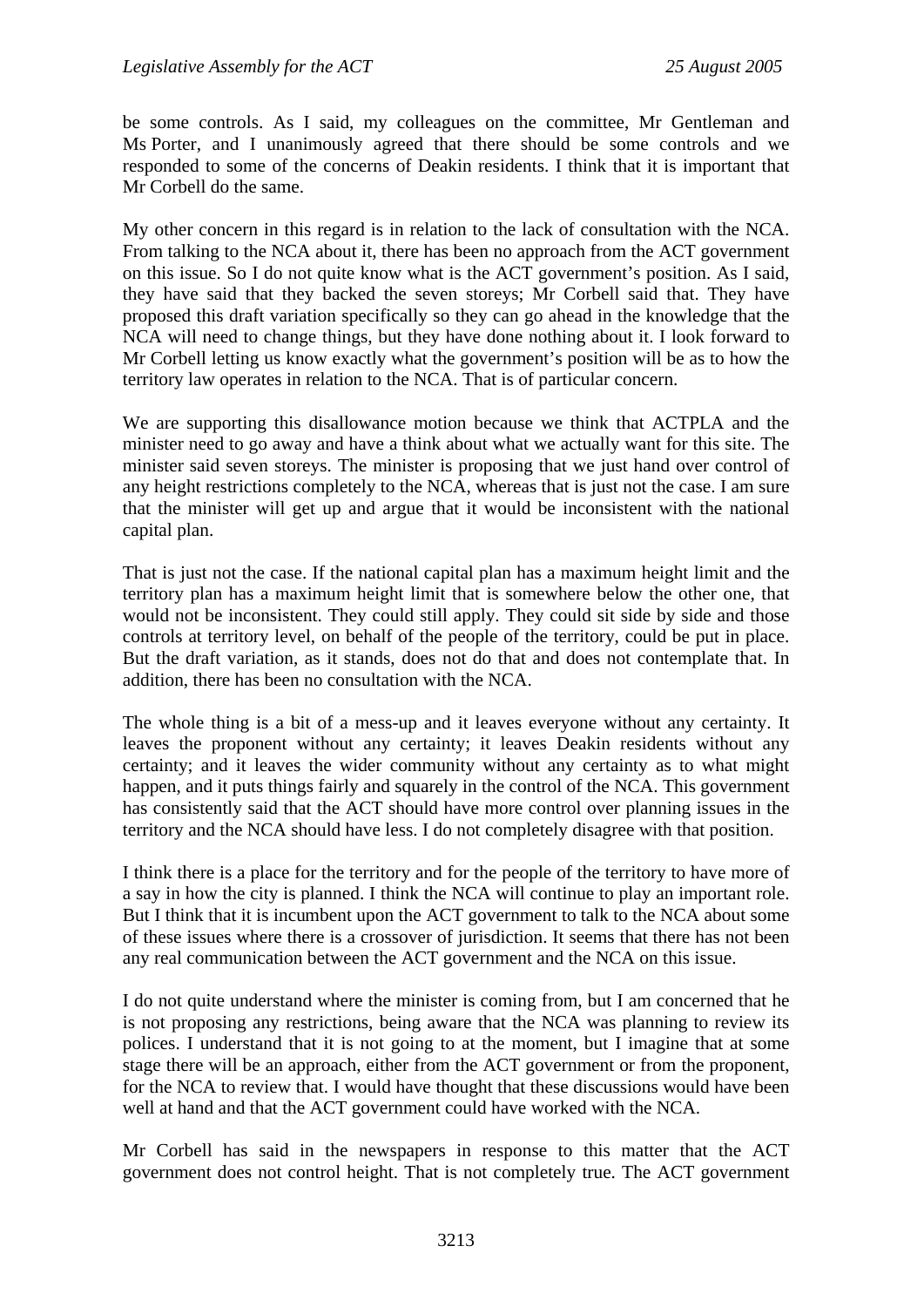does have some control of height, provided it is not inconsistent with the national capital plan. That is where there is a fine distinction here and that is where I think we are being let down by this draft variation. That is why the Liberal opposition will be supporting the disallowance motion.

As I said, we are not saying that there should not be any residential development here. Our policy is that there should be some densification around transport corridors, but it needs to be done consistent with the character of the area and it needs to be done in a way that the people of Canberra can accept. I think that it has become clear that, for the people of Deakin, the prospect of a seven-storey development in their area, where currently there is nothing above one or two storeys, is out of character and that it is of concern to them.

That is where this variation has got it wrong. It has not put in any safeguards and controls for the people of Canberra. It has passed the buck and allowed the NCA to have control and it has left a lot of uncertainty. That is why we will be supporting the disallowance and we call upon the minister to work with ACTPLA and the NCA to get a better solution that gives certainty to the residents and to developers. What we have ended up with here is actually the worst of both worlds and it is just handing it to the NCA to decide what will happen in that area.

**MR CORBELL** (Molonglo—Minister for Health and Minister for Planning) (10.59): As an Assembly, as a government, as a community, we are all extremely focused on the issues to do with more sustainable patterns of development in our city. As a community, we are focused very strongly, at least in our rhetoric, on putting in place planning and development policies that encourage the development of a built form that creates a more sustainable city. But when push comes to shove, unfortunately, on all too many occasions, some members of this place decide that it gets a little bit too hard.

The Labor Party's policy in opposition and in government has always been to support intensification of development where it supports more sustainable transport use and where it supports activity in our town centres, group centres and local centres. This development achieves all of those outcomes. This proposal to change the land use achieves all of those outcomes. This is not a proposal to change the territory plan to permit multistorey development in the middle of a residential area. It is not a proposal to change the territory plan that will see a single residential dwelling destroyed for a larger-scale development. It is not a proposal that in any way will result in the overshadowing of any existing residential area in the city. It is a change to the territory plan that will create a higher density of development along a key public transport route in our city.

The territory plan, in its objectives and principles, argues that higher density development should occur in locations around our town centres, around Civic and along public transport corridors within the objectives and the principles of the territory plan. It is also consistent with the thinking of the government's own strategic planning framework, the spatial plan, to encourage intensification of use along public transport corridors and around centres. This government has never supported, and previously in opposition did never support, isolated, standalone development proposals that did not meet those broader planning objectives. But this proposed change to the territory plan does exactly that.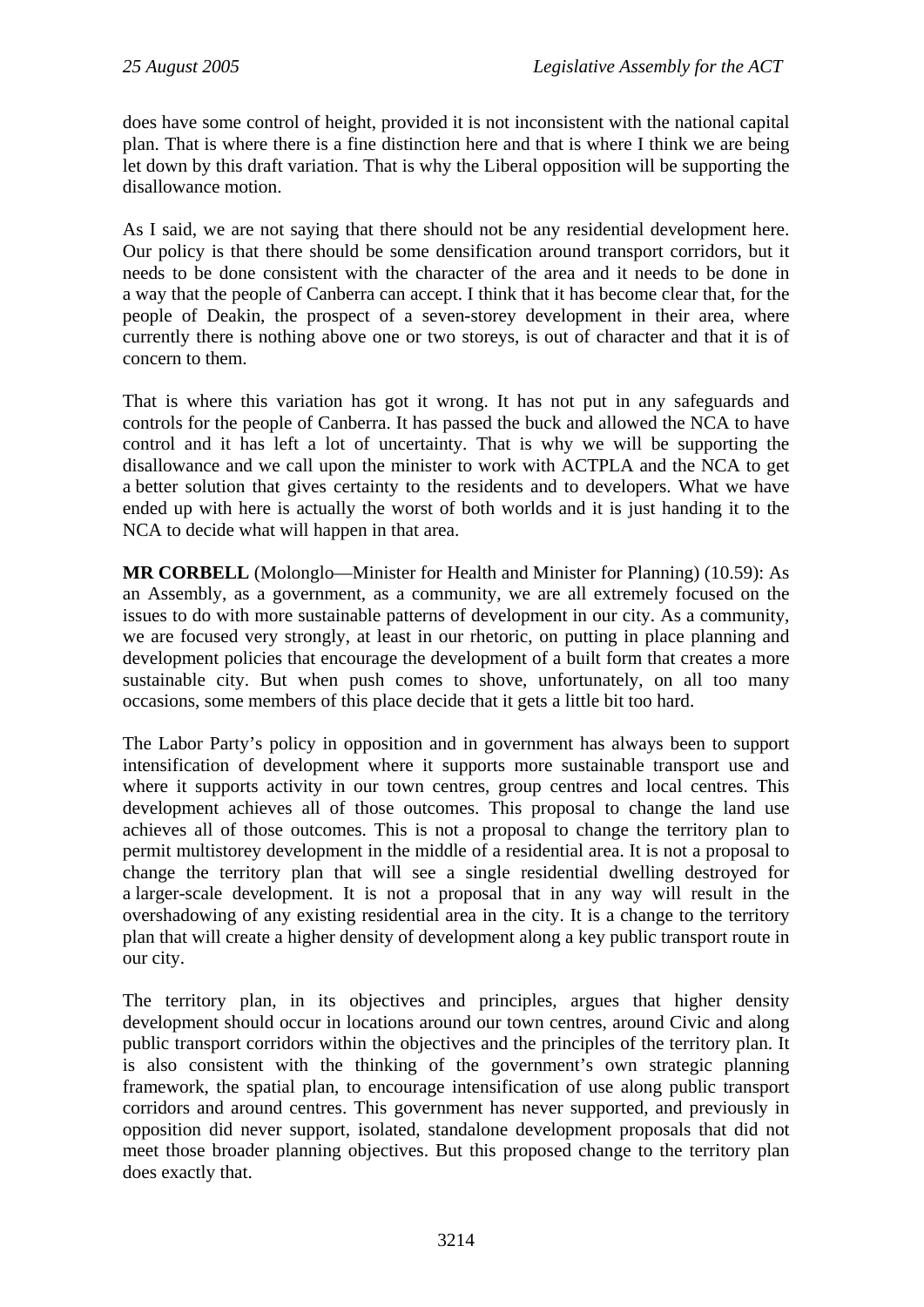What I am most disappointed about with this debate is that the opposition to a proposal that is consistent with all the planning philosophies that drive a more sustainable built form of our city comes from the Greens. The Greens talk about sustainable development, they talk about making the hard decisions, they talk about encouraging development patterns which encourage greater public transport usage down the path, encourage the viability of centres, but when a development proposal comes along that achieves and fits perfectly into those objectives, they do not support it. There is a contradictory and hypocritical position, regrettably, from Dr Foskey in this instance.

This variation has been significantly consulted upon and a significant number of people have had their say, both through the formal exposure of the draft variation during last year and through the planning and environment committee's investigation into the variation, both of which, of course, are mandatory processes under the land act.

It seems from the debate today that the argument has been about height. I want to make very clear that the ACT government, the territory, does not have statutory responsibility for the maximum height of this development, of development on this site, and that is what I have said consistently since the variation was tabled. This variation has been supported, the change to residential land use has been supported, unanimously by the Assembly's planning and environment committee. It has been supported by Mr Seselja, it has been supported by Mr Gentleman and it has been supported by Ms Porter. They have unanimously agreed that residential development on this site is an appropriate land use and should proceed.

They have reflected in their recommendations the concerns raised in the committee hearings by community members about the potential height of development in this area. That issue of height is an issue for the National Capital Authority. Adelaide Avenue is a national approach route under the national capital plan. They have statutory responsibility for the maximum height of development in those areas, the maximum height on those approach routes. It is not the role of the ACT government to set height in regard to this site. I am very happy to remain on the record as saying that, as planning minister, I support seven-storey development on the site, but the bottom line is that it is not a matter for the ACT government to determine.

If you want to get into the technicalities of this, you should look at the recommendation of the planning and environment committee. The planning and environment committee recommended in recommendation No 1 that the B15 area specific policy include a requirement that the height of the residential buildings on the site be generally no higher than three to five storeys. That recommendation is inconsistent with the existing development control plan set by the National Capital Authority for the site. The National Capital Authority's requirements for the site are that any development on the site should be predominantly three storeys and a maximum of four storeys in height. The planning and environment committee recommended three to five storeys. So even the planning and environment committee's recommendation is inconsistent with the existing development control plan for the site.

The government's view is that the matter of height is, regrettably, a matter for the National Capital Authority. They have statutory responsibility for setting the maximum height for this site. The ACT government will not be making any representations in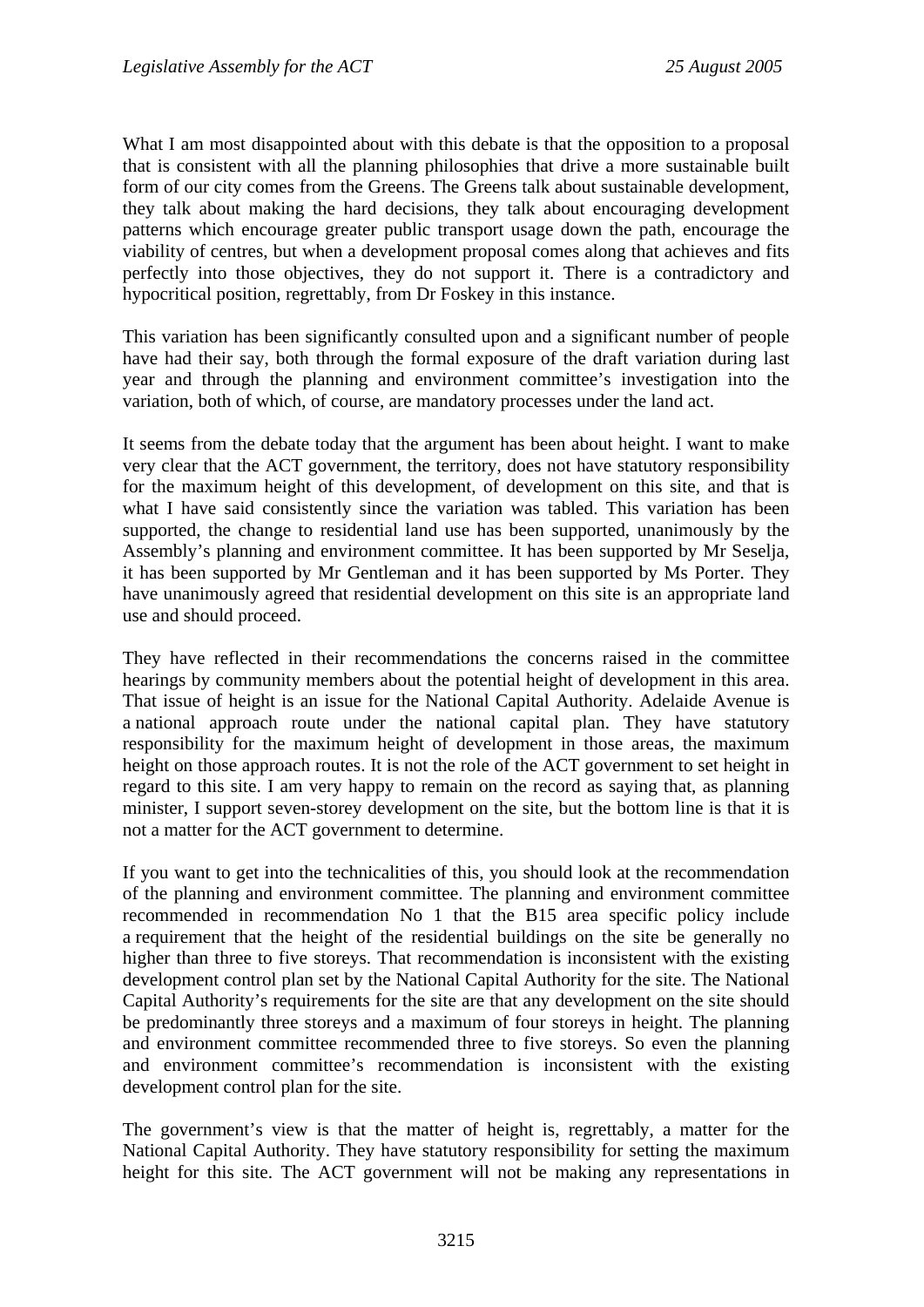relation to the potential height of development on that site. It is a matter for them to determine, consistent with their responsibilities under the national capital plan.

One other issue raised in this debate by Dr Foskey was wrong. Dr Foskey has argued that the territory plan change will exclude the existing commercial accommodation uses on the site. That is incorrect. The reason it is incorrect is that already the B15 area specific policy permits a range of uses on this site, including restaurant, business agency and shop. In addition, the variation includes provision of commercial accommodation units. That means that the variation permits the continuation, for as long as the lessee chooses to do so, of the existing uses on the site; commercial uses, restaurant uses and bar uses can all continue on the site. The area specific B15 policy permits it with the amendment outlined in the variation as a result of the committee's recommendations.

As an Assembly, we have to back up our words with action. If we believe that higher density development is appropriate in group centres and town centres along public transport corridors to support over time more viable and more sustainable transport uses and to keep development out of low-rise residential areas, we should be supporting changes like this to the territory plan. We should not be supporting changes to the territory plan that permit wholesale redevelopment of existing low-rise, single storey residential areas away from shops, away from public transport routes, but we should be supporting changes to the territory plan that achieve all of the objectives we set ourselves in this place. For those reasons, the government will not be supporting this disallowance.

**MR DEPUTY SPEAKER**: The minister's time has expired.

**MR GENTLEMAN** (Brindabella) (11.09): Draft variation No 237 proposes to change the land use policy for the Embassy Motel site to allow for redevelopment to provide for a diverse range of housing options and contribute to policies contained within the Canberra spatial plan, including reducing pressure on urban expansion, promoting urban infill in appropriate locations and reinforcing the viability of local centres. The fundamental reason for a variation to the territory plan is to change the land use policy to facilitate proposals that are supported by the authority and considered to be consistent with the ACT government's planning policies. The variation does not give effect to any particular development form as defined by height, floor area or design.

The variation proposes to create a new area specific policy under the residential land use policy of the territory plan. The new area specific policy will not only allow for residential use but, as you have heard, will also enable uses such as restaurant, business, agency and shop. A mixed-use environment will encourage activity on the ground floor level, which, in turn, can provide for passive surveillance of the local area.

The Embassy Motel was constructed in the 1960s and serves the budget end of the tourist market. As Canberra has developed and new accommodation facilities established in both Woden and the city, the viability of this style of motel is proving increasingly difficult. Occupancy rates have steadily declined from 60 per cent in 1998 to 52 per cent in 2003. The study of the economic viability of the Embassy Motel suggests that the occupancy rates of high rate commercial accommodation will continue to decline. While redeveloping the site the opportunity is there to provide medium and high-density residential development closer to commercial centres and major transport corridors. The proposed development of the site for residential use is not permitted in the entertainment,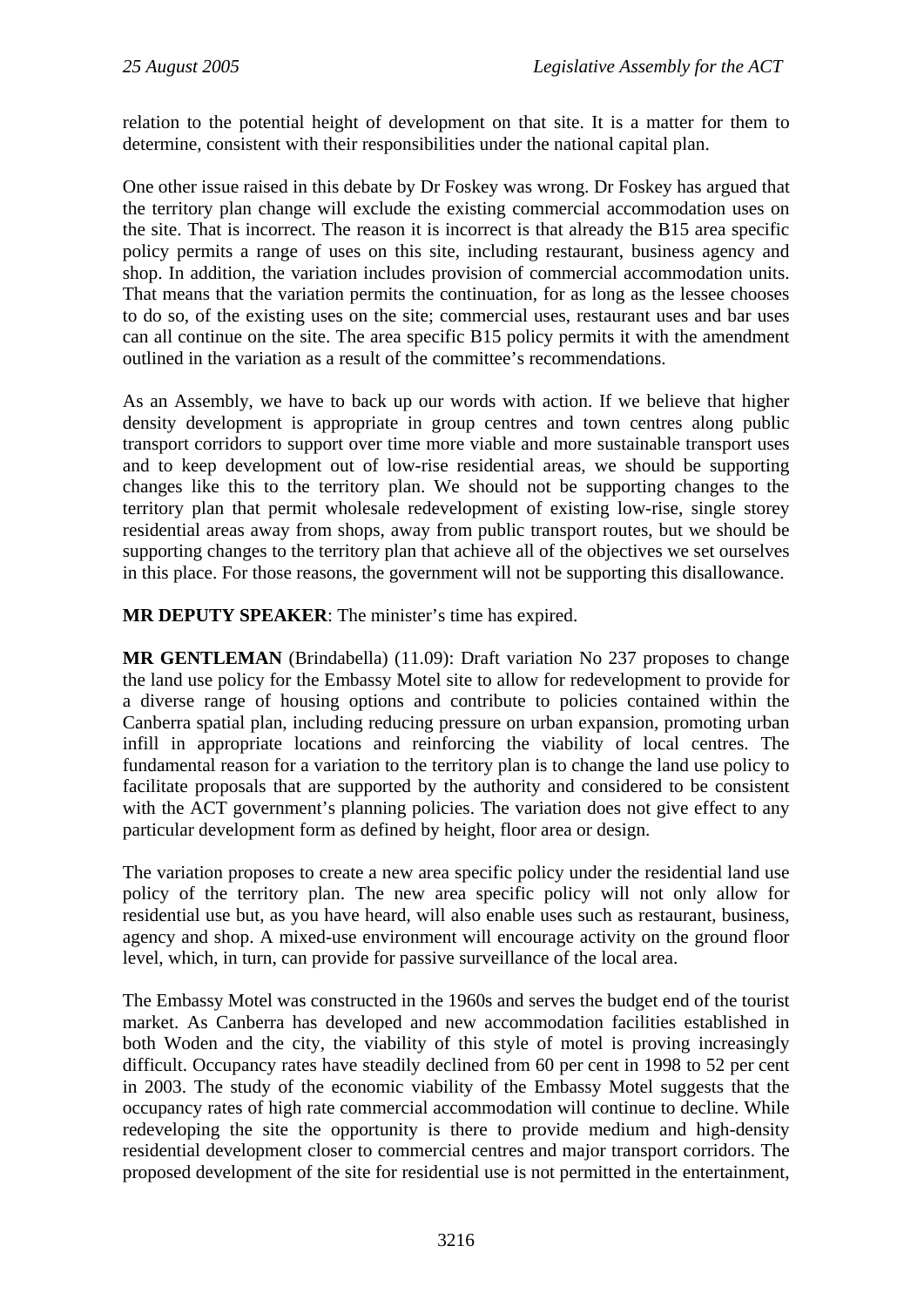accommodation and leisure land use policy area. The changes contemplated by this variation will enable either a residential building or a continuation of the existing use. Whilst the main issues raised in submissions relate to design issues, those associated with building height are the responsibility of the National Capital Authority.

**Mr Seselja**: Who do you reckon wrote this speech? He's going against his own recommendations as chair.

**MR GENTLEMAN**: Given that the site is adjacent to an approach route under the national capital plan, it is therefore subject to the special requirements—and I will talk to you about that in a minute, Mr Seselja—of an approved development control plan. As the territory plan cannot be inconsistent with the national capital plan, the question of dealing with the height limit through this variation is academic and possibly wrong.

The development control plan states that buildings at the crossing of Hopetoun Circuit by Adelaide Avenue should be predominantly three storeys and a maximum of four storeys in height. The orchestrated hype that has been built up by a few members of the local community about this variation—

**Mr Seselja:** What a disgrace! That is a disgrace—the orchestrated hype! That is what you are saying to the residents of Canberra—"orchestrated hype"! There is genuine concern—450 residents.

**MR GENTLEMAN**: Mr Deputy Speaker.

### **MR DEPUTY SPEAKER**: Order!

**Mr Seselja**: That is a disgraceful comment!

**MR GENTLEMAN**: and accusations of no opportunity to comment are misleading. I believe that, whilst the planning and environment committee has expressed a view on height, we did support the variation after having considered the views of all concerned. Mr Seselja raised the issue of consultation, which he has just raised again. I will quote directly from the committee's comments in the report in 3.2, comments that, of course, Mr Seselja was an active party to and supported unanimously. It reads:

The Committee does not accept the Deakin Residents' Association's assertion that the proponent and the ACT Planning and Land Authority have not consulted adequately about this proposed development. The Association's view is not consistent with the evidence available to the Committee.

This variation is consistent with the government's policy direction stated in the spatial plan, to direct residential development to locations with a high level of accessibility to facilities and services, thereby reducing dependency on vehicle use. The committee worked in a bipartisan manner in supporting the recommendation in this variation. I support the variation in the form in which it has been tabled, as it deals with those issues that the territory plan can play a role in. It provides for greater flexibility in the types of uses that can occur on this site. It is consistent with the government planning policies, and it pays due regard to the views of the planning and environment committee.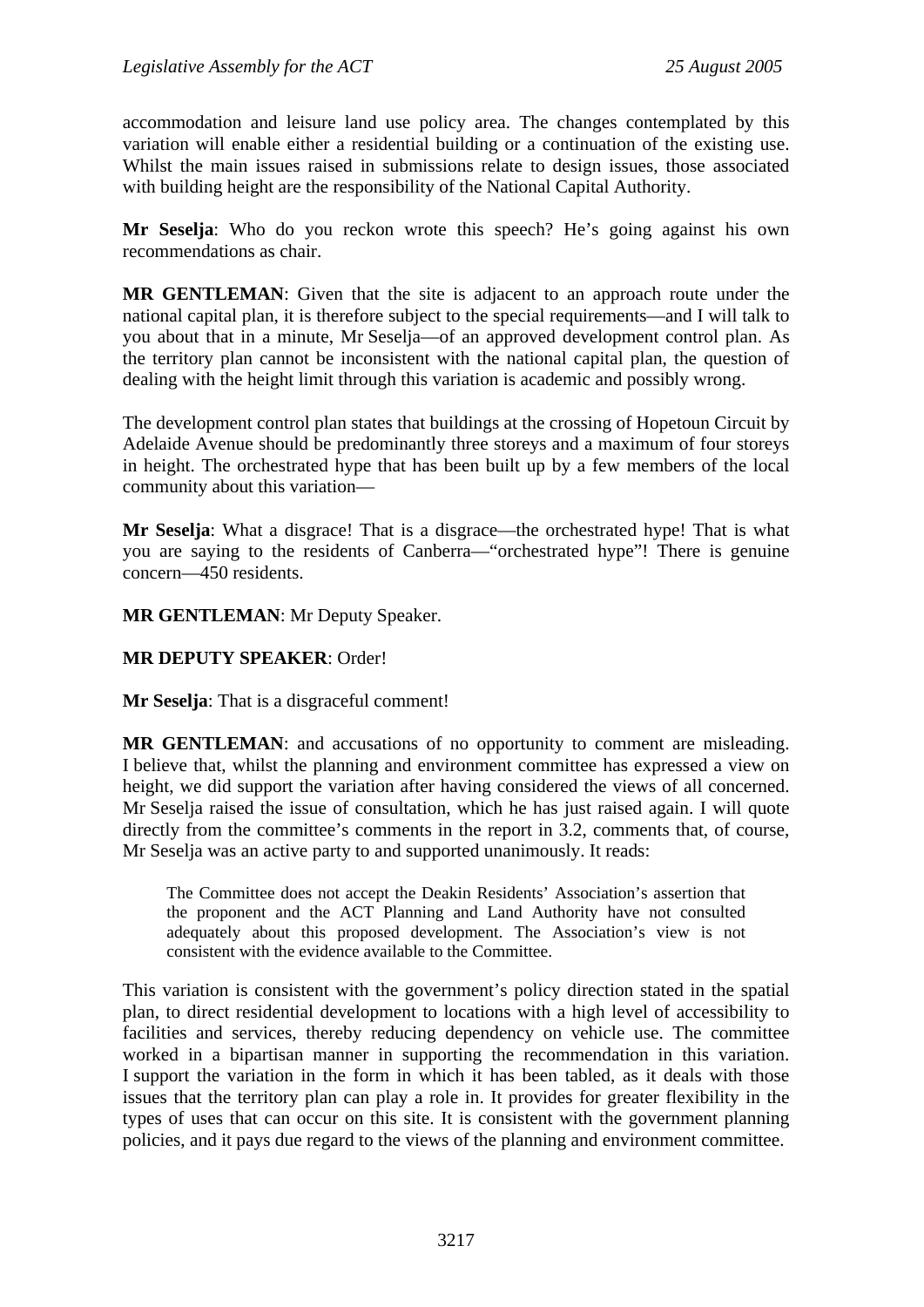**DR FOSKEY** (Molonglo) (11.14), in reply: In replying to the other speakers and closing the debate, I want to say that it is possibly a brave but I hope not futile exercise to put up a motion that I am quite sure the government, with its numbers, will vote against. Nonetheless, I think it is my role as a crossbencher—as, I guess, part of the opposition sometimes and part of the government support sometimes—to raise these issues and make sure they are talked about in the Assembly, majority government or not.

First of all, in responding to the other speakers, I thank you very much for your considered contributions to this debate because it is really important that we debate. I was very interested to hear the two versions of what happened in the planning and environment committee, or of the planning and environment committee's conclusions, from two members. I did not hear from Ms Porter but I guess I can assume she concurs with Mr Gentleman. I emphasise the point made by Mr Seselja that the National Capital Authority could turn around tomorrow: the fact that there are now no territory controls to such a turnaround leaves the NCA and the community without certainty.

Mr Corbell spoke at some length about sustainability and accused me of being contradictory and hypocritical. Nowhere in the Green's policies does it say that we support seven-storey developments around neighbourhood centres. That is what we are talking about here. Deakin happens to be relatively close to the city and it happens to be near a major road with all the different planning controls that apply to that. But basically, to the people who live there, it is a neighbourhood, it is a suburb and assumedly it is being treated like other neighbourhood centres.

I believe development in Deakin can be sustainable without being seven storeys high. I also believe there was the potential for the government and the community to reach a satisfactory compromise if we could have had agreement on the height. I believe the community would have been willing to go there—I think that was being said—even though there were really strong concerns about the change of use from a tourism sort of land use policy—entertainment, accommodation and leisure land use policy—to residential. It has not been proven that the Embassy Motel is not viable. That has been said there but I would like to see the hard evidence. That is a claim made by the proponents and conveniently used by both the government and Mr Gentleman to back up a decision. On the other hand, I believe ACTPLA itself was concerned about the lack of sites capable of commercial tourist accommodation which once lost are not easily replaced, especially at that site. That is the opportunity cost that is referred to later.

### *It being 45 minutes after the commencement of Assembly business, the debate was interrupted in accordance with standing order 77. Ordered that the time allotted to Assembly business be extended by 30 minutes.*

**DR FOSKEY**: When we first started having conversations in the early 1990s the word "sustainability" started out as a very strong word with certain qualities attached to it. I believe it has become a sort of weasel word that can be pulled up and used by anyone who wants to justify a particular action. I believe that sustainability has become a tool of this government to justify, in this case, a development where we have no idea at all about its sustainability with regard even to the use of public transport. We are talking about what the proponents themselves say is the luxury upper end of the market. I do not know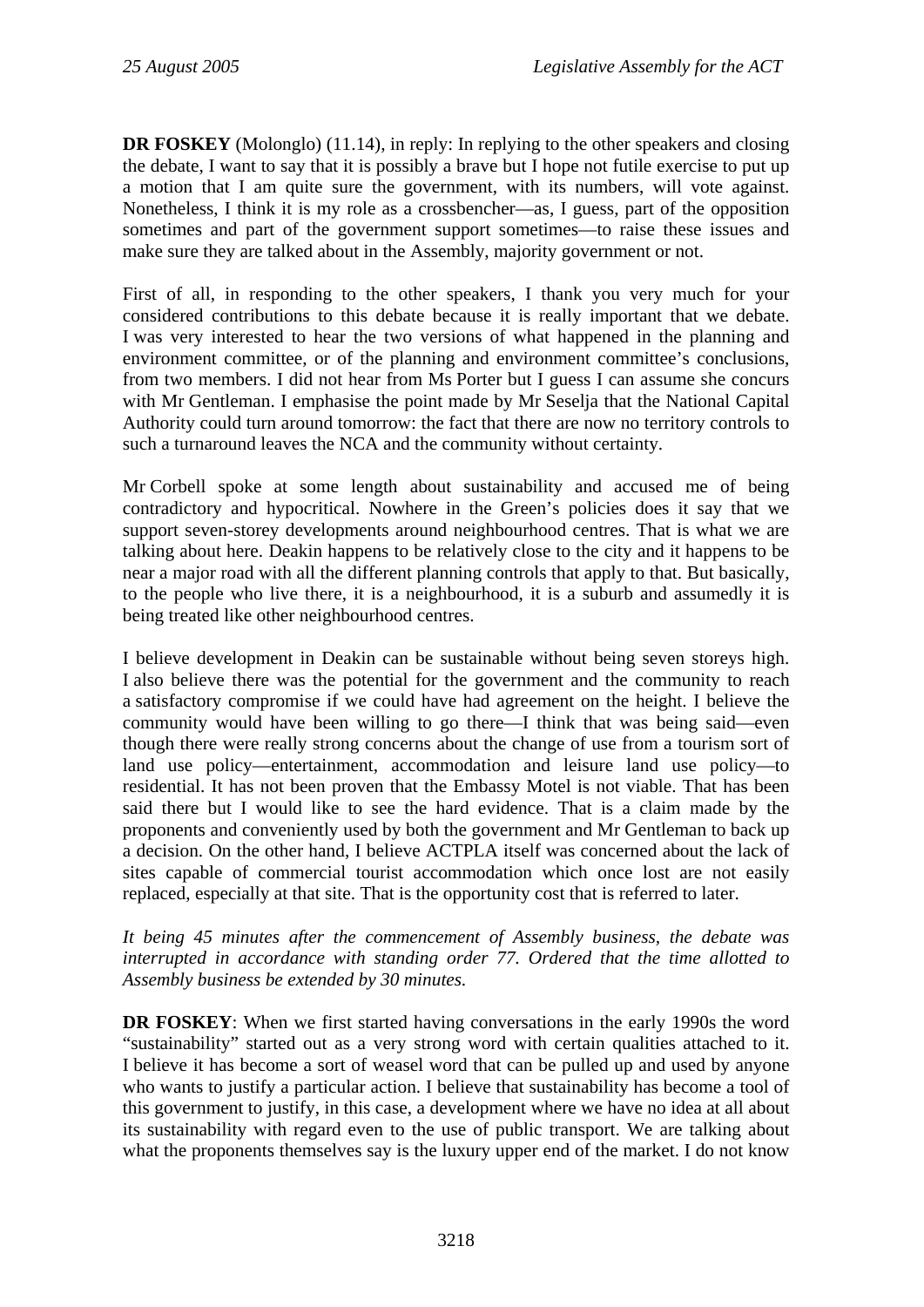that such people catch buses with great alacrity; I do not see them jumping on their bikes, even though Deakin is a reasonable distance from the city. But are they going to the city?

I feel that the word "sustainability" here is a word after the fact and that it is being used to justify a development rather than the government saying, "We want to make sustainable development our aim here; what kind of development will best suit that?" Anyone who lives near that site will know it is going to be an absolute nightmare with people coming and going, as everyone in Canberra does, between 8 o'clock and 9.30 in the morning. Our roads are quite peaceful after that but at that time of day it can be sheer hell being on the road. That is a spot where it is already extremely difficult.

I think "sustainability" is a bit of a furphy here. Of course I believe in sustainability; and our policies state that we should have medium density development around neighbourhood centres of a certain kind. But we believe that has been interpreted far too broadly in a number of cases and that, in this case, it does not fit at all. If the government is concerned about the viability of the Embassy Motel, assumedly it is concerned about every other business in the ACT that is experiencing difficulty. Anyway, where is the evidence that shows that the Embassy Motel is unviable? There is quite a lot of accommodation on the north side—on Northbourne Avenue—but, as far as I can see, the south side lacks such accommodation. The Embassy Motel has been on the map for a long time. We should think very seriously about whether we should replace it.

I guess we come back to the height issue here. Mr Corbell has stated emphatically—and it is good to hear it in black and white—that he supports a seven-storey development. He certainly indicated that last year, when he spoke before the election. Mr Gentleman has now come along and said that he does not seem to mind either, even though he is the chair of a committee that recommended a height of between three and five storeys.

To conclude, it is disappointing that the work of the planning and environment committee has been dismissed. It was reasonably supportive of the development. We had potential for compromise with a four-storey limit that I think would have led to a much greater degree of trust between the government and the residents. I think the government will need to work very hard to rebuild that trust and show residents that it is committed to sustainable development, and that that sustainability does not just include the environment. That of course will mean—I am quite convinced—that this development will be water and energy efficient in every way. It means social and economic sustainability as well. I have not seen any evidence at all that this development will satisfy those areas.

Question put:

That **Dr Foskey's** motion be agreed to.

The Assembly voted—

Ayes 6 Noes 7

| Mrs Burke  | Mr Smyth     | Mr Berry     | Ms Porter   |
|------------|--------------|--------------|-------------|
| Dr Foskey  | Mr Stefaniak | Mr Corbell   | Mr Quinlan  |
| Mr Pratt   |              | Mr Gentleman | Mr Stanhope |
| Mr Seselja |              | Ms MacDonald |             |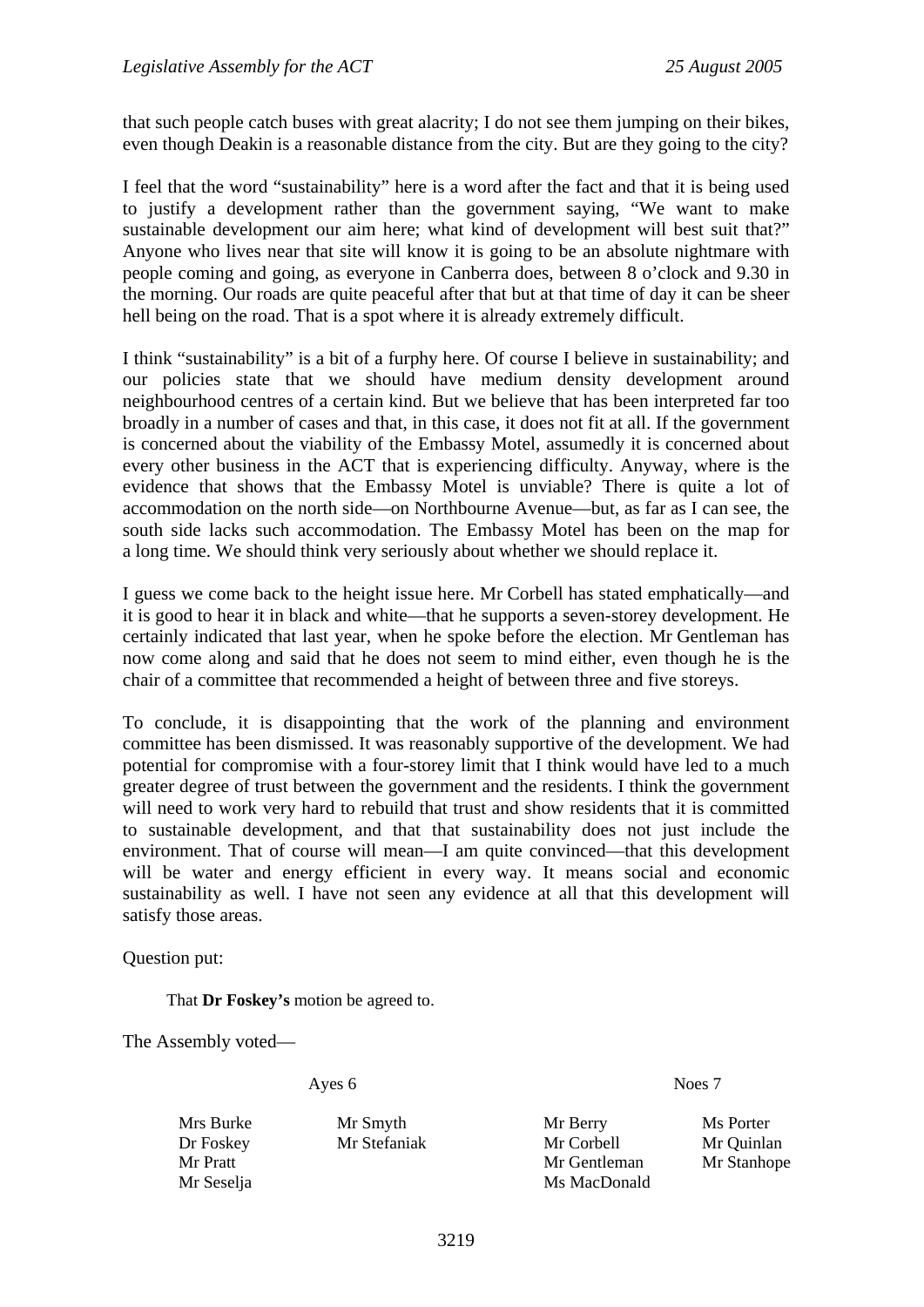<span id="page-15-0"></span>Question so resolved in the negative.

## **Standing orders—suspension**

Motion (by **Mr Berry**) agreed to, with the concurrence of an absolute majority:

That so much of the standing orders be suspended as would prevent notice No 6, Private Members' business relating to a code of conduct for Members, being called on forthwith.

## **Members code of conduct**

**MR BERRY** (Ginninderra) (11.28): I move:

That the Code of Conduct for Members, as detailed below, prepared by the Standing Committee on Administration and Procedure (Fifth Assembly) be adopted as a resolution of continuing effect:

#### **Code of Conduct for all Members of the Legislative Assembly for the Australian Capital Territory**

#### **Preamble**

Members of the Legislative Assembly acknowledge their diversity of background and personal beliefs and that of Australian society, and maintain their loyalty to the Commonwealth of Australia and the people of the Australian Capital Territory.

In so doing, Members agree to respect and uphold the law, not discredit the institution of Parliament, and maintain their commitment to the public good through personal honesty and integrity in all their dealings.

#### **Duties as Members of the Assembly**

Members should avoid any decision or action which may depreciate the reputation of the Assembly and, endeavour to reasonably adhere to the Assembly's code of conduct to ensure that their personal conduct meets generally accepted standards and does not discredit or call into question their office or the Assembly.

Members acknowledge that they have an obligation to electors to make decisions on their behalf and as such place emphasis on their dedication to this obligation. As elected representatives, Members will act honestly in all their dealings to maintain the public trust placed in them.

### **Code of Conduct**

#### **Conflict of interest**

Members have an obligation to use the influence conferred upon them in the public's interest and not for personal gain.

Notwithstanding the provisions set out in section 15 of the *Australian Capital Territory (Self-Government) Act 1989* and standing order 156 of the Legislative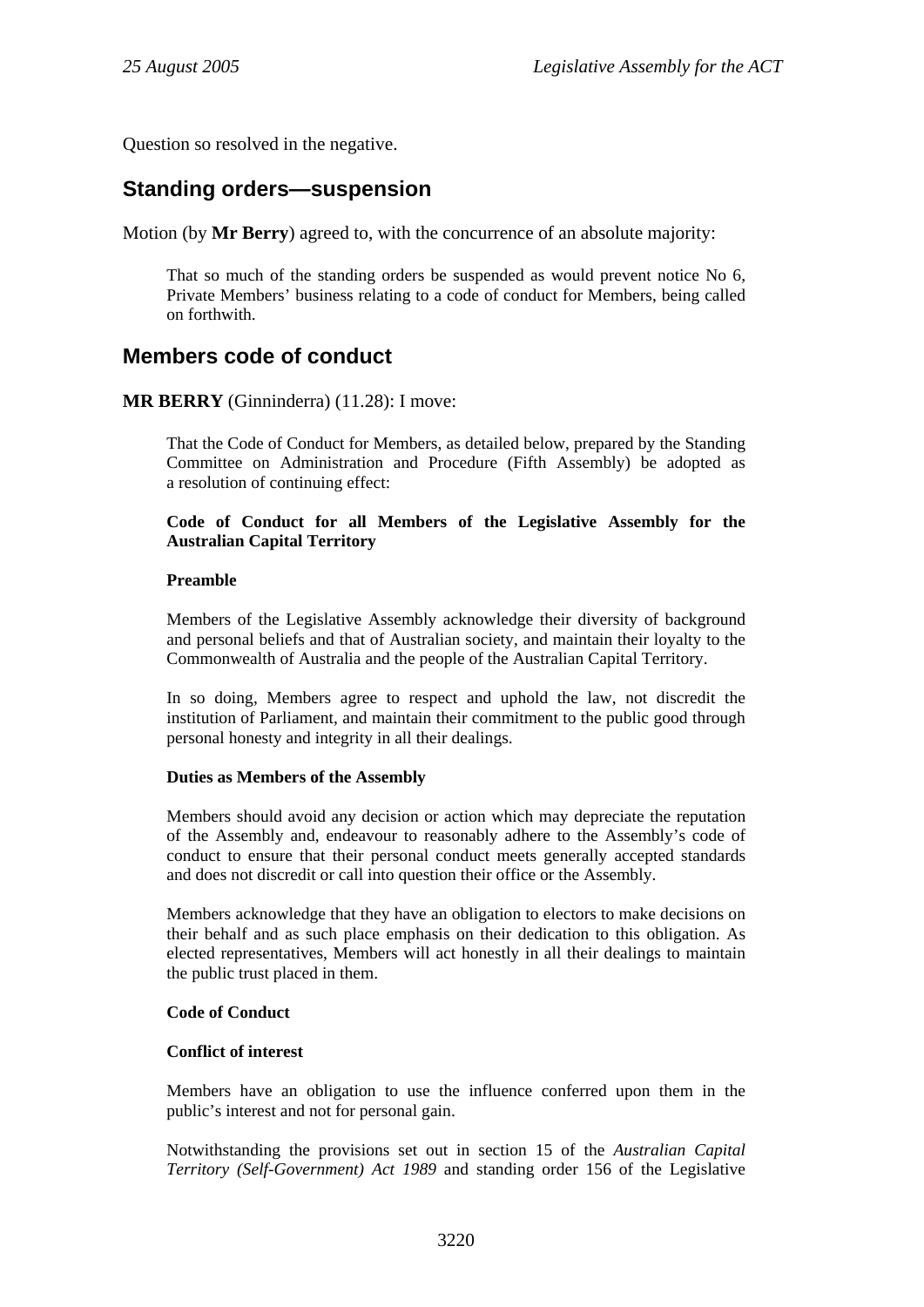Assembly, Members are individually responsible for preventing personal conflicts of interest or the perception of a conflict of interest, and must endeavour to arrange their private affairs to prevent such conflicts arising or take all reasonable steps to resolve any conflict that does arise.

- (i) A conflict of interest exists where a Member participates in or makes a decision in the execution of his or her office knowing that it will improperly and dishonestly further his or her private interest or will improperly and dishonestly further the private interest of another person.
- (ii) A conflict of interest does not exist where the Member or other person benefits only as a member of the general public, or a broad class of persons.

#### **Disclosure of pecuniary interests**

The actions and decisions taken by Members are accountable through the Assembly to the people of the Australian Capital Territory. Member's actions and decisions should be transparent and bolster public confidence in the Assembly and the legislative process. In accordance with this transparency, Members are required to disclose their pecuniary interests pursuant to the resolution of the Assembly "Declaration of Private Interests of Members" Agreed to on 7 April 1992 (as amended 27 August 1998 and 17 March 2005).

#### **Receipt of any gifts, payments, fees or rewards**

Members must register all gifts, payments, fees or rewards valued at more than \$250 received from official sources, or at more than \$100 where received from other than official sources. This does not include gifts, payments, fees or rewards received by Members, the Member's spouse, immediate family or personal friends in a purely personal capacity, unless it may pose a conflict of interest. Registration should be made in accordance with the Member's Statement of Registrable Interests.

#### **Advocacy/bribery**

In accordance with the provisions of section 14 of the *Australian Capital Territory (Self-Government) Act 1989*, Members must not solicit, accept or receive any remuneration, benefit or profit in exchange for services rendered in the Assembly or one of its committees other than the remuneration and allowances provided for pursuant to section 73 of the Act.

#### **Use of confidential information**

Members are reminded of their obligations pursuant to the standing orders concerning the publication of confidential information.

Members in the course of their duties often are also the recipients of information which is either confidential or unavailable to the general public. Members are privileged to receive this information. It is provided to assist them in their decision making for the benefit of the Territory. The status of this information should not be compromised.

Members are not to misuse any confidential information received, particularly for personal gain or the personal gain of others.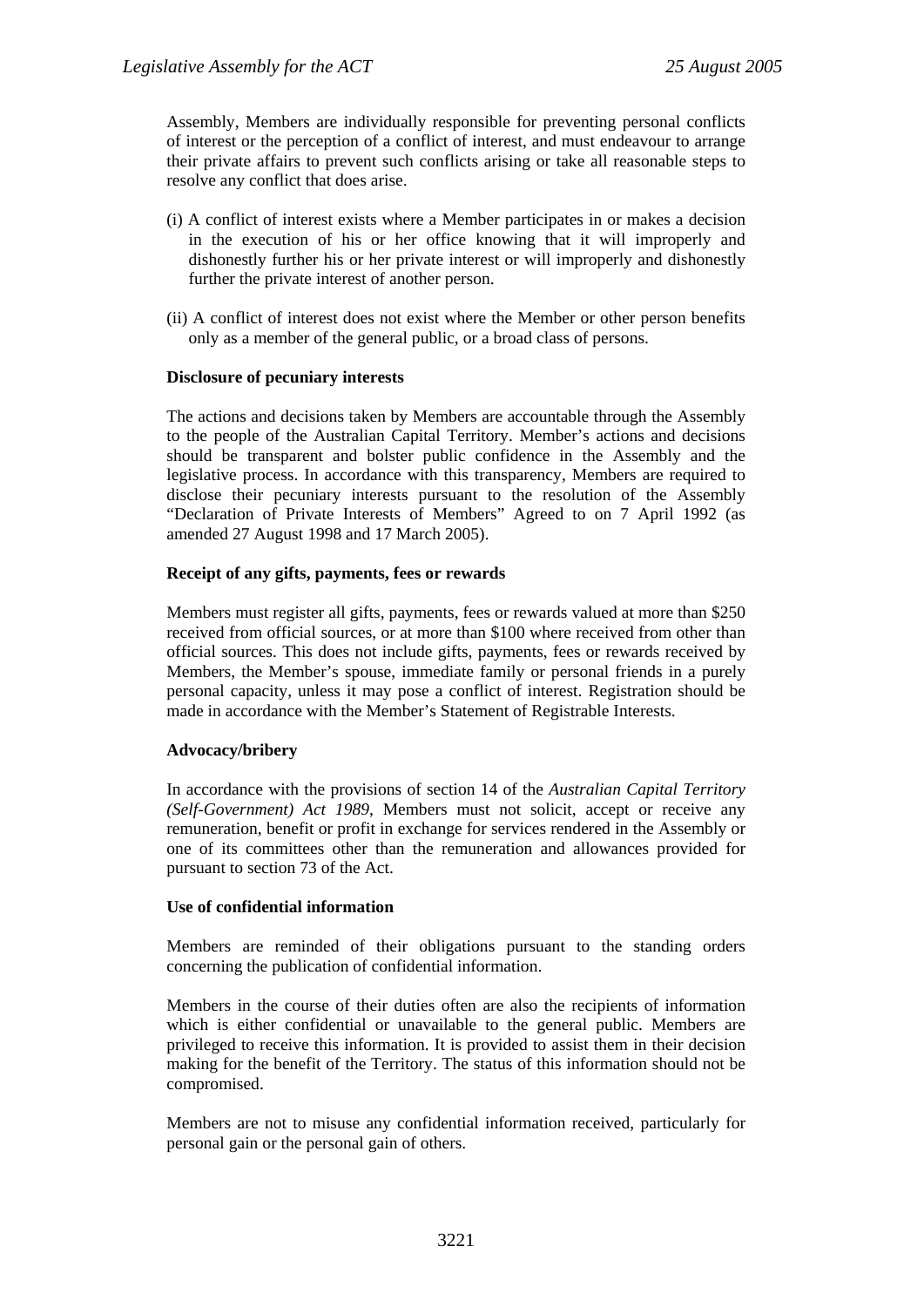#### **Conduct as employers**

Members will observe the obligations placed on them as employers with respect to the terms and conditions of those who work for them. Members should extend these obligations to consultants (however employed or recruited). Members need to be aware of the requirements of following policies: occupational health and safety; discrimination, harassment and bullying; equal employment opportunity; acceptable use of information technology and any other relevant policies and legislation.

Members should make employment decisions that are in the best interests of the Member and the Assembly. Members are advised to carefully consider the implications of employing persons in close relationships where there may be perceived conflicts of interest.

Members must ensure that their staff are aware of and abide by the relevant codes of conduct applicable to Members' staff.

Members must ensure that, where relevant, their staff also comply with the Members Code of Conduct and that they are aware that they are obliged to support the Member's compliance with the code.

#### **Use of entitlements**

Members have a personal duty to ensure that entitlements and allowances of office pursuant to Remuneration Tribunal Determinations and as summarised in the Member's Guide are used appropriately in the service of the people of the Australian Capital Territory and not for personal gain.

Members should familiarise themselves with the entitlements available and must ensure the accuracy of all claims made in accordance with the guidelines outlined in the Members' Guide. Members should be aware that items purchased using a Members' allowance remain the property of the Assembly.

#### **Use of public resources/property or services**

Members must ensure that the resources provided to them at a public expense as Members of the Legislative Assembly for the ACT, are only used for legitimate parliamentary and electorate purposes. Members must not misuse or permit the misuse by any other person or body of these resources.

Members shall not misuse monies allocated for official purposes.

#### **Continuing support**

This code of conduct has been established to assist Members as they serve and represent the people of the Australian Capital Territory. The Legislative Assembly respectfully requests that former Members support the spirit of this code as private citizens.

This resolution have effect from the date of its passage in the Assembly and continue in force unless and until amended or repealed by this or a subsequent Assembly.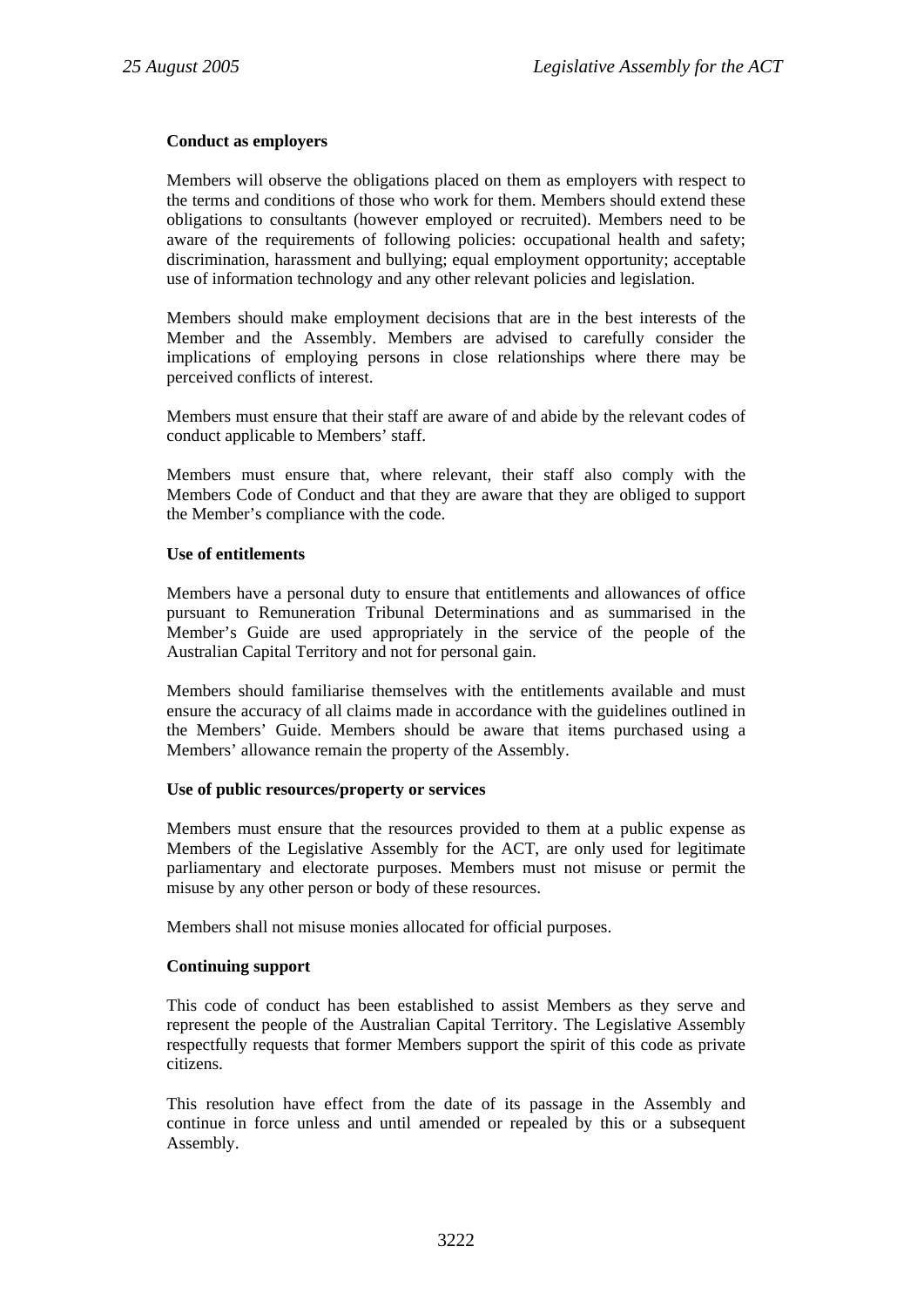**Ms MacDonald**: Mr Deputy Speaker, I wish to raise a point of order. Could you ask that the gallery be cleared, or that people take their seats and cease their conversations. They are being disorderly.

**MR DEPUTY SPEAKER**: Order! I call for order in the gallery please. A little bit of quietness would not go astray.

**MR BERRY**: I am moving this motion today because I believe that, with this Assembly having being in existence for some 16 years, the time for a code of practice for Assembly members is long overdue. The matter has had a long history in the Assembly. As early as 1991 the then Standing Committee on Administration and Procedure recommended that the Assembly adopt a code of conduct for members. For one reason or another that recommendation was never taken up.

In the Third Assembly, the matter was again considered by the Standing Committee on Administration and Procedure. That committee was not able to finish its inquiry during the life of the parliament, and made a statement in the closing days of the Third Assembly urging members of the Fourth Assembly to take the matter up again. In the Fourth Assembly the Standing Committee on Administration and Procedure undertook a further inquiry into a code of conduct, as well as looking at whether the Assembly needed a parliamentary ethics adviser. That committee reported in August 2001 and recommended that a code of conduct be adopted. It also recommended that a parliamentary ethics commissioner not be appointed at that time. That recommendation for a code of conduct was also not taken up.

In the Fifth Assembly, the Standing Committee on Administration and Procedure conducted an inquiry into the appropriateness of a code of conduct for members and their staff. It reported in August of last year and it, too, recommended that a code of conduct be adopted for members, with slight modifications made to the code proposed back in 1991. So you can see that this issue has been discussed for a long period of time, much longer than the gestation period of an elephant. In the meantime there have been codes of conduct for ministers in place since May 1995, when the Carnell government tabled a ministerial code of conduct. The Stanhope government has also adopted a code of conduct for the executive and staff.

I have moved this motion today not only because I think it is time that there was a code of conduct for members of the Legislative Assembly but also because I believe there is a consensus for it amongst members. Codes exist in several other parliaments: Victoria, New South Wales, Queensland and Tasmania. In its report in 2001, the Standing Committee on Administration and Procedure cited research from the respected social commentator, Hugh Mackay, where he stated that:

Australians view the honesty and ethics of Members of both State and Federal Parliament as only slightly better than those of car salesmen. Only 7 per cent of Australians believe that Members of both State (down 2 per cent, since 1997) and Federal (down 2 per cent) Parliament are of high or very high standards of honesty and ethics. The only profession rating lower than Members of Parliament is car salesmen…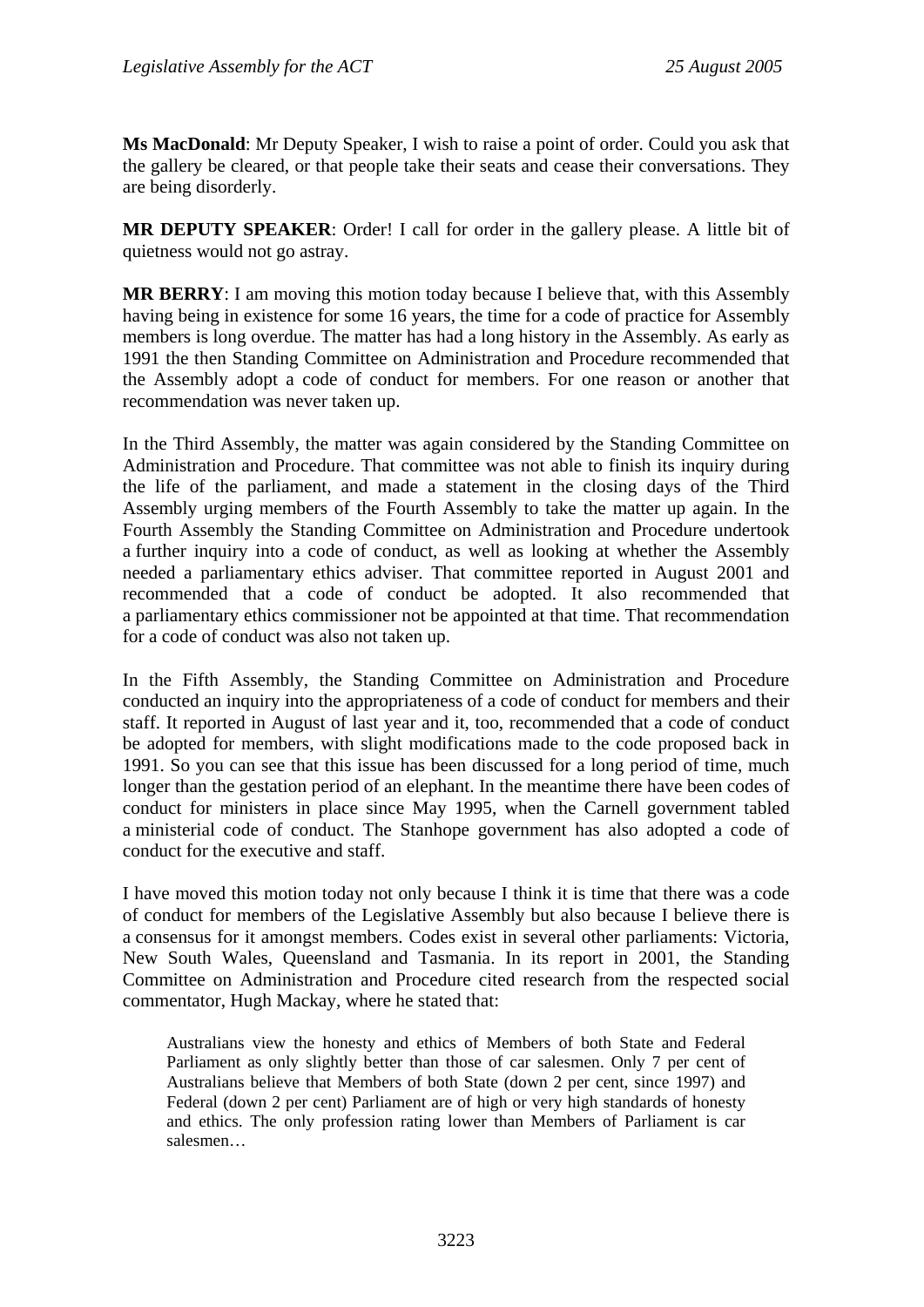It is quite daunting to read such a statement out in a place like this. It can be reasonably drawn from this, I think, that the standing of the respective legislatures is negatively affected by the standing of politicians. The adoption of this code is about this Assembly's demonstrating its willingness to put in place performance measures aimed at improving the standing of this legislature as the central part of the territory's parliamentary democracy. The institution of parliament is a cornerstone of our democratic principles and values, which will be improved with the adoption of a code of conduct for members. The onus falls on us, as parliamentarians, to show our commitment to the institution and to the people by our adherence to the code. The code I propose today is that contained as appendix D in last year's report. It covers the following areas.

The preamble, where members acknowledge their diversity of background and personal beliefs and that of Australian society and undertake to maintain their loyalty to the commonwealth of Australia and the people of the Australian Capital Territory. There is also a commitment to agree to respect and uphold the law, not discredit the institution of parliament, and maintain commitment to the public good through their personal honesty and integrity in all their dealings.

Duties as members of the Assembly: whilst we do not routinely see a duty statement for members before we seek office, it is important to set out the altruistic principles which should guide us in our work so that our electors can judge us. These include high standards of personal behaviour, not bringing the institution into disrepute, and acting honestly in all our dealings to maintain the trust placed in us.

Conflict of interest, or a perception of conflict of interest, is an area that causes a lot of controversy in the community and leads to poor perceptions of politicians. We will have seen in our lifetime, or even in the period of our lives as politicians, many controversial issues that have grabbed the headlines in the newspapers and the various media outlets about the private and public antics of politicians, which, in turn, as I said earlier, bring the institution into disrepute. This code reminds us of our obligations to use the influence conferred on us in the public's interest and not for personal gain. There are of course also requirements placed on us by the Australian Capital Territory (Self-Government) Act 1988 and Standing Order 156.

Disclosure of pecuniary interests is another area where we politicians need to earn the trust of the community. We are required to complete the statement of registrable interests. The adoption of this code will demonstrate our commitment to transparency and accountability. Receipt of any gifts, payments, fees or rewards is also a requirement covered under the statement of registrable interests.

Advocacy and bribery: this area relates to the requirement of the Australian Capital Territory (Self-Government) Act 1988 that the only remuneration, benefit or profit that members can receive for their Assembly work is that determined by the Remuneration Tribunal.

Use of confidential information: we are required to safeguard confidential material we gain access to as part of our duties as members. Access to information not available to ordinary members of the community is a privilege of office and we need to understand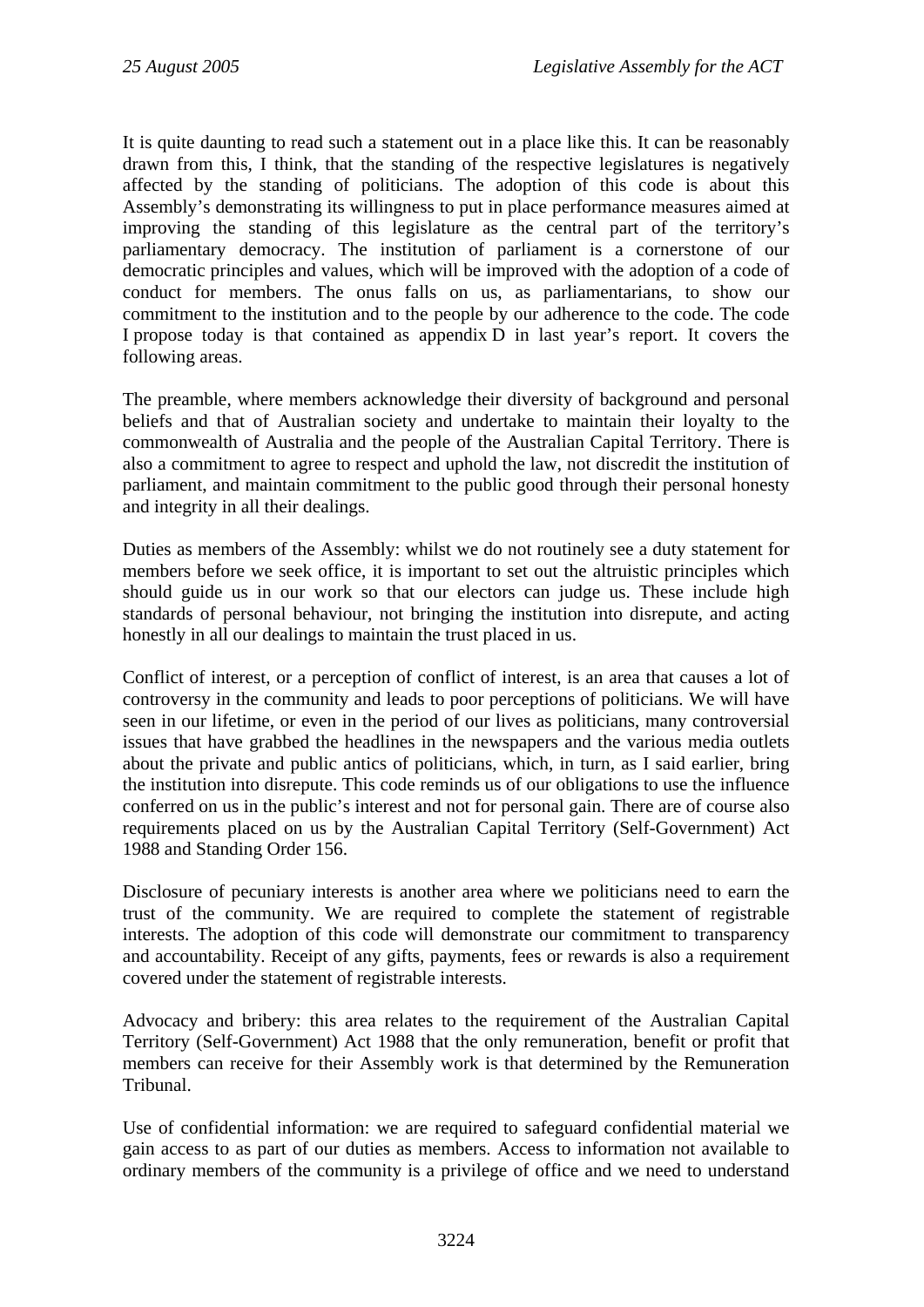the impact that misuse of such information can have. We must certainly not use information gained as part of our office for personal gain.

Conduct as employers: we have two major areas of responsibility as employers. Firstly we must ensure that we provide all the support and safeguards for our employees that we expect of other employers in the territory. In this regard we should be model employers. The other area is as people spending taxpayers' money to support our work as MLAs. We must be scrupulous, and accountable for how that money is spent; we must recognise that the community expects value for their money; and we must also accept that the community wishes us to be seen to be delivering value for their money.

Use of entitlements: similarly we must ensure that we do not abuse the entitlements we receive as members. They are there to assist us in our work for the community, not for our personal use. This applies equally to the use of public resources, property or services.

Continuing support: a final area covered is continuing support. We hope members will continue to support the code after they complete their service as members of the Assembly. One's life as a politician does not end with service. If there are any controversial issues, as members will note, the second thing that appears in the headline is "former member of" or "former parliamentarian". That continuing support for the code is an important issue as well.

The code is a public statement for all members. It aims to ensure that we support the high ideals expected of us by the community. I do not think the adoption of a code should have as its central aim the improvement of the popularity of politicians per se. If we think that is what it is all about, we have failed at the first hurdle. By adopting this code we demonstrate our commitment as elected representatives to the ACT to act honestly in all our dealings, to maintain the public trust placed in us and to seek to enhance the standing of the Assembly—this democratic institution—in the community that elects us.

When I was first elected to this Assembly we were the most unpopular parliament in the country. I think all of us who were here in those days would remember it. Over my years here I have hoped that one day that image would be improved. I think it has been improved; I believe that, generally, this Assembly has served the community well. The signals we send of our fidelity to the electorate are, of course, a bit of a work in progress. I think this code of practice contributes to that further work, and there will be more work in the future. I make the point here that the committee which recommended this code of practice, which I chair, also recommended that this code of practice be reviewed before the end of this Assembly to see how its operation has served the Assembly and the people of the ACT. As I say, this sort of thing has to be a work in progress, and this is a starting point.

The fact is that our democracy cannot be seen to be successful if our parliamentary institution is not held in high regard and respect out there in the community. So I trust that this code, although I do not think it is the full answer to all of the issues that concern the community, is an important step in the right direction. I commend the code to the Assembly.

**MR SMYTH** (Brindabella—Leader of the Opposition) (11.40): The opposition will be supporting this motion today. We thank the Speaker for bringing forward the code of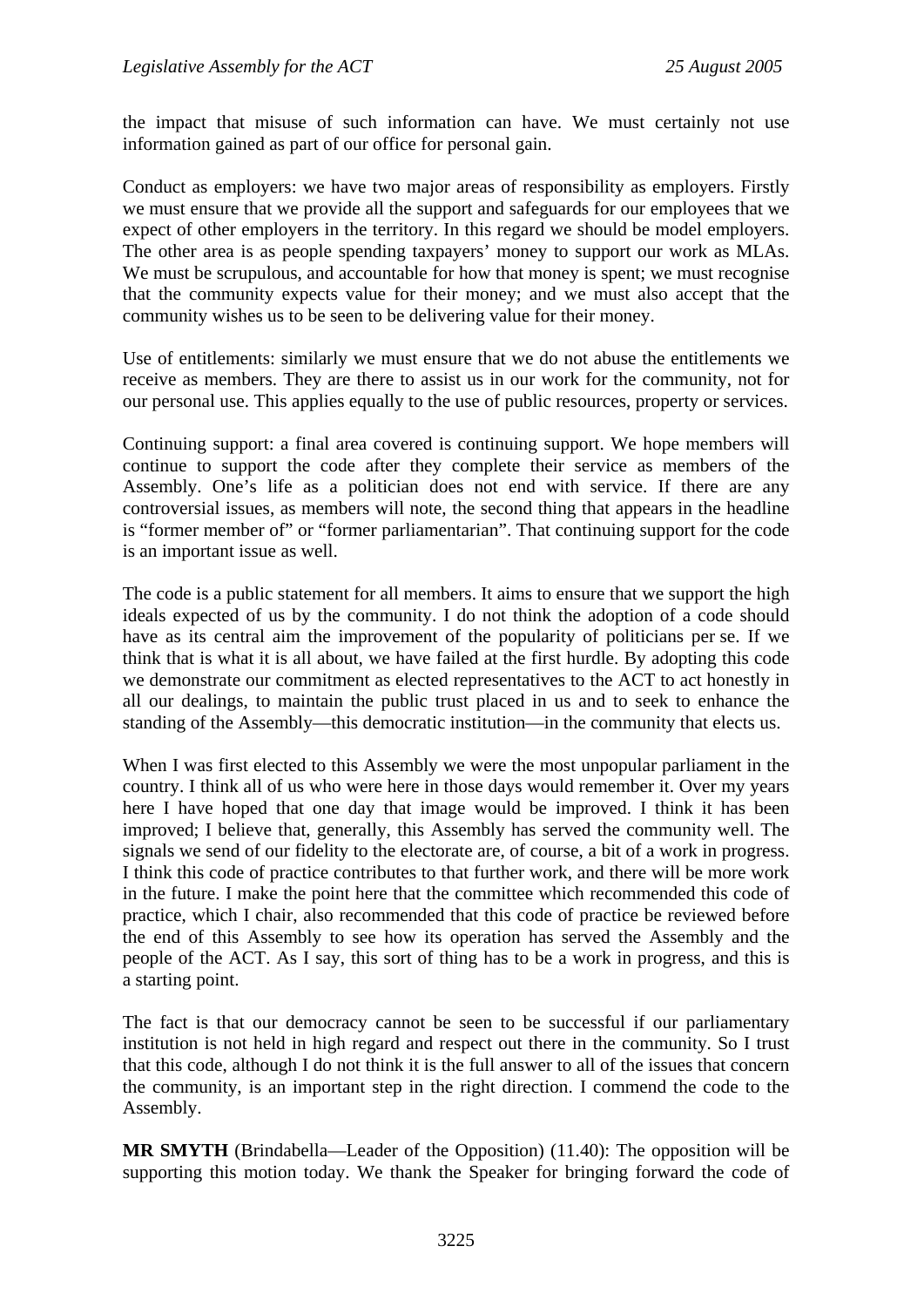conduct for members of the Legislative Assembly of the Australian Capital Territory. As he said, it has been a long time coming. As he was speaking I wrote down in my notes, "long gestation, like elephants" and, lo and behold, the speaker said it has had a longer gestation than an elephant's! In fact it has been about five times longer than that gestation period.

I think gestation is sometimes part of the process of maturity. Whilst it is now the Sixth Assembly that will pass this code, it is built on what has happened before us. There were attempts to do it in the First Assembly but, for whatever reason, that Assembly did not feel they should move on it. The Third Assembly recommended that the Fourth Assembly should do something and the Fourth Assembly came up with some interesting suggestions for the code and suggested an ethics adviser. Again, for reasons that only history and a read of *Hansard* will reveal, they did not proceed on that.

The Fifth Assembly obviously felt it was more appropriate and that the time was right and made their recommendation which, as the Speaker has said, was annex D to their report. Here we are, the Sixth Assembly, moving to accept this code of conduct. I think it shows what the Speaker was saying about how we have gained acceptance in the community. He is quite right; the First Assembly was not something the majority of Canberrans wanted. But here in the Sixth Assembly we are putting in place signs and symbols that we want to work towards continuing to gain the acceptance of our community. I think the Speaker is right; we have gone a long way towards that.

Indeed, to the Speaker's credit, an "Assembly practice", not unlike the *House of Representatives Practice*, will soon be available to us all. That is another of the signs of maturity of the parliamentary process that I hope will go a long way towards dispelling some of the fears of the community. As the Speaker has said, this has been endorsed by the administration and procedure committee, which is chaired by the Speaker. All groups are represented on that committee. So this comes forward with the support of the membership of the Assembly.

It will be an ongoing code, which, as the Speaker has also said, should be reviewed. The suggestion is that it be reviewed before the end of this Assembly, and we agree with that. When you put codes in place it is always important to finetune them. I note that Dr Foskey intends to move some amendments—the finetuning process begins, before we have even adopted the code. I think it is important to understand that this is a living document. As parliaments, practices and countries change, the standards will change. We need to ensure, from this point in time, that we reflect those standards as put forward by the community.

I will not go through the document again as the Speaker did. It covers the important things such as duties as members and conflict of interest, which is always of interest to the community and something members need to be aware of. Our conduct as employers is very important because we employ staff, and the relationship with the Assembly staff is also of importance. I note that in the preamble we acknowledge the diversity of backgrounds and personal beliefs of members and those of Australian society. I think that is a good thing. Some of us speak with different accents; some of us were born in other countries; and some of us come from the southern part of Canberra rather than the northern part. I think it is that diversity that makes us strong. The preamble starts by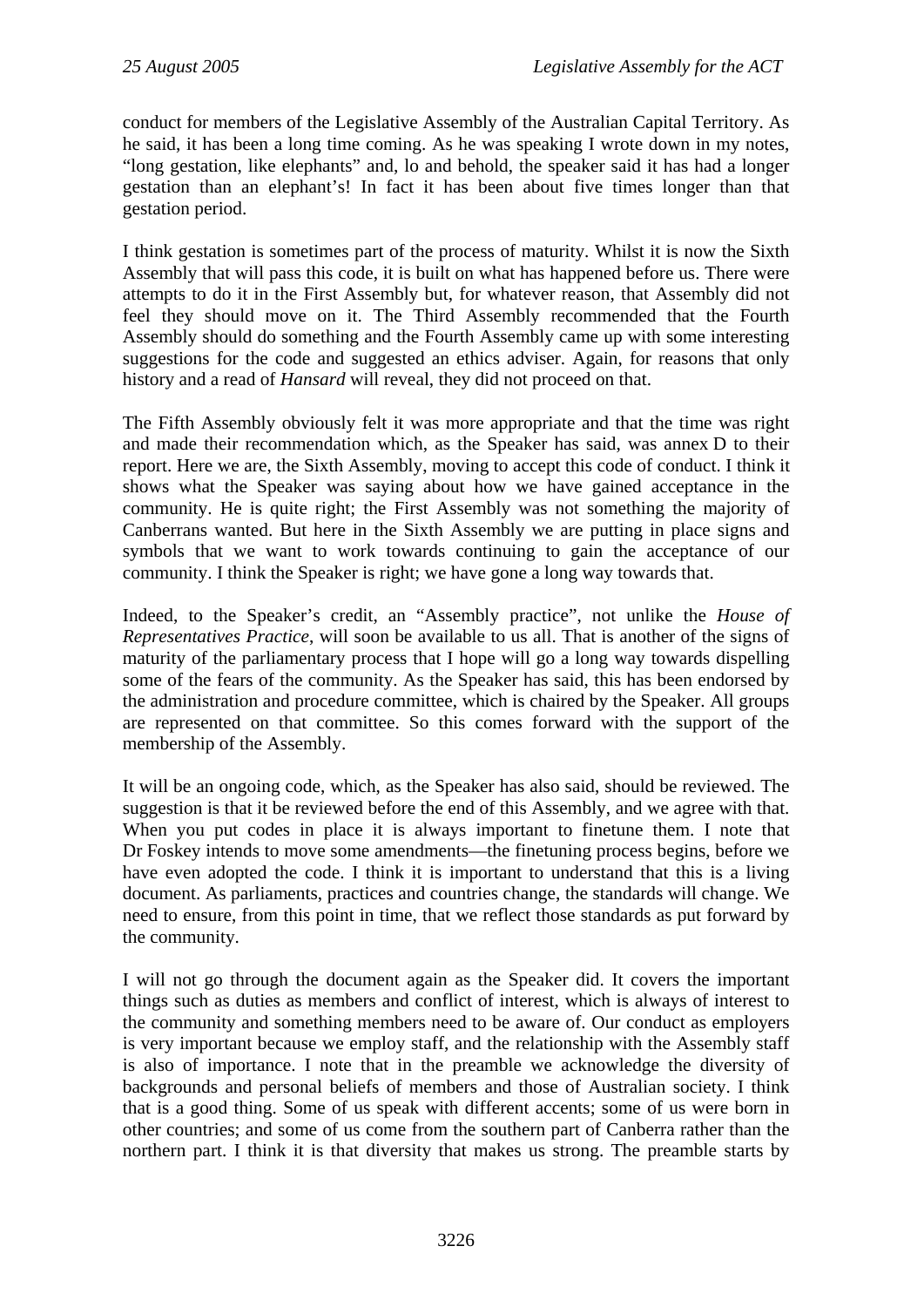acknowledging that, like our society, this place is quite diverse, just in terms of names, ethnic backgrounds and accents, for instance. It reads:

Members agree to respect and uphold the law, not discredit the institution of parliament and maintain their commitment to the public through personal honesty and integrity in all their dealings.

That is important. If we, as members, do that we can only make this place better. If we make this place better then, hopefully, we will govern it wisely and make the ACT a better place to live.

**DR FOSKEY** (Molonglo) (11.44): I will be supporting the code of conduct and seek leave to move amendments to the motion.

**Mr Berry**: This is probably not a point of order but I will do my best to make it sound like one. Dr Foskey need not be troubled by this being dealt with separately, except that some of the elements of her amendments will be opposed. If we were to deal with them together, we would have to separate them later in order to do that.

**MR DEPUTY SPEAKER**: Dr Foskey, you may move that all those amendments be grouped. Mr Berry, you might then like to move that they be dealt with separately.

**Mr Berry**: You are suggesting it would be a better idea for me to grant leave for them to be dealt with together and they can then be broken up. That is sound Clerk's advice!

Leave granted.

**DR FOSKEY** (Molonglo) (11.46): I move the following amendments:

1. In the section **Conduct as employers:**

After the words "*obligations to*" add "*contractors and*"

2. In the section **Conduct as employers:**

After the words "compliance with the Code." insert a new paragraph:

*"Members must accept responsibility for the actions and decisions of staff in the performance of their work or duties."* 

3. In the section **Conduct as employers:**

After the words "compliance with the Code." Insert a new paragraph:

"*Members must ensure that staff members declare their position when participating or raising questions at public meetings, consultations and community events, and in the media.*"

4. Immediately after the section **Conduct as employers** insert new section:

"**Conduct toward Assembly staff**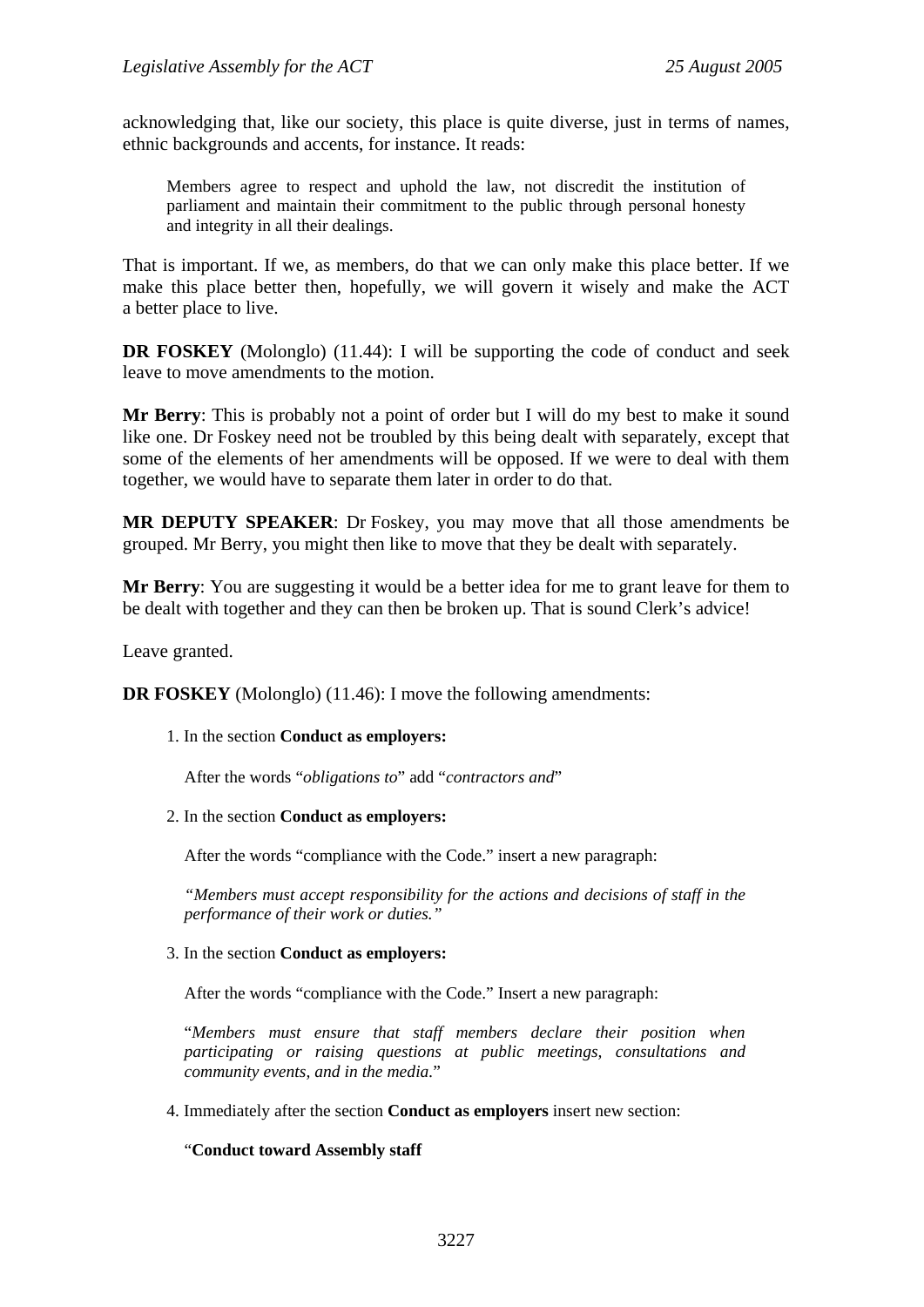*It is expected that Members and their staff will extend professional courtesy and respect to all staff of the Assembly. Members should ensure that through their own conduct and that of their staff, reasonable employment conditions for all building occupants are maintained.* 

*If problems or concerns with the performance or conduct of an Assembly staff member arise these should be dealt with through appropriate policies and procedures."* 

I support the introduction of the code of conduct. It is important to be specific, where possible, as to the expectations of behaviour we have of each other. Employees of the public service are indeed governed by a number of acts. The public service management act springs to mind, and associated best practice notes. This code of conduct, developed over some time, very clearly and simply puts similar expectations on the record.

Politics is an ancient occupation, and behaviour within it is governed by a kind of common law. I do not think we will be imposing on people by putting some sort of framework around those understandings and giving us all a reference point from which to judge ourselves and each other as necessary. I believe it will assist the Speaker, the administration and procedure committee and indeed any privileges committee we may need to set up from time to time. It will put us all on a fairly explicit, equal footing with shared understandings.

The reason I wanted to move my amendments together is because in this speech I want to talk about my amendments. I believe the Speaker has done an excellent job of speaking to the code of conduct, and there is nothing to be gained from repeating his points. I believe the government is supporting some, but not all, of my amendments. It is a little surprising that they will not all be supported but I expect that will be explained in due course.

The first amendment is a simple one, which I trust is acceptable. It simply adds the word "contractors" to the word "consultants" as those to whom MLAs owe a duty to behave ethically when we engage them. My second and third amendments would appear to be more contentious. They ask MLAs to accept responsibility for our staff in the conduct of their work and duties, and not to misuse their position of power and influence. It has been said that, with regard to ministers, this is already an inherent responsibility under the Westminster system that we in the ACT in part adhere to.

I think the children overboard affair, among many others recently, has made it obvious that one cannot just assume that such conventions exist. If members are not prepared to support this amendment, one has to ask how we can assume that they and their staff would behave any more properly in similar situations. It is also a fact that the ACT's Occupational Health and Safety Act, for example, would have difficulty recognising the Westminster system.

I will listen carefully to the arguments that will be raised against these amendments but I would have thought they were written carefully enough to ensure that a chief minister, for example, would not be held to account over the out of hours uncountenanced private activities of an adviser with a spray can for instance, and neither would a Leader of the Opposition be held accountable for the secret collection of a minister's emails by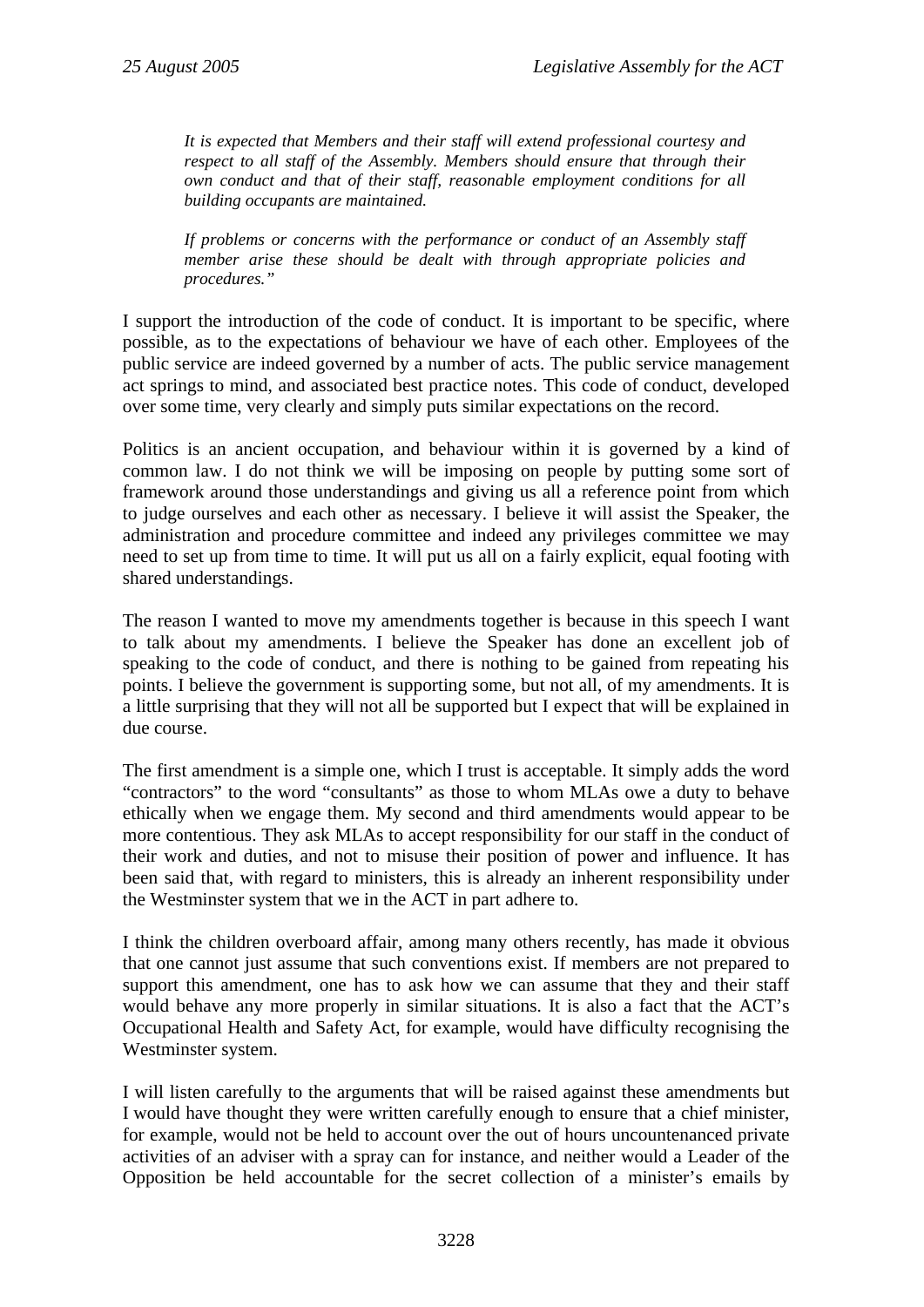a volunteer staffer, given that such an activity was not part of his duties and the leader was neither aware of it nor condoned it.

The details of my third amendment go to specific instances where staff members present themselves as anonymous individuals at public meetings, consultations, special events and in the media, or they may declare their name but people outside this place do not know of their role in the Assembly. I would have thought it incumbent on members' staff to declare their position and distance themselves from the political or policy position of their member if they chose. I believe, however, that it is the responsibility of members to ensure that their staff are aware of that expectation and do not manipulate their privileged position of information and influence and thus be supported in taking action to dismiss such staff if they do. I can see no justification for the Assembly to fund MLAs to run a secret service staff. I think it should be very clear that staff work for a particular MLA.

My fourth and final amendment is again stating the obvious to an extent. Strangely, though, the obvious does not always happen. I believe it is important for members to work respectfully with all staff in this institution. It is a privilege to fill the position of a member of the Assembly and to be supported in that work, as we are by staff of this place. No-one could argue that everyone gets on easily and well with everyone else—we would not be human if we did—but the basis for any constructive approach to work is that we treat each other respectfully. Of course that is particularly pertinent with regard to a member's relationship with the non-partisan staff in this building who are duty-bound to provide exemplary service to every member, irrespective of their attitude, experience or creed.

When substantive problems arise there are policies and procedures in place in the Assembly that can and ought to be followed. It seems to me that this Assembly does not have such a strong collegiate approach as I believe has been in evidence in previous assemblies. I suspect the fact that we now have a smaller crossbench, a majority government and an opposition which can no longer raise the numbers to advance its motions might have something to do with that.

I do not mean to cast aspersions on any individuals in the Assembly, nor to overrate any previous members. It is, I believe, that we are not obliged to work with each other to the degree that various assemblies have required, and that may lead to a deterioration in behaviour. I have sometimes seen that in this place. I do, however, use this debate as an opportunity to emphasise that the territory and the reputation of the Assembly profit from a collegiate and collaborative approach. In that spirit I commend what I think are intelligent, moderate amendments to every member of the Assembly.

**MR BERRY** (Ginninderra) (11.54): Mr Deputy Speaker, I wish to respond to the amendments. I thank Dr Foskey for her support for the code of conduct. I want to make the point first of all that the administration and procedure committee, in recommending the adoption of the code, said that there ought to be a review of the code some time in this Assembly to see what the experience has been and whether there ought to be any amendments. So I have an inherent resistance to too much change before we get to the point of the review.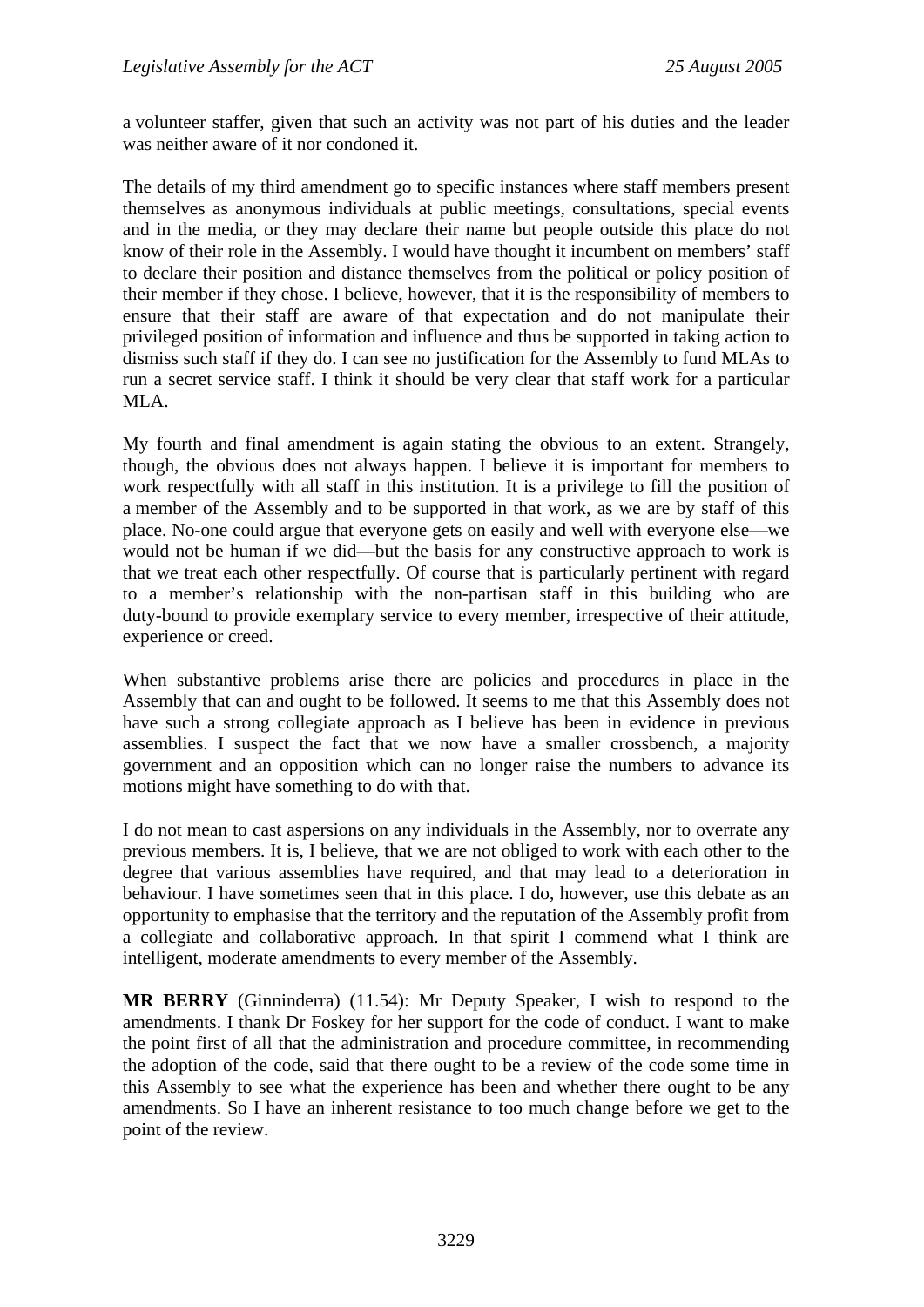I will deal with the issues that Dr Foskey raised and then at some point deal with the amendments seriatim. In the first amendment, Dr Foskey asks for the inclusion of the words "contractors and". This is consistent with the words set out in the LA(MS) Act, whereby members are entitled to employ contractors and consultants. I think that was anticipated by the committee because the code contains the words "however employed or recruited". I have no objection to the inclusion of the words "contractors and" proposed by Dr Foskey's amendment because they are consistent with words in the LA(MS) Act, although I think in that case they are expressed the other way round, that is, "consultants and contractors". So the words are fine.

The next amendment proposes that members must accept responsibility for the actions and decisions of staff in the performance of their work or duties. I take the view that members' staff are faceless people so far as the politics of this place are concerned but that they have employment obligations to their employers, the members. Members have to accept their vicarious liability for the actions of their staff, in a political sense anyway. I do not think this needs to be said because the code states:

Members must ensure that, where relevant, their staff also comply with the Members Code of Conduct and that they are aware that they are obliged to support the Members' compliance with the code.

That is fair enough in itself but it goes without saying that members must accept responsibility for the actions and decisions of staff in the performance of their work or duties. That is unnecessary verbiage and I just do not think the code needs to be amended to incorporate those duties. They do this anyway in a political sense. I cannot think of an experience that I have had in the years that I have been in this place which would require that sort of obligation. If it could be shown that it was necessary, I would be perfectly happy to agree to this proposition, but I do not see any practical need for the inclusion of those words.

The third amendment states:

Members must ensure that staff members declare their position when participating or raising questions at public meetings, consultations, community events, and in the media.

Again, members cop this anyway if things go wrong. I have seen instances where there has been some political flack when members' staff—or even relatives of staff, as we have seen in more recent weeks—have involved themselves. But I think it is taking it a bit too far once you start treading on what could be private lives by way of a code of practice for members. In my own heart, I cannot justify support for that particular amendment.

I do not have any difficulty with the fourth amendment. I think it goes to the issue of paying reasonable courtesy to employees in this Assembly who are not LA(MS) Act staff. When we come to vote, I recommend that amendment No 1 be agreed to, that amendments Nos 2 and 3 be rejected, and that No 4 be accepted.

**MR SMYTH** (Brindabella—Leader of the Opposition) (11.59): Mr Deputy Speaker, the opposition has some concerns about the first amendment. I raised them with the Clerk,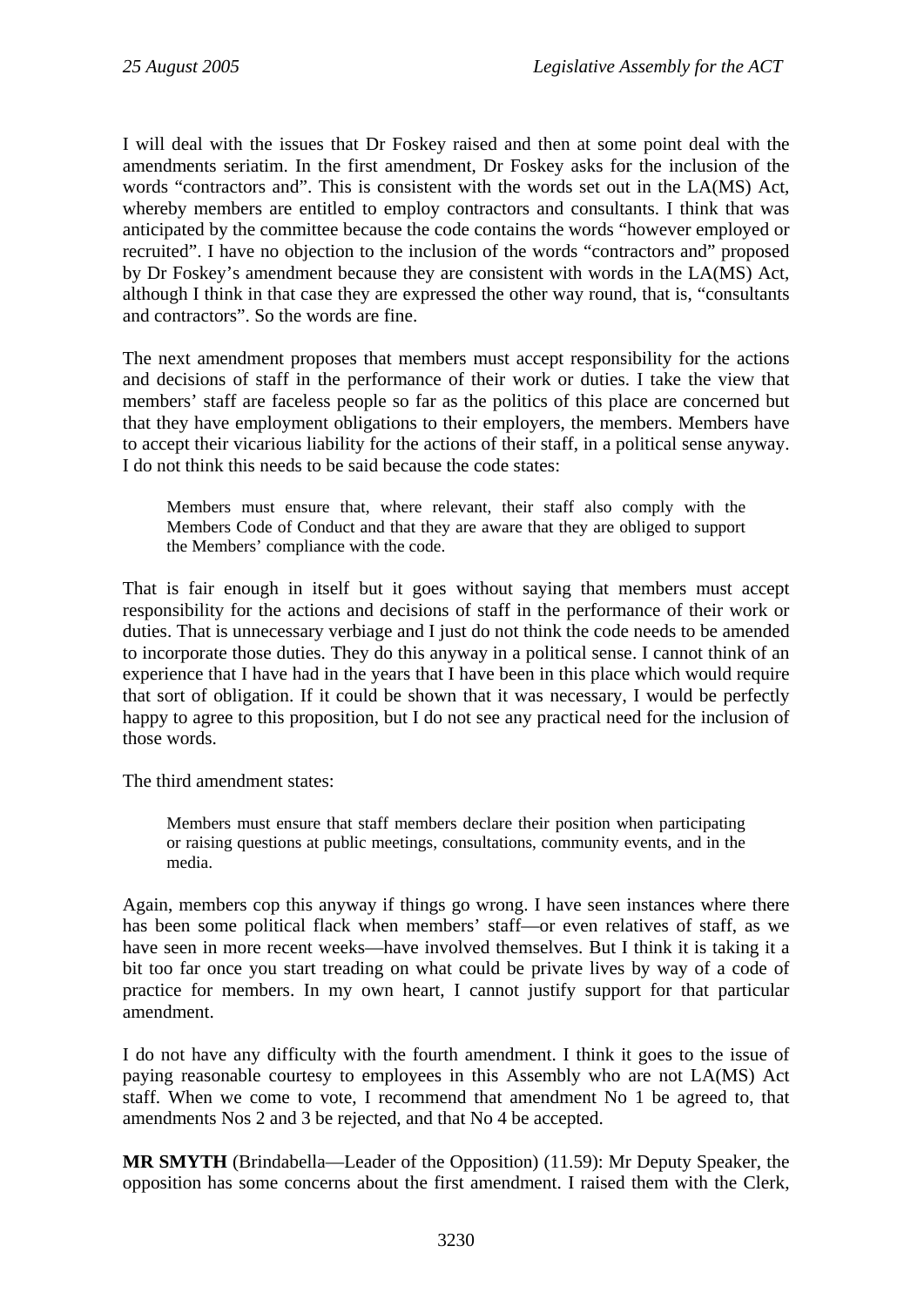who sought some advice. I think the advice is that this is a code and therefore it is not law as such. The code says:

Members will observe the obligations placed on them … with respect to the terms and conditions of those who work for them. Members should extend these obligations to consultants …

We are being asked in amendment 1 to extend these obligations to include contractors. I have some concerns that we may be being asked to expand the cover we offer in respect of things like workers compensation claims and public liability claims and that this may come back to haunt the Assembly. If the Speaker is saying he can live with it, I will accept that.

I have an old copy of the other amendments that Dr Foskey has put forward. Amendment 2 proposes that members must be responsible for the actions and decisions of their staff. It was put to me that this has not been run past staff. We now suddenly have before us a number of amendments that look at what staff do and how staff operate in this place. Dr Foskey raised the question of standards and things like the children overboard and email affairs. This is a code of conduct for members. If a code of conduct is wanted for staff, I think we should have a separate code. Perhaps that is a discussion we need to have. The document we are now considering is intended to be a code of conduct for members. However, suddenly we are being asked to add some onus on the staff as well.

The second amendment states:

Members must accept responsibility for the actions and decisions of staff in the performance of their work or duties.

I think we do that naturally. But if a staffer has a brain snap or a bad day and punches somebody out, are we responsible for that? I do not think we are and I do not think we ever can be. So we would have difficulty with amendment 2.

Amendment 3 is interesting, particularly given the letter writing—the love letters that were written—in the recent couple of days. We actually do agree with amendment 3. If staff are attending meetings, must declare their position when participating or raising questions. If they are attending as your representative or as part of the political process, we certainly do agree with amendment 3. We think that would be fine.

In regard to the fourth amendment, which relates to conduct towards Assembly staff, I would expect and work to ensure that all my staff extend professional courtesy with respect to all staff of the Assembly. However, I have a problem with the words "employment conditions" in the second sentence of the first paragraph of the amendment. I would use the word "workplace". The wording would then be "reasonable workplace conditions for all building occupants". I cannot ensure that any reasonable employment conditions Mr Gentleman might negotiate with his staff will be maintained. I see employment there as being a particular relationship between the member and their staff. So I am not particularly comfortable with the word "employment" but, again, I have had a discussion with the Speaker and he seems to think it is okay. I will just put that concern on the record.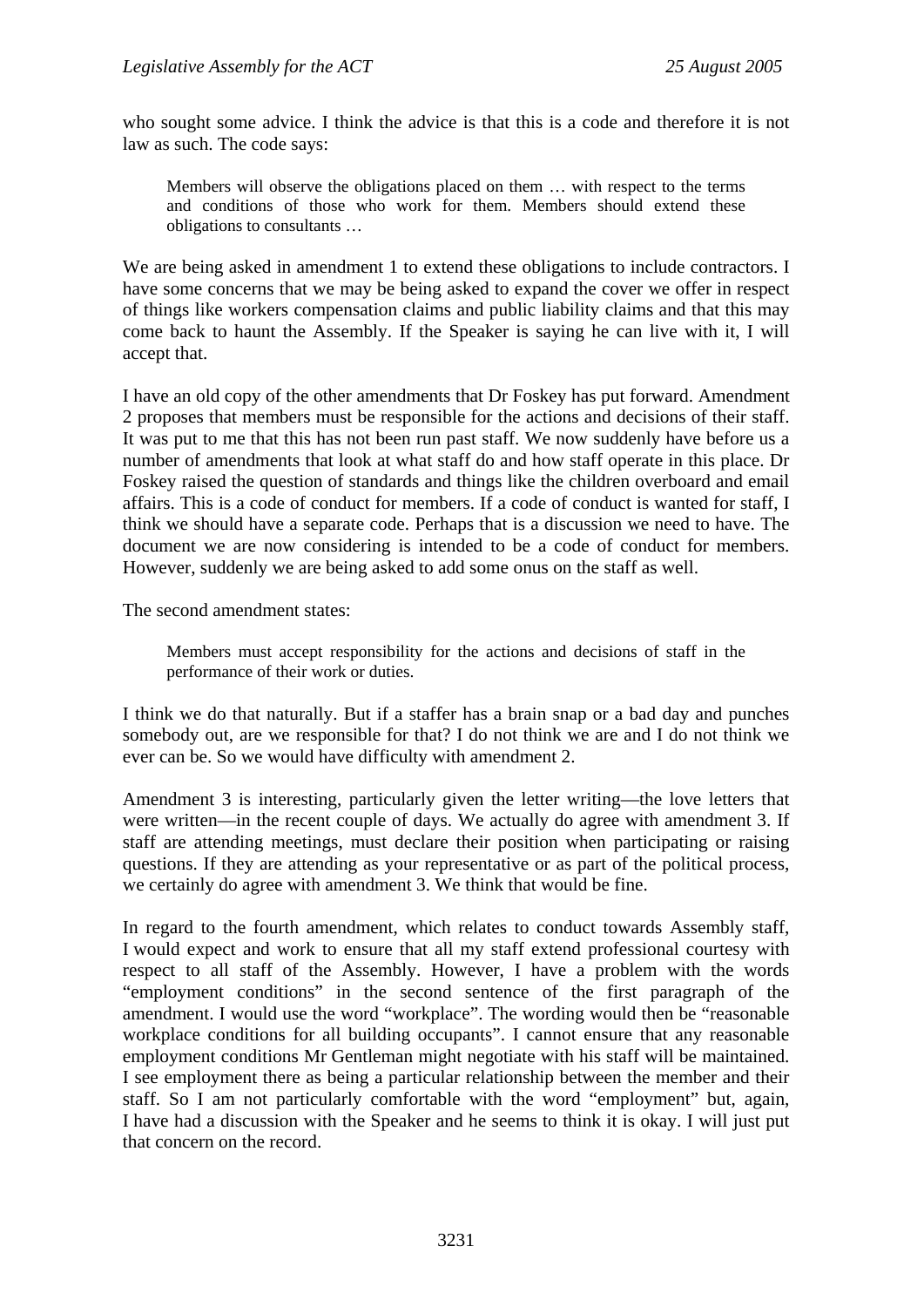So we certainly can support amendment 1, we would be interested in supporting amendment 3, and we certainly support amendment 4.

**MR CORBELL** (Molonglo—Minister for Health and Minister for Planning) (12.03): Mr Deputy Speaker, the government's view is consistent with the view put forward by Mr Berry. The concern that government members have in considering Dr Foskey's amendments predominantly relates to this: at what point does a code of conduct for members become a code of conduct for members' staff? The Labor Party's view is that there is a very clear framework within which the responsibilities and obligations of staff are set out, that is, through the Public Sector Management Act and through the relevant industrial bargaining arrangement.

Indeed, Labor would argue quite strongly that if we wish to impose conditions or expectations on our staff, which as employers we should in terms of the appropriateness of their conduct and approach to their professional employment, staff themselves should have the opportunity to engage in that discussion and should be part of the negotiations relating to what are their expectations and what are the employer's expectations of them. So at a basic level of industrial democracy we believe that the more appropriate framework for explicitly setting out the expectations and obligations of staff members is within the relevant employment arrangements that exist, either through the Public Sector Management Act or through the relevant industrial bargaining framework—enterprise bargaining agreements and so on. That is where the detail of these matters should rest.

That said, there are a number of amendments that the government supports. Clearly, the addition of the word "contractors" in amendment 1 is a sensible change and one that is certainly acceptable, as is amendment 4, which deals with conduct towards Assembly staff. Conduct towards Assembly staff is something which is worth emphasising because it is again about the obligation of members in engaging with staff in this place and, I guess, formalising what has always been a very important convention in this place that the staff of the Assembly are extended courtesy and respect for the services that they offer to us as members.

In relation to amendments 2 and 3, the government has the same concerns as those that have been outlined by Mr Berry.

*Ordered that the amendments be divided.*

Amendment No 1 agreed to.

Amendment No 2 negatived.

Amendment No 3 negatived.

Amendment No 4 agreed to.

Motion, as amended, agreed to.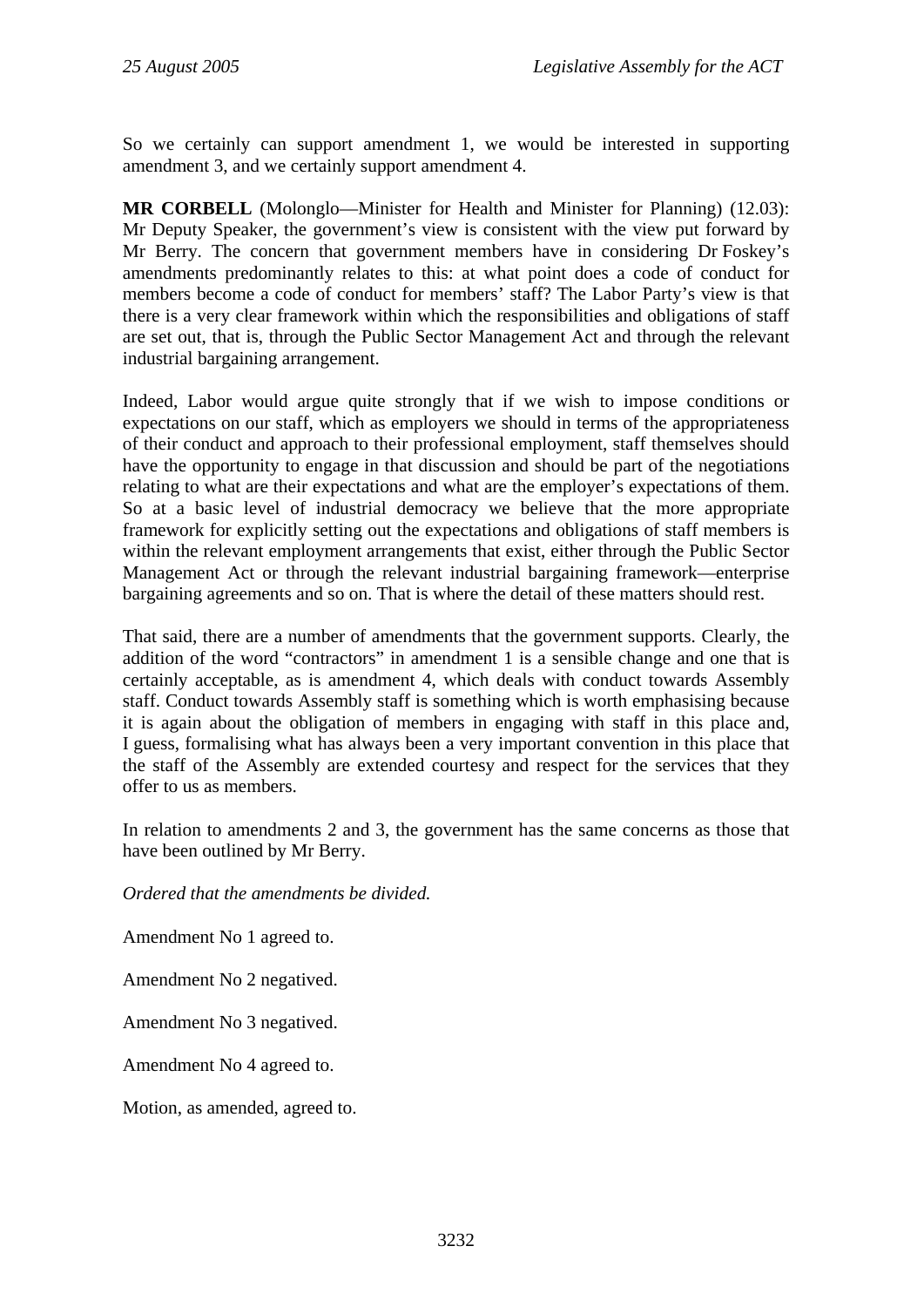## <span id="page-28-0"></span>**Public Accounts—Standing Committee Report 3**

**DR FOSKEY** (Molonglo) (12.09): I present the following report:

Public Accounts—Standing Committee—Report 3—*Report on 2003-2004 Annual and Financial Reports,* dated 24 August 2005, together with a copy of the extracts of the relevant minutes of proceedings.

I seek leave to move a motion authorising the report for publication.

Leave granted.

### **DR FOSKEY**: I move:

That the report be authorised for publication.

Question resolved in the affirmative.

### **DR FOSKEY**: I move:

That the report be noted.

In the absence of the chair of the public accounts committee, Mr Mulcahy, who is not in the chamber for personal reasons, I take pleasure in presenting the report of the Standing Committee on Public Accounts on annual and financial reports for 2003-04. I do not know if Ms MacDonald, the other member of the committee who is present, wishes to speak. I commend the report to members.

**MS MacDONALD** (Brindabella) (12.11): Mr Speaker, it was not my intention to speak to the report. However, I will give a brief summary. This, of course, is the last report on annual and financial reports for 2003-04. As members would be aware, hearings were held in February and March for a number of departments and government agencies under the purview of the public accounts committee. These included the ACT Auditor-General, the ACT Gambling and Racing Commission, the ACT Government Procurement Board, the ACT Insurance Agency, the Legislative Assembly Secretariat, Actew Corporation, ACTTAB, the Australian Capital Tourism Corporation, the Australian International Hotel School, the Chief Minister's Department, the Commissioner for Public Administration, Exhibition Park in Canberra, the Independent Competition and Regulatory Commission, the Stadiums Authority, Totalcare Industries Ltd, and the Department of Treasury. We also took on board the annual and financial reports of the ACT Cleaning Industry Long Service Leave Board, the ACT Construction Industry Long Service Leave Board, the Office of the Occupational Health and Safety Commissioner and ACT WorkCover.

As I said, in February and March we had a number of hearings with a number, but not all, of these departments and agencies. The report has seven recommendations, which I would suggest are not too bruising. However, I would suggest that some of them are useful. I will leave it at that, Mr Speaker. I commend the report to the Assembly.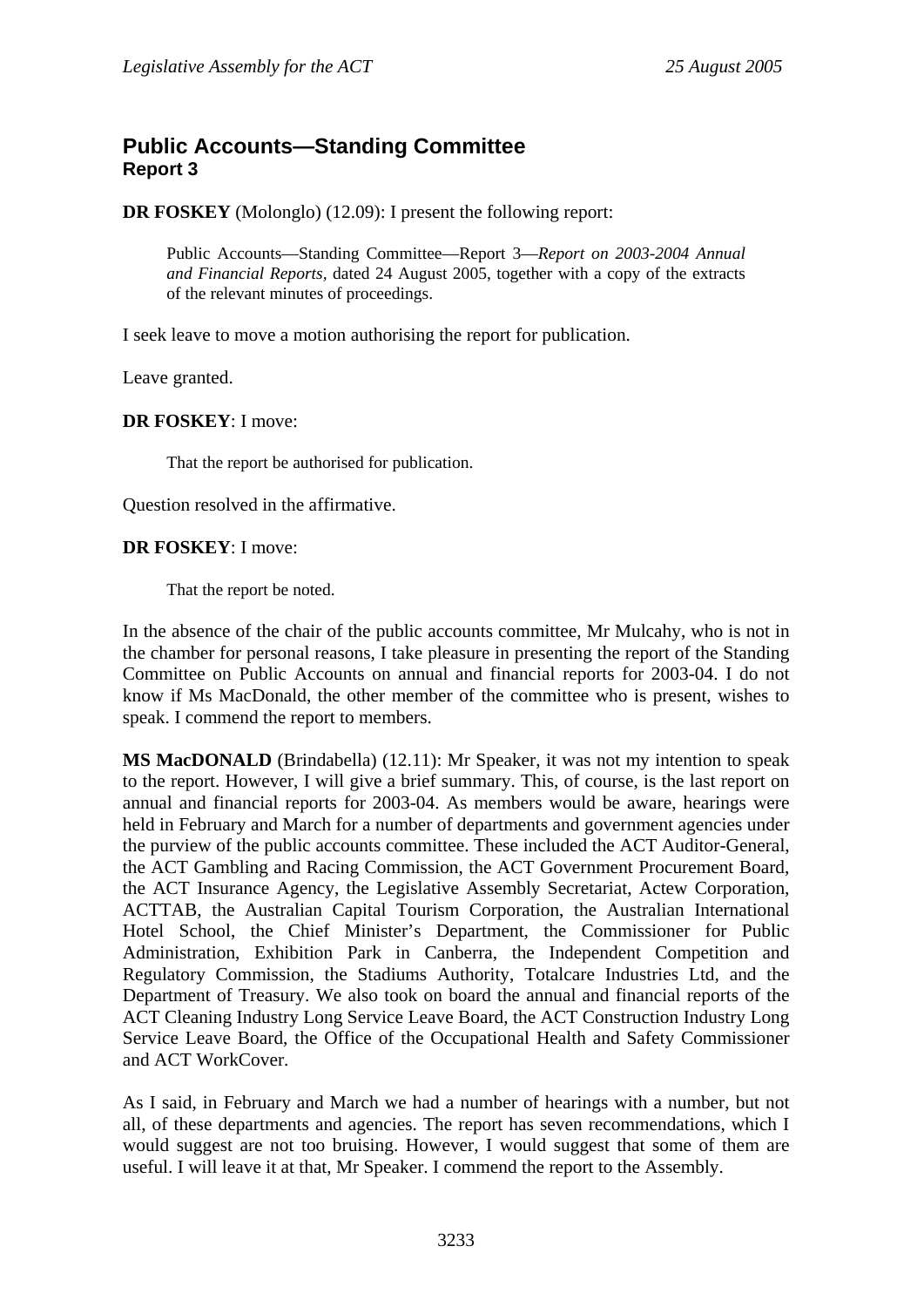<span id="page-29-0"></span>Question resolved in the affirmative.

## **Australian Capital Territory (Self-Government) Act 1988 Application of section 15**

**DR FOSKEY** (Molonglo) (12.13): Mr Speaker, I seek leave to move a motion regarding my involvement in the debate on the Justice and Community Safety Legislation Amendment Bill 2005 (No 2).

Leave granted.

**DR FOSKEY**: I move:

That the Assembly:

- (1) noting the provisions of section 15 of the Australian Capital Territory (Self-Government) Act 1988 and those of standing order 156 which provide that the Assembly may decide how those provisions may be applied;
- (2) decides that, notwithstanding that Dr Foskey, MLA has a residential tenancies agreement with the ACT Government, it is in the public interest to allow Dr Foskey, MLA to participate in any future discussion, or vote on a question, in relation to the Justice and Community Safety Legislation Amendment Bill 2005 (No 2).

**MR SPEAKER**: Dr Foskey, would you like to speak to the motion?

**DR FOSKEY:** I have nothing to add. I will engage in the debate when my turn comes. I have already moved the motion. Would you like me to explain it?

**MR SPEAKER**: Members may not have the motion in front of them and they might like to hear from you.

**DR FOSKEY**: This motion notes that I have a tenancy agreement with the ACT Commissioner for Housing. It makes reference to section 15 of the Australian Capital Territory (Self-Government) Act 1988 and notes that under standing order 156 it is incumbent upon me to seek leave of the Assembly to speak on any matter that may involve residential tenancies. I intend to refer to that matter when I speak in the debate on the Justice and Community Safety Legislation Amendment Bill 2005 (No 2).

Question resolved in the affirmative.

## **Justice and Community Safety Legislation Amendment Bill 2005 (No 2)**

Date resumed from 30 June 2005, on motion by **Mr Stanhope**:

That this bill be agreed to in principle.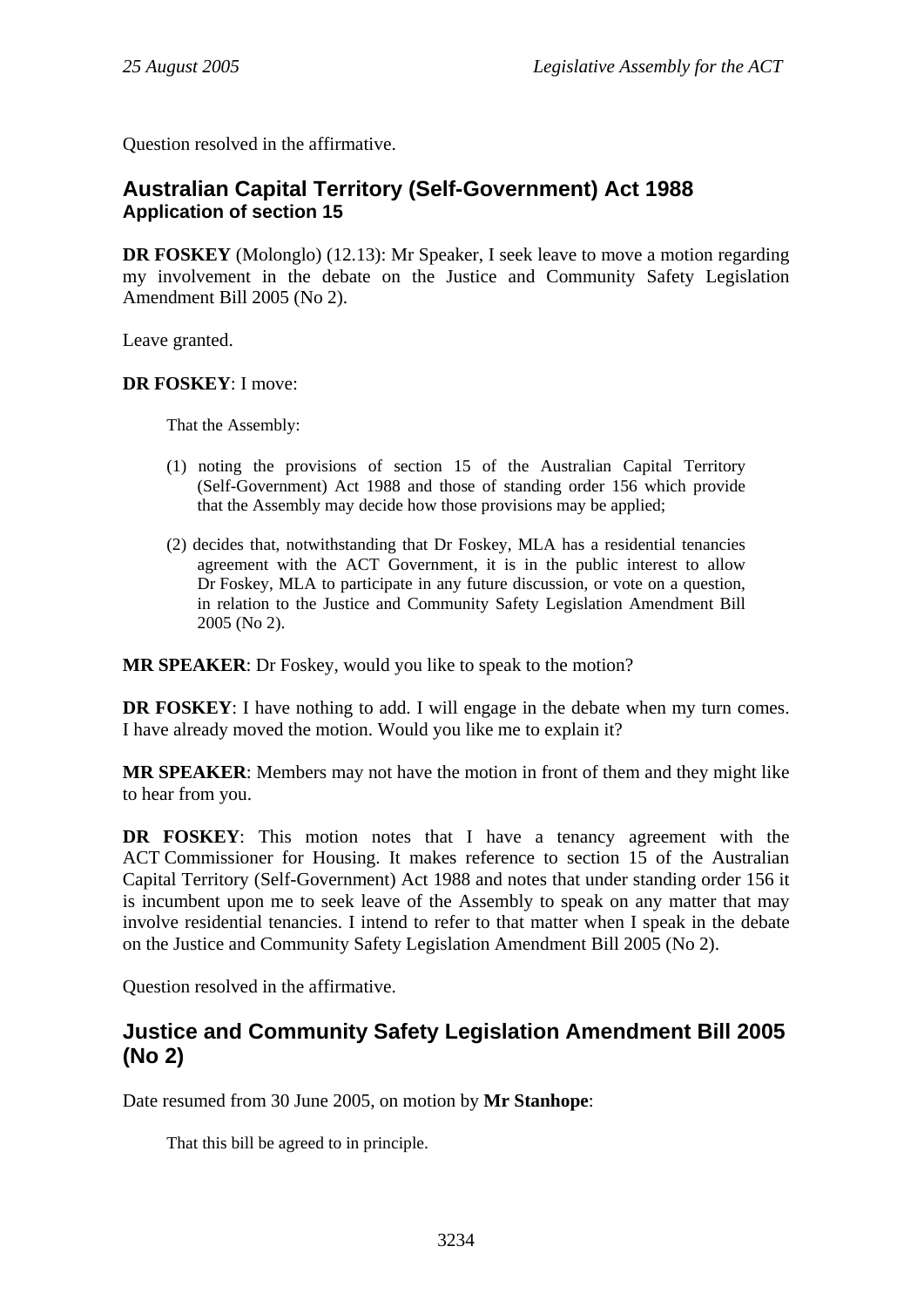**MR STEFANIAK** (Ginninderra) (12.15): Mr Speaker, the opposition will be supporting this bill. This is the 13th bill in a series of bills dealing with legislation within the justice and community safety portfolio. As usual, the bill before us makes a number of technical amendments, some of which I think are significant but nevertheless minor. For example, under the Civil Law (Wrongs) Act and the Civil Law Wrongs Regulation, the amendment will enable a complainant who might be delayed due to undertaking conciliation of a relevant related health complaint not to be penalised by a court. I think it is eminently sensible that the bill ensure that someone who is seeking conciliation is not penalised. Also, a list of specific "reasonable excuses" is prescribed for not meeting the time frame, and that in itself is sensible.

The bill also addresses concerns by the ACT Law Society about the time frame in which the first step of the pre-court procedures is taken by people in respect of personal injury claims. Currently, this first step must be met a month after the date the claimant instructs a lawyer. That time frame has been extended to four months and I think that is a fairly sensible and more realistic change.

The Corrections Reform Amendment Act cannot be repealed as there is legislation on the table which has not yet been debated. The bill before us simply extends the commencement date to 6 September 2006, which again I think is sensible. The pruning back of the independent legal advice a solicitor gives under the Domestic Relationship Act is also sensible. I think it is pretty dangerous for solicitors to be expected to provide financial advice. They often do not have the expertise to do so.

This bill prunes back the nature of advice to ensure that a solicitor gives advice in areas in which they have expertise. The bill makes a sensible amendment to the Powers of Attorney Act to ensure that enduring powers of attorney made in other Australian jurisdictions are recognised here. Similarly, a minor amendment is made to the Residential Tenancies Act.

The bill also amends the Standard Time and Summer Time Act. Apparently last year all the states and territories agreed to implement the National Time Commission recommendation to replace references to Greenwich mean time, GMT, in legislation with coordinated universal time, which is called UTC. I am told that the two time scales are approximately equivalent and the difference between them is minute, but that the change is important for computer programs that use high speed data transfers and in universal synchronisation applications. Apparently UTC is also the recognised legal standard under the commonwealth's National Measurement Act of 1960 and is the only time scale supported by a technical infrastructure.

Perhaps the attorney can tell me whether satellites are on UTC or Greenwich mean time and whether there are any problems with that. Being a traditionalist and having grown up and become used to Greenwich mean time, I think that it is a bit sad that we are getting rid of such tried and proven terms, but we are following a consistent pattern with other states and jurisdictions. Although I say with some reluctance that this change is a sign of the times and it is a pity we are not on Greenwich mean time any more, this amendment obviously is to ensure that we comply with everyone else and, indeed, the commonwealth National Measurement Act.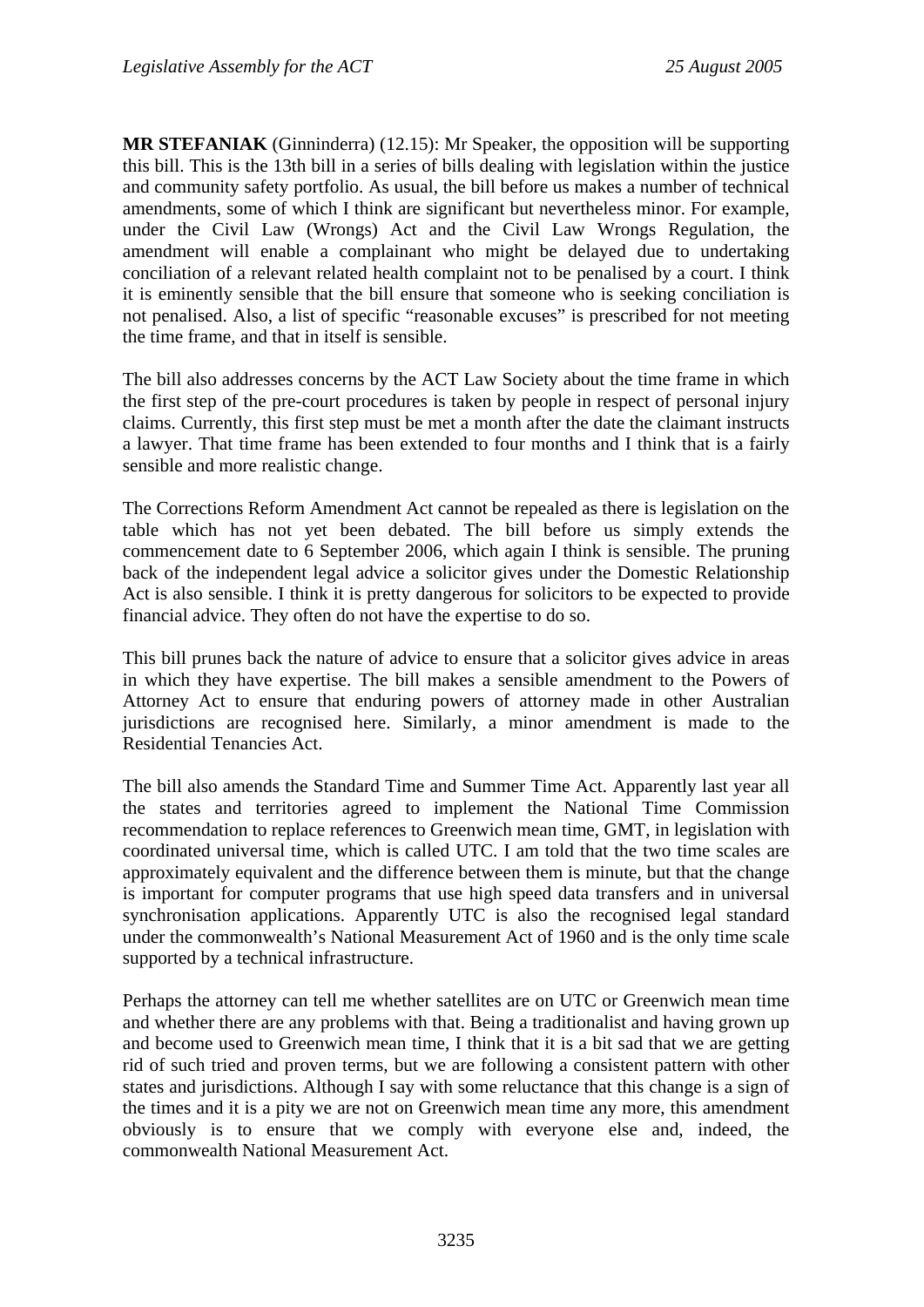A sensible amendment is being made to the Supreme Court Act to ensure that the Court of Appeal constituted by a single judge can strike out appeals for want of prosecution or a failure to comply with procedural requirements, or strike out appeals that are scandalous, vexatious or unintelligible. You certainly do not want the full court of three judges, which is normal, sitting on fairly minor matters like that. There are also some amendments in relation to judges' remuneration which, I take it, sort out some problems which probably go back 10 years or to the early 1990s when the courts transferred from the commonwealth. The bill contains a couple of other minor amendments. Again, Mr Speaker, I indicate that the opposition will be supporting this bill.

**DR FOSKEY** (Molonglo) (12.19): The Standing Committee on Legal Affairs noted in its scrutiny report of 15 August that the Justice and Community Safety Legislation Amendment Bill 2005 (No 2) makes minor or technical amendments to a number of laws administered by the ACT Department of Justice and Community Safety. The committee made no further comment. We have not found any significant issues within the bill and thus I will be supporting it today. However, I would like to outline briefly the reasons for my support of some of these amendments.

The amendment to the Administrative Appeals Tribunal Act 1989 cleans up some of the interaction between the Land (Planning and Environment) Act and the new Heritage Act passed by the Assembly last year. The previous regime saw all heritage cases torturously dealt with through amendments to the Land (Planning and Environment) Act itself. The new system is intended to work more effectively, with heritage matters dealt with alongside planning issues.

The introduction of the Heritage Act last year was fraught with problems. Despite the extensive lead-up time, a number of issues were still not resolved, including protocols to deal with Aboriginal heritage objects and some of the appeal processes. Due to the minority status of the government at the time, passage of the bill was held up until some of these matters were better addressed. This amendment is a minor continuation of that process.

The bill also amends the Civil Law (Wrongs) Act 2002 and the Civil Law Wrongs Regulation 2003. Under the legislation relating to personal injury claims, I support the government's proposed extension of the time allocated for the first step of pre-court procedures from one to four months, the inclusion of a list of reasonable excuses for not undertaking a legal claim within the time frame, and exemption of pre-court procedures if a claim for compensation has been made under section 116 of the Workers Compensation Act 1951. I support these moves because they encourage greater flexibility within the system and recognise that the legal process is not always a swift one and can be pursued through a variety of mechanisms.

In respect of the Domestic Relationships Act 1994, I agree that it does not seem reasonable to ask solicitors to give detailed financial advice or advice on whether a domestic relationships agreement is prudent or fair. However, it does concern me that such advice is available to people, particularly women, who might be contemplating entering such an agreement. I am not sure that there is a need for a legislative remedy to this. Perhaps the government might consider developing some written guidance that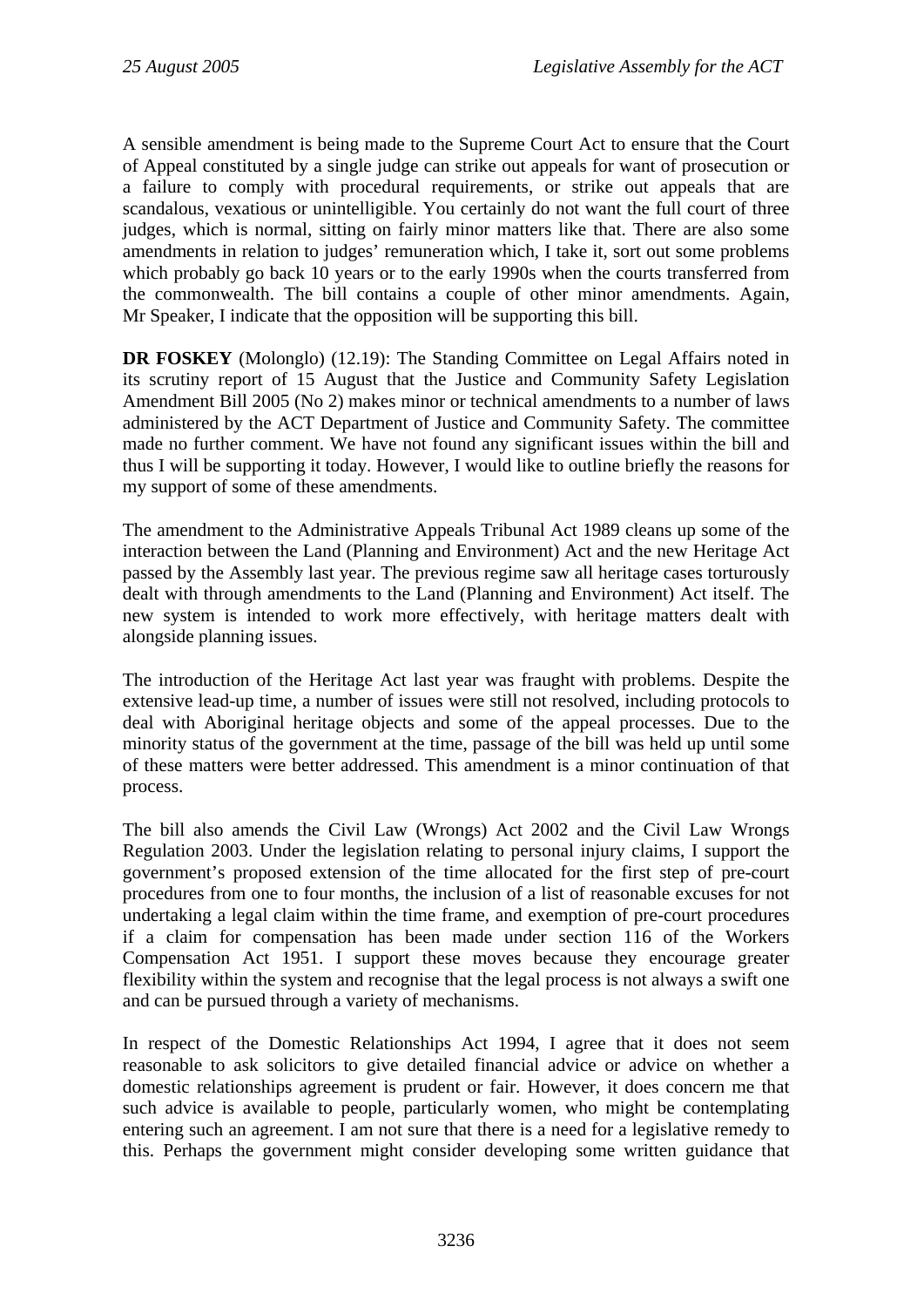might be provided to parties considering entering such agreements, with advice as to where such advice might be looked for.

I support the proposed changes to the Powers of Attorney Act 1956, with particular reference to recognising enduring powers of attorney made interstate. It seems sensible to avoid involving the Public Advocate when clear arrangements have been made for substitute decision making in another jurisdiction. It is very common for people to live in one state or territory and own property or conduct business in another. It is also likely that, with an ageing population, the use of enduring power of attorney will become more common. I believe that New South Wales has recognised enduring power of attorney made interstate since 2003. It is appropriate that we have reciprocal legislation, particularly when we see Canberra as serving the region and not just the territory.

I also support the safeguard that the enduring power of attorney has effect in the ACT only to the extent that the powers it gives under the law of the other jurisdiction could validly have been given by an enduring power of attorney made under ACT legislation. This would not be necessary if we had uniform powers of attorney legislation across the country instead of significant variations across states and territories. I understand that the Australian Guardianship and Administration Committee is suggesting that, while progress is being made, there is still much work to be done to achieve cross-jurisdictional consistency and uniformity in relation to these matters. I trust that the government is participating in ongoing work to this end, especially given the fact that Canberra, perhaps more than any other jurisdiction, has people who consider themselves permanent residents elsewhere.

I turn to the Residential Tenancies Act 1997. It appears appropriate to manage bonds collected from occupiers who have entered occupancy agreements in the same way that we manage bonds collected from tenants who have entered residential tenancy agreements. I assume that this ensures that occupiers have access to the Residential Tenancy Tribunal to resolve any disputes arising over bonds lodged with the Office of Rental Bonds.

**MR STANHOPE** (Ginninderra—Chief Minister, Attorney-General, Minister for Environment and Minister Arts, Heritage and Indigenous Affairs) (12.25), in reply: This bill is the 13th bill in a series of bills dealing with legislation within the justice and community safety portfolio. The bill makes a number of minor and technical amendments to the portfolio legislation. The bill makes amendments to the Administrative Appeals Tribunal Act, the Civil Law (Wrongs) Act, the Civil Law Wrongs Regulation, the Conveyancing Act, the Corrections Reform Amendment Act, the Domestic Relationships Act, the Legal Practitioners Act, the Partnership Act, the Powers of Attorney Act, the Remuneration Tribunal Act, the Residential Tenancies Act, the Standard Time and Summer Time Act, the Supreme Court Act, the Trustee Act, the Trustee Companies Act and the Trading Stamps Act.

Of particular note are amendments to the Civil Law (Wrongs) Act 2002 and the Civic Law Wrongs Regulation 2003 to ease the limitation periods for people who may wish to make civil claims in injury cases but may also wish to attempt alternative dispute resolution methods first, such as conciliation of medical complaints. Acknowledging the specific circumstances in which limitation periods should be extended will ensure fairness in the civil law system as well as encouraging plaintiffs to seek alternative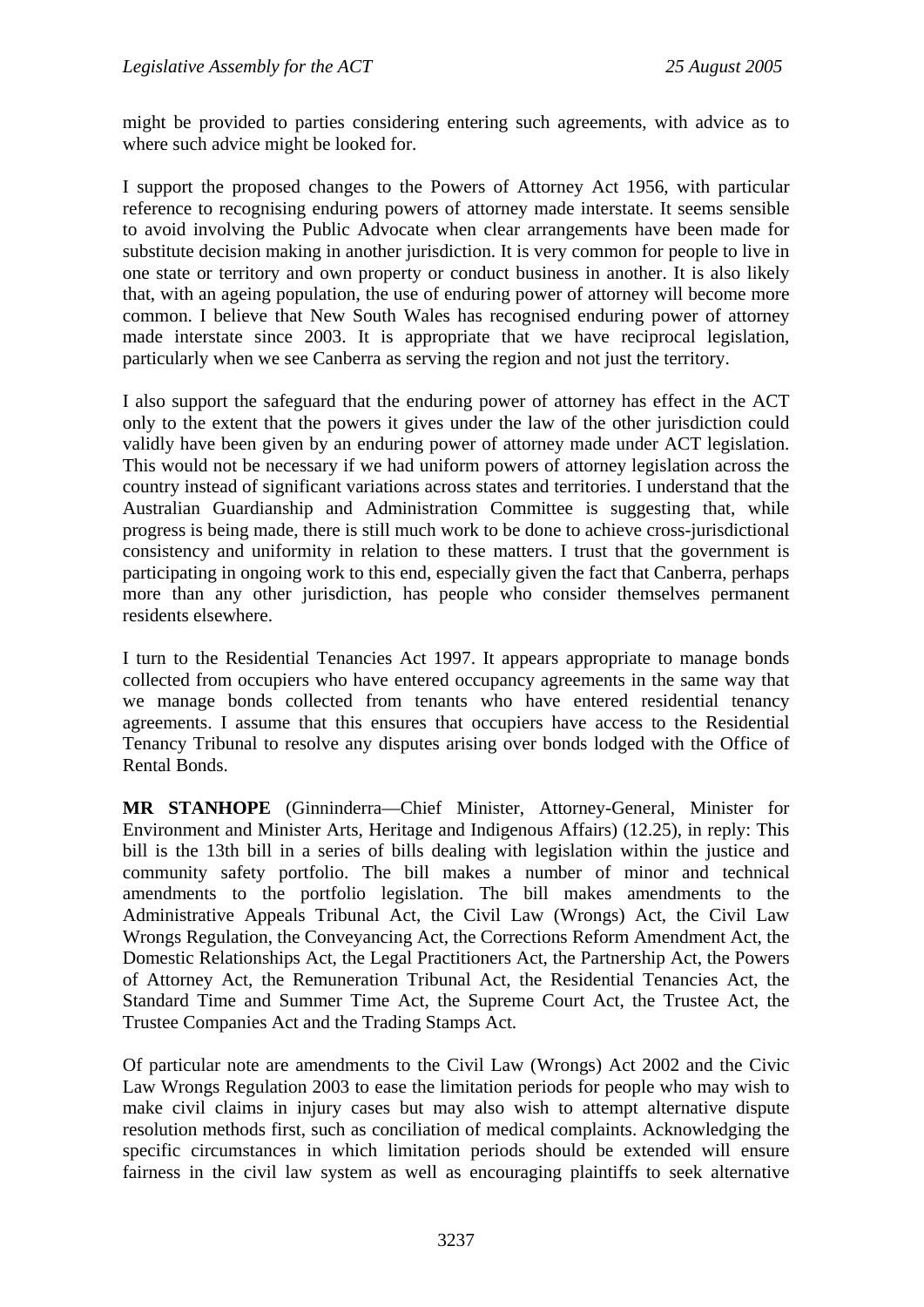dispute resolution. Other amendments to the act will eliminate any possible doubling up of recall procedures for claimants who bring action under both the Workers Compensation Act and the Civil Law (Wrongs) Act, thus ensuring greater efficiency and cost effectiveness for claimants seeking action for injuries.

Another amendment of note is the amendment to the Powers of Attorney Act to ensure that enduring powers of attorney arrangements made in other jurisdictions can be recognised in the ACT to the extent that the same powers can be given under a similar document in accordance with ACT law.

Mr Speaker, for the sake of history to some extent, if no other, I think it is worth commenting again on the Standard Time and Summer Time Act 1972, which the shadow attorney also referred to. Greenwich mean time, the basis of world time for the last century, will, on the passage of this legislation, no longer determine the time in Australia. With the passage of this legislation, as from 1 September this year all Australian jurisdictions will move to replace the measure with the more accurate coordinated universal time, UTC. With this amendment, the ACT government is today moving forward with that global trend in adopting UTC.

In 1884, Greenwich in England became the home of Greenwich mean or meridian time, GMT, which represents the average time that the earth takes to rotate from noon to noon. The name hails, obviously, from the town of Greenwich where the Greenwich meridian line at the Royal Observatory is located and which has marked the starting point of every time zone in the world.

GMT and UTC are approximately equivalent, with the difference between the two time scales being miniscule. However, rapidly advancing technology depends on the accuracy of UTC for computer programs that use high speed data transfers or universal synchronisation applications. UTC is also kept by time laboratories around the world, including the US Naval Observatory. The International Bureau of Weights and Measures also makes use of highly precise atomic clocks to provide the international standard UTC, which is accurate to approximately a nanosecond or one billionth of a second per day.

Countries worldwide, including the US, have adopted UTC and, as I indicated, all Australian jurisdictions plan to switch to UTC on 1 September 2005. However, the change will not obviously affect the actual time kept. I think it is worth noting in an historical sense that to some extent we will regret the passing of institutions such as our reliance on GMT.

Question resolved in the affirmative.

Bill agreed to in principle.

Leave granted to dispense with the detail stage.

Bill agreed to.

### **Sitting suspended from 12.30 to 2.30 pm.**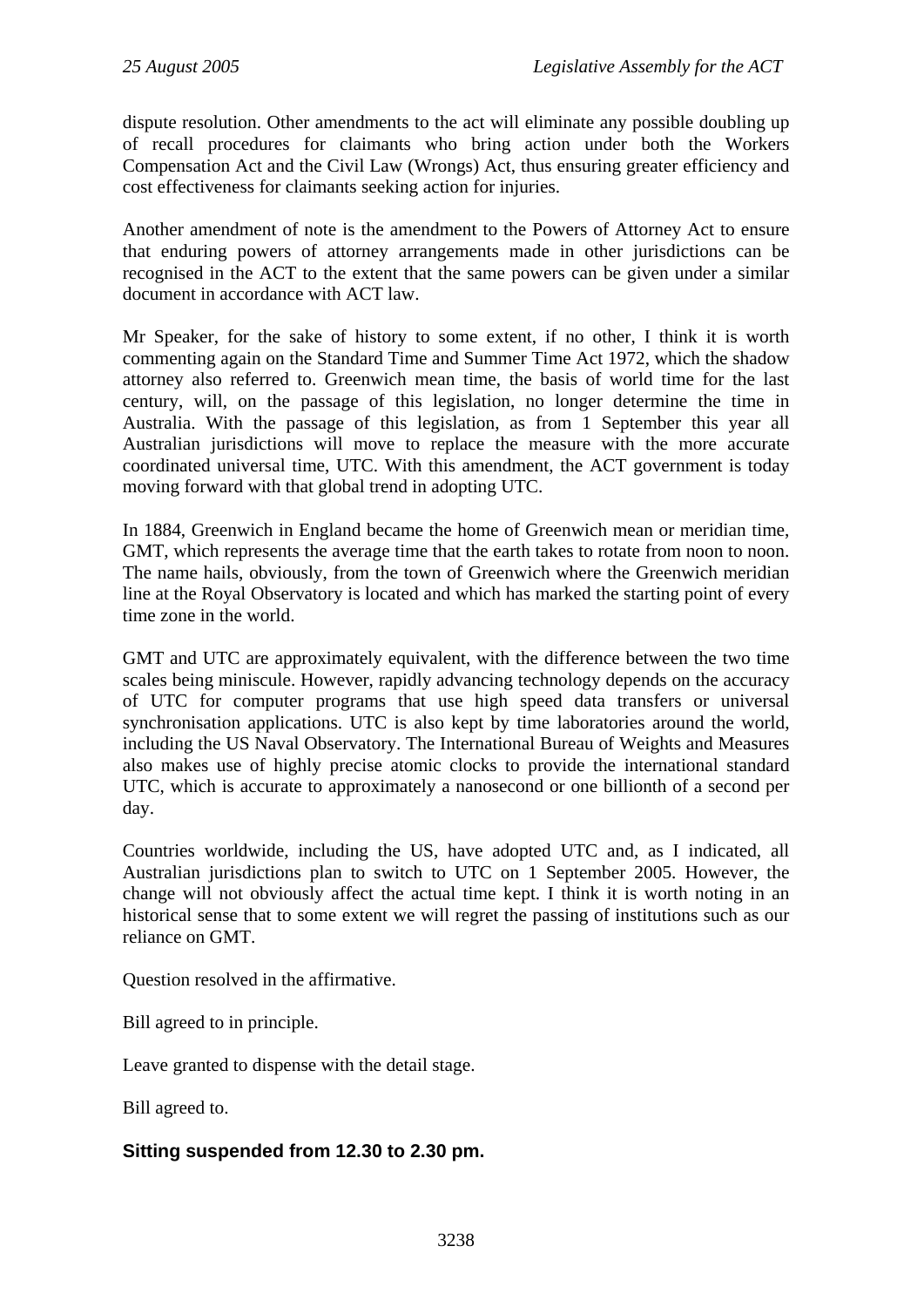## <span id="page-34-0"></span>**Ministerial arrangements**

**MR STANHOPE** (Ginninderra—Chief Minister, Attorney-General, Minister for the Environment and Minister for Arts, Heritage and Indigenous Affairs): For the information of members, my colleague the Minister for Urban Services, Mr John Hargreaves, is on business elsewhere today. He is unable to be in question time. I will take questions that members may wish to direct to his portfolio responsibilities.

## **Visitors**

**MR SPEAKER**: Before we get on with question time, I welcome 75 Canberra Girls' Grammar School students from year 10.

### **Questions without notice Policing—Civic**

**MR SMYTH**: My question is directed to the Chief Minister in his acting capacity as the Minister for Police and Emergency Services. Yesterday in question time, Mr Hargreaves was asked about an assault on a university student in Civic in the early hours of Saturday morning. In particular, he was asked why his spokeswoman had said:

… I urge everyone to take responsibility for their own actions …

In reply he said:

There are facts about this case that, in the interests of the privacy of that particular victim, shall not be made public.

The implication is that these facts somehow contributed to the student being assaulted. The parents of the student who was assaulted have reaffirmed that their son was acting in a responsible manner prior to the assault, was in a well-lit area and that, despite these precautions, he was attacked.

Chief Minister, what did this student do wrong? What facts are there that demonstrate that there was more he could do to protect himself?

**MR STANHOPE**: I have received a brief today as the minister who would take questions on behalf of the Minister for Police and Emergency Services. The specific issues that the Leader of the Opposition raises in his question are not dealt with in the brief; they have not been drawn to my attention.

What I can advise members, consistent with what I have been advised today, is that police are investigating a serious assault that occurred in Akuna Street on 20 August in which a 22-year-old man received a serious head injury. I am advised that he is now in a stable condition in Canberra Hospital. Police are investigating the assault and any possible linkage between the assault and any other assault that may have occurred in the city area in recent times.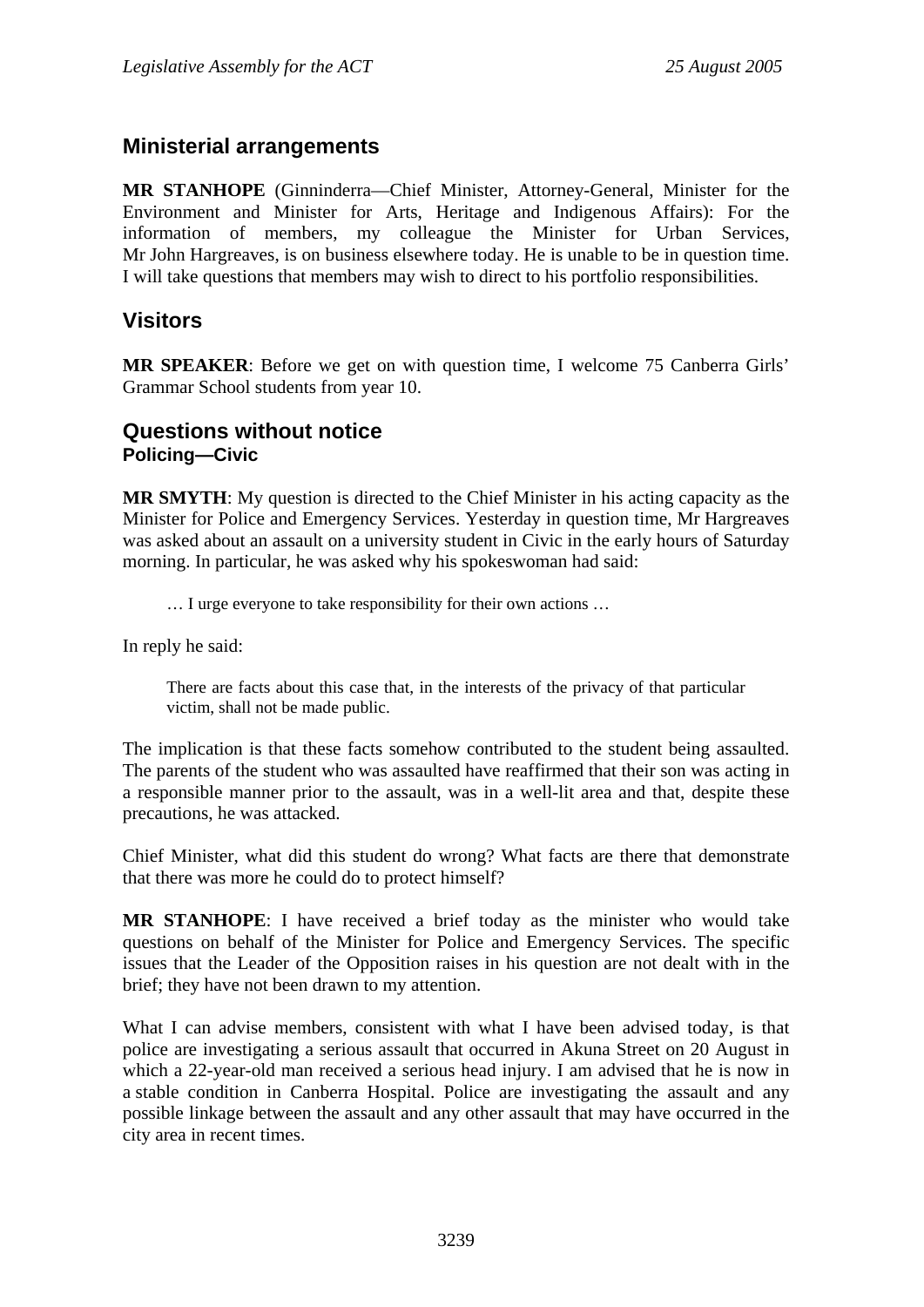I am advised by the police in respect of other issues raised—issues of grave concern quite rightly raised around the safety of any resident or citizen acting lawfully, or indeed simply being present in the city or any other area of Canberra—that there has been a steady decrease in the number of reported assaults. I do not say this to in any way suggest that this particular assault is not the most serious issue and is not receiving the full attention of the police—it is. It is being vigorously investigated. The police are following leads and information currently available to them but, of course, would welcome the continuing assistance of the community in relation to their investigation of this particular matter.

Always, of course, when there is a serious assault such as this that gains significant media attention—as it quite appropriately does and has—there are concerns about the extent to which ours is a safe community. Compared to other major metropolitan areas in Australia, Canberra continues to be a very safe place.

**Mr Smyth**: Mr Speaker, I rise on a point of order. I did not ask whether Canberra was a safe place; the question was, "What did this student do wrong? What facts are there that demonstrate that there was more he could have done to protect himself?" The Chief Minister is not answering the question.

**MR SPEAKER**: Mr Smyth, you understand the standing orders as well as I do. The Chief Minister is remaining relevant. And he has five minutes in which to respond to the question that you have asked.

**MR STANHOPE**: In fact, I did respond to that specific part of the question. I indicated initially that I did not have that information or advice, and I don't. Even if I did, as a result of the operational requirements of the police investigating a crime such as this, it is not information that would be provided. Indeed, in the context perhaps of the privacy of the individual involved, I had answered that question. I thought perhaps the Leader of the Opposition would be interested in other aspects of issues around assault and safety. I was simply addressing those particular issues. Mr Smyth obviously is not interested. He may choose not to listen to the rest of the answer.

The issue I conclude on is this: in recent times the number of reported assaults in Civic has dropped quite dramatically. For instance, the weekly assault rate for the city over the period 27 June to 21 August is two, two, three, eight, seven, seven, five, four, four, two, two. In each of the last two weeks there were two reported assaults in the city, dropping from a high of eight, with two weeks of seven just six weeks ago.

**MR SMYTH**: Mr Speaker, I have a supplementary question. Chief Minister, do you stand by the comments of Mr Hargreaves that this student should have taken additional actions to protect himself?

**MR STANHOPE**: I was not aware of any comment that the minister made to that effect. I am simply not in a position to respond to what it is the minister may or may not have said. I have given the Assembly today the advice available to me in relation to this matter. That advice is that this is a very serious assault with very serious consequences. The ACT police are investigating it most vigorously. They have certain information available to them. They look forward to continuing cooperation from anybody that may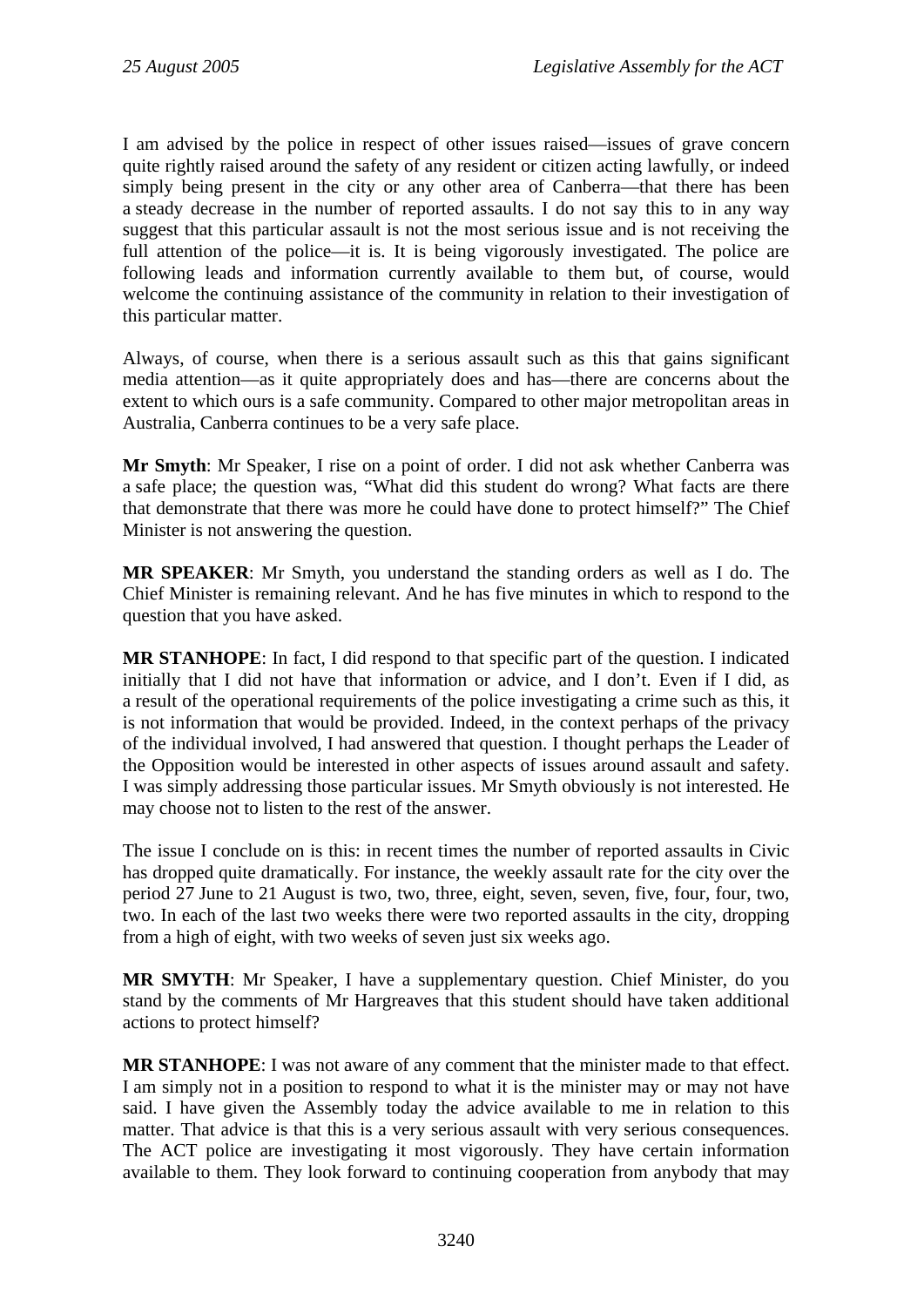have any information that bears on the assault. Of course, we all hope for a speedy resolution of that investigation. We hope that those who perpetrated this mindless act of violence are apprehended and charged and face the full force of the law. We wish the unfortunate and innocent victim of this assault a speedy recovery.

#### **Asbestos task force**

**MR GENTLEMAN:** My question is to the Minister for Industrial Relations. Minister, on Tuesday you tabled the report by the ACT asbestos task force entitled "Asbestos management in the ACT". The government, in its response, agreed to all the recommendations but one. Minister, why didn't the government agree to that recommendation?

**MS GALLAGHER**: The report I tabled on Tuesday is a major achievement for the ACT—it may even be a world first—in that it examined asbestos from the point of view of not only government but also the residential and non-residential sectors. It presents the government with a practical, cost-effective and balanced approach to the management of asbestos in the ACT.

Essentially, the government has agreed to all of the 25 recommendations contained in the report. However, the task force identified that sections 47K and 47L of the Dangerous Substances Act required significant changes. These sections, which have not yet commenced, require property owners and occupiers to provide asbestos reports when listing their property for sale or when undertaking high-risk activities. These sections are due to commence on 16 January 2006, meaning members of the community will soon begin preparing for their introduction.

The task force identified a number of issues associated with the mandatory requirements for a survey report. In particular, the task force thought that these provisions were impractical, given the amount of resources that would be required to implement them at the point of sale for every transaction. There could be in the order of 2,500 transactions per month at any one time in the ACT and there are simply insufficient competent asbestos assessors in the ACT currently to supply the required reports.

A survey of over 600 houses undertaken by the task force revealed consistent results and information relating to the location of building materials containing asbestos in ACT homes. From this survey, the government has compiled generic advice that gives a strong overall picture of where asbestos is likely to be in Canberra homes.

The task force recommended amending these sections to create three separate approaches for the future management and control of asbestos in our community, targeting the residential sector, the non-residential sector and those trades and asbestos industry groups that handle materials containing asbestos on a regular basis. Together, these alternative approaches offer a more effective way of providing information and protecting people at risk than the current legislation.

The task force had recommended delaying their commencement until a later date. However, the government felt that this could create uncertainty in the community. Instead, these sections will be repealed in the spring sittings and, shortly thereafter, replaced with the enhanced regime recommended by the task force. Again I stress that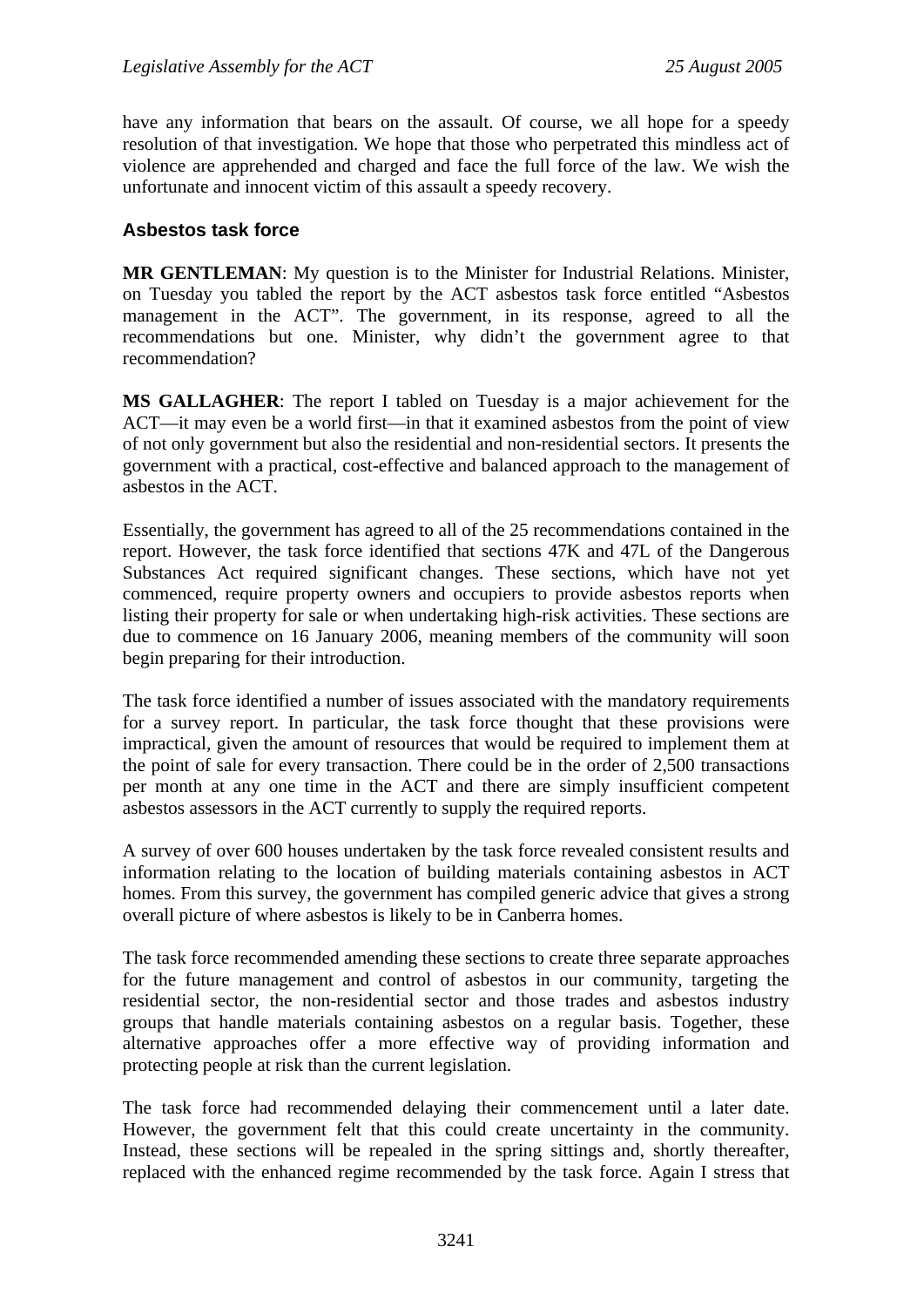the government has not walked away from the policy initiatives contained in these sections.

The requirement for specific asbestos surveys under sections 47K and 47L will be removed and replaced by more cost-effective generic advice, an example of which appears in appendix 2 of the report. A more comprehensive site specific asbestos survey will become an option for property owners to pursue if they choose. Coupled with better training for tradespeople to identify and work with asbestos and community education, these measures will provide suitable and practical management approaches for the residential sector. These approaches will also remove the possible negative impact of asbestos reports on property values and the cost to property owners and significantly diminish the risk of personal liability that might accrue to owner occupiers.

In the non-residential sector, owners will be required by legislation to establish asbestos registers and active asbestos management plans and to make these available to tradespeople and buyers at the point of sale. These approaches are currently considered to be best industry practice and are endorsed by the National Occupational Health and Safety Commission.

To complement these regimes, there will be increased emphasis on the safe management of high-risk activities, with education, training and awareness programs provided for those groups which regularly undertake high-risk activities with materials containing asbestos, namely, tradespeople and do-it-yourself home renovators. Regardless of the law, tradespeople handle asbestos as part of their daily work activities. A new asbestos certificate of competency will be developed which will authorise trade groups to handle a limited amount of asbestos. This will be a first in Australia and will be recognised throughout the country by virtue of the mutual recognition regime for skills and competencies.

Targeted awareness and education will be provided for do-it-yourself home renovators so that they will be aware of the right pathways to advice and services. Restrictions also will be placed on the scope of the activities they can undertake with materials containing asbestos in order to reduce incidences of people working with asbestos materials without adequate training and protection. Minimum training and operating standards for asbestos assessors and surveyors are also proposed to ensure greater consistency and reliability in the identification and assessment of asbestos.

**MR SPEAKER**: The minister's time has expired.

**MR GENTLEMAN**: I have a supplementary question. I wonder whether you could talk to us about section 47J of the Dangerous Substances Act.

**MR SPEAKER**: You have to ask a question. "I wonder whether you will talk to me." I suppose that is a question.

**MR GENTLEMAN**: Minister, could you advise the Assembly about section 47J of the Dangerous Substances Act?

**MS GALLAGHER**: Section 47J of the Dangerous Substances Act remains in force. This section commenced in April 2005 and will remain in operation until amended in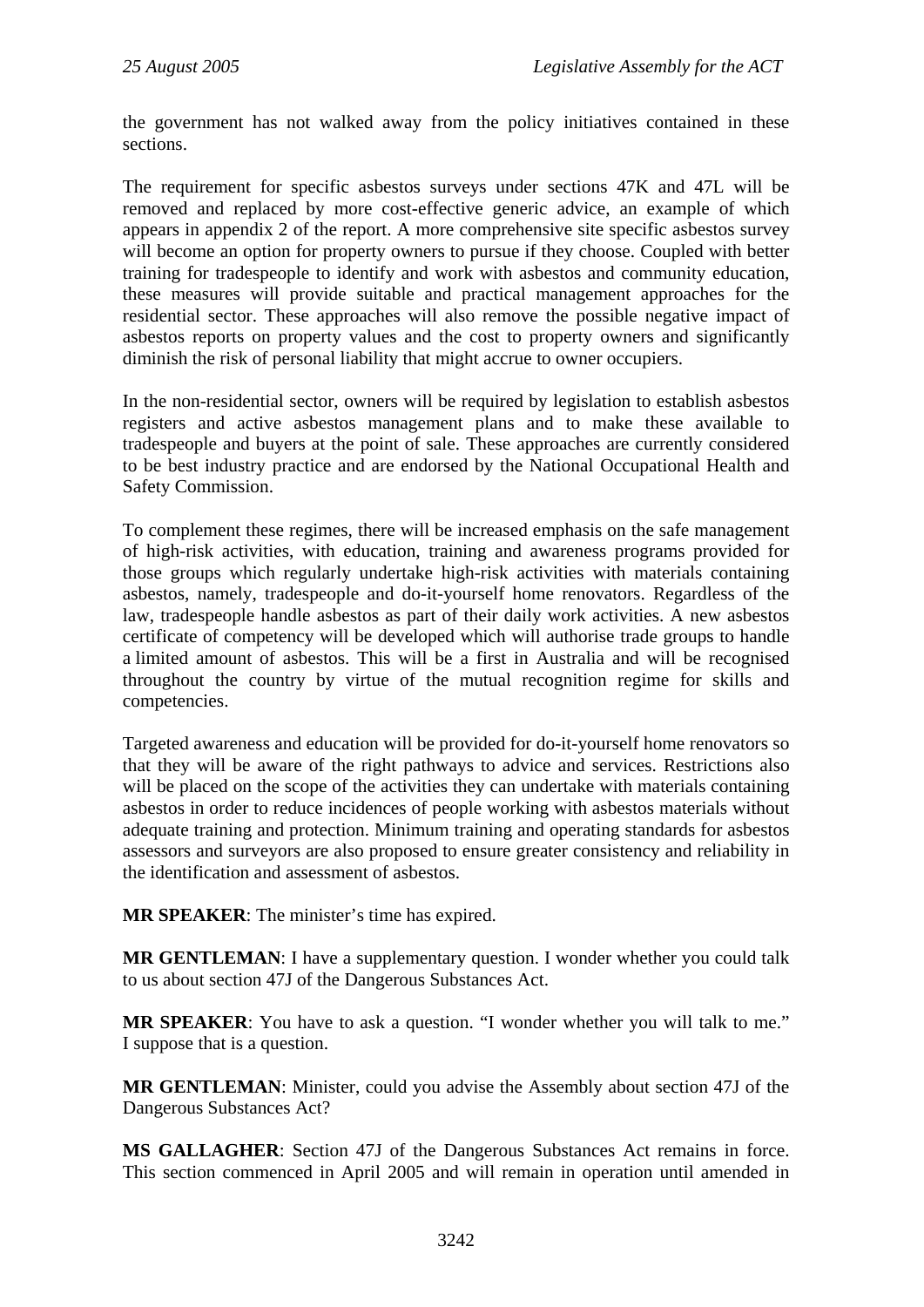2006, as part of the changes I have foreshadowed. That section currently requires owner occupiers to provide written advice on what they know about asbestos in their property. It will ultimately be replaced with the provision of generic advice at key transaction points for homes built prior to 1985. However, as this section has already come into force and is consistent with an owner occupier's duty of care, the government feels that it should remain in place until further changes are made.

The asbestos provisions of the dangerous substances legislation were the first of their kind in Australia, and internationally, to place a requirement on residential property owners when managing asbestos. The report of the task force continued this groundbreaking work. The government remains committed to protecting the Canberra community as far as practical from the risk of exposure to asbestos and I look forward to further improving our asbestos regime following the excellent work of the asbestos task force.

### **Environment grants**

**DR FOSKEY:** My question is directed to the Minister for the Environment. It concerns the ACT environment grants program.

Given that last year's environment grants allocation was fully expended and excess funds were rolled back into Environment ACT; that last Monday's announcement of the 2005-06 environment grants is for a total of \$113,000 only; and that Environment ACT is itself dealing with an overall cut in funding for the year, could the minister please advise the Assembly of the full allocation for environment grants this year and assure us that those grant funds will be completely expended on community-based projects and not directed internally to assist Environment ACT cope with its overall cut in funding. Could the minister also assure us that there are no plans to discontinue this successful environmental grants program next year?

**MR STANHOPE**: I regret that I am not aware of the detail of amounts and payments in relation to the environment grants program. I know that the successful applicants, or grantees, very happily received the payments made to them for a broad range of projects. I think somewhere in the order of 14 or 15 successful recipients received their contracts and payments in the last few days at an event most capably hosted on my behalf by Mr Gentleman. I will have to take the detail of the question on notice and respond to the member. I am afraid I simply do not know the dollars and cents and the detail of the questions that were asked by Dr Foskey.

**DR FOSKEY**: I have a supplementary question. Hopefully, it will be answered or taken on notice. Does the government still support the public funding of peak non-government advocacy and policy organisations, such as the Environmental Defender's Office, or is the fact that 10 out of the 11 grants this week were clearly for practical applications or education on the environment a sign of things to come?

**MR STANHOPE**: I will take some advice on the issue. The selection process that was employed in relation to the environment grants program was a process based on merit. The applications were received and assessed against a set of criteria and decisions were made. In relation to the successful applications, they were applications that I approved. I approved them on the basis of recommendations that I received. They were not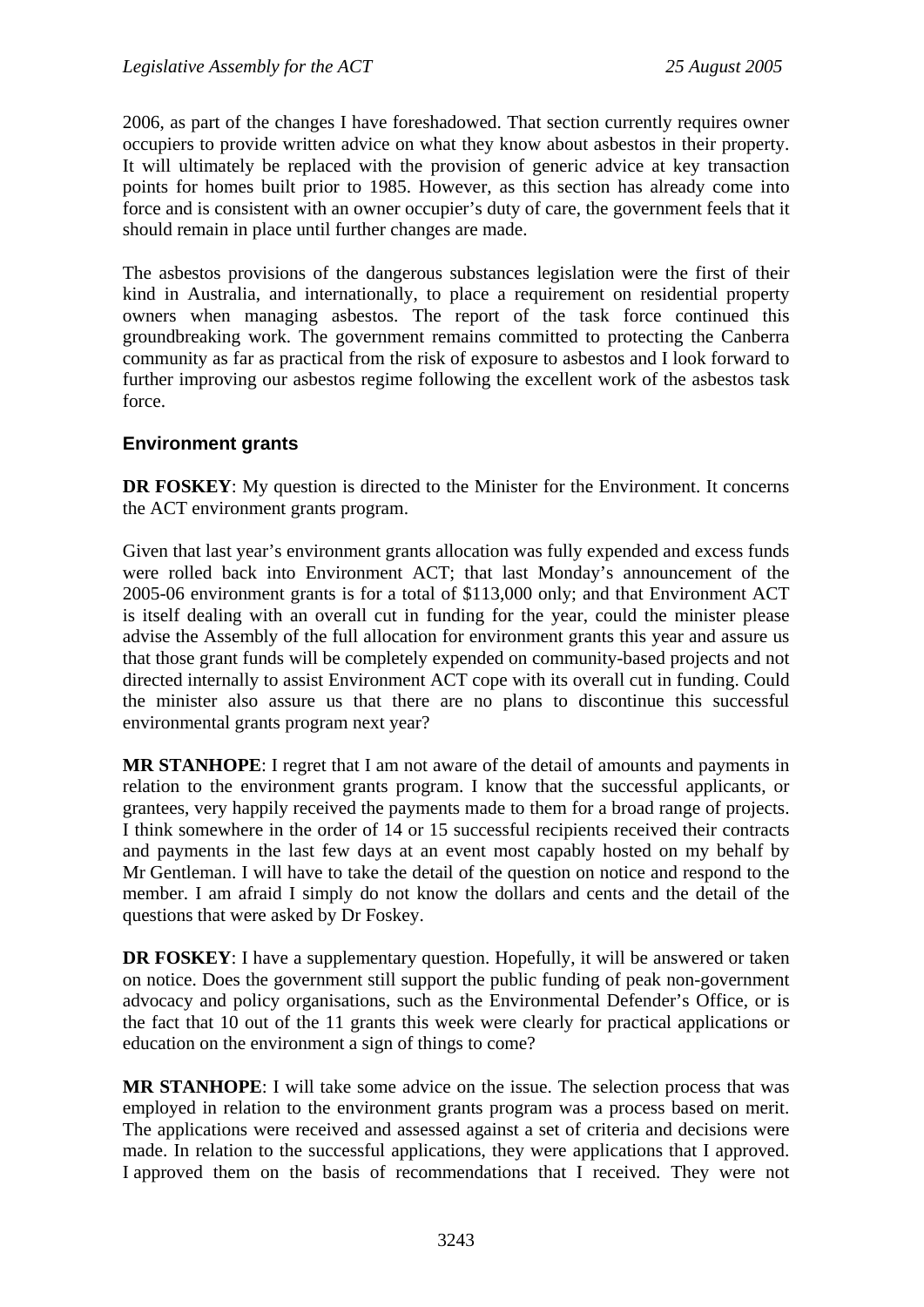applications in relation to which there was any assessment of relative merit undertaken by either my office or me. This was a process that was delivered at arms-length from me as minister and from my office.

I would assume and hope and expect, and have no reason to doubt, that the process was rigorous and that the decisions that were made ultimately were decisions made on the basis of the respective environmental merit and deliverables of each of the applications that were made. To stand here and say, "Well, an applicant of previous years applied again and was not successful this year and this represents some policy deviation," is simply not a proposition that I would accept.

The applications were made. They were assessed by community representatives and members of Environment ACT. Recommendations were made to me. I accepted those recommendations on face value, in other words, as recommendations based on a rigorous assessment of the competing merits of the programs. That is as it should be. I do not at this stage propose to intervene in the process to say, "In future I want applications from this particular applicant to receive some priority consideration," because they think that their environmental credentials are better than the environmental credentials of somebody else doing work within the community. That is a philosophy that applies to all of our grants schemes, not just to environmental grants.

In relation to this government's commitment to supporting peak organisations, I think it needs to be said that the Conservation Council of the South East Region & Canberra, the Environment Centre and the RSPCA are organisations that are significantly supported by this government. As I have previously reported to members of the Assembly, payments made to those organisations were quarantined from efficiency dividends, which members know are being asked of other organisations, indeed of government agencies, at cost, of course, to other parts of those particular agencies. To the extent that we quarantine any part of an organisation from an efficiency dividend, that means that the paying of the efficiency dividend is then simply directed to another agency or another organisation.

So, yes, we support the peak organisations. We particularly support the conservation council and the Environment Centre and, where we can, we support the Environmental Defender's Office. The decision that we have taken to exclude organisations like the conservation council from the 5 per cent efficiency dividend that has been demanded across the board of Environment ACT needs to be understood by those organisations that benefited from that policy decision. That cost is being borne by other organisations, such as, perhaps, the Environmental Defender's Office.

### **Disaster planning**

**MR PRATT**: My question without notice is directed to the Chief Minister. On 8 August you said in your media release relating to the debate on terrorism:

… in the wake of the public release by NSW Premier Morris Iemma of the evacuation plan developed for Sydney, it was timely to reassure Canberrans that a similar, comprehensive evacuation plan was already well-developed for the ACT.

This morning on ABC radio Emergency Services Commissioner, Mr Dunn, when asked about your statement regarding Canberra's well-advanced plans that were meant to be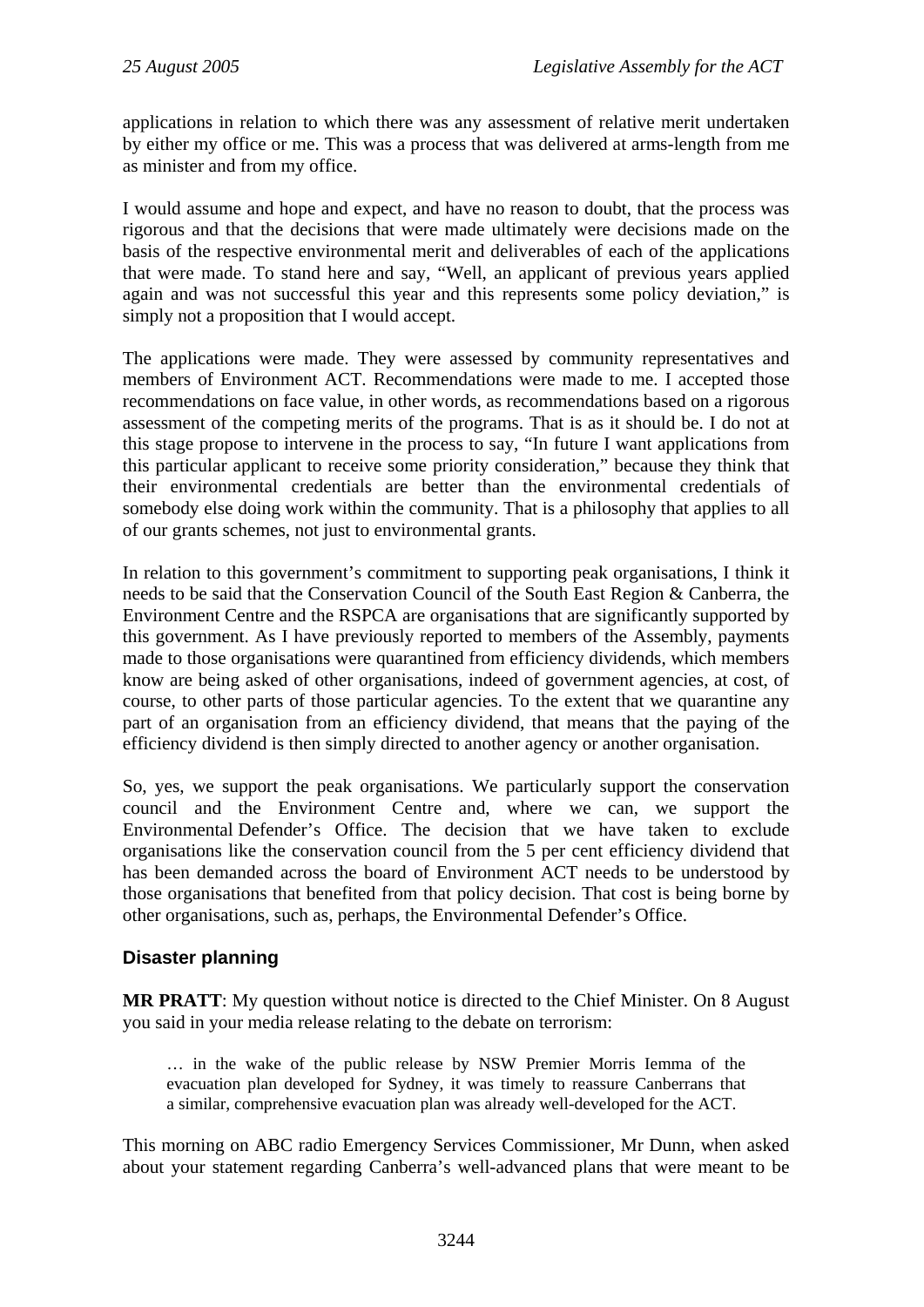based on the Sydney plan—if this was the original thinking for evacuation plans—said:

No, we did not have that thinking. We were considering whether or not we required one in that sort of event.

How can the Canberra community have confidence in your government producing a terrorist evacuation plan when you clearly were making policy on the run? You cannot make up your mind whether or not to have specific evacuation plans.

**MR STANHOPE**: As I indicated yesterday, the ACT government, through the Emergency Services Authority, has in place detailed plans to respond to emergency situations, including terrorist incidents. Following the Sydney event it is true that I said we had plans or a plan in place. I think I went on to state that I expected it to be finalised within the next few weeks—I cannot quite remember; I would have to refer back to the particular event.

The difficulty in the debate that we are having—which is becoming extremely pedantic and somewhat ridiculous—is the suggestion that because there is no concrete document or piece of paper that is the plan, there is no plan.

**Mr Pratt**: A book with pictures?

**MR STANHOPE**: Mr Pratt, I have a plan for how my government is going to win the next election. The plan, which I have not yet published, is simply that at the time of the next election I will ask the people of Canberra, "Do you honestly want this man to be the minister for police and emergency services?" I have not reduced that plan to writing. I do not have a document and it is not something that I have yet formulated or for which I have created the words. That plan is in my head at this stage.

Perhaps the plan will involve a publication at the time. It will contain a photograph of Mr Pratt and it will state, "Do you want this man to be the minister for police and emergency services? Do you want to put your safety in this man's hands? Would you travel to Europe with this man? Would you visit Yugoslavia or Serbia with this man?" That is the plan. I have absolutely no doubt that the plan will work, but I have not yet reduced it to paper. Similarly, there is a suggestion that because there is no piece of paper that states, "This is the plan for Civic" we do not have a plan. We have a detailed plan for what will occur in the event of an emergency.

**MR PRATT**: I ask a supplementary question. Chief Minister, when will you be able to reassure the Canberra community that you have proper evacuation plans in place, rather than the spin that we are getting? When will you brief members of the community on what to do in the event of a major emergency, other than to remind them to carry the yellow pages with them on a daily basis? What else do you have?

**MR STANHOPE**: The commissioner for the Emergency Services Authority and the deputy chief of police for the Australian Capital Territory covered this issue in detail yesterday. I do not know the extent to which the shadow minister understands this issue. I do not know whether or not he understands it. Perhaps I am presuming too much when I say that Mr Pratt and the Leader of the Opposition understand this issue and the essential nature of the plan in process.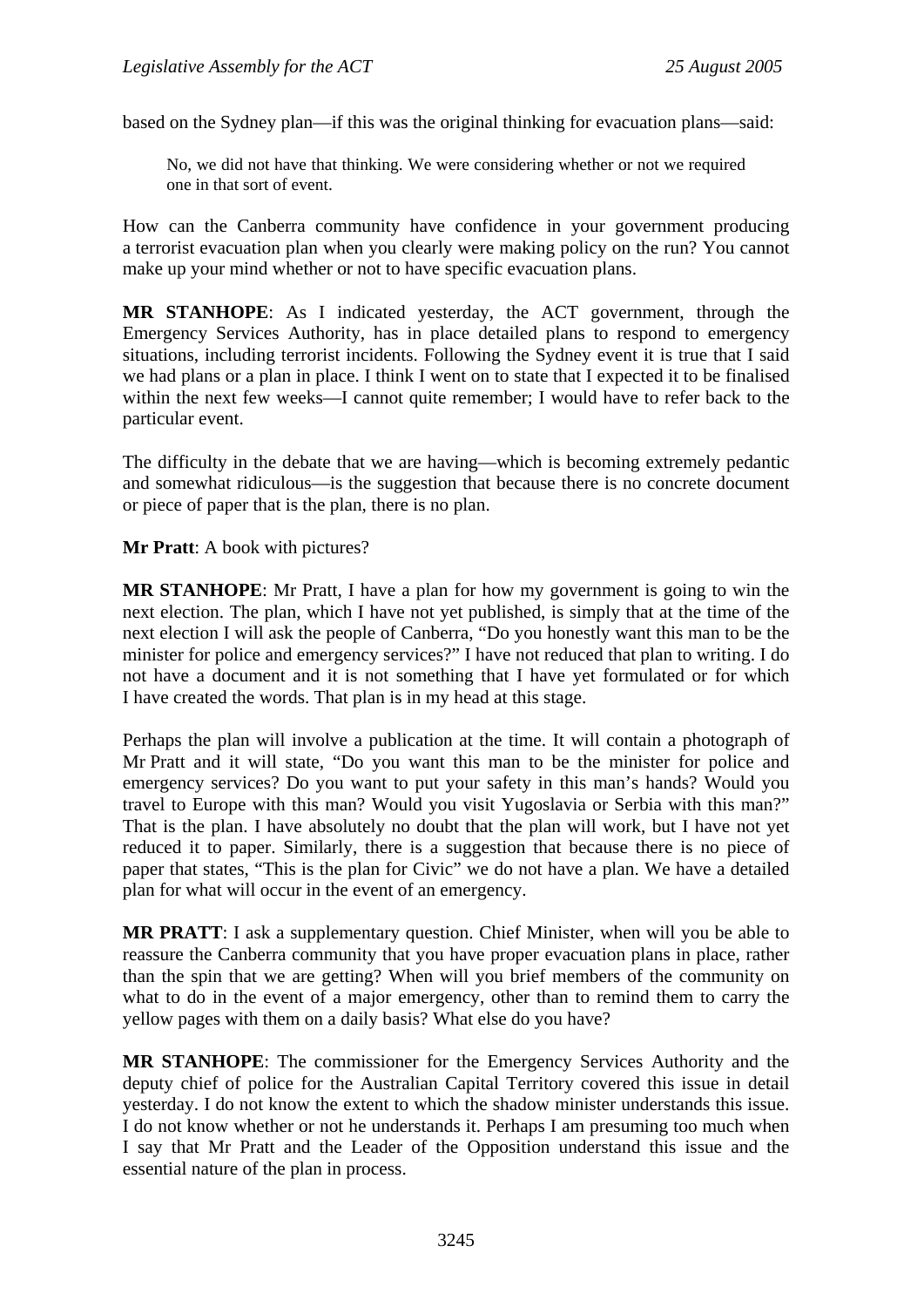For the information of members, today I wrote to the Leader of the Opposition, on the basis of the obvious lack of confidence that he and the shadow minister have in Commissioner Peter Dunn, in ACT policing, or the Emergency Services Authority, to invite them, following their next briefing with those who are responsible for security within the ACT, our Emergency Management Committee, to produce their plans. In a letter that I forwarded to Mr Smyth today I invited him to provide the government with a response.

Issues around security require bipartisan support; they require full community cooperation. If the Leader of the Opposition and Mr Pratt have better ideas than Commissioner Peter Dunn and Chief Police Officer Audrey Fagan about how to ensure the safety of the people of Canberra, we would welcome their contribution. Today I formally wrote to the Leader of the Opposition and asked him to provide the government with his wisdom and all the support he can supply to provide a better emergency services response than the response that is currently being provided by Commissioner Peter Dunn and Chief Police Officer Audrey Fagan.

In a spirit of bipartisanship and cooperation I look forward, as we all do, to Mr Pratt's plans for making us safe. I hope that they do not end up seeing us all in court, along with all those others that Mr Pratt previously sought to save.

### **Education Amendment Bill 2005**

**MR SESELJA**: My question is to Mrs Dunne, the shadow minister for education. Mrs Dunne, I note you have introduced an amendment to the Education Act. When will you be bringing on your amendment bill for debate and what is the reason for this timing? Can you explain the genesis and motivation for this amendment?

**Mr Corbell**: Mr Speaker, I rise on a point of order. This question relates to a matter on the notice paper. I think, for that reason, you cannot ask a question in relation to it.

**MR SPEAKER**: Questions can be asked about business pending on the notice paper but you cannot get involved in a debate about the issue.

**MRS DUNNE**: I thank Mr Seselja for his question, his ongoing interest in the matter of consultation and the ongoing and continued support of my colleagues on accountability in relation to the Education Act. Mr Speaker, in line with *House of Representatives Practice*, I will restrict my reply to public matters connected with the business of the Assembly for which I have charge. I shall not debate the substance of the bill but confine myself to explaining what I intend to be the timing of the debate and the reasons for that timing.

In response to the first part of the question, I will attempt to have the Education Amendment Bill 2005 debated in this place at the first possible opportunity—that is, 21 September. The reason is that the bill concerns not only a matter of public importance but of great urgency. It has to do with the very meaning of a crucial section of the Education Act 2004 and its immediate practical implications for a significant number of parents, students and teachers in the ACT. I refer to section 20 (5) and the provisions for community consultation before the closure or amalgamation of government schools.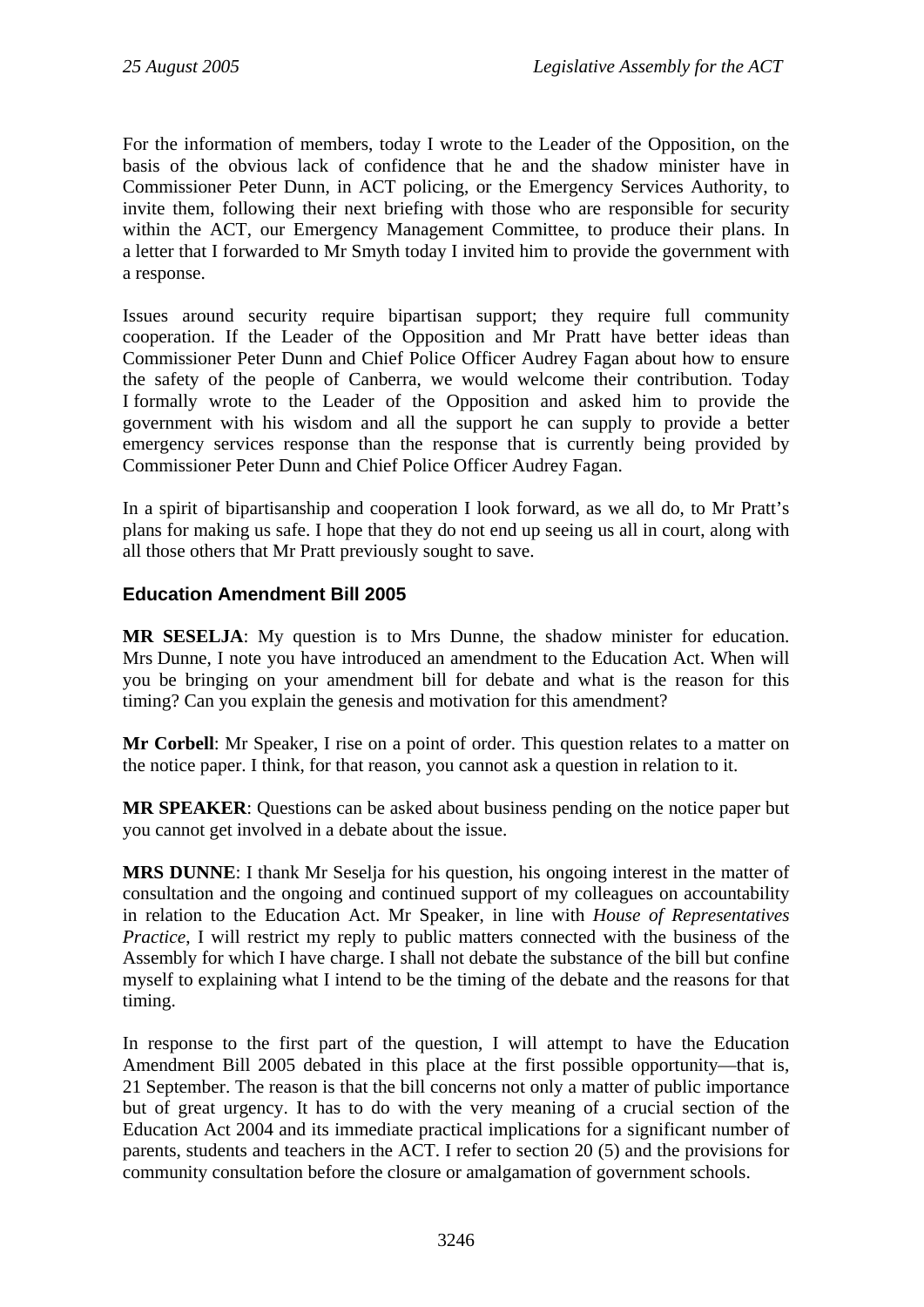As I explained in this place yesterday, the amendment is designed to ensure that a minimum six-month period of community consultation should occur before any decision is made on closure or amalgamation. It should not be allowed to occur afterwards, by way of a literal, Jesuitical reading of the relevant section. In short, I seek to bring the letter of law in line with its spirit, in line with the ordinary meaning of the relevant words and with general community understanding.

Why is this urgent? It is simply because, in the case of Ginninderra district high school, the government has opted for the Jesuitical reading to keep the school community completely in the dark until it feels it is safe to go in for ex-post facto consultation. But I am not going to debate—

**MR SPEAKER**: Mrs Dunne, I am prepared to be fairly flexible on these sorts of things but I make it very clear to you that you are not permitted to debate the issue. You are debating the issue and you will cease; otherwise I will order you to sit down.

**MRS DUNNE**: Mr Speaker, I was about to say that I would not be going on to debate the apparent influence of the Society of Jesus on the Stanhope government here today.

**MR SPEAKER**: I think you have been.

**MRS DUNNE**: Secondly, the bill is urgent because it is evident from the replies to questions at estimates committee that the minister for education is under the impression that the verb "consult" does not mean "ask for, and consider the advice of"—

**MR SPEAKER**: I have asked you not to debate the issue—

**MRS DUNNE:** And I am not going to debate the minister's semantics—

**MR SPEAKER**: Sit down! Supplementary question.

**MR SESELJA**: Mrs Dunne, why have your drafted clause 4 of the amendment in such a way?

**MR SPEAKER**: Mrs Dunne—taking particular note of my requirement that you are not to debate the issue.

**MRS DUNNE**: Yes. The objective of clause 4, Mr Speaker, for Mr Seselja's information, is simple: it is to clarify the intended meaning of section 20 (5) with regard to a closure or amalgamation. Until recently, the clear understanding—and most people anticipated that—was that consultation would happen before a decision was made. As a result of the recent actions, I am seeking to have this clause passed to restore a sense of good faith in the community, to make clear the ordinary meaning of the section's words, which the general community takes on its face.

The amendment adds two words—"deciding to". It will say, if passed, "before deciding to close a school". That is done so that people will understand when the consultation should take place.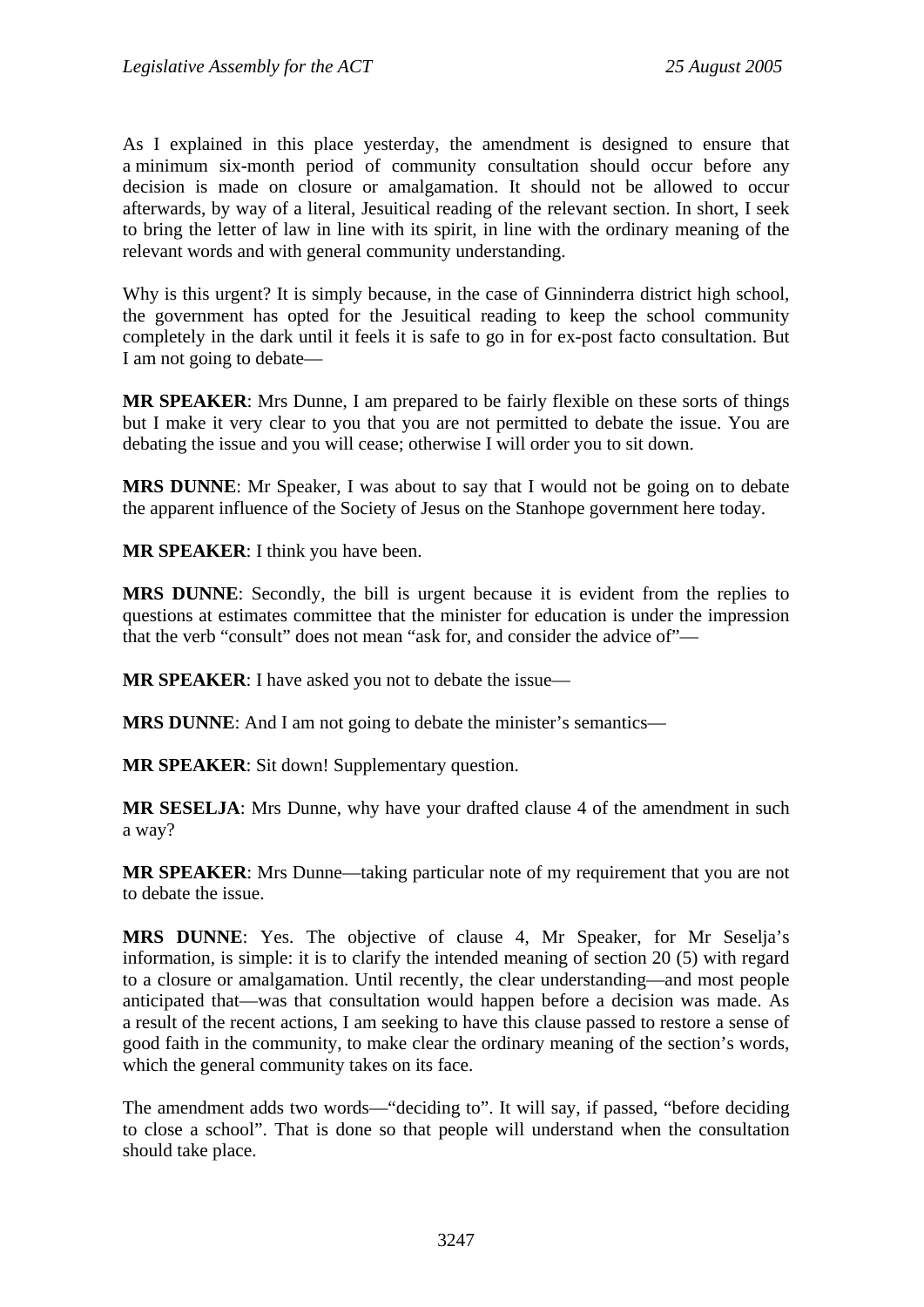**Mr Corbell**: On a point of order, Mr Speaker: Mrs Dunne is debating the substance of the motion and advocating it in this place, and it is not consistent.

**MR SPEAKER:** No, I don't think so. I think she was going to—mind you, I could tell that she was tempted to stray, but she won't respond to that temptation; otherwise she will be ordered to sit down, again.

**MRS DUNNE**: But, Mr Speaker, members on the other side are tempted to stray from the relevance of their questions and answers on all occasions.

**MR SPEAKER**: Never mind that; just get on with the response.

**MRS DUNNE**: As I was saying, this amendment—and it is in line with Mr Seselja's question—adds two words "deciding to". It would make it perfectly clear that, before deciding to make any closure, the government must undertake consultation, which is what people thought the act currently means, but the current experience at Ginninderra district high school has cast doubt on that.

#### **Stromlo reconstruction**

**MRS BURKE**: Mr Speaker, my question is to the Chief Minister. Chief Minister, when will the government commence reconstruction at the Stromlo settlement, given that plans were supposed to be released in early August 2005?

**MR STANHOPE**: Unfortunately, I do not have a note on the exact timing but let me assure members that planning for both Stromlo and Uriarra is very well advanced. I understand that tenders have been sought and that there is a shortlist process in place in relation to the second round of tenders for both Uriarra and Stromlo. Most of the planning work has been done. Both the Land Development Agency and ACTPLA are heavily involved in both the delivery of and planning for the replacement rural villages for Stromlo and Uriarra.

There has been a range of quite complex issues in both a planning and development sense. In relation to Stromlo in particular there were some issues concerning the border of the Stromlo village vis-a-vis its impact on some commonwealth land. The ACT government has been in negotiations with the commonwealth in relation to that. It is my understanding that the issues concerning the border of the village have been resolved or are about to be resolved. I am happy to provide a detailed written brief for Mrs Burke and other members of the Assembly on progress on the delivery of reconstruction in both Stromlo and Uriarra, but let me assure members that work is proceeding extremely well; it is being driven at this stage primarily by the Land Development Agency, which has frontline responsibility for land development within the ACT. ACTPLA of course are involved in the planning sense, as is the major projects unit within the Chief Minister's Department. I cannot give specifics or dates but I will be happy to do that in writing later, along with all other information currently available.

**MRS BURKE**: Mr Speaker, I have a supplementary question that may also need to be taken on notice. Chief Minister, why has the government been stalling on delivering the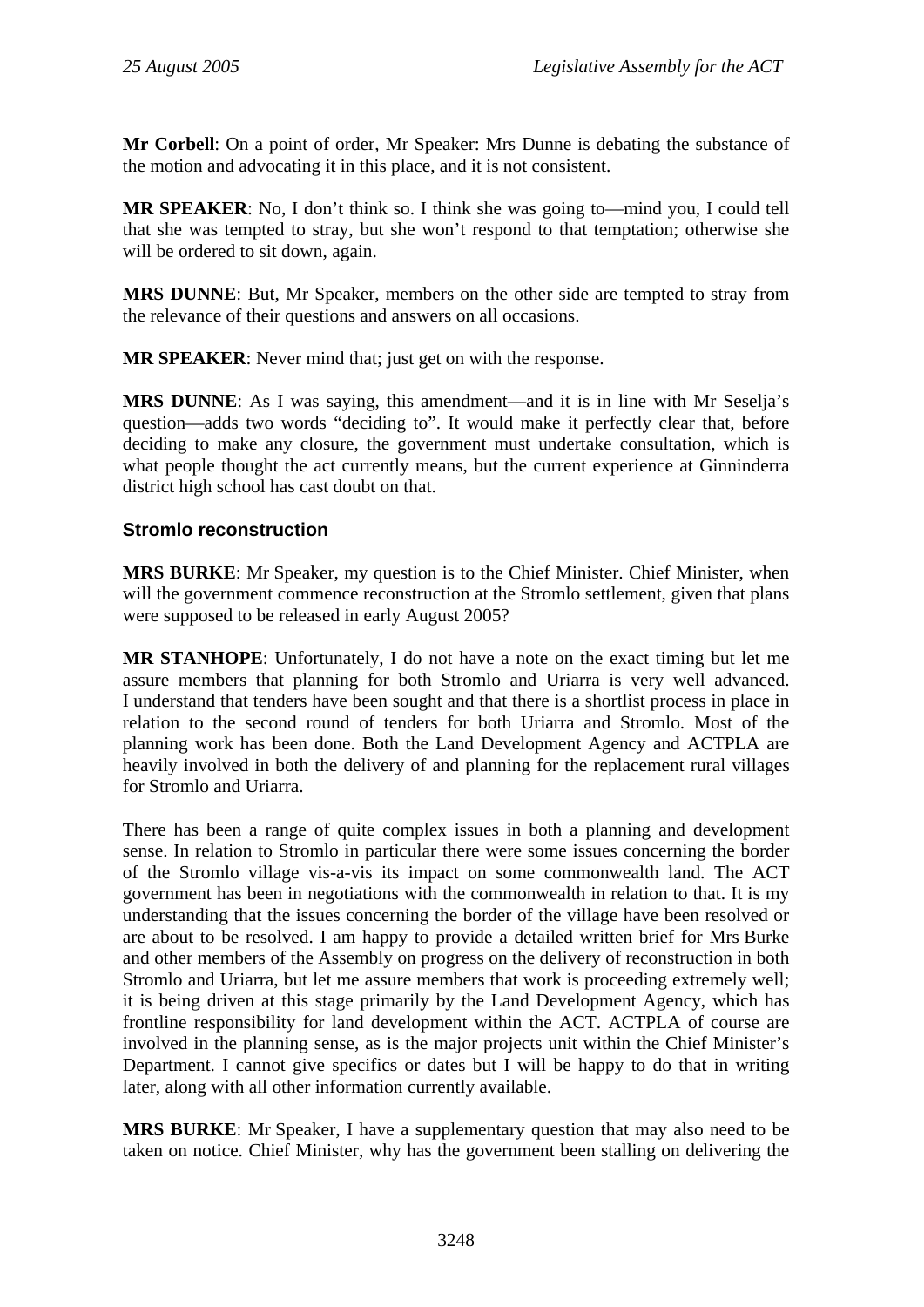redevelopment plans to ensure, as indicated by your government, that reconstruction will commence on the site at Stromlo as soon as possible after the 2003 bushfires?

**MR STANHOPE**: We have not been stalling at all. The government's response is that the needs of the residents of Stromlo village have always been uppermost in our planning and priorities. It is a major priority for the Chief Minister's Department, for the Land Development Agency and for ACTPLA. There have been tremendous levels of cooperation between all agencies and indeed with the NCA and the commonwealth government, including the Department of Defence, which is a neighbour. That was the issue I referred to earlier in relation to some of the issues about the site of the Stromlo village.

There has been no stalling at all. There is a whole range of quite complex issues around the availability and ownership of the land and there is a whole range of planning issues. It is a top priority for the government and, as I just indicated, progress has been substantial. It is getting to the stage now where contracts will, I think within the very near future, be let for the construction of homes.

#### **Crime—statistics**

**MS PORTER**: My question is directed to the Chief Minister. There has been recent comment in the media about crime in Civic and elsewhere in Canberra. Can you tell the Assembly if there is evidence to back assertions that crime is on the increase?

**MR STANHOPE**: I thank Ms Porter for the question. It is a very important question. I am very pleased that the most recent Australian Federal Police statistics do not support the assertion that violence is on the increase in Canberra. In fact, they do the opposite. I am happy to give members details of the latest crime statistics for the Australian Capital Territory.

I will deal first with assaults, that is, acts intended to cause injury. In June 2005, assaults were 14 per cent lower than they were in March 2005. The year-to-date comparison shows a five per cent fall, with 1,860 assaults reported from September 2004 to June 2005 and 1,900 assaults reported between September 2003 and June 2004.

Sexual assaults dropped to 50 in June 2005 from 59 in March 2005, a 15 per cent fall. Year-to-date comparisons show a decrease of 14 per cent in sexual assaults. Burglary and break and enter offences for June 2005 increased by eight per cent, but the year-to-date comparisons show a fall of 24 per cent. Robbery decreased by 17 per cent in June and the year-to-year comparisons show a decrease of 15 per cent.

Motor vehicle thefts increased by 24 per cent in the March quarter, but the year-to-year comparisons show a 20 per cent decrease for the year ending June 2005. Property damage and arson decreased by 16 per cent in the June 2005 quarter. The year-to-year comparison reports a drop of seven per cent in property damage. Weapons offences decreased by 12.5 per cent in the March quarter and year-to-year comparisons show a drop of three per cent.

It is very pleasing that the year-to-year comparisons for each of the major indicators of crime, assault, sexual assault, burglary, break and enter, robbery, motor vehicle theft,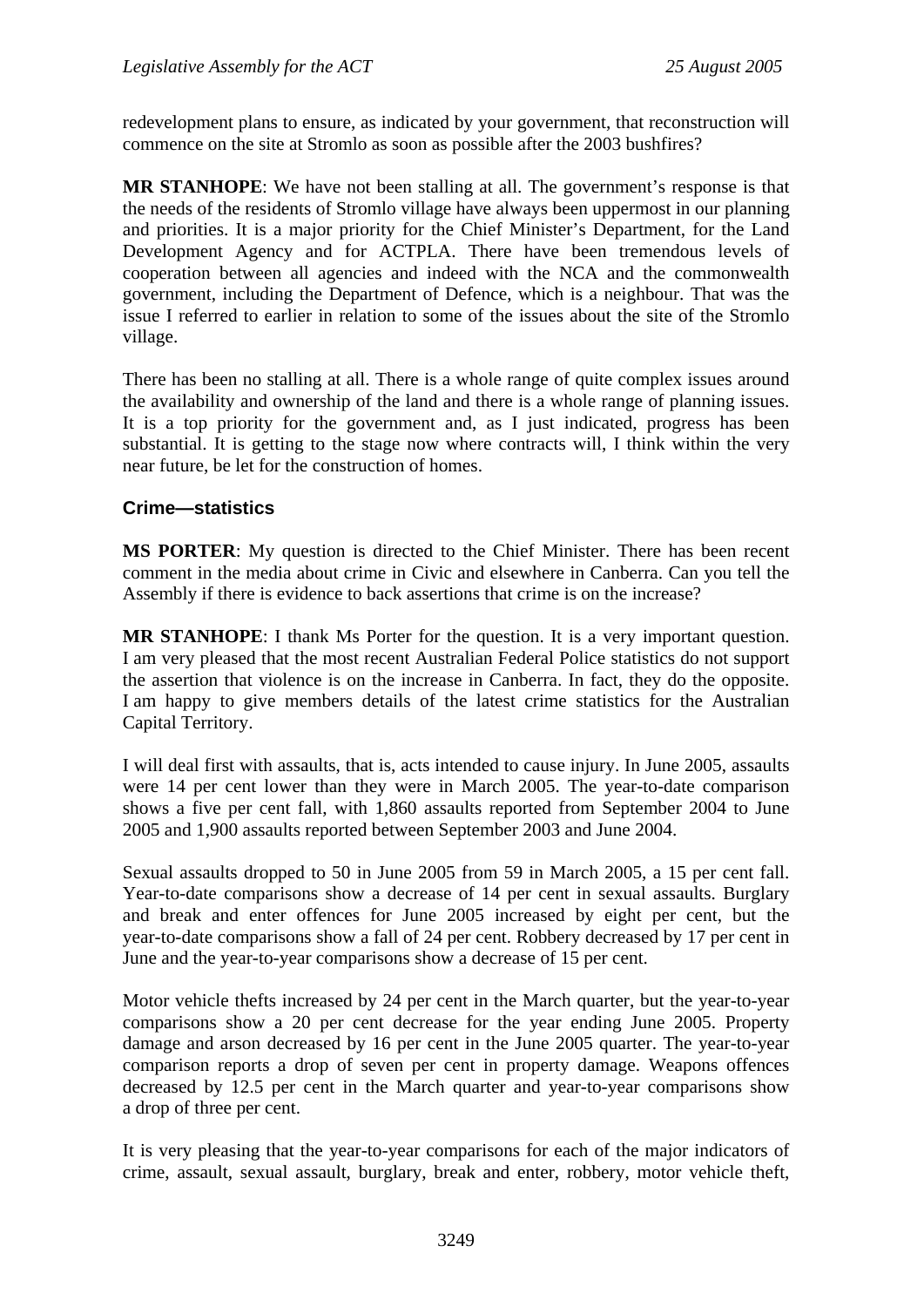property damage and weapons offences show a very significant decrease in every single area of crime. The one increase in the latest quarter was an increase in burglaries and break and enter offences but, even with that increase, the year-to-year comparisons show a decrease. In every one of those areas of crime, in both the last quarter and for the year to date, there has been a significant decrease.

We can go as well to other crime statistics, such as prison population. The daily average prison population in the ACT has remained steady at 113 in the June quarter. Year-to-date comparisons show no change, with a monthly average of 115 between September 2004 and June 2005.

Belconnen Remand Centre admissions increased by 34 per cent in June 2005 after the March quarter, but year-to-year comparisons show a five per cent decline in admissions. New receptions at Quamby decreased by 30 per cent in the June quarter and year-to-year comparisons show a decline of 27 per cent in admissions.

In relation to indigenous crime results, it is very pleasing that the monthly average of indigenous adult prisoners sentenced was just three in the June quarter, a reduction from a very small base of five. Year-to-date comparisons show a 40 per cent decline in indigenous adult prisoners sentenced, which is a pleasing result for the territory.

Belconnen Remand Centre indigenous admissions rose in June 2005, but the year-to-year comparisons show an overall drop in indigenous admissions to the Belconnen Remand Centre of 10 per cent. Indigenous admissions to Quamby, pleasingly, but from very low base, also declined for the quarter quite significantly. The year-to-date comparisons show a 12 per cent decrease in indigenous admissions, and similarly at Quamby.

In relation to crime statistics overall, both on the basis of quarterly and year-to-year comparisons, in our prison population, our remand population and, pleasingly, in relation to our indigenous remandees and others, there have been very significant decreases in the commission of crime overall in the ACT.

### **Gaming taxes**

**MR STEFANIAK**: My question without notice is directed to the Treasurer and Minister for Economic Development and Business. Minister, as a result of changes to gaming and other legislation and increased gaming taxes in recent years, clubs are starting to feel the pinch. For example, the Vikings group recently reduced its payments to 55 affiliated sporting clubs by 40 per cent. I understand that other clubs similarly have reduced payments to sporting teams, community groups and the charities that they support.

What action, if any, does the government proposes to take to assist the sports, community groups and charities that are affected?

**MR QUINLAN**: In recent times there has been a decline in poker machine takings. Mr Stefaniak would probably know that in the past few years they have been quite high. They have come back to single-figure percentages. Anybody who thought about it would realise that that would be the case; that there would be a decrease in poker machine takings. If, as Jan MacMillan's studies show, there is a correlation between problem gambling, the existence of note accepters and the speed with which one can be parted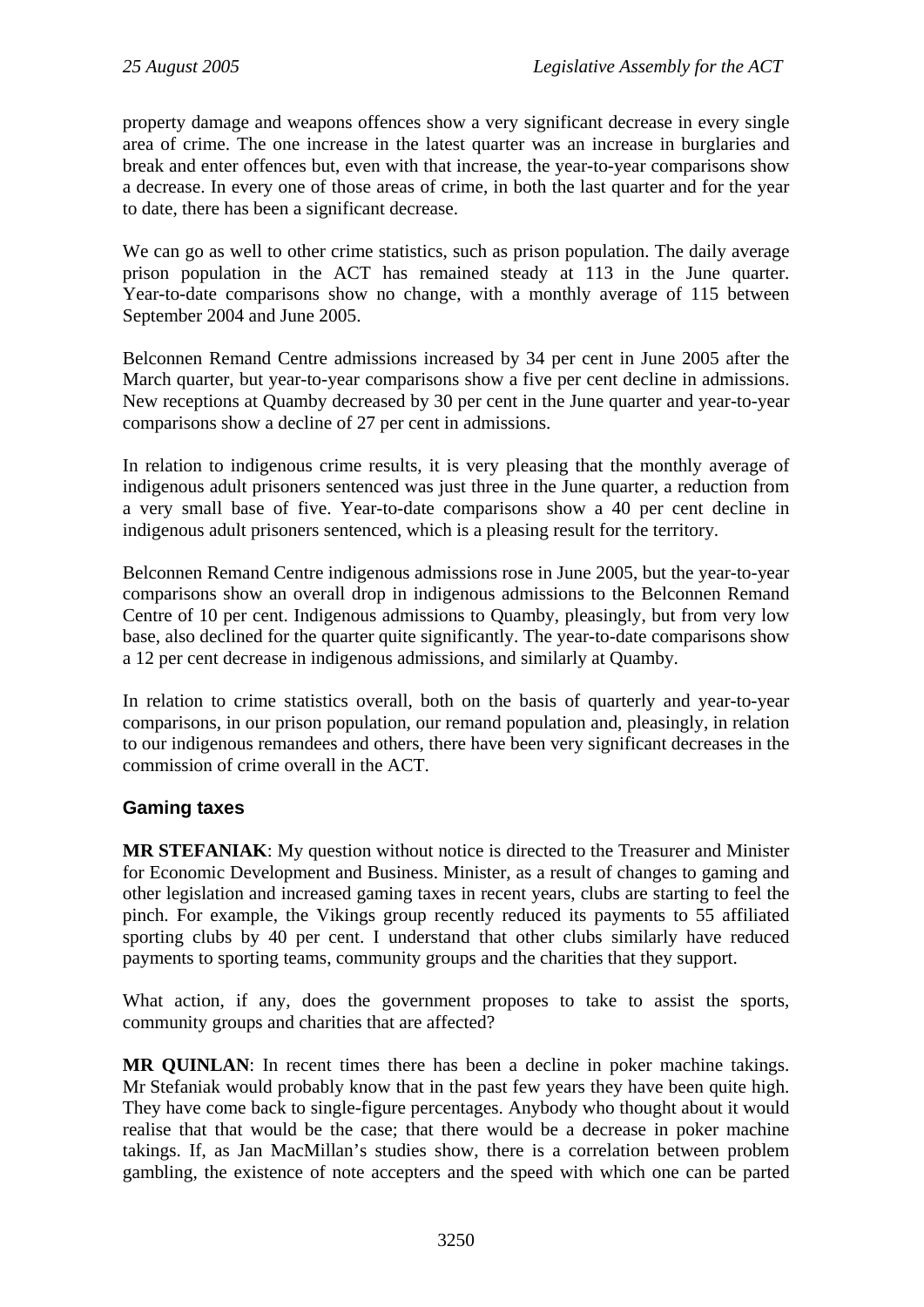from one's hard-earned money, it is axiomatic that there would be some decline in poker machine takings. That is the case.

I am also aware at this point in time that clubs are stating quite openly they are reducing the support they are giving here and there as a result of that. I think the club industry has to come to terms with the fact that at this stage it is selling alcohol at subsidised prices— I think it is \$2.80 for a schooner. One would not get it for that price by any means at any pub, tavern or up-market hotel. Of course, clubs are also subsidising food and other services that they are providing to members. I think it will take some time for this to shake out.

When full smoking bans are in place we will see a further decline in poker machine takings, as a higher than normal proportion of pokies players smoke. They will have to go outside to smoke. However, a sensible compromise has been reached in relation to the provision of smoking spaces. That has been criticised but I think a sensible plan and code have been put together. So the clubs will be faced with difficulties.

The downside is: what do we do? Do we just allow the problem gambling issue to go unaddressed? No. Do we allow smoking in enclosed places, which will have a negative impact on non-smokers? No, we do not.

In the short term the government will evaluate—I have already given instructions for such an evaluation—the impact of changing and ramping down note accepters. What effect has that had on problem gambling as opposed to the effect that it has had overall? The process has not yet been in place for a year. Right now we are setting up the procedures and prescription for that examination to be carried out immediately so that we can confirm, or not confirm, the fact that the measure taken in relation to note accepters has had a genuine impact on problem gambling, as opposed to an impact on club takings.

In the main I think most clubs should be able to manage their affairs with a 5 per cent or 6 per cent margin off the top of their poker machine takings. Some clubs, by virtue of their capital structures, internal structures and the regime that they had, were fairly highly geared and are feeling the pinch. This Assembly unanimously voted for that legislation.

**MR STEFANIAK**: I ask a supplementary question. In light of these disturbing developments, will the government reconsider its proposed additional gaming tax to take effect in 2007-08?

**MR QUINLAN**: That is on the long finger. It is on the long finger because we know there will be an impact from note accepters. Members should remember that we were putting the budget together not long into the period of the reduction of note accepters.

We know from experience elsewhere that there will be an impact as a result of the smoking bans. Those things will be taken into account. That is why those taxes were not implemented immediately. When that tax is introduced, clubs in the ACT will pay a tax regime that is equal to the lowest in Australia—a tax regime that was set at the Victorian level.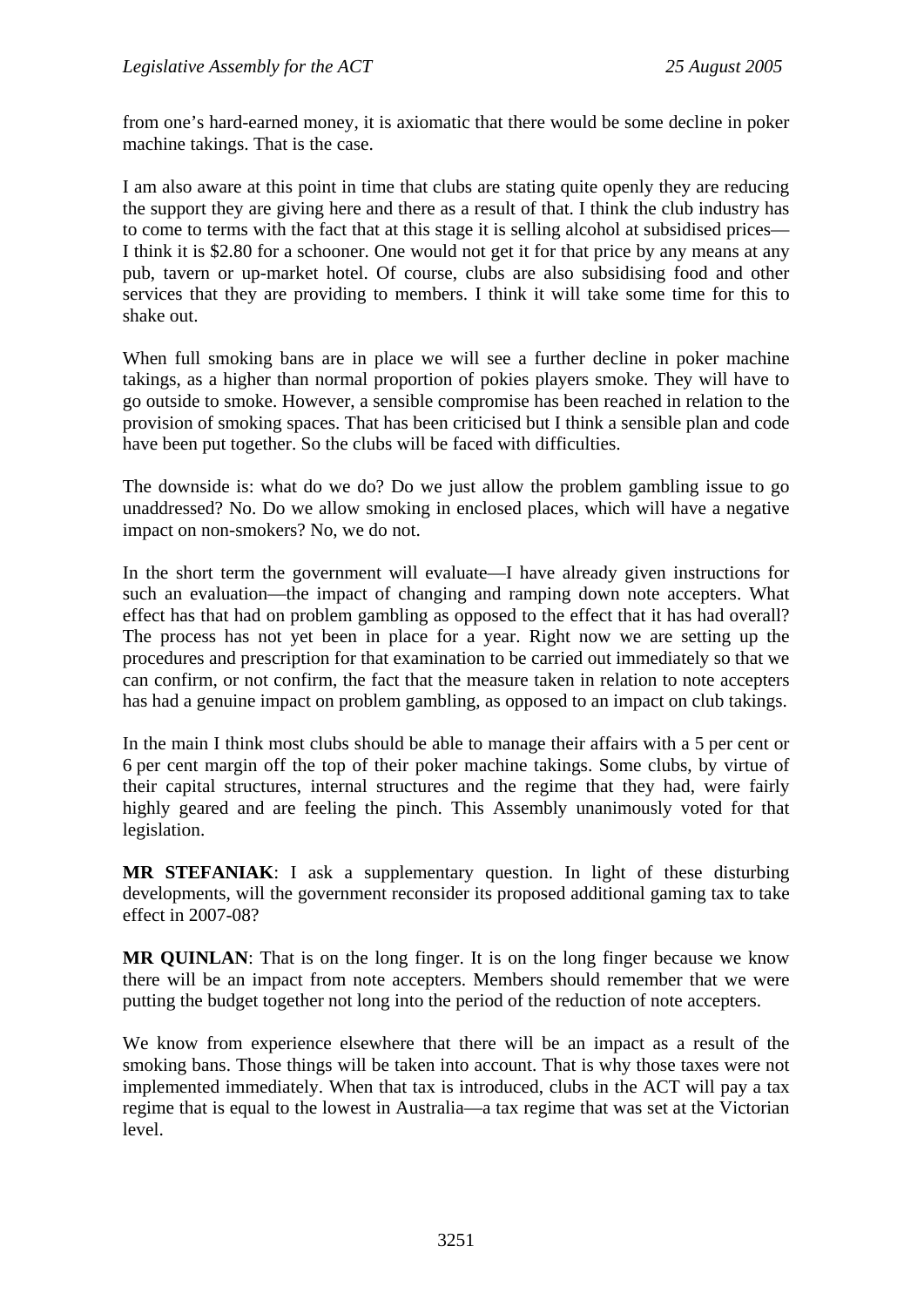Since that time the Victorian government has imposed a levy on providers of poker machines. Tabcorp and Tattersalls own and provide machines to all the pubs, taverns and clubs that use them in Victoria. I think it has placed a substantial surcharge of about \$950—I cannot remember the exact figure; a direct hypothecation to its health system in recent times. In all likelihood that will flow through to the tax regime applied to clubs and pubs. I do not know what will be the final shake out.

At this point in time clubs in the ACT are paying the lowest level of taxation on poker machines in Australia and have a monopoly on poker machines. They do not have competition from hotels and taverns. Clubs in the ACT are in a more favourable position than any other clubs in Australia right now.

The note accepter question has been addressed by other states and there has been considerable debate. We will take action in relation to note accepters and in relation to imposing taxation in the longer term in light of the sensible and independent examinations that are done through the Gambling and Racing Commission. That is our intention. We do not intend to say, "We know what is best for everybody." We accepted recommendations from the commission in the first place and imposed them via legislation.

Those recommendations were based on some studies, in particular those conducted by Jan MacMillan. Even Jan would say that the studies she has done in relation to note accepters, ATMs and those sorts of things could have been more sophisticated. We will ensure that those sorts of studies are done in a more sophisticated way.

In everything we do we remain open to change, given the circumstances. Nothing is fixed. We think that is the right thing to do. Even though we expose ourselves to an extended debate it is still right to telegraph the fact that we intend to increase taxation on poker machines or to bring it up to the lowest level charged anywhere else in Australia. We have done that but we have also recognised that there is a genuine need for some respite between now and the application of that taxation.

### **Teddy Bears Child Care Centre**

**MRS DUNNE**: My question is to the minister for education. The Teddy Bears Child Care Centre, currently located in Curtin with the Emergency Services Authority, has sought use of a wing of the Lyons primary school, which formerly housed the bushfire recovery centre. Minister, why have you rejected the request for this childcare centre to move to the Lyons primary school, away from the apparent security risk at Curtin?

**MS GALLAGHER**: I was originally approached by the owner of the Teddy Bears Child Care Centre at a cabinet community meeting. He requested use of the Lyons recovery centre for his childcare centre to operate in. In fact, he wrote to me subsequent to that meeting indicating that he would like to buy it from the government over a 10-year period and be allowed to use it in the meantime.

I sought advice from my department. I was aware at the time I spoke to Mr Gillett that the Lyons recovery centre was occupied. I have had numerous requests from community organisations over a number of months since the recovery centre operations closed down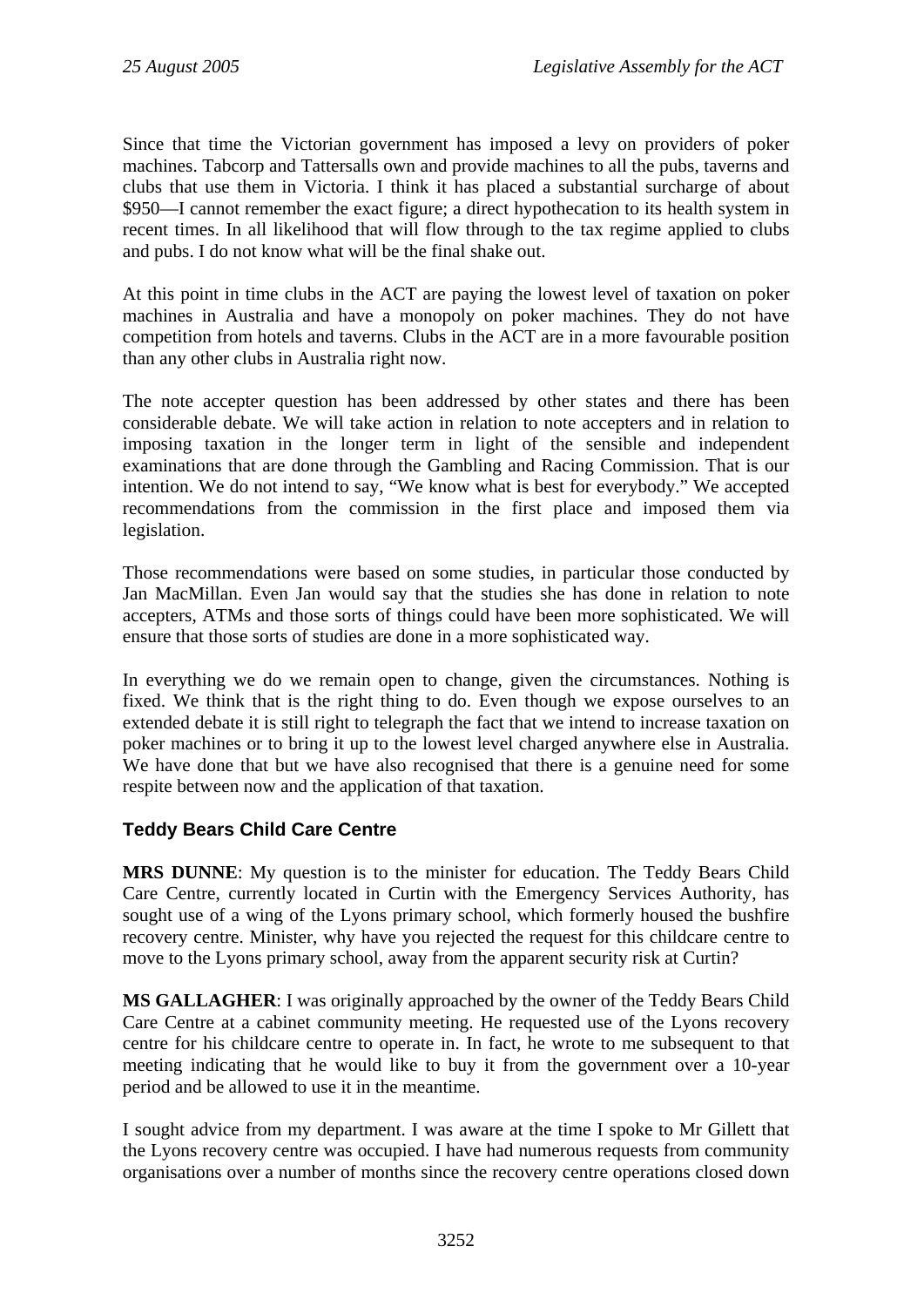to use that centre for their services. In fact, a number of non-government providers in the Woden area have sought that space as well.

The advice from the department, which was my understanding, is that there is a number of teachers working from that area who use the Lyons infants school as a location for their work outside that centre, including the literacy and numeracy support teams and a group of itinerant teachers. Whilst the school is used by teachers providing education services to students in our government system, I think that those services should take priority in terms of the space required. Really, I am not going to boot out teachers providing education to students in our school for a childcare centre that is looking for another place from which to operate.

It was as simple as that. In fact, I said to Mr Gillett that, should that space become available, he would have to apply, as all organisations apply, for use of government space, government facilities, and that he would be in a long line, because my understanding is that at least four or five other organisations have sought that space from us previously.

**MRS DUNNE**: I have a supplementary question. Minister, what steps are you, as the minister for family services, going to take to ensure that there are still 108 childcare places available to the Woden community when the lease on the Teddy Bears centre runs out in February?

**MS GALLAGHER**: My obligations under the Children and Young Persons Act in relation to the licensing and accreditation of childcare services are quite clear. My responsibilities concern licensing, accrediting and making sure that the programs there meet standards. My responsibilities are not to create childcare places. Having said that, I think we have to put the matter in perspective. My understanding is that the Teddy Bears Child Care Centre has a six-month lease and that discussions will occur with government during that time. The government is not about not providing assistance where it can to resolve this issue.

The involvement Mr Gillett sought from me previously had to do with giving him the Lyons infants school for his use and he has not sought any further assistance. Really, it is a matter for Minister Hargreaves, with his responsibilities of managing government assets. The government does not create childcare places. We do not provide childcare benefits for families; that is a matter for the commonwealth. We will be sensitive to the needs of the families involved in the Teddy Bears Child Care Centre, but we need to understand that it is not the government's responsibility to find a location for this business to operate.

If we took on that responsibility, we would have to apply that to every other organisation that requested the government to provide them with a location to offer their services. We do not do that for anyone else. Having said that, of course we will be in negotiation and discussion with the Teddy Bears Child Care Centre; but, as far as the Lyons infant school goes, the building is occupied by department of education teachers. To kick them out and to give this service priority over a number of other community organisations that have sought that space would be unfair and wrong.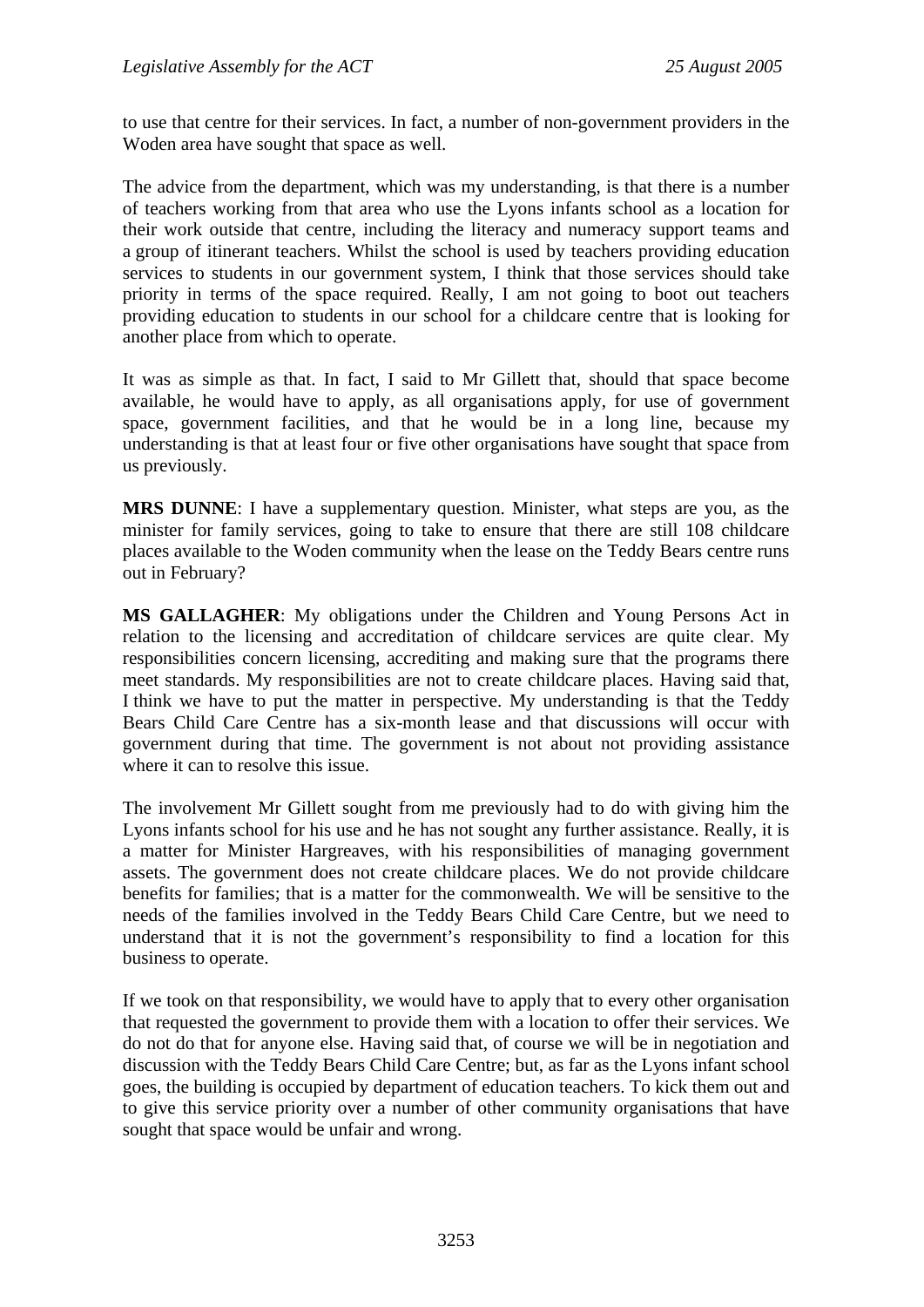#### **Bushfires—coronial inquest**

**MS MacDONALD**: Mr Speaker, my question is to the Chief Minister, Mr Stanhope. Is the Chief Minister aware of reported comments by ANU academic Hugh Selby in relation to the current coronial inquiry into the January 2003 bushfires and the concept of the separation of powers?

**MR STANHOPE**: Yes, I am indeed aware of Mr Selby's reported comments on this issue. Mr Selby, a highly respected academic from the Australian National University school of law, has been reported more than once on the issue. In fact, members may recall that I mentioned one of those reports during the debate in the challenge yesterday that led to the censuring of Mr Stefaniak. As long ago as 30 October last year the *Canberra Times* reported Mr Selby as saying:

… arguments the Government is politically interfering in the inquiry are baseless and claims that a … separation of powers is occurring are nothing more than a red herring.

In this morning's *Canberra Times* there is another report of Mr Selby's comments that is worth quoting. The *Canberra Times* report today of the censure of Mr Stefaniak says:

Australian National University academic Hugh Selby was among the experts in coronial law who believed the Government had not threatened the independence of the judiciary, executive and legislature by testing its concerns about Mrs Doogan in the Supreme Court.

There is a reference to Mr Selby. It continues:

He said individuals and governments had a right to test a decision from a lower court in a higher court.

He went on to say:

If we start saying that some people shouldn't exercise that right and others should, then where does that leave the notion of justice to all?

I will repeat that:

If we start saying that some people shouldn't exercise that right and others should, then where does that leave the notion of justice to all?

That is what Hugh Selby, an expert in coronial law, had to say about so-called political interference. But Mr Selby had even more pointed comments to make about the suggestion that supported the notion that by joining the Supreme Court action against the coroner the government had breached the separation of powers. Again, the *Canberra Times* today reports Mr Selby as saying this:

Mr Selby said he believed Chief Justice Higgins's comments had been misrepresented by the Opposition.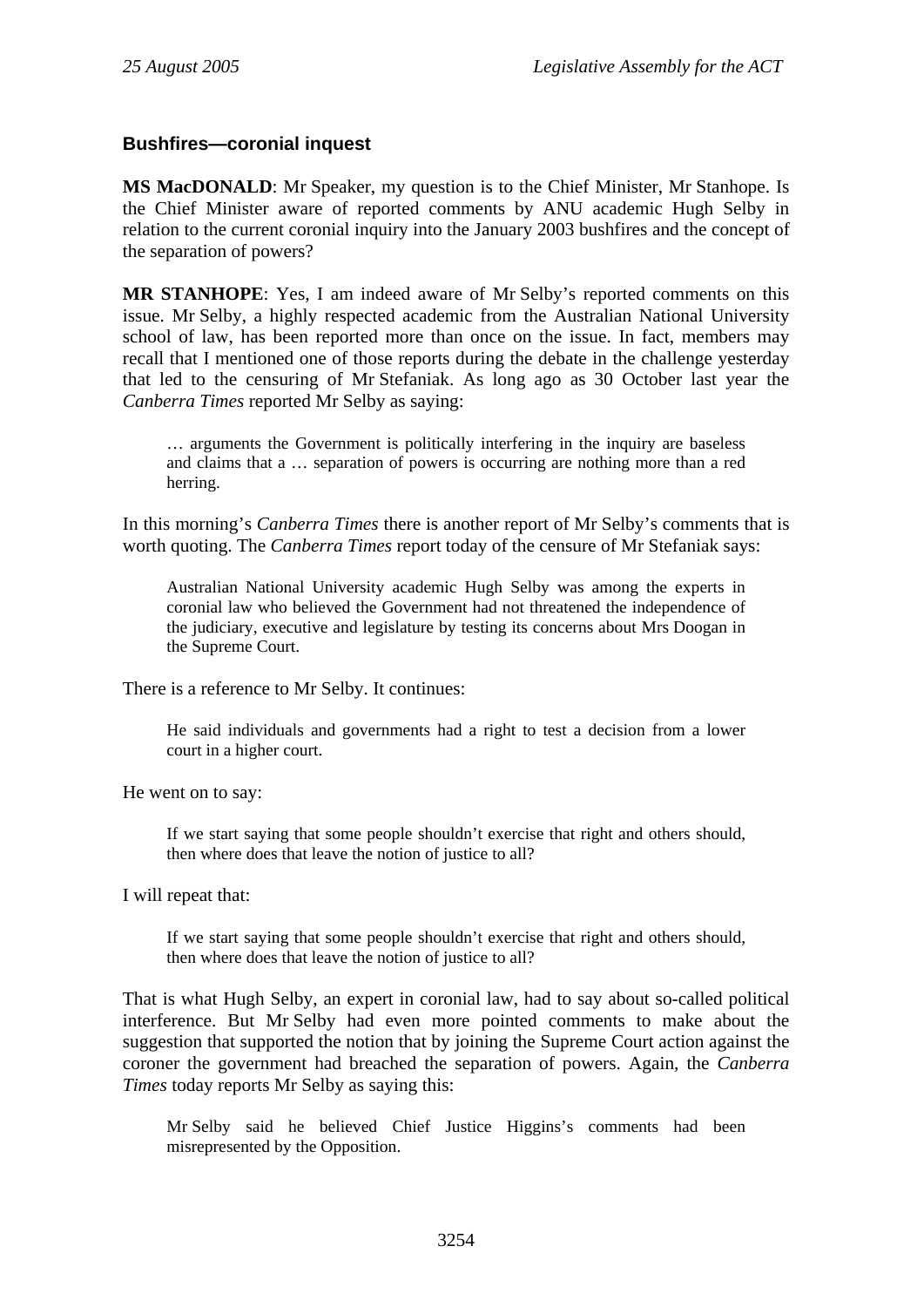Well, fancy that! Mr Selby refers to the opposition—that is the Liberal Party in the ACT—and goes on:

It has blown a sensible comment about avoiding trouble made by the chief justice, it has taken that and quite inappropriately tried to attach it to the person of the attorney and the Chief Minister and, frankly, that is bloody nonsense.

That is what a leading Australian expert says about the Liberal Party—that its attitude and behaviour in relation to this matter has been inappropriate and that the conclusions it has drawn and peddled are, "frankly, bloody nonsense". I think it is worth noting that it is not just the opposition that was the only party to misunderstand the chief justice. I hope the *Canberra Times* is reflecting on its front page story of last Saturday where it claimed, "Judiciary freedom put at risk; judge blasts govt." That was a *Canberra Times* interpretation of Justice Higgins's speech that I think Dr Hugh Selby would also categorise as "bloody nonsense".

**MR SPEAKER**: Supplementary question, Ms MacDonald.

**MS MacDONALD**: Can the Chief Minister explain to the Assembly how the comments of Mr Selby on this important issue contrast with the position of the opposition?

**MR STANHOPE**: I certainly can. There is a stark contrast, a stark divide, between the opposition's position of convenience and that of expert commentators such as Mr Selby. Mr Stefaniak rails against Mr Selby, and is doing it now. We do recall Mr Stefaniak's assertion yesterday that of all these members of the profession—

**Mrs Dunne**: Is there a connection between the two—

**MR SPEAKER**: Order! Chief Minister, you should not reflect on yesterday's vote.

**MR STANHOPE**: Thank you, Mr Speaker. In the past I have heard, inside and outside this place, Mr Stefaniak refer to the legions of legal practitioners who support his view on the separation of powers. I invite him, before the close of business today, to table their opinion—if not their opinion, their names so that I might discuss with them their opinion on the separation of powers.

But of course I think we do need to reflect that just as Mr Selby has a long publicly recorded history of comment on the issue so, as we know, painfully, does the opposition spokesperson, Mr Stefaniak. And we need to acknowledge that Mr Stefaniak has been consistent—wrong, but consistent, or at least consistently wrong. On 8 December last year, Mr Stefaniak was asserting in a media release that in joining the appeal "the government had threatened the separation of powers." On the same day, he ran the same line in the Assembly. He said:

We say … he—

Meaning me—

has exceeded his role by intervening here. It goes contrary to the role of the Attorney-General as it is generally understood in the Westminster system …What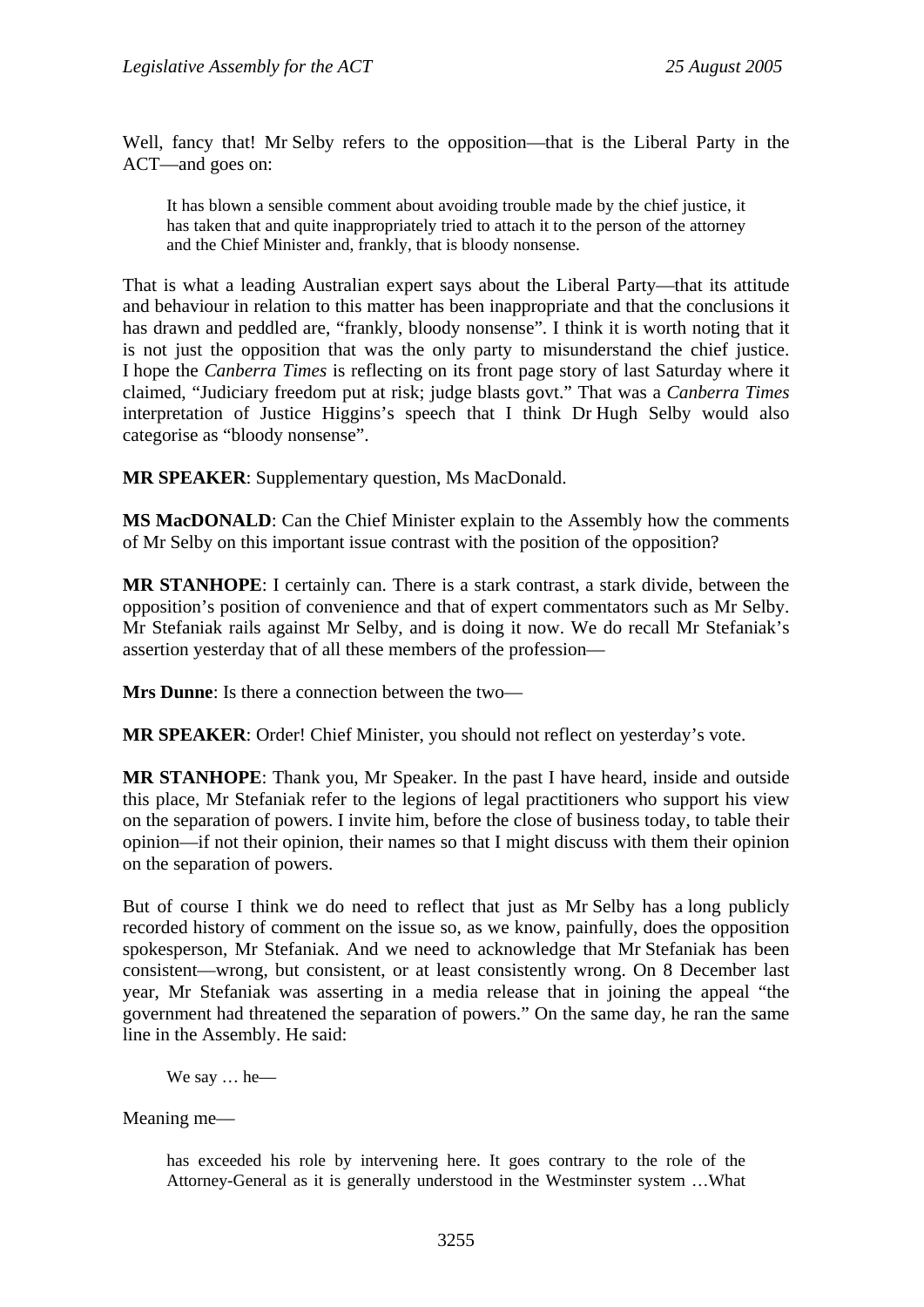we are talking about here, though, is a fundamental principle in relation to the separation of powers.

He cited in support of that argument another expert in coronial law, Dr Ian Freckleton, La Trobe University. But he made the same mistake—the grievous error, as he did—in misconstruing the words of the Chief Justice. He, of course, verballed Dr Freckleton. Yes, Dr Freckleton did enter the public debate in expressing his view that the government's intervention was unusual. And of course Mr Stefaniak went on to quote with great glee that particular part of Dr Freckleton, but he did not then go on to provide the context. The next sentence of Dr Freckleton's, and the write up, was that, yes, the action was unusual but it was neither invalid nor unlawful—perhaps unusual, but neither invalid nor unlawful. But let us not worry about the detail. Let us not worry about the truth or the context—

*Opposition members interjecting—* 

**MR SPEAKER**: Order! Members of the opposition will maintain order.

**MR STANHOPE**: Of course, we say it is the trap Mr Stefaniak falls into, and the trap he fell into yesterday. It was not a trap at all—

**MR SPEAKER**: Please do not reflect on yesterday's debate.

**MR STANHOPE**: Cheers. But it is a trap that he fell into on Monday of this week when he put out another media release reflecting on Justice Higgins's comments of last Friday. He said, and it is worth repeating to emphasise what it is that he has done on this issue:

These comments from the ACT's most senior judge confirm what community groups and the ACT Opposition have been saying since the Government involved itself in the appeal ...

It's time now for the Attorney-General to acknowledge that he has compromised the separation of powers between the executive and the judiciary, through his action in joining the ACT Government.

As we all know, and as Mr Selby reaffirmed yesterday, in his "bloody nonsense" comment, the comments of an expert, that those comments by Mr Stefaniak were wrong, and he knows they were wrong. His position, the position he leads for the Liberal Party, is wrong, and it has been ever since he attached himself to it. The contrast between that position and reality is stark. It is time for Mr Stefaniak to acknowledge his mistake and to apologise. Mr Stefaniak has been rightly censured in this place for blatantly and repeatedly misleading the public, and the Assembly, and it is time he apologised for what he has done.

Mr Speaker, I ask that all further questions be placed on the notice paper.

### **Supplementary answer to question without notice Policing—Civic**

**MR STANHOPE**: I received a question today from the Leader of the Opposition in which he claimed that Mr Hargreaves had in question time made a certain claim in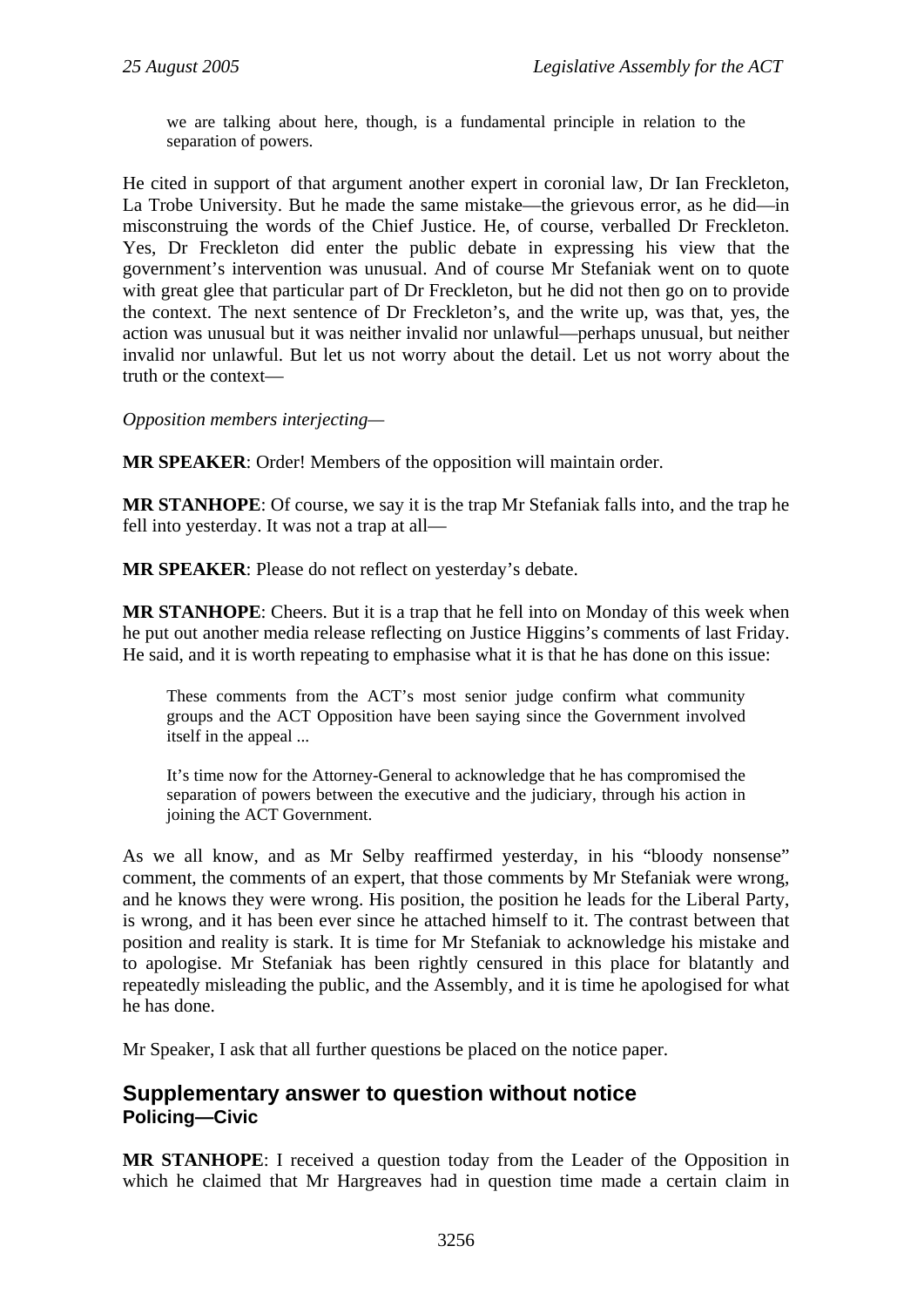relation to an assault upon a young man in Civic. This is my response: I have read the transcript of yesterday's proceedings. I can find absolutely no reference to the words which Mr Smyth claims Mr Hargreaves used yesterday. I will table that part of the transcript of yesterday. I am afraid I cannot respond to the question asked because I simply cannot find anywhere in the transcript the words which Mr Smyth alleges Mr Hargreaves used. I present the following paper:

Policing in Civic—Extract from *Hansard*, 24 August 2005—Answer to question taken on notice from Mr Smyth (Leader of the Opposition).

# **Matters raised by Mrs Burke Statement by Speaker**

**MR SPEAKER**: I have received a letter from Mrs Burke in relation to certain matters. The first relates to points of order. That is unusual because points of order are generally raised in the chamber and I deal with them as they are raised. The letter goes to matters that were part of a debate in this place on 23 August. I will deal with them in the reverse order to which Mrs Burke presents them to me.

The last one that she raised with me was in relation to standing order 55—personal reflections. She pointed to a number of matters that the Chief Minister raised in this debate on 23 August. It seems to me that these are either matters of fact or matters that the member, Mrs Burke, might dispute by way of avenues available to her through her membership of this Assembly. If it went to the inaccuracy of these issues, she would be able to raise them with me by way of standing order 46, for which I would gladly grant leave. I go further and say that there are often things said in this place that are not well received by members, but there are often responses that are potent and robust. I expect that practice to continue.

Another matter raised by Mrs Burke was the right of an unnamed person seeking a right of reply, which the Chief Minister mentioned in the course of the debate. It is true that a person has raised with me a matter of a right of reply. I can say that, in the course of debate, people can mention that I have received it—it does not trouble me at all—but I am bound by the Assembly's resolution of 4 May 1995, which is a resolution of continuing effect and which gives me the riding instructions, if you like, on how citizens' right of reply references to me are to be dealt with. I have received one, and I will deal with it in accordance with the resolution of continuing effect made by the Assembly.

Another matter which was raised by Mrs Burke mentions some comments made by the Chief Minister when he was commenting on some actions that she was involved in and when he used the words "inherently racist attack". I think those words imply racism and are therefore disorderly. I would ask the Chief Minister to withdraw them.

**MR STANHOPE** (Ginninderra—Chief Minister, Attorney-General, Minister for Environment and Minister Arts, Heritage and Indigenous Affairs): I did not for one minute—and I do not for one minute—wish to impute that Mrs Burke was involved in a racist attack. In the comment I made—and if I may just quote the sentence—I was responding to representations that had been made to me by a Ngunnawal elder. I will withdraw the comment, but I do wish to give some context. A prominent Ngunnawal elder has responded to me on comments that Mrs Burke had made publicly. I said: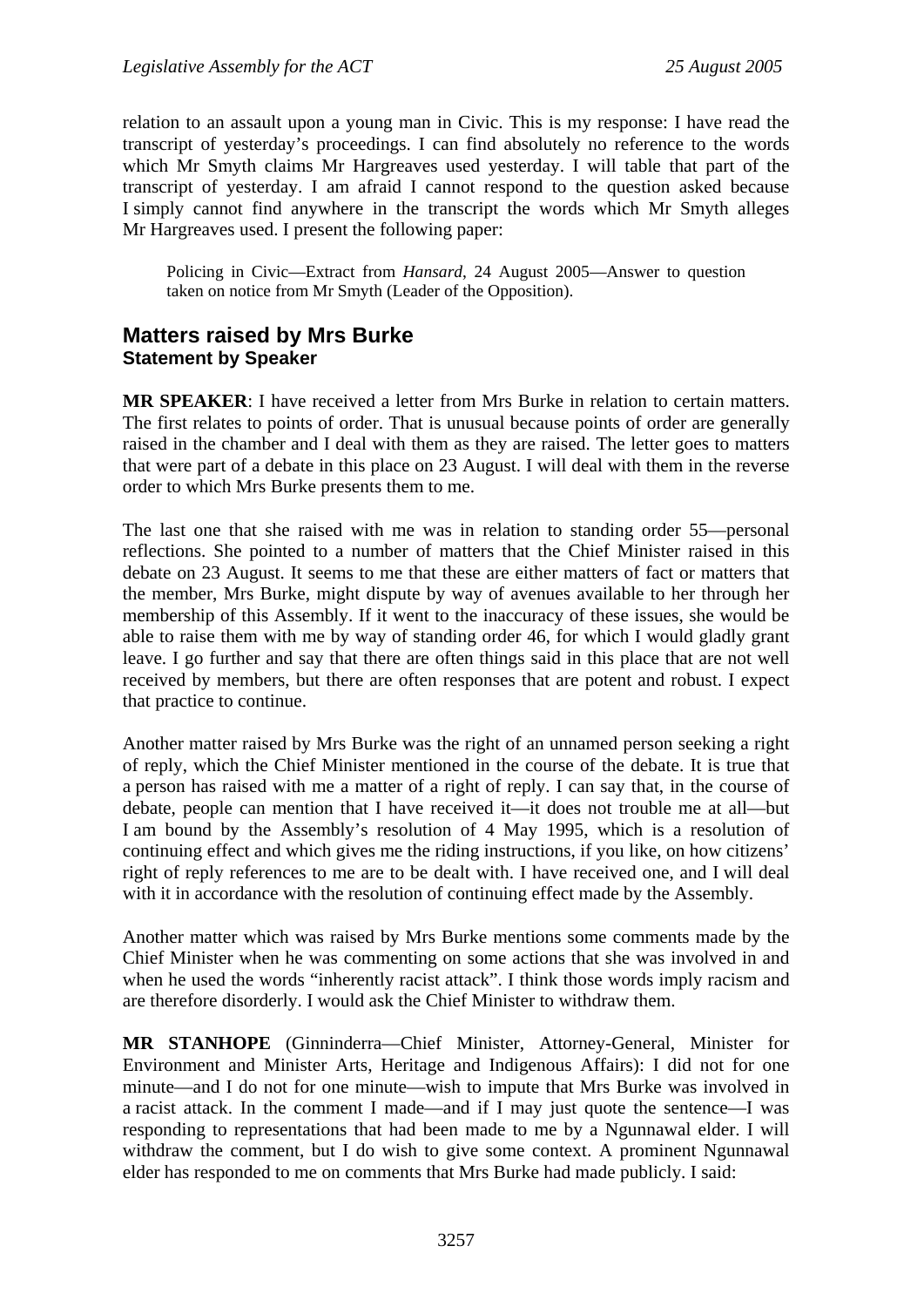A prominent Ngunnawal elder has responded by seeking a right of reply in this place to debunk what she regards, I think, as an inherently racist attack on her very existence, on her Aboriginality ...

That is precisely what the Ngunnawal elder told me she thought of the comments of Mrs Burke. But I withdraw unreservedly any suggestion or imputation that I was alleging that Mrs Burke was racist. The comment that was made to me by the Ngunnawal elder was that she thought Mrs Burke's comments were inherently racist. But I accept your ruling, Mr Speaker, and withdraw.

**Mr Smyth**: On a point of order, Mr Speaker: the normal form of this place is simply to withdraw the comment.

**MR SPEAKER**: But there have often been occasions when people have a comment to make about points of order. I merely make the point that it remains unparliamentary to use in this place words from another person's mouth. Thank you for withdrawing that, Chief Minister.

# **Papers**

**Mr Stanhope** presented the following papers:

ACT Criminal Justice Statistical Profile—June quarter 2005.

Cultural Facilities Corporation Act, pursuant to subsection 24 (8)—Cultural Facilities Corporation—Business Plan—2005-2006.

**Mr Quinlan** presented the following paper:

Territory-owned Corporations Act 1990—Pursuant to subsection 19 (3)—Statement of Corporate Intent—ACTEW Corporation Ltd—2005/06 to 2008/09.

**Mr Corbell** presented the following paper:

ACT Mental Health Strategy and Action Plan 2003-2008—Progress Report— July 2005, dated August 2005.

### **Health—Standing Committee Report 8—government response**

**MR CORBELL** (Molonglo—Minister for Health and Minister for Planning): I present the following paper:

Health—Standing Committee—Report 8—*A pregnant pause: the future for maternity services in the ACT (Fifth Assembly)*—Government response, dated August 2005.

I move:

That the Assembly takes note of the paper.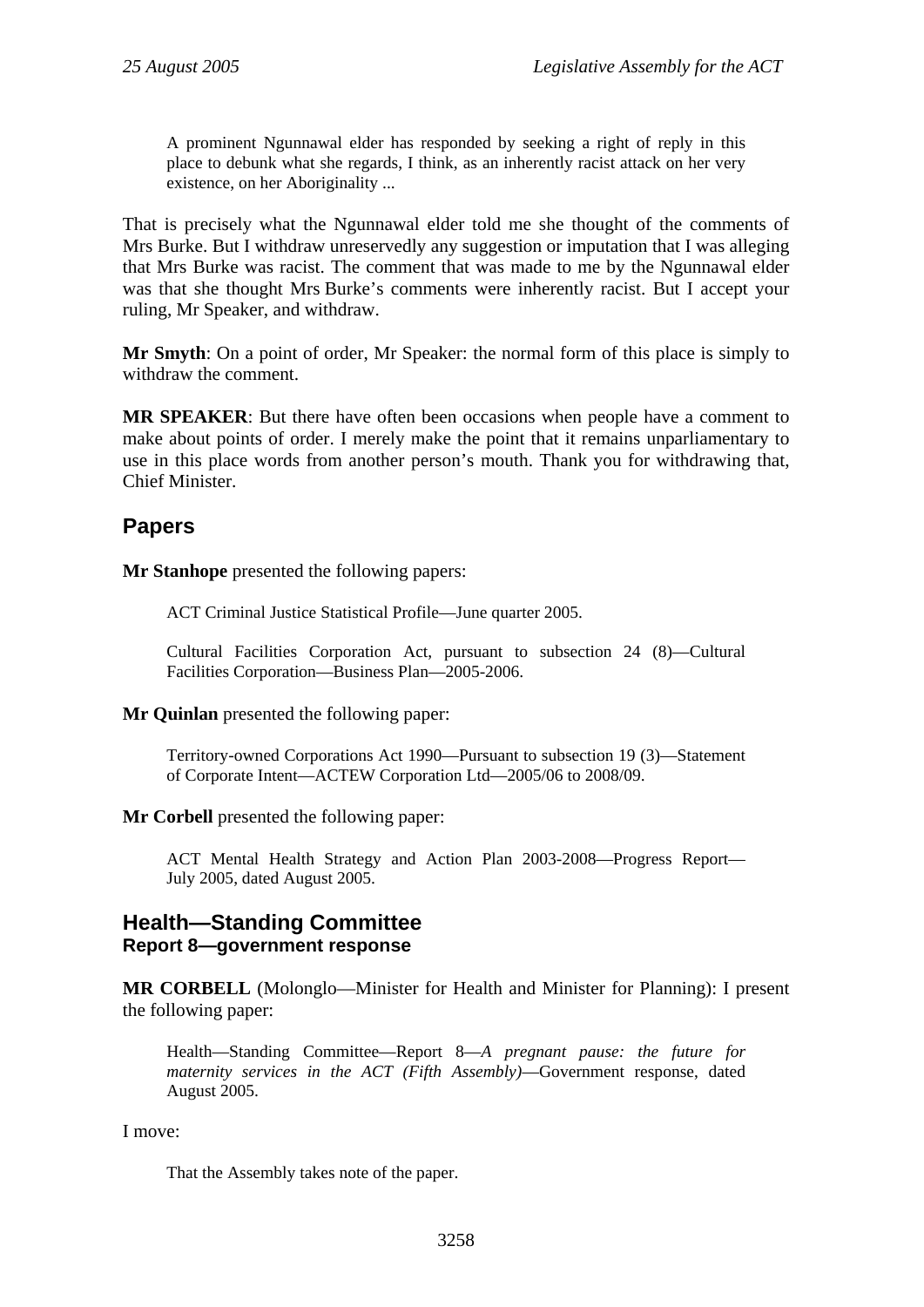Question resolved in the affirmative.

# **Paper**

**Mr Corbell** presented the following paper:

Petition which does not conform with the standing orders—Alternative low-cost accommodation for students—Currong Apartments—Mrs Burke (144 citizens).

#### **Community tolerance Discussion of matter of public importance**

**MR SPEAKER**: I have received letters from Ms Porter and Mr Pratt proposing that matters of public importance be submitted to the Assembly for discussion. In accordance with standing order 79, I have determined that the matter proposed by Ms Porter be submitted to the Assembly, namely:

The importance of maintaining tolerance and respect within the Canberra community, particularly in times of unease and confusion resulting from international terrorism.

**MS PORTER** (Ginninderra) (3.48): Today in this place we moved to adopt a code of practice. The preamble to this newly adopted code said:

Members of the Legislative Assembly acknowledge their diversity of background and personal beliefs and that of Australian society ...

Canberrans, like all Australians, are global citizens. We live in an interconnected world that is rich in diversity. Indeed, in Canberra we are fortunate to live in such a place, rich in diversity of different cultures. We must all remember, however, with the benefits of that diversity, be they economic, social or cultural, come responsibilities, in particular a responsibility to protect and celebrate that diversity so that all within our community can feel accepted.

Recently, Mr Hargreaves announced the enhancement of next year's multicultural festival with the addition of a harmony parade. This government has also continued to support our multicultural community radio stations, and November will see the new multicultural centre open across the way in the North Building. The multicultural centre will house the peak multicultural organisations, such as the ACT Multicultural Council and the Migrant Resource Centre, as well as providing shared office space for 21 new and emergent communities. It will also offer a function room and meeting room facilities for use by the broader multicultural community in Canberra.

The Stanhope government, I am proud to say, is a government that at every opportunity celebrates and sustains diversity. We do this through our framework for a multicultural ACT, our strategic plan addressing racism and unfair discrimination, the Canberra social plan and the Human Rights Act. Despite the efforts of governments like ours, Mr Speaker, I am sad to say that we still live in a time when we are experiencing more and more international terrorism.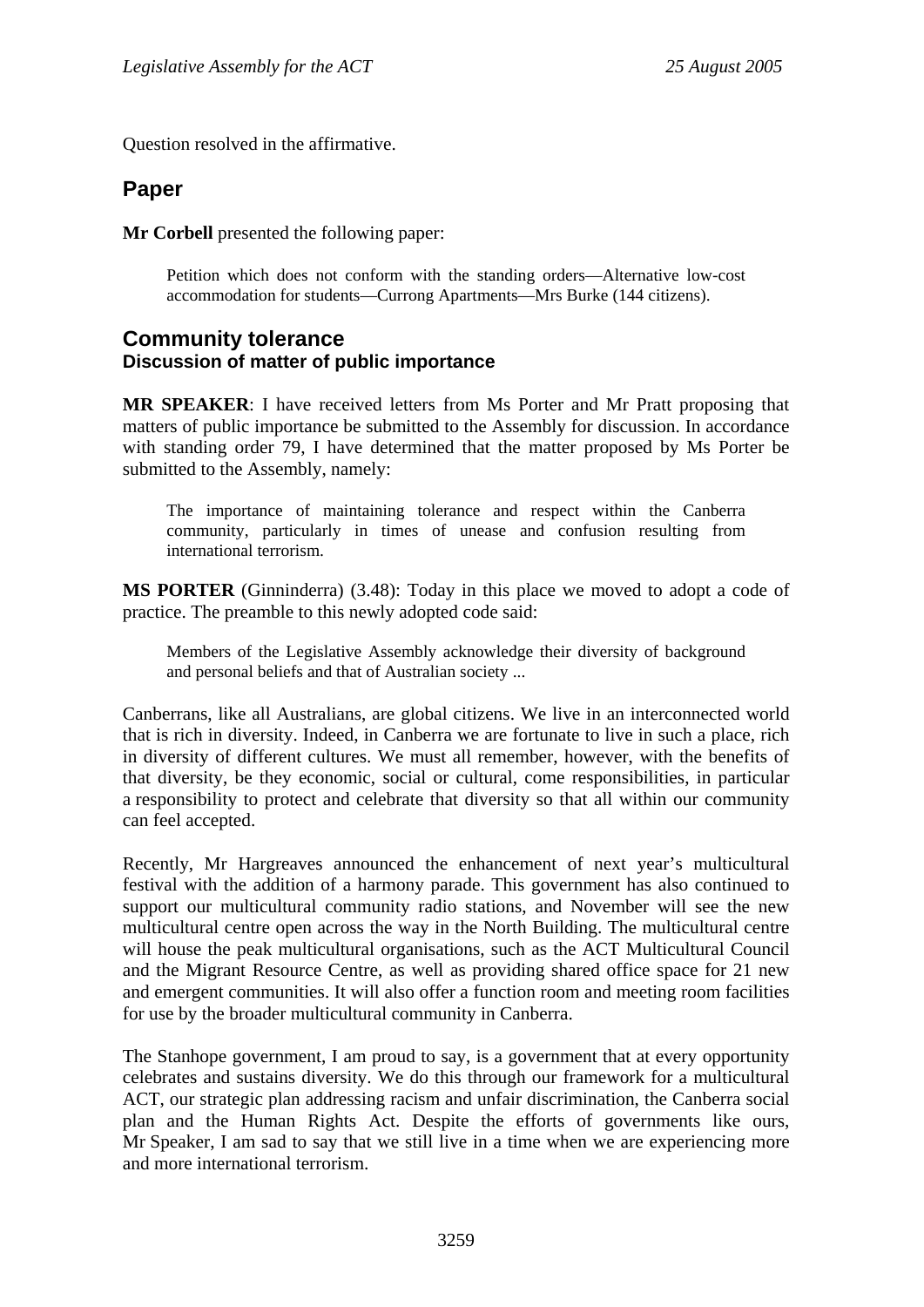Whilst violence, unfortunately, has been a part of our daily lives for a long time, acceptance and tolerance of difference are also a part of the Australian way of life. However, in recent times it seems that many more of our fellow beings are using their different values as an excuse for such violence and using difference as a motivating factor for unspeakable acts of terrorism.

This violence, of course, is as terrible as it is hard to bear. The world seemed to wake up to this horror on September 11, 2001; and of course we all keenly felt the Bali bombings. However, acts of terrorism by different people across the world did not just suddenly emerge on September 11. Recently, we all mourned those who died or were injured in London as a consequence of the suicide bomb attacks. On behalf of the Stanhope government, I attended the memorial service for victims of that tragedy held in Canberra. I felt the pain keenly as a person who spent her childhood as a Londoner.

During this time of reflection on my London youth and the tragedy that has befallen the city still very close to my heart, I reflected, as many others did, on the global spread of terrorism. We do not just mourn those who died in London; we mourn those who die or are injured daily in acts of intolerance, war or terrorism throughout the world—in Iraq, Africa, Israel, Palestine, Egypt and the United Kingdom. Of course, I could add many more countries to that list.

Unfortunately, the cowardly perpetrators of terrorism seek to increase the divide between people and between nations by falsely claiming religious and cultural justification for their appalling acts. This simply will not work. That which unites us as global citizens of a tolerant and free world is much greater than that which divides.

Canberra has long set an example in the application of such tolerance. We consistently seek to celebrate difference and cultural diversity through community and government collaborations. The internationally renowned National Multicultural Festival continues to go from strength to strength, for instance.

I lived in the Northern Territory for many years, in remote indigenous communities. There, I was the different one. I looked different. I spoke differently. I ate different food. My children were certainly a different colour to the majority of their school friends. I now realise, to my regret, that the organisation I worked for at the time was probably partly responsible for the undermining of their wonderful culture and their way of life.

Despite this, from day one, my family and I were completely accepted, loved and cared for by the indigenous people that we lived with. At no time was I required to give up my values or my way of life. I was just shown, by their example, the way people from diverse cultures can live together in harmony.

Values based on respect do not necessarily evolve from any particular religion. In my experience, they are more often based on a development of human conscience that every human being develops over their lives. We are an active, vibrant community—one that encourages community participation and community involvement, that celebrates the many achievements of our wonderful volunteer work force, a place where just a few people getting together can make a difference to so many. I have raised this matter of public importance in order to discuss with members of this place the communal values of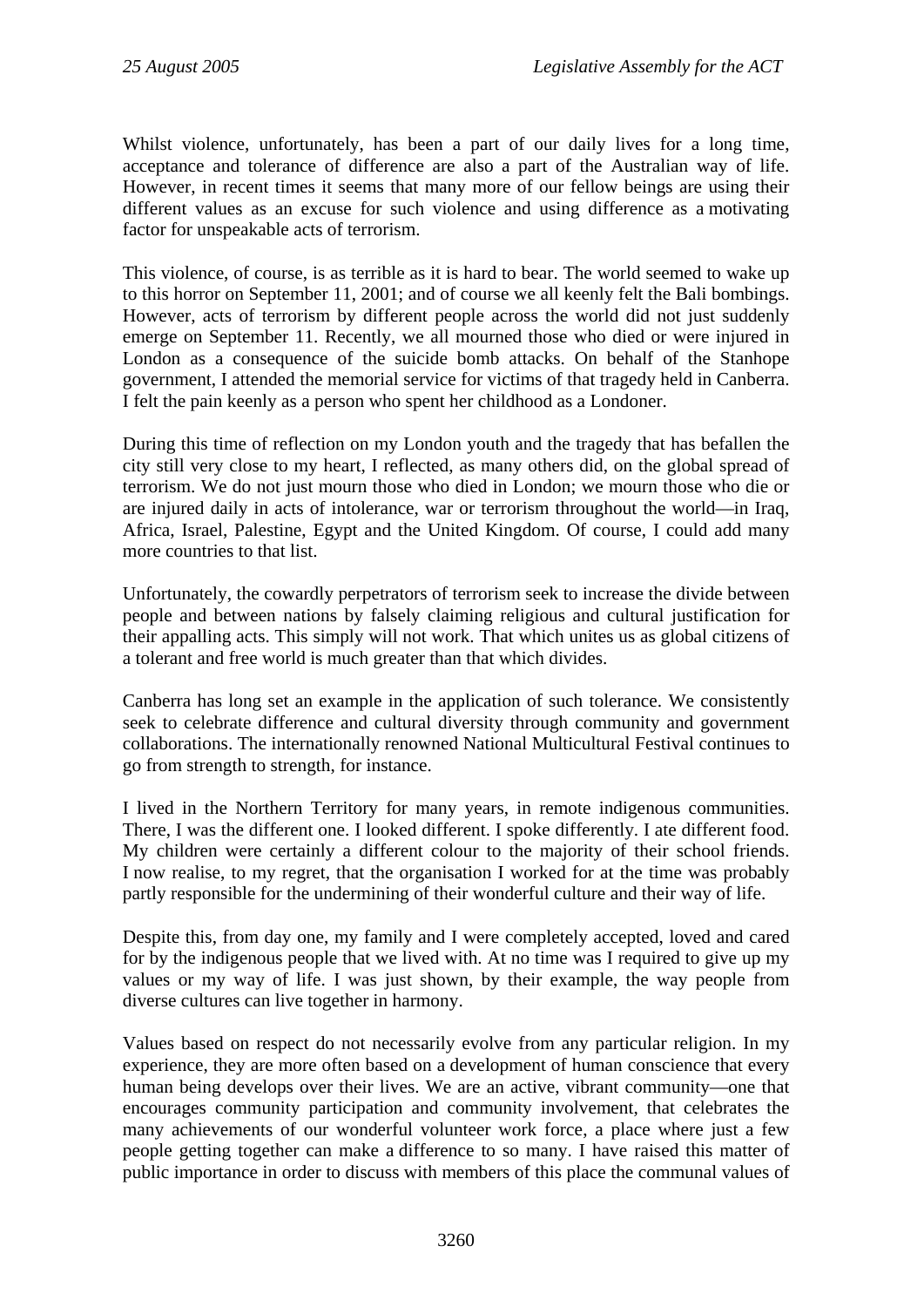tolerance and respect and the responsibility we have as community leaders to promote these values at every available opportunity.

I am proud to be a member of the Canberra community, for many reasons. But in the world that confronts us, none seems more appropriate than the way in which we celebrate the richness and diversity of our community. Canberra is a place where we can truly be proud of our culture and religious freedoms, the respect we have consistently shown for the beliefs of others and the way we encourage free and unfettered debate in our community.

The acts we are now seeing around the world are not motivated by faith, as we understand it; these acts are motivated by extremism. It is imperative, then, that the actions of a few extreme people are not allowed to destroy our community's tolerance and our acceptance of religious and cultural diversity. As I said, the acts we are referring to when we speak of international terrorism are not acts of religious expression and therefore cannot be combated by seeking to engage in a debate about faith. These acts are discriminate in their nature and ruthless in their destruction; they seek to generate fear and are designed to totally disrupt people's normal daily lives.

The perpetrators of these crimes are totally indiscriminate in selecting their human targets. Who are killed and injured is none of their concern. Indeed, that the indiscriminate nature of the attacks can kill and injure people of any race or religion is merely a matter of who is unfortunate enough to be in a particular place at a particular time.

At a time like this it is very easy for us to become like the perpetrators and meet their force and their hate with like behaviour. As leaders in our community, we would do well to reflect on the words of those around the world and those from many religions who attended the memorial service for the London bombings. These leaders reminded us that we all have the capacity to hate and at the same time the capacity to love. The choice is ours. The remedy for preventing these attacks can be found within this choice. Indeed, the number of religious and political leaders who are raising their voices to urge us to combat intolerance by supporting acceptance is growing daily.

However, unfortunately, some in our community would express their fear by seeking to silence dissent, by attempting to impose their own beliefs in a strident manner, by seeking to deny members of the community their right to free speech or their right to free expression. Instead of turning on each other in anger and with blame, instead of looking for a particular religion or way of life to blame, instead of banning free speech or banning the publication of material, we need to show by example our understanding, our acceptance, our tolerance for all parts of our community. At the same time, of course, those who perpetrate such crimes against the human race will face the ultimate force of the law.

We have an obligation to engage in the debate of ideas rather than condemning those ideas to the bonfires of history. We can show our multicultural community that we do not seek to blame diverse faith or culture for this terrorism. We can demonstrate, by our leadership, that we know these acts are based on hatred, not religion, and that we can continue to celebrate the rich contributions of our diverse cultures. Those of us that dress differently, speak differently, maybe eat differently, worship differently or, indeed, are of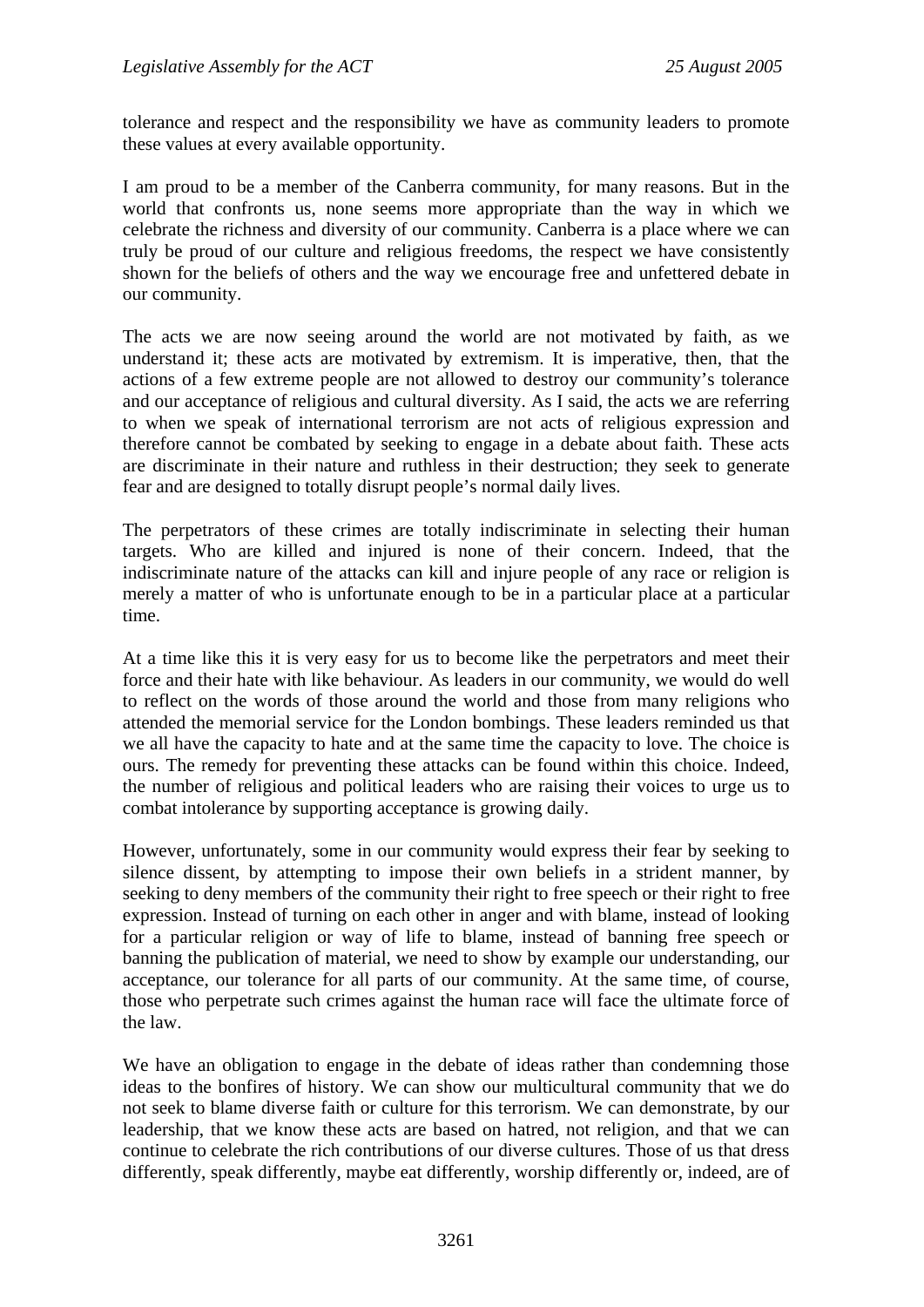a different colour are the same people, perhaps, who work alongside us, catch the same bus, play in the same footy team, walk in the same park, meet in the same cafe, and whose children go to the same school. It is within the reach of every man, woman or child to accept and celebrate diversity and to engage in debate about why diversity should be encouraged and celebrated and not result in violent competition or international terrorism.

Through election to office, members of this place have been given a significant responsibility, as I said. We are leaders in our community and have been given the opportunity to shape our community. In these times of unrest and uncertainty we need to balance our condemnation of the actions of others with the prevention of vilification of our citizens. This country is internationally renowned for its cultural acceptance and for its free exchange of ideas.

I implore every member of this place to be an ambassador for this acceptance and tolerance and to foster positive debate about the ills of terrorism and the misguided nature of those who justify its use. I implore you all not to advocate the silencing of dissent by control, not to encourage those who seek to instil fear in others. Rather, the approach we should take is the one of positive acceptance and celebration of diversity of the community in which we live. If we do not, then it is all of us who will suffer the consequences.

**DR FOSKEY** (Molonglo) (3.58): I am pleased to join this discussion today on the importance of maintaining tolerance within Australia, against the background of the current war against terrorism that is being led by a number of First World countries, including our own. I believe that the rhetoric of leaders such as US President Bush and our own Prime Minister, John Howard, is very mistakenly being guided by a book that was published in 1996, written by Samuel Huntington, called *The clash of civilisations*. Whilst this book has been disproved and critiqued very extensively in academic international relations circles, it is very unlikely that Mr Bush, who is not well known for reading widely, has read the critiques. In fact, I would be very unsure that he has even read the book.

Nonetheless, this book does form a very strong political purpose and falls right into the agenda of both Bush and, sadly, our own Prime Minister. I am sure that most members are well aware of the book, but what it does is present a posit, an idea, that after the Cold War we were divided into two main political, global segments. Now we are divided into five or so related to religion. According to Huntington, we have Confucianism, we have Muslims, we have Christians, we have Hindus and I think we have Buddhists—we all know how warlike they are—and it provides a very neat way of looking at the world.

Indeed, I contend that these kinds of approaches form a sort of lens—we could even say blinkers—which allows us to see certain things but blocks out other things; it allows our ears to hear certain things or to hear them in certain ways and it blocks out other things. I am deeply concerned about the application of that kind of lens to the world that we live in today.

What it does, of course, is justify things like concerns about the Middle East as a whole. First of all, we invade Iraq; and then we look as though we might invade Iran. I do not know if we will, but it must suit somebody's purpose for us to look as though we will.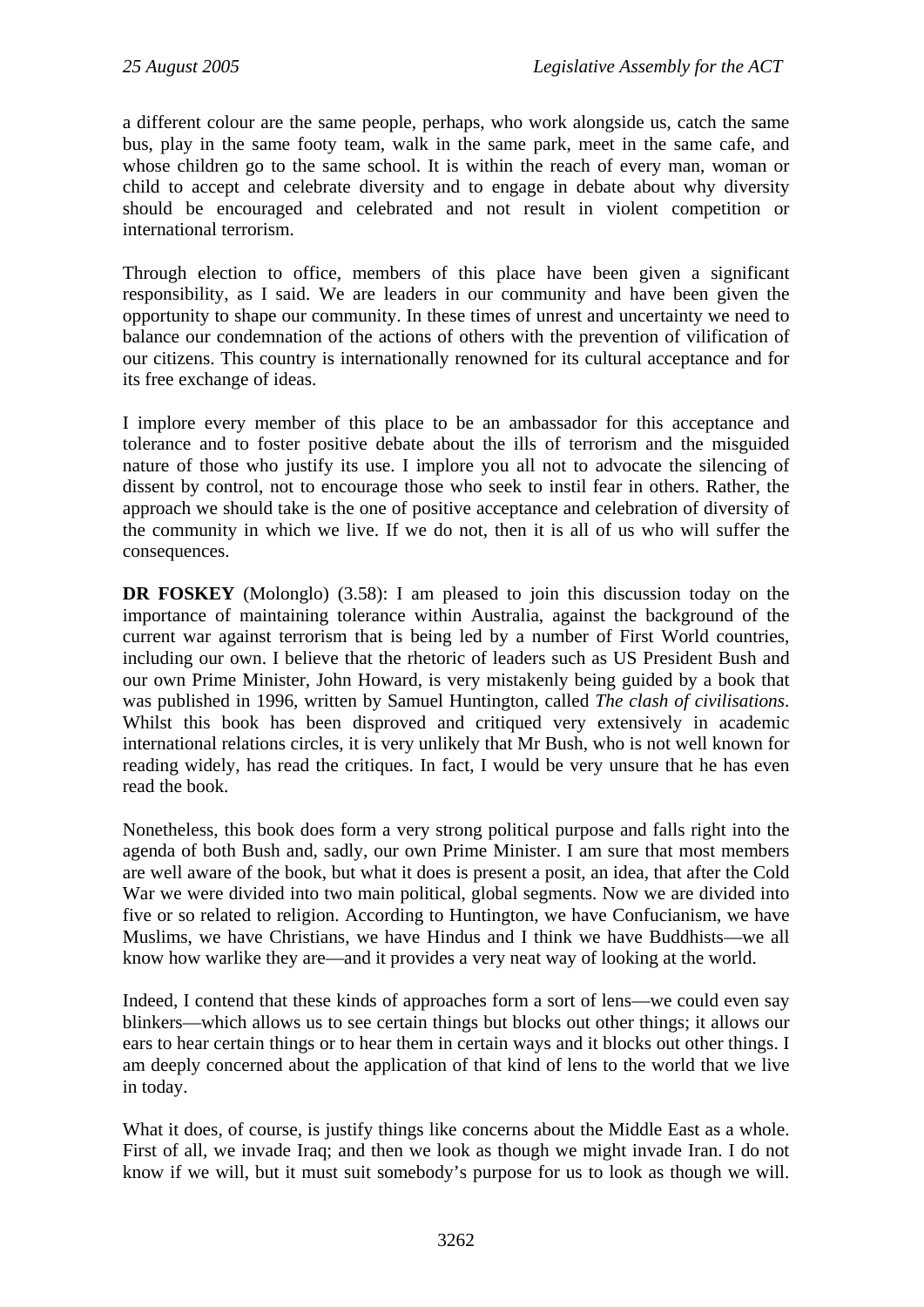What it means in Australia is that anyone of a particular religion is branded as part of this broad-brush approach to the world.

While this operates in the global sphere, it also percolates down to our communities. In Australia and, I am quite sure, in many other Western countries, it is the Islamic communities that are currently experiencing the impact of this clash of civilisation's rhetoric. With every passing decade, a different cultural group perhaps faces the same fate in Australia. People of my mother's generation, for instance, remained racist to the end about Japanese people—my mother did—because of experiences of the war. What happens is an experience is extrapolated across a whole nation. We are reasonable people. We know that that does not work.

The Australian Greens believe that genuine security does not rest on military strength but on cooperation, just, economic and social development, environmental sustainability and respect for human rights and that pre-emptive invasion is very rarely justified. I am not game enough to say "never" because there is always that exception that I do not know about yet, but that may occur. It saddens me greatly that human rights, which was the great global conversation of the 1990s, has, I think, fallen down in a heap. My great fear is that the so-called war on terrorism has become the great justification for the erosion of human rights.

Terrorism, of course, is a real thing. It has been with us for a long time. I am not sure that there are more acts of terrorism now; there is more focus on acts of terrorism. Again, it suits a certain political agenda to focus on that. Mind you, I am not saying it does not exist or there is not a concern; do not misread me. As far as I am concerned, terrorism is premeditated acts of violence directed at non-combatant targets, with the aim of intimidating others to agree to a particular political, social, cultural or religious demand. Such acts, whether they are carried out by isolated militants, political organisations or governments themselves, are terrorism. The Australian government has followed the example of the United States and others in using fears of terrorism to force through attacks on basic, hard-won civil liberties and in justifying military action such as the invasion of Iraq.

What concerns me as much as the fact that our civil liberties are being eroded in the name of national security is that the community is not concerned enough about it. I am quite sure that most people do not even know what is being done in the name of national security and that it might turn back and bite them one day. The Greens recognise the need for action to address the legitimate economic and social grievances which exist in many parts of the world and which provide fertile breeding grounds for terrorist ideologies. I believe that ignorance is the bed for terrorism. I believe that, where people are denied certain information and are being fed overwhelmingly other kinds of information, we have the ability for ideologies that are harmful to society in general to thrive.

We should oppose attempts by governments and other authorities to use the threat of terrorist acts as justification for undermining civil liberties and promoting other antidemocratic agendas. But similarly, that means that our aid programs should involve making sure, for instance, that in many countries girls go to school. We know that we still have a problem with girls having less access to schools than boys, simply because it benefits families more economically to educate boys because of the prevailing gender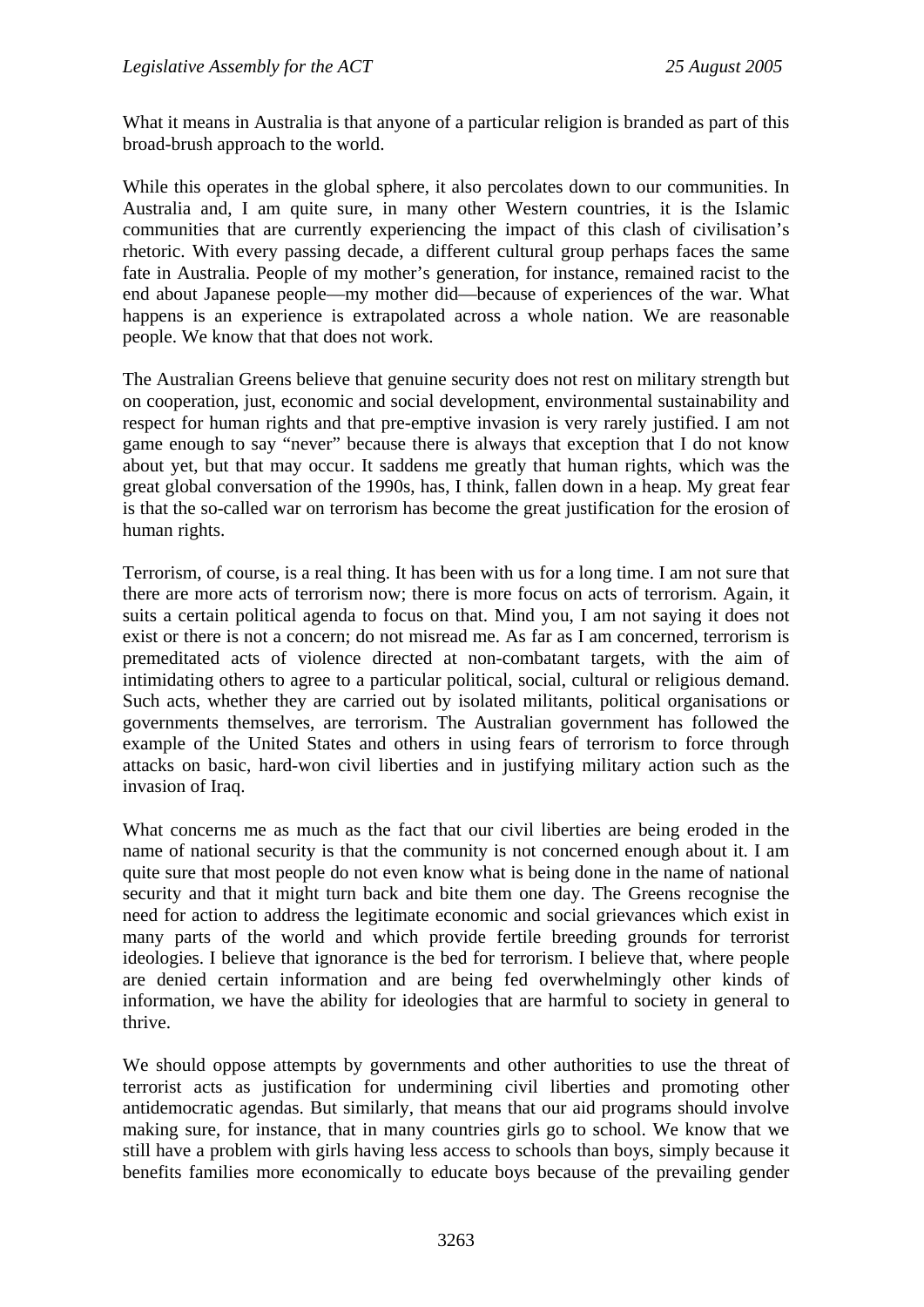division which is, of course, perpetuated by that very approach. If other countries are antidemocratic, then I think there are ways that we can work against that without going to war with them. But we have a responsibility to make sure that our own country remains democratic.

Yesterday, the Prime Minister convened a summit of selected, I think they were called, leaders. I think it is like many other communities: leaders are often self-selecting. We know governments prefer to talk to leaders and it is much more difficult to get down to the ordinary people. Yesterday a group of people representing, so the government thought, the Islamic community met with the Prime Minister. The Prime Minister said afterwards that intelligence agencies would be monitoring mosques, prayer halls and Islamic schools to the extent necessary as part of the federal government's counter-terrorism policy.

Even more worryingly, education minister Brendan Nelson said that Muslims in Australia who did not want to accept local values should clear off. We can ask the question: what are local values? We have been having this values debate in Australia for a year or two. We all know that it is code for another conversation. It depends who defines what the values are. Frankly, I do not want Brendan Nelson defining my values.

In response to these comments, Waleed Kadous, the convenor of the Australian Muslim Civil Rights Advocacy Network, said that the comments were ill advised and that it makes the community feel isolated. He said that people talk about integration, but it is a two-way street; that if you feel there is hostility, then you will want to be with your own people; that hostility makes people crowd together as, under adversity, people will.

I think that the opinion piece in today's *Canberra Times* by Professor Maley put a very good point. Thank goodness for people like Professor Maley. He wrote:

Muslim Australians, like all Australians, are required to obey the law. But if what they are doing does not contravene the law, there is no basis for arguing that they should be required to adjust their own values, attitudes and practises to match those of others.

I think we have seen a change in our approach to and in our definition of multiculturalism over the last decade or so. I do believe that Pauline Hanson had a bit to do with that, but I think that suited a certain agenda of Howard's. What we have now is a definition of multiculturalism that says that multiculturalism should emphasise the things that unite us as people, our common membership of the Australian community, our shared desire for social harmony, the benefits of diversity, our evolving national character and identity.

A lot of that is really good and we can agree with it. But when we hear or see words like "our evolving national character and identity", we should ask: are these words that leave other people out? Who defines what is our national character and identity? Is it Simpson and the donkey? That was nearly 100 years ago. I think that each generation would have their own ideas about what it was.

What we face today is a choice of community exclusion or inclusion. I would like to think that our local Canberra community is choosing inclusion. We should be celebrating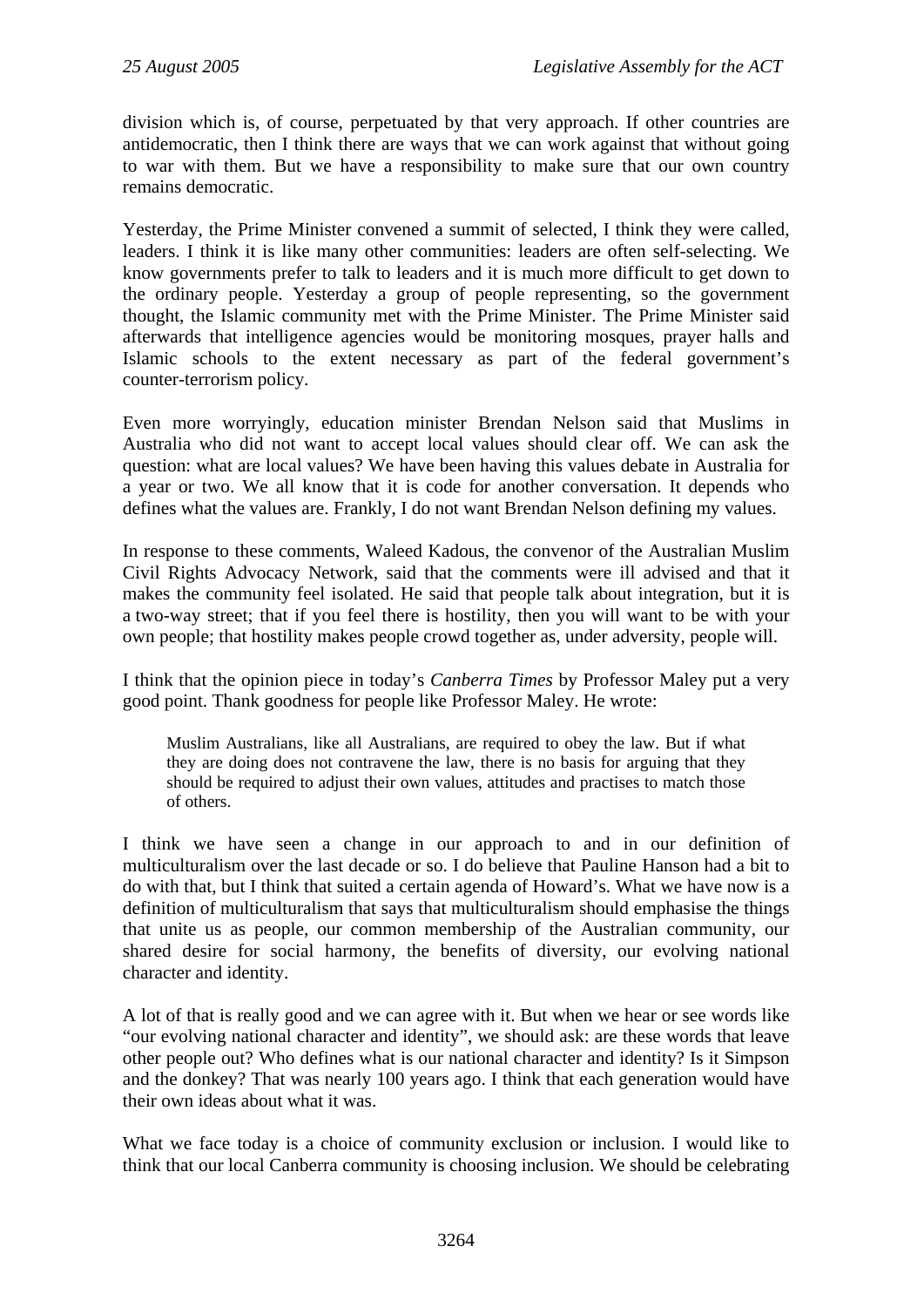our cultural differences, treating every cultural group with respect and promoting peace. There are practical ways that we can practise these approaches at an ACT level. Some of these, the government is already doing. When I say "celebrate our cultural differences", I feel as though that is a problematic area as well because we do have certain standards that, as a society, we do share. We do want a peaceful society, we do want an equitable society and so on. I do not think that any culture is naturally warlike, naturally aggressive or anything like that. I do not think they belong to cultures; I think they belong to something else, which I believe education is part of overcoming.

The first manner by which we can practise social inclusion is building neighbourhoods. While I support larger regional events, I think we should also have more local festivals. I think that supporting and getting to know your neighbours is more than just "Neighbour for a day". I think that planning helps with it; I think that community events help; and I think that keeping local shops and schools open is a help, too.

The second method is to celebrate our cultural differences via, for instance, the annual multicultural festival and the inclusion of teaching multicultural issues in the curriculum. I do note that there has been an abandonment of the ministerial advisory council. I am wondering about the wisdom of that. This government talks a lot about the disbanding of ATSIC. ATSIC had problems. The Ministerial Advisory Council on Multicultural Affairs had problems. But there may be other ways of dealing with them rather than disbanding the whole council.

Something that the Greens are involved in—in fact, probably were the spur for—is the ACT Peace Coalition, which is currently being developed by a number of groups. Coalition is going to be a very important way for us to go. We need to show our solidarity with particular people. This coalition of peace groups is made up of the ACT Churches Council; the Greens; the ACT Network Opposing War; Australians for Justice and Peace in Palestine; the Construction, Forest, Mining and Energy Union, ACT branch; the left caucus of the ALP; Now we the people; the Quaker Peace Committee; the Socialist Alliance; UnionsACT; and the Women's International League for Peace and Freedom. So you can see it is a very broad-ranging group.

We need to be very watchful about building up nuclear practices in Australia. If there is terrorism, we need to reduce the opportunities for that. Finally, we need to remember that there has not yet been a terrorist act on Australian shores. Often I think our huge reactions are in response to other countries' problems. I do believe we could be taking an entirely different approach while building our community and making it a much safer place for us all to be.

**MRS BURKE** (Molonglo) (4.13): Mr Speaker, I am pleased that Ms Porter has raised this very important issue in the Assembly today. It is very timely indeed, and no more so in terms of how we treat each other in the Canberra community and, closer to home, in this place. I most definitely agree that it is extremely important to maintain tolerance and respect within the Canberra community. I would say that this should be observed and practised at all times and, most importantly, it should start right here in this Assembly. Indeed, only this morning we adopted a code of conduct for members which, in the preamble, says: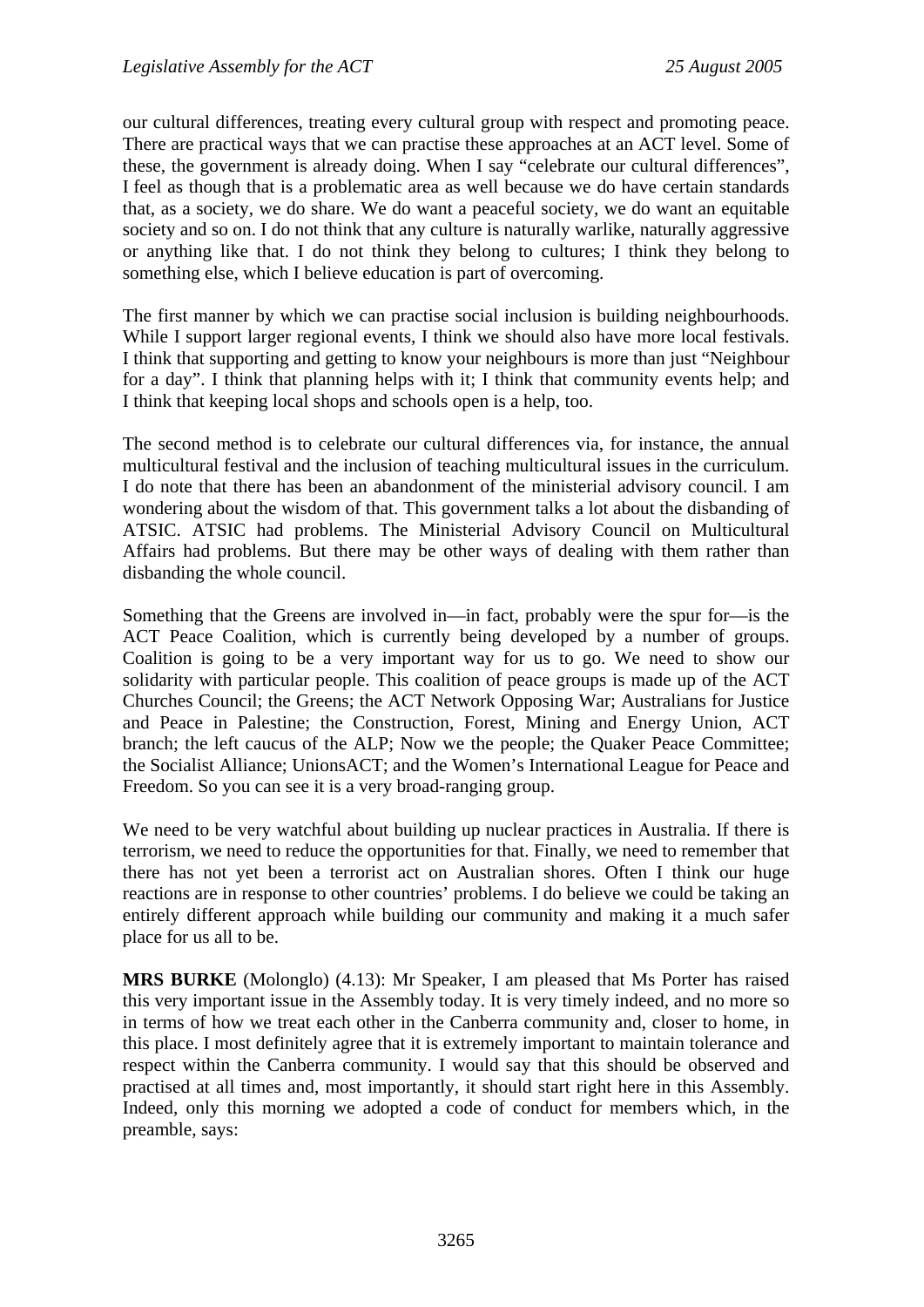Members of the Legislative Assembly acknowledge their diversity of background and personal beliefs and that of Australian society, and maintain their loyalty to the Commonwealth of Australia and the people of the Australian Capital Territory.

As an Australian citizen, I am very proud to stand up and say that I agree. Each of us in this place has a responsibility to ensure that the major tenets of Ms Porter's motion are upheld at all times. It would be safe to say that, compared to many other countries in the world, we in Australia, particularly in Canberra, live in a tolerant and respectful society. However, sadly, the place where one would most expect leadership in this vital area to emanate from—the ACT Legislative Assembly and, more importantly, the government—there has been in recent times an element of personal attack in the area of what can only be seen to be racially motivated comments at times, and that is disappointing.

Focusing particularly on the first part of today's MPI—the importance of maintaining tolerance and respect within the Canberra community—there has been, I would suggest, a breach in the observance of generally accepted parliamentary practice or conduct in an effort, it would appear, to satisfy personal agendas. It is from within the ACT Legislative Assembly that members should be setting a sound example at all times to the rest of the Canberra community about the importance of maintaining respect and tolerance for all with whom we come into contact. This should happen irrespective of whether we are faced with times of unease or confusion as a result of dealing with the uncertainty or unpredictability of threats of all forms of terrorism, be they local or international.

This MPI is certainly an opportunity to call for the continued tolerance and respect of believers of all faiths, all religions, and those that are conscientious and mindful of other people's beliefs and values. Regardless of our race, creed or colour, if we all practise and afford each other the level of respect with which each of us expects to be treated regardless of our own personal belief systems, we will be more open to the opportunity to engage in measured debate to project a viewpoint without the risk of discrimination and have the real prospect of seeing the validity of another person's viewpoint.

Regardless of racial background, colour, creed or religion, we all should feel that the opportunity is always there to speak our minds, to enter into a debate without fear of vilification or a personal attack, so that as a society we are capable of determining what issues are of most importance to the Canberra community. I highlight that in this Assembly an unfortunate pattern is emerging whereby the government has oft times sought to shut down debate or berate and criticise alternative viewpoints that do not promote their social engineering plans. It is more likely that there will be an attempt to indoctrinate this community with a belief system of its own that in no way seeks to promote healthy debate or embrace differing views.

Sure, there will always be differences of opinion and perhaps a distinct line drawn in the sand when political ideology is brought into question. However, we as members must lead by example and avoid the unfortunate scenario of adversarial politics creeping into general debate. For example, it is sad and unfortunate that I have been berated in this place for being "a migrant to Australia, a member of an ethnic community and a person who speaks with a foreign accent". Those may be the facts, but those were uttered by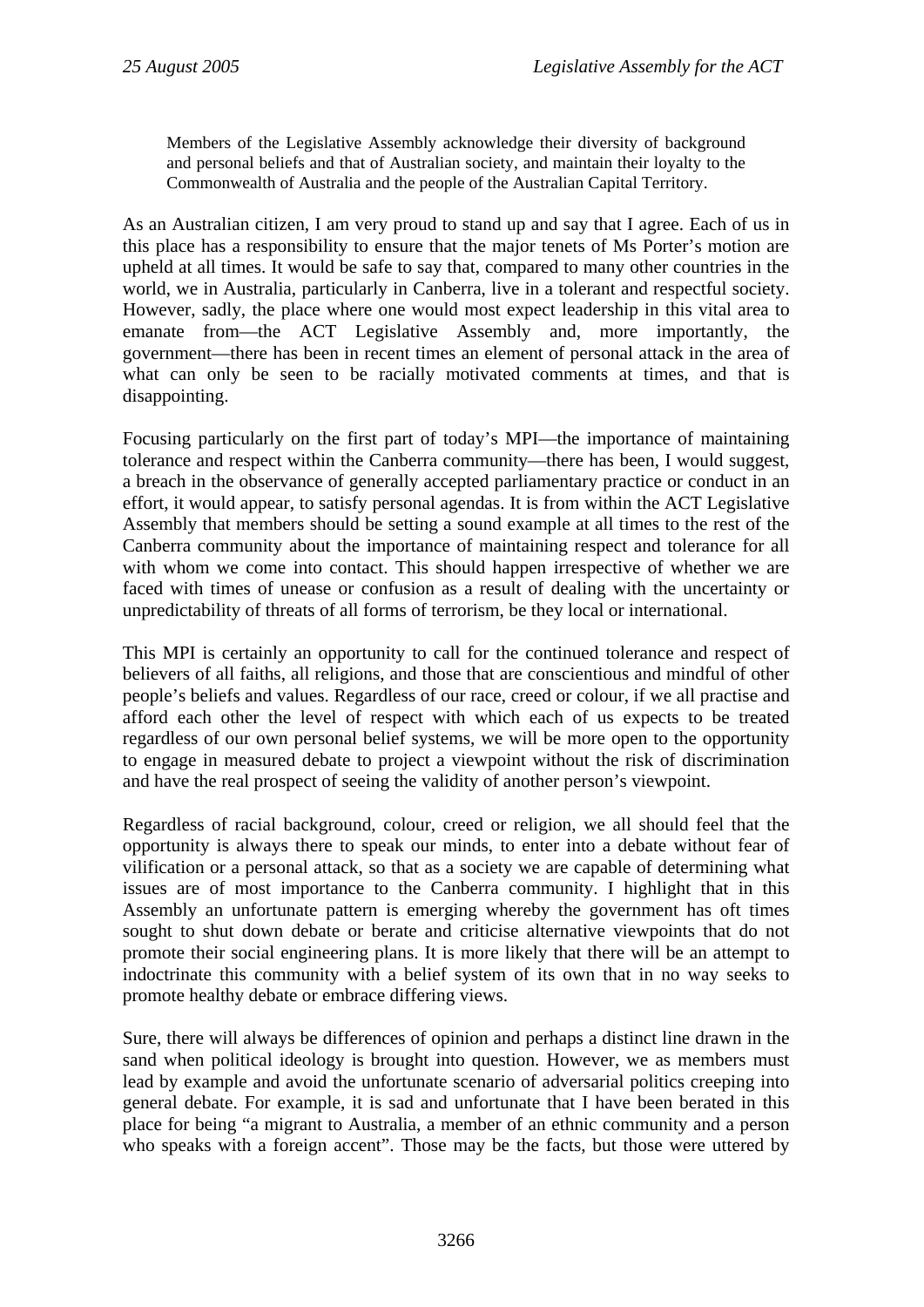a person sitting on the other side of the house who, when it suits, espouses human rights, antidiscrimination and inclusiveness.

I am sure that members would agree with me that this insulting outburst by the minister for indigenous affairs did nothing to embrace people from other backgrounds and cultures. I am certainly pleased that Ms Porter has bought this matter to the attention to the Assembly. I sincerely hope that others who come from a different country and who have a different background and speak with an accent do not have to endure the same vilification I have had to endure.

I have been accused in this place of compounding the angst of a member of our Aboriginal community because I am a migrant, I am a member of an ethnic community, I am somebody who speaks with a foreign accent and, the fourth point that was made here, I am somebody who holds and travels on a foreign passport. This is interesting. I agree with your ruling: the first three are facts, absolutely, but the last point is incorrect. If the Chief Minister and minister for indigenous affairs knew anything, he would obviously know that I would not be standing here if I did not have an Australian passport.

The pity of all of this was that it was not said in a matter of fact way, but was said in such a way as not to show tolerance or respect. How is that, coming from a minister who espouses multiculturalism? It is quite sad. Again, I am certainly pleased that Ms Porter has brought the matters to the attention of the Assembly. I also want to say that tolerance and respect for one another must be our continued focus and, as elected members, the responsibility must be on our shoulders to demonstrate exemplary behaviour in this area.

It is rather unfortunate that those things were said. I hope that the Chief Minister and minister for indigenous affairs will listen to the speeches this afternoon and reconsider his position and the things that he said, because he really is not attracting to politics people who come from different countries, who speak with an accent and who migrate to this country. What he forgets, as members might realise, is that I chose this country to be my home. I am very proud to be an Australian. I am very proud to hold an Australian passport. I am proud to be able to maintain tolerance and respect for all of you.

I could say that the Chief Minister speaks with a funny accent. Let's just do away with that childish behaviour from here on in. I do not expect an apology from the Chief Minister because I doubt that I will get one. I just want the Chief Minister to know that I forgive him. I will look him in the face right now and say that I forgive him for those comments. But let's please make sure that the tenets of Ms Porter's motion are upheld to the utmost in this place, and let it start with the Chief Minister.

**MR STANHOPE** (Ginninderra—Chief Minister, Attorney-General, Minister for the Environment and Minister for Arts, Heritage and Indigenous Affairs) (4.20): I believe that humanity has evolved with an instinct for tolerance and a native curiosity about diversity. I also believe that this is an instinct that can be blunted by emotions such as fear and uncertainty.

War is the greatest generator of fear and uncertainty known to mankind and war does dreadful things to our instinct for tolerance. It persuades us to think that someone wearing a different coloured uniform to our own is different, inherently different from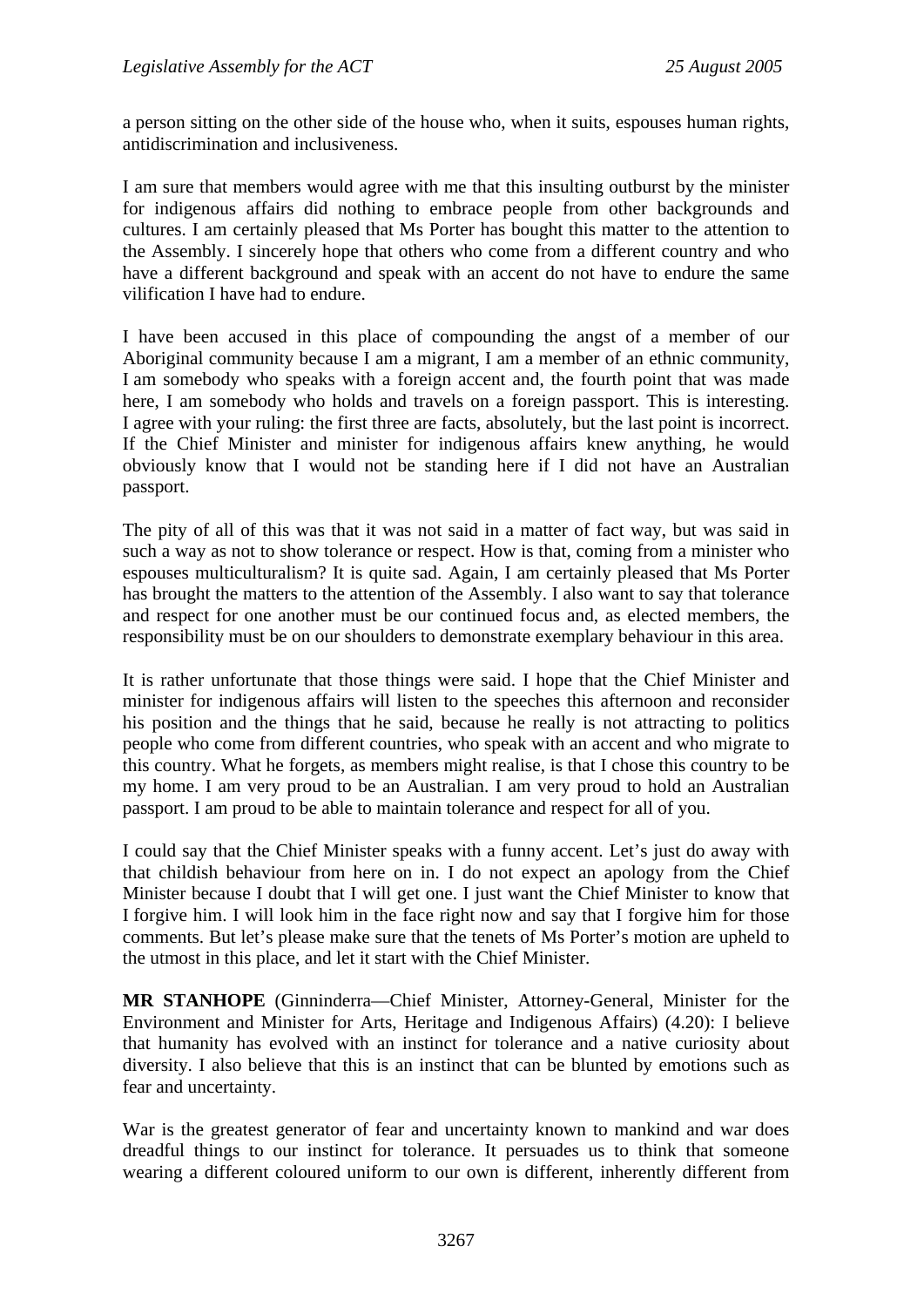us. War persuades us to believe that those who look different or sound different also bleed differently, feel pain differently, love their children differently, care for each other differently, enjoy friendships that are qualitatively different, and have a sense of justice and injustice that is less keen than ours.

As former US President Woodrow Wilson famously said, "Once lead this people into war and they will forget there ever was such a thing as tolerance." War comes in different forms. In our time, it takes the shape of formal war, such as the war being waged in Iraq. It also takes more diffuse forms, such as the war on terrorism. In both forms, it blunts our instinct for tolerance and encourages us to look sideways at those who dress or sound unlike us. It makes us doubt the good intentions of those who believe in a different god to ours.

Just in the past week we have had the federal education minister, Dr Brendan Nelson, saying that he intends to meet the Australian Federation of Islamic Councils to discuss ways in which Australian values can be inculcated into Muslim school students. Why would he imagine for one minute that Muslim students would be any more lacking in these values than, say, Christian students, agnostic students or atheistic students? Where is the evidence for it, and just what are these values to which we must all cleave?

On local talkback radio earlier this week, some callers were suggesting that immigrants ought to be taught how to eat a pie at the football. One caller suggested that an understanding of our national personality could be achieved only by reading our national canon, listening to the music of our domestic composers and contemplating Australian art. Dr Nelson thinks that he knows what Australian values are. He was quoted as saying, in the context of inculcating Muslims with the right set of values:

If you want to be an Australian, if you want to raise your children in Australia, we fully expect those children to be taught and to accept Australian values and beliefs. We want them to understand our history and our culture, the extent to which we believe in mateship and giving another person a fair go, and basically if people don't want to support and accept and adopt and teach Australian values then they should clear off.

The question is: why should we assume that these values are any less of a priority in Muslim schools than in the schools run by various Christian denominations, or the schools that operate according to the educational principles of Maria Montessori or Rudolph Steiner, or, indeed, the secular schools run by the states and territories?

Another question worth asking is: why should we assume that the values we cherish as Australian values are peculiar to us? Do we truly believe that other nationalities do not hold dear the value of mateship, even if they call it by a different name? Where is the evidence that those who arrive from other parts of the world with the desire of making Australia their home are somehow value free, or value deficient, in need of a crash course in mateship and a fair go?

I believe that for the overwhelming majority of those who make up our multicultural society, tolerance is a value that is held dear. But I believe that there is a risk of tolerance being allocated a lower position in the ranking of Australian values as we resort more and more to platitudes to describe what it means to be, think like or feel like an Australian.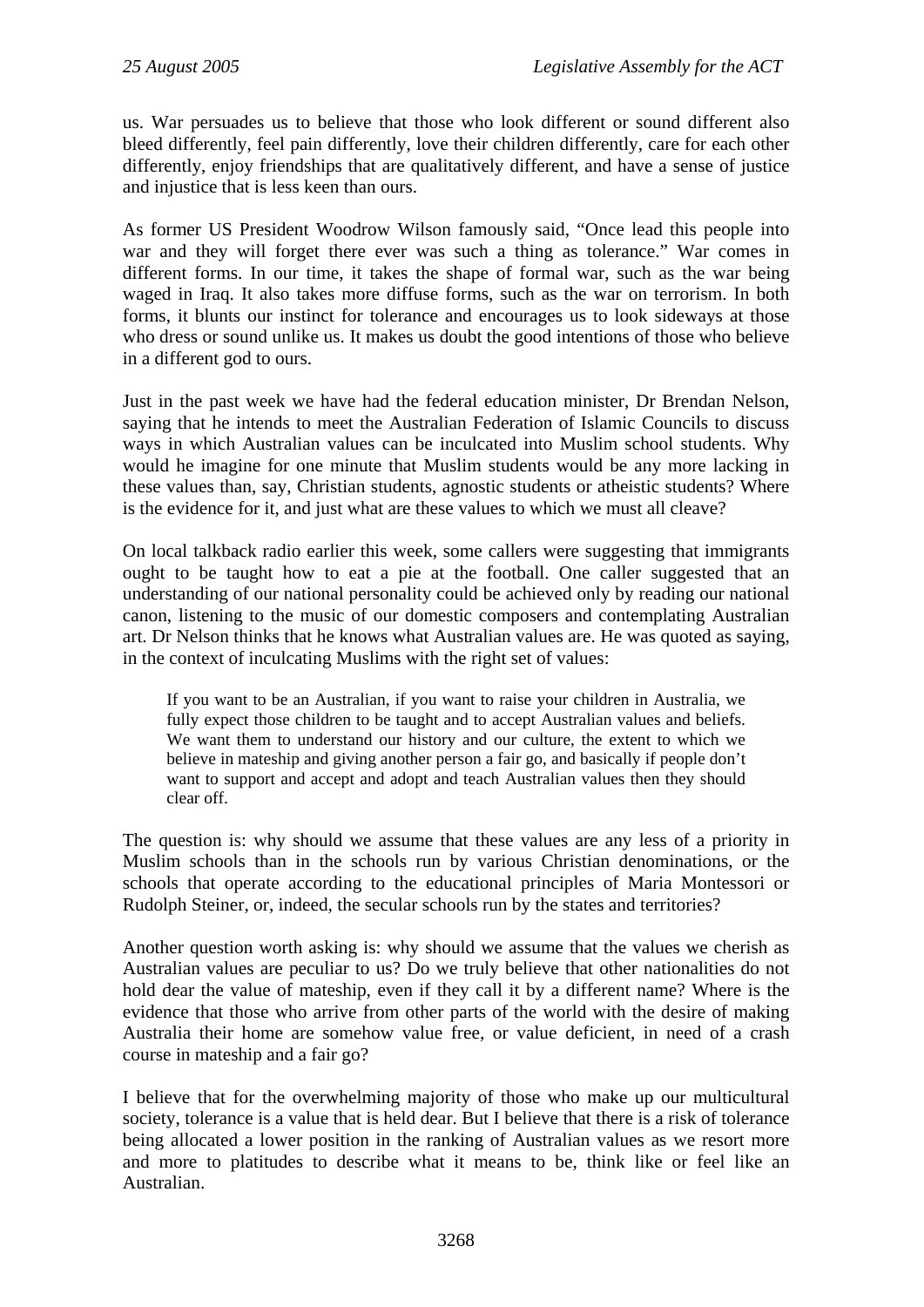Tolerance, born of respect, mateship, a fair go: we all know what these words mean in practice and we do not need to have swum at Bondi Beach, eaten a meat pie at the football or gone to Sunday school to have absorbed these values into the core of our being. We can learn them in the synagogue, the temple, the mosque, from the example of our parents, from our teachers, from our friends, from public figures, from any number of sources.

We can learn from history too, of course. Dr Nelson believes that among the true-blue stories that ought to be taught to Muslim school students is the story of Simpson and his donkey. Why not? Good choice, Dr Nelson. John Simpson, whose real name was John Simpson Fitzpatrick, actually a Scot, was a man of distinctly antiauthoritarian bent. John Simpson Fitzpatrick was a sailor who arrived in Australia after jumping ship at Fremantle. John Simpson Fitzpatrick was an illegal immigrant. Somehow, despite all that, the hero of Anzac embodies things we believe to be important.

There are many sources from which we can learn values such as respect and tolerance of diversity. It is important, of course, that a community sees that these values are afforded some value at an official level. These are among the values the ACT government foster through our framework for a multicultural ACT, our strategic plan addressing racism and unfair discrimination, the Canberra social plan and, of course, the Human Rights Act.

The sentiments, attitudes and behaviours that are encouraged by these social documents are helping us to build an inclusive community in which each of us has the opportunity to reach our potential and each of us contributes to the life and personality of the society we share. More than a fifth of those who call Canberra home were not born in Australia. Nearly a fifth of the children in our schools either were born overseas or have a parent born overseas. Over the past half a century our community has been transformed by diversity.

This is a community that cannot survive without tolerance and respect. It is a community of many vocabularies, but each of them has its own terms for tolerance, respect, mateship and a fair go. The war on terror has made us doubt that. We must remind ourselves of it, and I am grateful for the opportunity today to be able to take part in that process.

**MR PRATT** (Brindabella) (4.27): Mr Speaker, this motion is all about a fine principle, and I thank Ms Porter for bringing it on. However, I have to think that in some ways it reflects a certain hypocrisy on the part of Mr Stanhope, who has had a lot to say in recent times about intolerance and disrespect. One would hope that we would see a broader approach to these sensitive issues.

The Chief Minister has failed in his fundamental duty to community safety, above which he puts not only his own self-preservation but also the rights of dangerous and radical minority elements. This government does not possess a serious management culture in relation to emergency planning. They fly by the seat of their pants in what is purely reaction-based governance. They lack the ability to think proactively that is greatly needed in order to protect our community and they lack the leadership to deal with radicalism.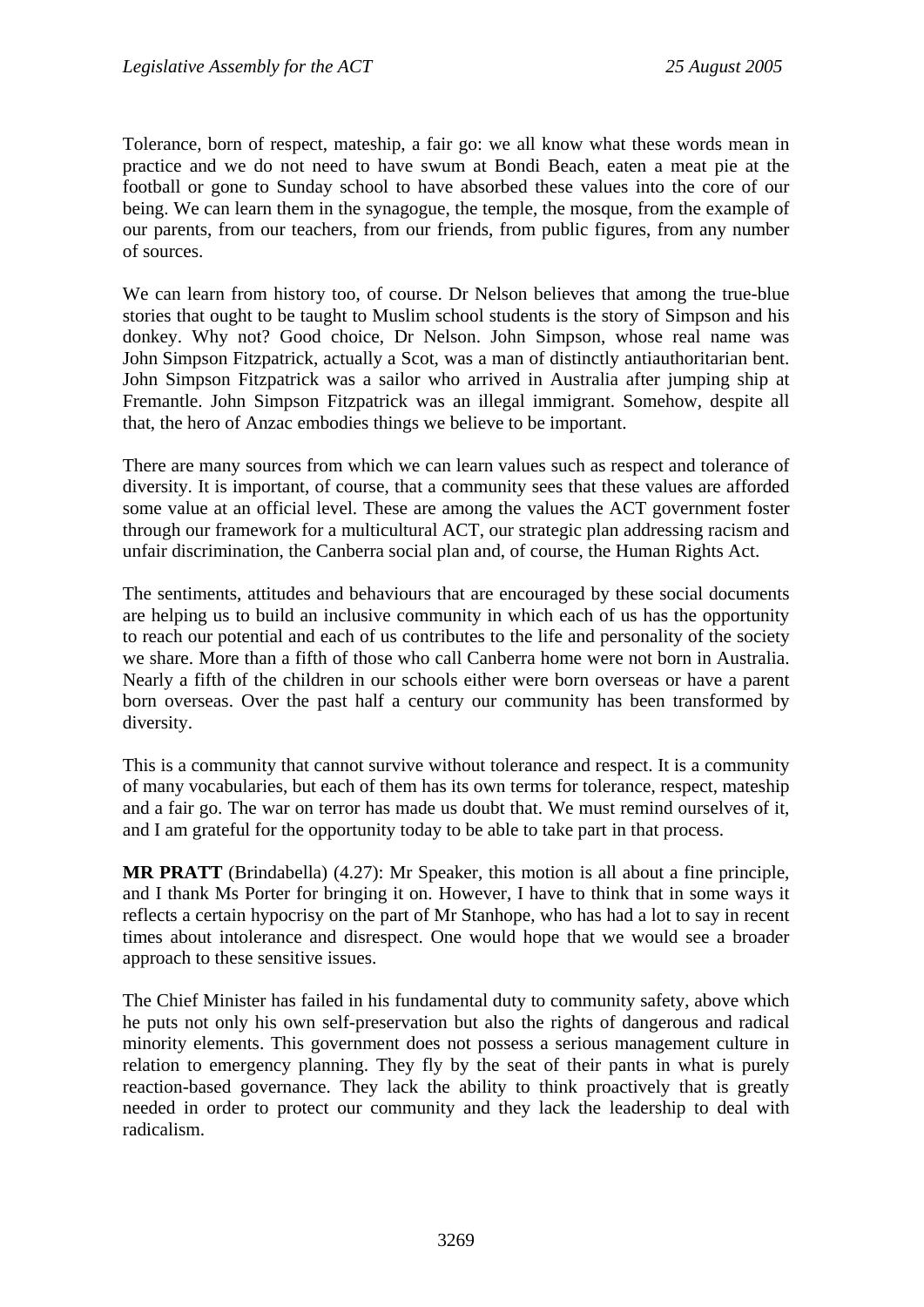We should not be too worried that we might offend the rights and liberties of radical and extremist minority groups. We just heard the Chief Minister criticising Dr Nelson for tackling this very issue. We should not be concerned about challenging such groups that sympathise with terrorism, and there are people in the community across this country who do. There are not too many in the ACT, but there are across the eastern seaboard of this country, and no community is immune. The inability to tackle this issue is what contributes to intolerance and disrespect in times of unease and confusion.

If the government does not take a stand against extremist elements—and the government is on record as absolutely proving that—members of the community often take it upon themselves to do so, which breeds deeper levels of mistrust and unrest. Of course, we cannot tolerate that either. We cannot allow such vacuums to exist that cause people to be so concerned that they carry out stupid actions against minorities in our community. But that is what happens when you have a failure of leadership to take on those sorts of challenges.

I think that this motion is really an attempt by the government to deflect attention from the fact that it is unable to significantly protect the ACT community from any sort of terrorist threat, if one were to emerge, and instead put the onus back on the community to bear the brunt of the responsibility for the government's failings. This is simply an opportunity for the Chief Minister to do a bit of federal government bashing and for others to get off their chest their frustrations about Australian foreign policy.

Indeed, Mr Stanhope's insulting response to the increased tightening of antiterrorist laws in the wake of the London bombings was about his concern for the human rights and protection of those who might be singled out for their Islamist extremist behaviour, rather than for the protection of the community at large. What about the rights of those people amongst our population who would be affected by acts of terrorism and who deserve to be protected from those who choose to be sympathetic to terrorist acts or to support or carry them out?

Should they not have the right to feel safe and feel that their public representatives have done everything they can to protect the community? Should they not feel respected and tolerated by their own Chief Minister, instead of being castigated for what this Labor government claims is a lack of tolerance towards dangerous extremists? When people question the motives of radical Muslims, why are their rights to do so not tolerated by Labor?

Most Australians do tolerate and respect people of all faiths, religions and cultures. So the debate we are having here now to defend the Stanhope government's claims that tolerance and respect have gone out the window is perhaps a little bit insulting to the greater majority. The real lack of tolerance comes from the Chief Minister's failure to consider the human rights of the hardworking, honest, tolerant and respectful majority, Muslim, Christian or otherwise.

The Australian government is no doubt in possession of secret information to which not all are privy. In fact, the Chief Minister would be more privy to it than I am. They and other state and territory leaders, well advised by sensible and experienced people, moved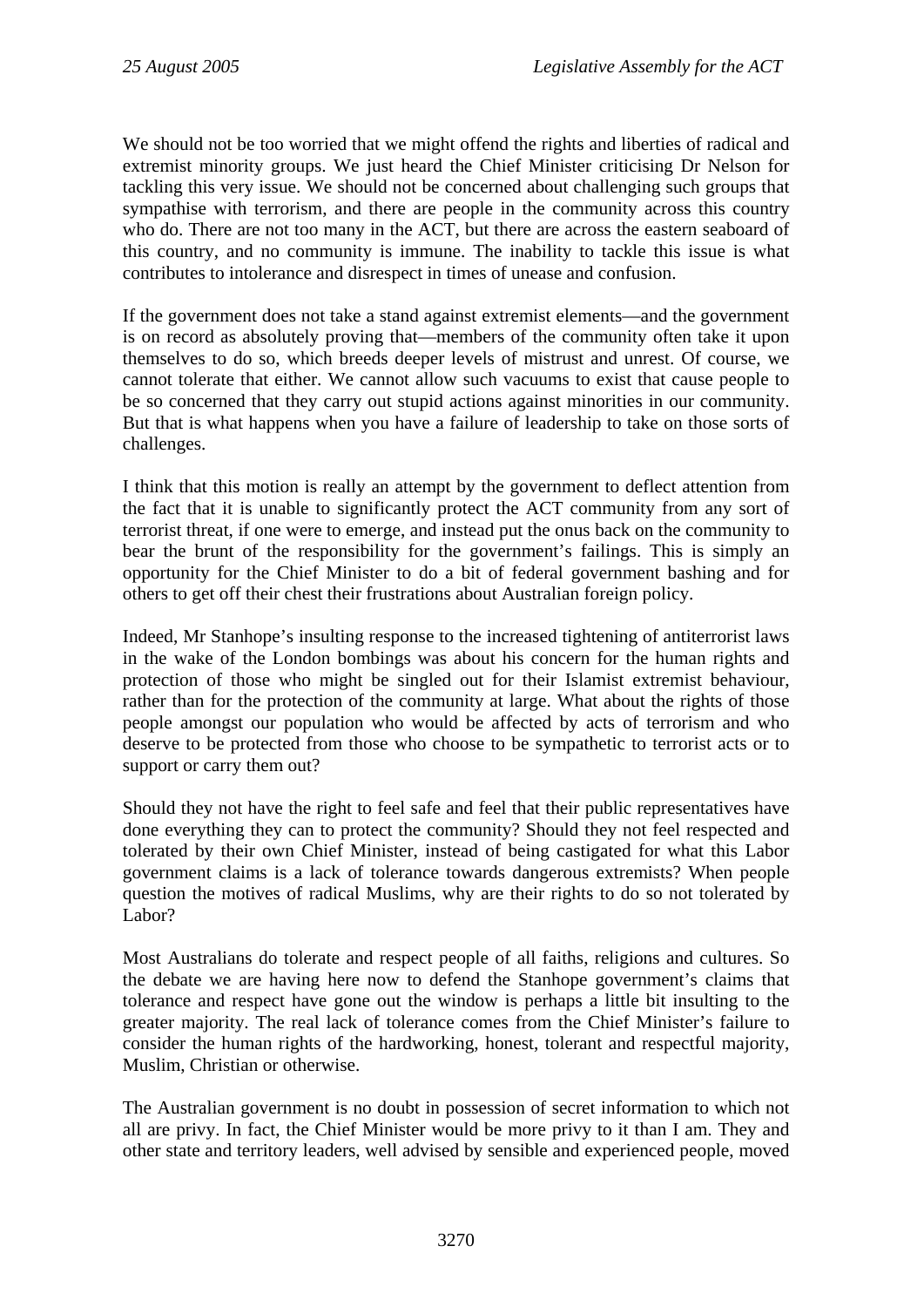quickly in the aftermath of the second wave of attempted bombing in London to flag new counter-terrorist measures in Australia.

In contrast, the local government's first instinct, via Jon Stanhope's vitriolic comments in an ABC radio interview on 26 July this year, was to declare state-wide government statements about tightening counter-terrorism laws as draconian and knee-jerk reactions. In that vein, the Stanhope government failed to call for the censorship of hate books and bomb-making books and the banning of hate preaching so influential on impressionable young Muslim men across this country.

Whether we have amongst our 5,000 Muslims a component of young men who feel that they are operating in a vacuum and therefore are vulnerable to that sort of hate preaching is unknown. It is probably not quite the case. But if we are going to conform with all jurisdictions in the country in tackling what really are national challenges, we need to see our Chief Minister locked in step with other state leaders and the federal government.

The Chief Minister apparently has accused me of wanting to see large-scale book burning. It is quite clear that I supported the removal of terrorist hate preaching and bomb-making books from bookstores and libraries. I did not call for book burning and I certainly did not call for the burning of the Koran, as purported by Mr Stanhope and some of his more radical supporters. Seeking an act of censorship against those sorts of books is exactly the same sort of thing as seeking to censor pornography in relation to young teenagers.

The Chief Minister thinks that these people should be allowed to spread their views and that their views can be dismantled by rational dialogue. Tell that to the families of the victims of the September 11 attacks on New York or of the Bali or London bombings and to the families of Iraqi victims of crazed Ba'athist and foreign al-Qaeda terrorists. You do not rationally discuss anything with extremists who have already made up their minds. The aim here is to help younger people who might become affected by that sort of extremist preaching.

Thankfully, the Labor government does encourage engagement through Muslim communities with young, disaffected Muslims. So there is hope yet. The government does do the right thing by demonstrating solidarity with the Muslim community. This could go some way to promoting tolerance and respect. But, given the golden opportunity to do so, Jon Stanhope failed to condemn unequivocally all forms of extremism by all faiths and communities against all other faiths and communities and he failed to call on all community and faith leaders to follow suit. I am talking about the public comments that he made on 26 July on ABC radio, which he chose to make from the Canberra mosque. He did not express the sorts of concerns that have been expressed by other state leaders.

Tolerance and respect throughout the community must be built on a bedrock of solid, sensible governance so as to remove the sorts of ambiguities that create tensions, intolerance and confusion. I would say to the Chief Minister that we all support tolerance and respect. These are confusing times. Events are moving quite quickly internationally, which sows seeds of concern and confusion. That simply means that we have to be unambiguous in stating that we support and respect all communities, we support, respect and defend the rights and the power of the Muslim majority to do what they want to do,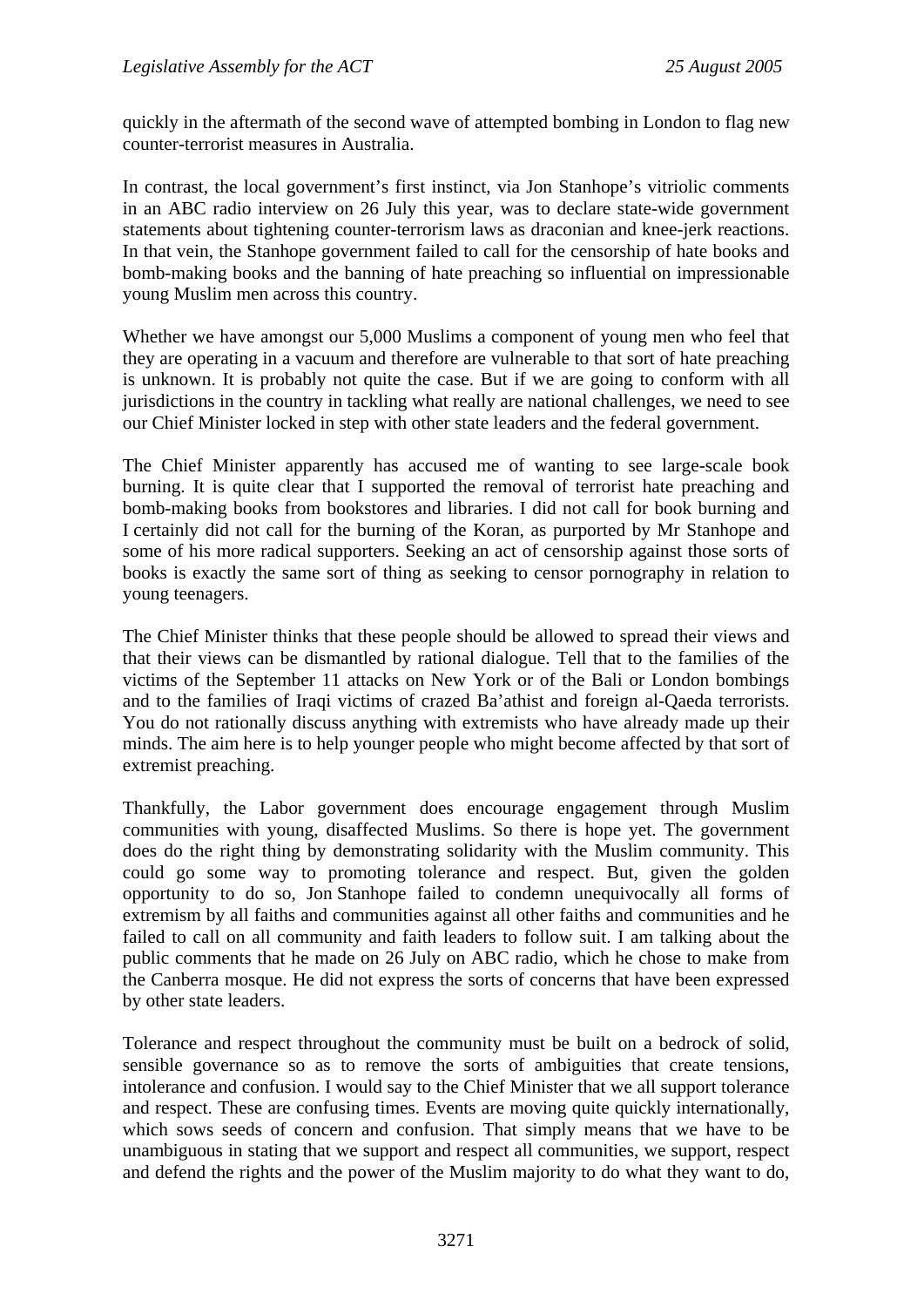which is to marginalise the radicals in their communities. That is a golden step forward to exercising community safety. The Chief Minister has a duty of care to take that approach to these sorts of problems.

**MR TEMPORARY DEPUTY SPEAKER** (Mr Gentleman): The member's time has expired.

**MS MacDONALD** (Brindabella) (4.37): Edmund Burke said, "The only thing necessary for the triumph of evil is for good people to do nothing." Social cohesion in the ACT, as demonstrated by tolerance and respect for all cultures and religions, continues to be strong. Fortunately, we have not experienced the significant incidences of racial or religious intolerance that other cities have experienced. I sincerely hope that we never do.

Multiculturalism, and the active participation of diverse cultures in the city's governance, is alive and well here and it underpins the success our community has had in maintaining a harmonious environment for all. That these are uncertain times makes it all the more important that we reassert our commitment to fostering social cohesion. The ACT government is continuing to provide opportunities to the people of Canberra to do just that.

I thank Ms Porter for submitting this matter of public importance for discussion. It gives us the opportunity to discuss today the issues that surround these matters. Yes, these are uncertain times and there is a certain amount of confusion, but I think that it pays for us to have the conversation, to discuss publicly the issues that actually underpin our foundations as a society, which is what we are doing here today.

Members will be aware that the ACT government has enacted Australia's first Human Rights Act, which is a policy to ensure dignity and respect for all Canberra citizens through the protection and promotion of their human rights. It is founded on the premise that human rights are not a reward that is bestowed on selected people in the community. They are fundamental and universal rights.

The government's antiracism strategic plan, entitled "Facing up to racism: a strategic plan addressing racism and unfair discrimination 2004-2008", provides the framework within which ACT government agencies will advance initiatives, programs and services designed to address racism and discrimination.

The ACT government provides funding through the multicultural grants program to support cultural events and participation in the National Multicultural Festival, which encourages organisations to foster a climate of inclusion based on their culture. The festival, over 10 days, showcases Canberra's rich tapestry of cultural diversity. As Minister Hargreaves has reported to the Assembly, participation in the National Multicultural Festival is increasing, with the festival this year attracting 125,000 people from all backgrounds at over 76 events. The ACT government also provides funding for community language skills so that members of the multicultural community can teach their respective cultures and languages.

It is abundantly evident to me that Canberrans, whatever their beliefs or background, have a strong sense of community and look after each other. Canberrans are keen to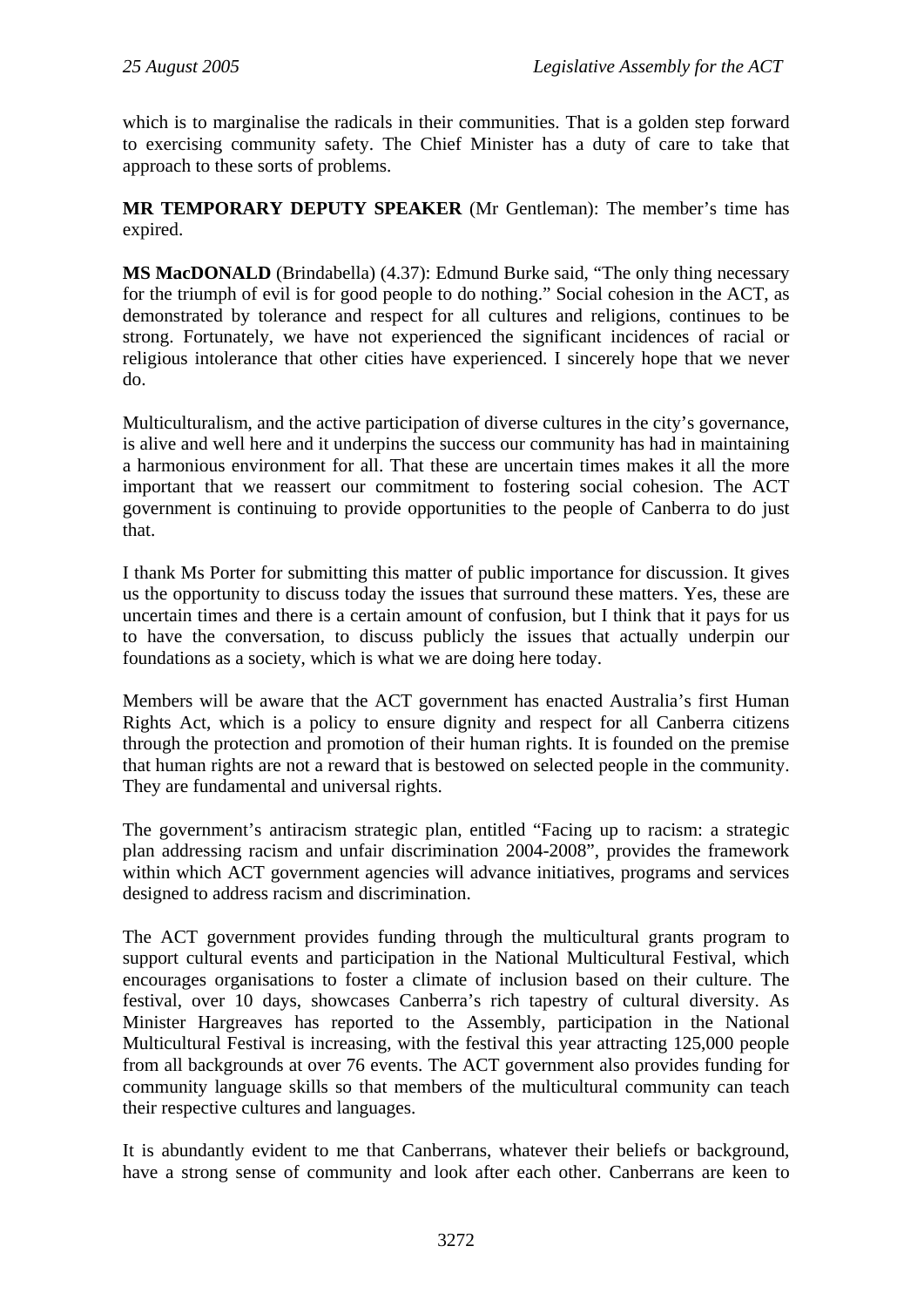improve their knowledge and understanding of cultures and religions, as demonstrated by their strong attendance at functions and events put on by the diplomatic missions in Canberra. As a Canberran, I am proud to say that Canberrans welcome cultural and religious differences. We embrace the differences and we celebrate the differences. The ACT government, for its part, provides support and creates opportunities for Canberrans to welcome, embrace and celebrate diversity.

Of course, social harmony does not just happen. The ACT is home to more than 200 multicultural and multireligious groups, which undertake activities promoting social harmony, tolerance and respect. There is also a collection of individuals who together make up Canberra's 2,800 community groups, usually volunteers from all backgrounds who contribute to community life in Canberra. The message here is that social harmony can only be achieved by working together and that it is the responsibility of every individual to promote the principles of equality and respect.

The ACT government is meeting its responsibilities by supporting the multicultural community, particularly the new and emerging communities. The most recent demonstration of that was the funding for the development of a multicultural centre which will house the peak organisations and provide office space for the new and emerging communities, a prayer room and a functions room. The activities centred upon the multicultural centre will provide opportunities for positive interactions between communities and the promotion of understanding of each other, leading to respect for each person and to respect for other cultures.

Respect is born out of understanding and usually follows listening. The ACT government has placed a high priority on providing the opportunities for communities to voice their concerns. One of these strategies involves the new and emerging community groups meeting directly with the minister for multicultural affairs in a small group context. This has proved to be a very effective way of addressing concerns in the new and emerging community groups.

As I have said, the strong social cohesion in the ACT is no accident. It is the result of working together and listening to each other. It is a result of mutual respect. Of course, in uncertain times, we cannot be complacent and the ACT government will continue to assist the promotion of cultural and religious tolerance and respect in order to maintain social harmony in the territory.

Mr Temporary Deputy Speaker, I have spoken about what the ACT government is doing, but I would also like to make a couple of comments from a personal perspective. Members, of course, know of my Jewish heritage. They would not necessarily be aware of the fact that I grew up in a household with a mother who was born Jewish and a father from almost a typical country Australian family who converted to Judaism.

My grandparents and my father were from the Mudgee region and you did not really get too many people who were Jewish, Islamic or not of a WASP background—I suppose that would be the way of describing it—in that region, so it was a bit of a cultural shock for my father's family when my father married my mother and then converted to Judaism.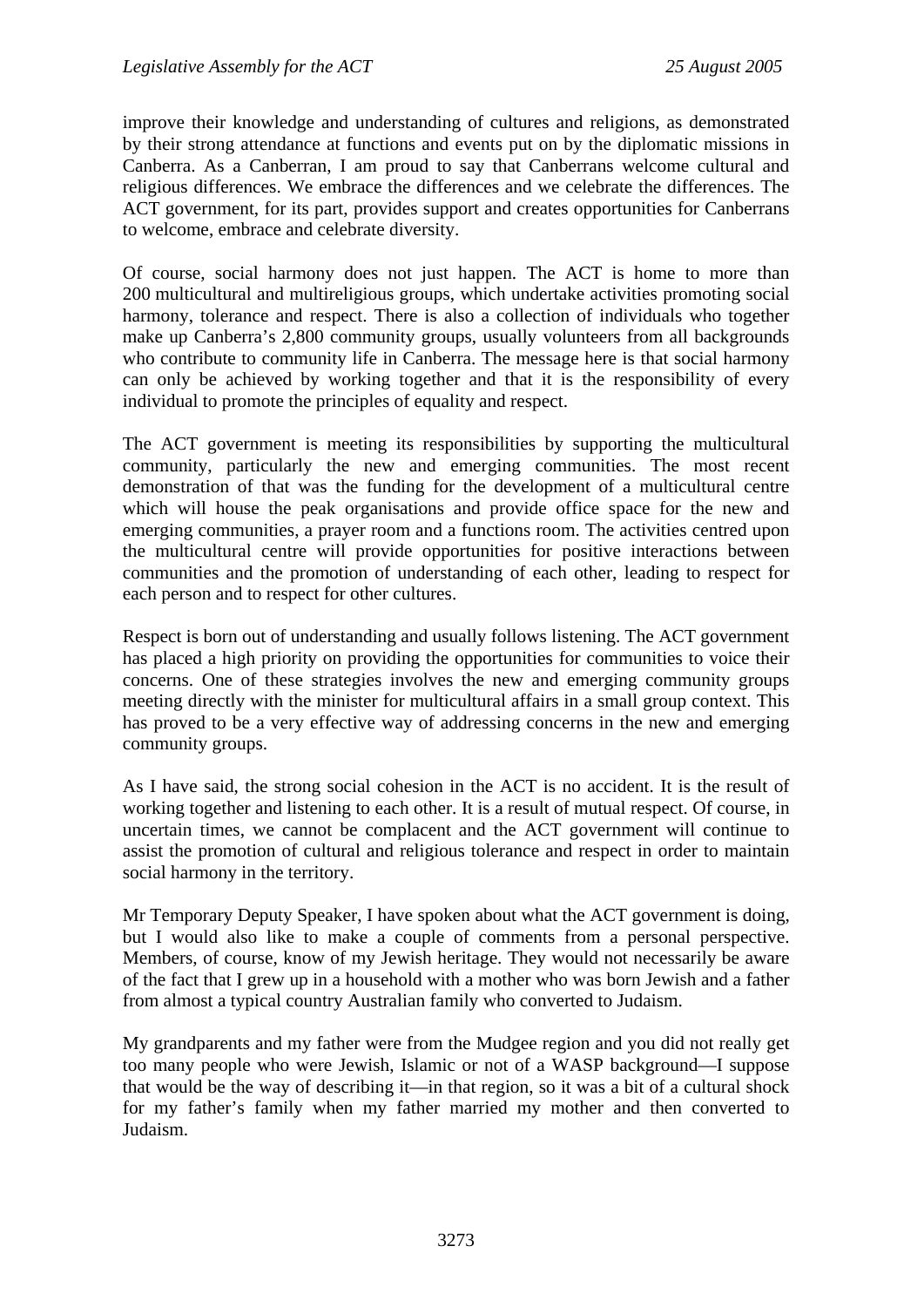For me, it meant that I grew up in a household that had a very interesting mix. On the one hand, all of my family from my father's side would celebrate Christmas and I understood the significance of Christmas. I have cousins who are Catholics and cousins who are Protestant of some form or other. On the other, of course, I grew up celebrating many of the Jewish holidays and, as a good Jewish friend of mine says, most Jewish celebrations involve "They tried to kill us and we survived; let's eat."

So, for me, the whole idea of a multicultural Australia is very significant. I spoke earlier in the week about the B'nai B'rith *Courage to care* exhibition, which I would still encourage people to go along to, and I did not get to finish a quote concerning Pastor Niemoller, a Protestant minister in Germany in the 1930s. Pastor Niemoller was opposed to the ideas and methods of Nazism and at the end of the war helped issue a document called the Stuttgart confession, an acknowledgment that the clergy had not done enough in the struggle against the Nazis. He said:

In Germany they came first for the communists, and I didn't speak up because I wasn't a communist. Then they came for the Jews, and I didn't speak up because I wasn't a Jew. Then they came for the trade unionists, and I didn't speak up because I wasn't a trade unionist. Then they came for the Catholics, and I didn't speak because I was a Protestant. Then they came for me—and by that time no-one was left to speak up.

That quote shows the importance of speaking up and of encouraging tolerance within our community. With Nazi Germany, we saw the impact of what happens when we stray from having a tolerant society. So it is a duty of all of us to continue to encourage the promotion of tolerance within our society.

**MR SMYTH** (Brindabella—Leader of the Opposition) (4.47): I would like to make a few points in clarification of a couple of things that the Chief Minister said. The Chief Minister is always twisting things. I guess it is because he is blinded by that light on the hill. Today, he failed to get the basic facts right. He spoke about a John Simpson Fitzpatrick. I think he meant John Simpson Kirkpatrick. It is a basic thing; we are taught that at school. Perhaps Jon should have paid more attention at school to learning about the fundamentals of what it is to be an Australian.

He also said that Simpson—Simpson and the donkey, as he is known—was a Scot. He was not. He was born on 6 July 1892 in South Shields, England. Get your facts straight, Chief Minister.

**MR TEMPORARY DEPUTY SPEAKER**: Mr Smyth, the time has expired for the discussion on the matter of public importance.

# **Public Sector Management Amendment Bill 2005 (No 3)**

Debate resumed from 16 August 2005, on motion by **Mr Stanhope**:

That this bill be agreed to in principle.

**MR SMYTH** (Brindabella—Leader of the Opposition) (4.48): Despite what the government may say and despite the addition of a raft of technical amendments, we all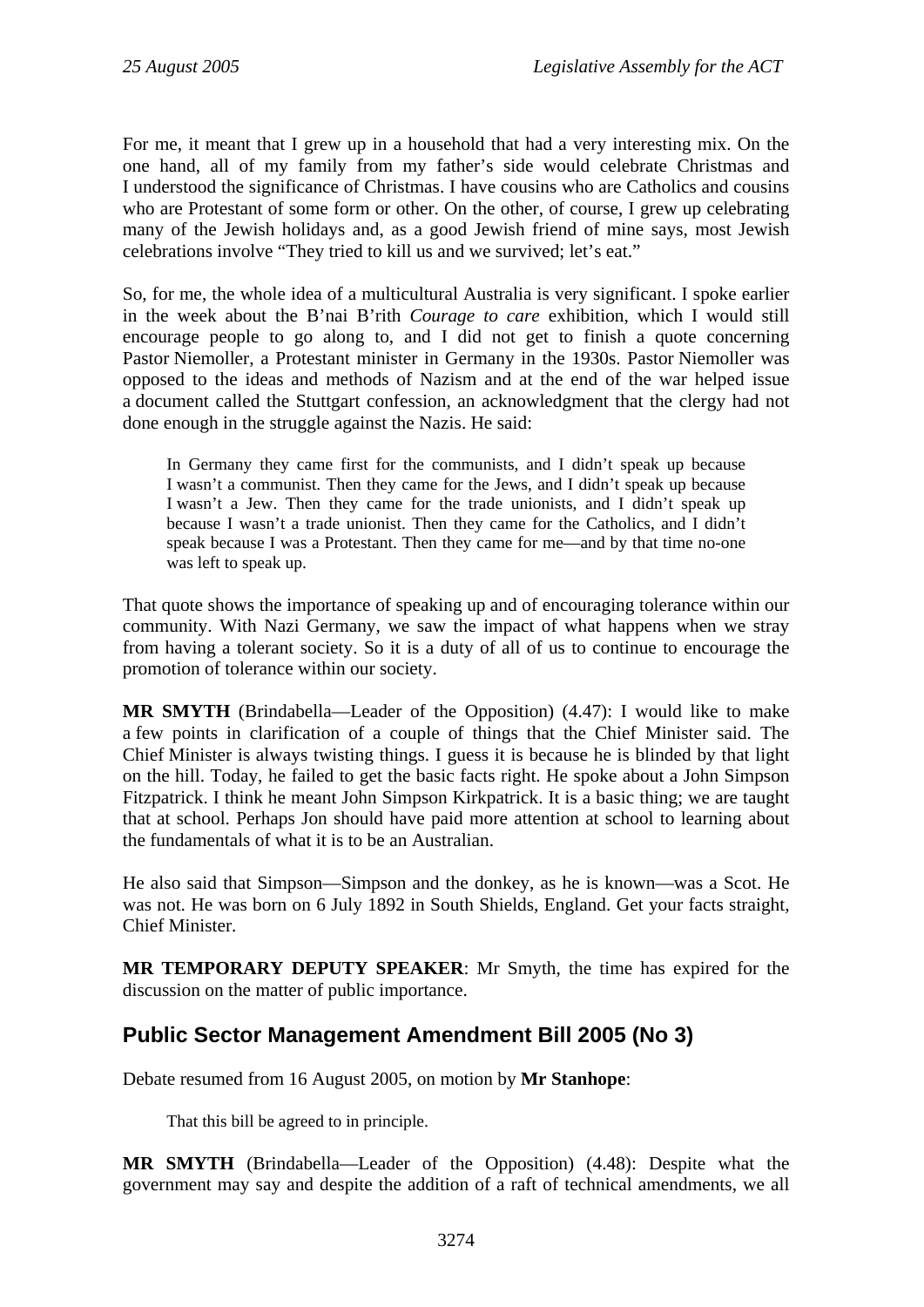know that this bill arises as a result of the debacle that is now commonly referred to as the Tonkin affair. Indeed, this bill should be titled the Rob Tonkin memorial bill. Some members may have forgotten the events that led up to the Tonkin debacle, so I will recap on the benchmark the government has set in being opaque, unaccountable and unfair in its decision making.

By late 2003, the Chief Minister and the chief executive of the Chief Minister's Department, Mr Robert Tonkin, in the words of the Chief Minister himself, no longer could see eye to eye. There is no question that Mr Tonkin's performance was up to scratch, as Mr Stanhope told us in the Assembly earlier this year, "Mr Tonkin is a very senior, very experienced and extremely good public servant." Nonetheless, the relationship between the two had become so poisonous that Mr Stanhope sought a method by which he could rid himself of this turbulent chief executive.

So, in November 2003, the Chief Minister announced that Mr Robert Tonkin, the chief executive of the Chief Minister's Department, was to be seconded to the commonwealth Department of the Prime Minister and Cabinet to "lead the secretariat for the Council of Australian Governments (COAG) national bushfire inquiry". The announcement made it clear that Mr Tonkin would be departing permanently, as it noted that Mike Harris would be acting in the position pending permanent filling. So much for secondment! Mr Tonkin, despite being on secondment to the commonwealth government, continued to receive his full salary as a senior executive level 3.12 in the ACT public service.

Jumping forward to February 2004, the Chief Minister made a notifiable instrument— NI2004-34, Administrative Arrangements 2004 No 1—the sole purpose of which was to provide for the creation of the Office of Special Adviser, Council of Australian Governments and Inter-governmental Relations, as a new administrative unit under the Chief Minister's portfolio. The role of chief executive in this new instrumentality fell to the special adviser. While it was not stated in the instrument, the special adviser was, of course, Mr Tonkin.

In March 2004, Mr Tonkin and the Chief Minister signed a schedule D variation to Mr Tonkin's contract that reassigned him to the position of special adviser to the Council of Australian Governments and Inter-governmental Relations. Then, in April 2004, the Treasurer made a disallowable instrument—DI2004-56, Financial Management Amendment Guideline 2004 No 1—which inserted a new section 24A in the Financial Management Guidelines 2002. This new section prescribes as a department the Chief Minister's Department and Office of Special Adviser, Council of Australian Governments and Inter-governmental Relations. The purpose of this amendment to the guidelines appears to have been to circumvent the need for the Office of Special Adviser to produce a full annual report.

In September 2004, a transmittal letter on Chief Minister's Department letterhead and signed by Mr Tonkin appeared as an annexed report in the Chief Minister's Department's annual report for 2003-04. A half-page account of Mr Tonkin's activities followed. Then, in February 2005, the opposition discovered the rort and referred it to the Auditor-General for investigation. In May 2005, the Auditor-General reported, finding amongst other things: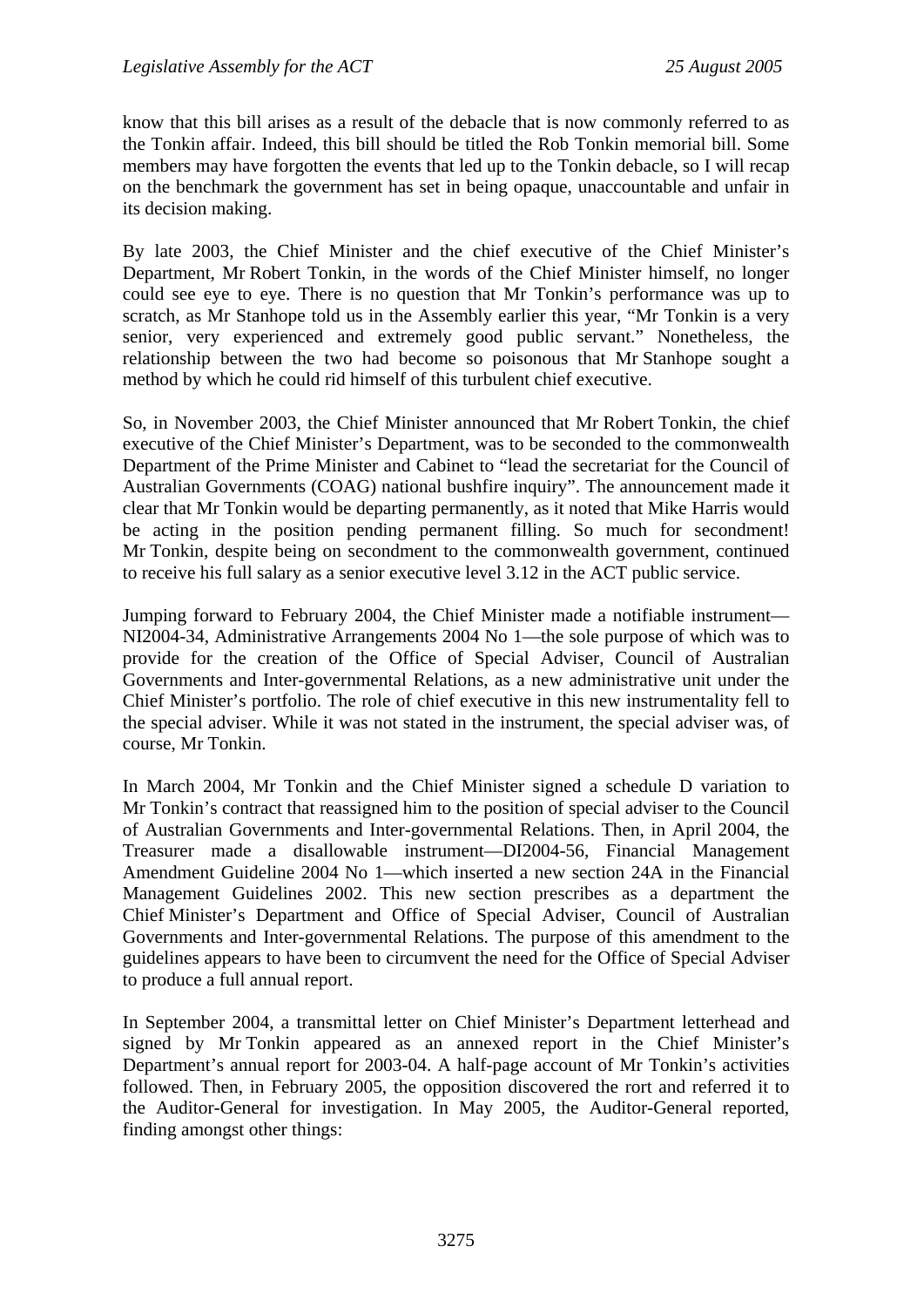The role and functions of the Office were not well documented, and since April 2004 there is only a tenuous connection to the outputs of the Chief Minister's Department.

The report went on to say:

Accountability arrangements were unclear.

It also said:

The Special Adviser's Annual Report for 2003-04 did not fully meet the requirements of the Annual Reports Act or the Annual Reports Directions.

#### It continued:

The funding of the Office of Special Adviser, while legal, may not be justified on merit on its own nor reflect good public management.

#### It continued:

The situation, if continued, increases the risk for inappropriate uses of authority.

It really was a remarkable series of events. It reads like a script from *Yes, minister*. Mr Speaker, can you imagine creating a whole department for the sole purpose of sending a troublesome chief executive to the commonwealth? Chief Minister, why didn't you just send him on gardening leave?

As well as making it easier for the Chief Minister to redeploy chief executives he does not like very much, there are some other elements to this bill that are worthy of comment. I draw members' attention to the changes to short-term contract arrangements. Currently, a short-term contract can only be for six months—hence the term "short-term"—with the possibility of a three-month extension. Short-term contracts effectively allow executives to act in higher positions. As I noted in a question without notice last week, this government regularly breaches the requirement for these contracts not to exceed nine months. I can name no less than four senior executives who have been in their temporary positions for somewhat longer than nine months. In all of these cases, there does not seem to have been any sort of merit process.

The opposition will be introducing amendments to the clauses of the bill that allow short-term contracts to be extended to two years. It will do so on two grounds. Firstly, it is a well-known rule of thumb that, if a position needs to be acted in for more than 12 months, it needs to be filled permanently. The need to extend the length of contracts to two years is simply poor management. Secondly, as the current limit of nine months is not being adhered to, what guarantee do we have that the two-year limit also will not be breached? What little remains of the merit principle in regard to temporary assignment of executives will be completely gone if this change goes through.

I foreshadow that in the detail stage I will be moving two amendments that will reduce the proposed period from two years to a more sensible 12 months. The other changes are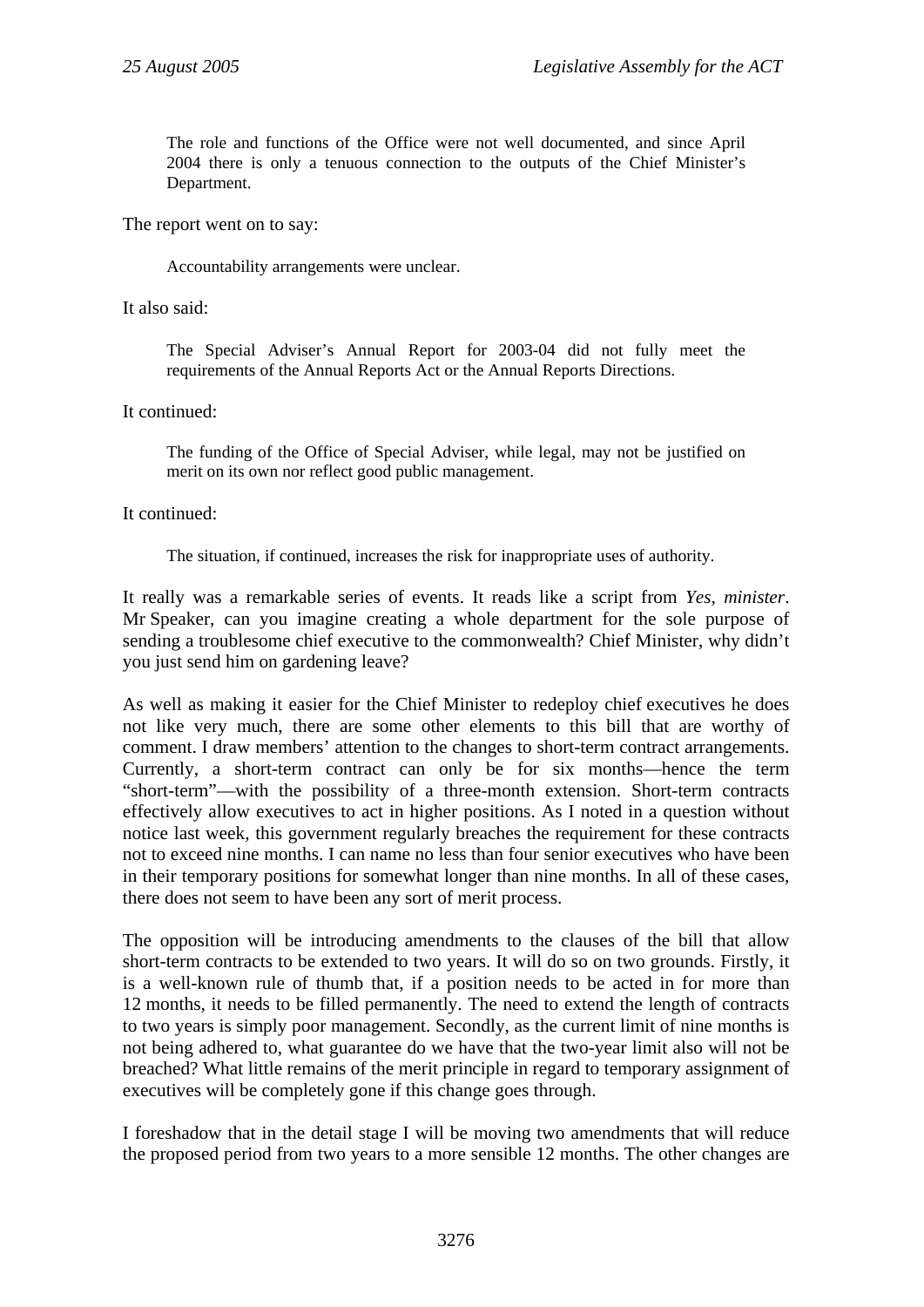mostly technical, although there is some new scope to increase the pay of executives as their responsibilities increase. We will be supporting those changes.

**DR FOSKEY** (Molonglo) (4.55): Before I embark on my response to the bill, I would like to pick up on something that the Attorney-General mentioned in his tabling speech. In February 2003, the previous Commissioner for Public Administration presented a report to the government titled *Review of the Public Sector Management Act 1994.* On 16 August 2005, the Attorney-General stated in the tabling speech for this bill, "The government is considering the response to the commissioner's report." It has taken the government some 2½ years to develop a response to this report. I would appreciate it if the Attorney-General could outline in his closing speech why it has taken this long for a response to be presented to the Assembly.

Moving on to the bill before us today, I support the amendments to chief executive and executive employment conditions as they do not appear to make major changes to the ACT public service and they seem to be consistent with current practice. The Commissioner for Public Administration has stated that the amendments before us are in the interests of good public administration. The CPSU has noted that it is not opposed to the amendments as they do clarify some grey areas. But I think that the bill is a bit of a knee-jerk reaction to the Tonkin affair. We should be cautious of awarding too much power to the executive in the case of public service employment. I can understand why the government reacted the way it did to the Tonkin matter, but this could take its powers too far in the future.

I would also like the Assembly to note that the bill before us is only a small step, one small part of the government's response to the commissioner's report of 2<sup>1/2</sup> years ago. It is interesting that the report recommends that chief executives continue to be employed on term contracts, but that executives should be given more permanency to ensure the provision of free and frank advice. It also recommends that there be a clear framework of due process for the removal of a chief executive when his or her relationship breaks down with a minister. These issues have not really been responded to in today's bill. The real work and discussion are yet to come, and I look forward to that.

Finally, I would like to express my concern that the government has used its powers to introduce and debate this bill within one sitting period without providing a strong reason for its urgency. Such a move is disrespectful to the scrutiny of bills reporting procedures, to the opposition and to me as a crossbencher as it allows little time to digest and articulate the intricacy of arguments that a bill may present. The latest scrutiny of bills committee report, 22 August 2005, was able to investigate and provide opinion on the Public Sector Management Amendment Bill No 3, but we should be aware that it was published only three days ago. A government response to its concerns arrived in my office at 12 o'clock today, only a few hours ago.

I think we should return to the practice of holding off on debate at least until the opposition and crossbench have been given appropriate time. I should just add that that response was received a few days ago, because we had this speech ready a couple of days ago. Unless there is a legitimate reason for the urgency of a bill—and there is not in relation to this one—I think we should return to the practice of holding off on debate at least until the opposition and crossbench have been given appropriate time to consider the government response to scrutiny of bills committee concerns.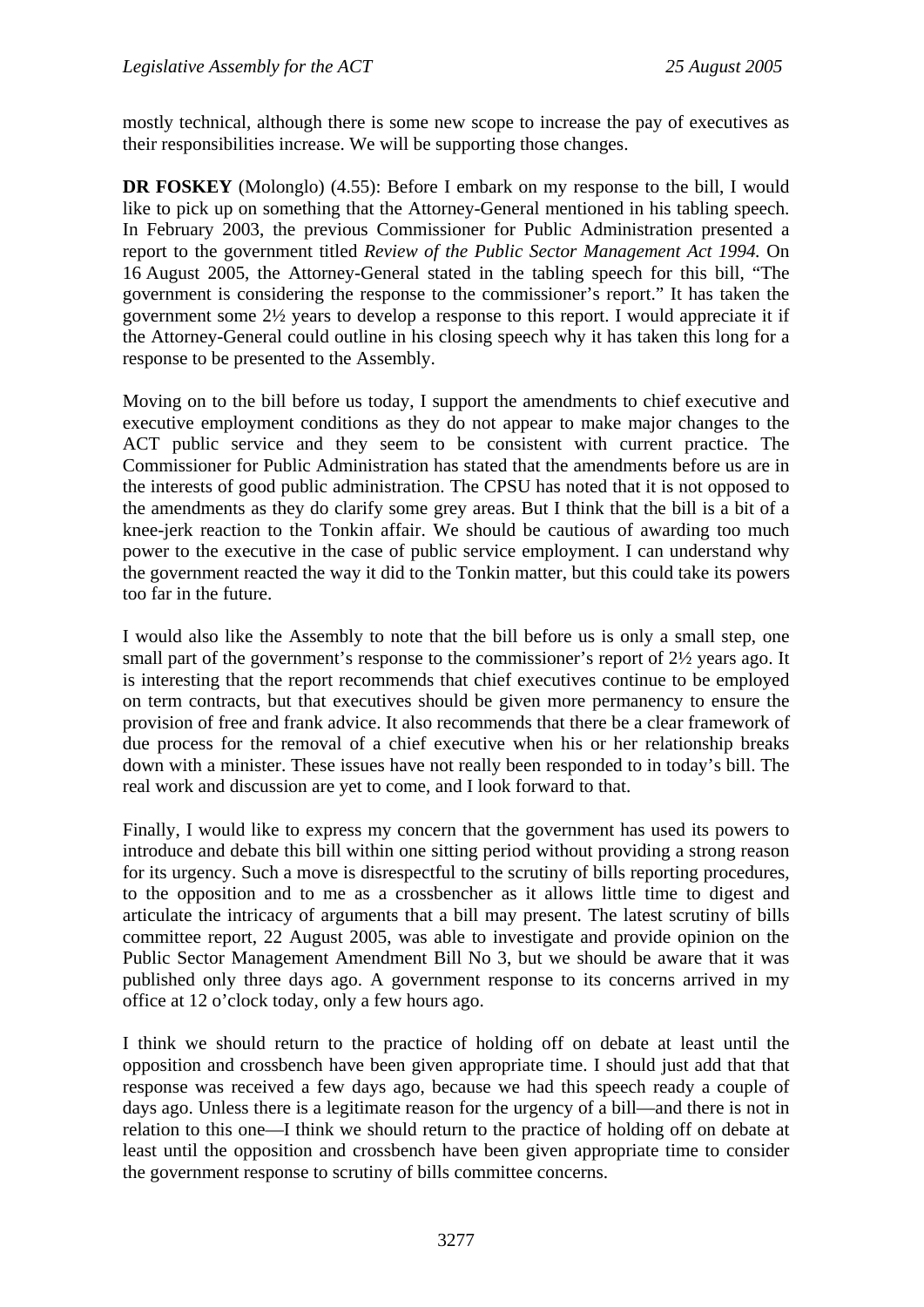**MR STANHOPE** (Ginninderra—Chief Minister, Attorney-General, Minister for the Environment and Minister for Arts, Heritage and Indigenous Affairs) (4.59), in reply: The purpose of the bill is to make changes to contract employment arrangements for chief executives and executives in the ACT public service that will improve the management and responsiveness of the service. The bill also clarifies the employment powers of certain executives in government agencies and instrumentalities who are given powers equivalent to those of a departmental chief executive in relation to staff who are deemed to be covered by the Public Sector Management Act.

The bill makes a small number of core changes to address some of the more restrictive elements of the current chief executive and executive employment framework to facilitate the management of the public service and improve responsiveness, as well as enhancing career planning for executives to some extent. The government is committed to developing a strong executive service based on sound public service values and principles. We want to achieve an executive service grounded in sensible management arrangements and practices. We also realise that work force management and planning is not just about recruitment, but also about building and sustaining the work force.

The government must therefore provide market competitive conditions that retain our executives and recognise their contribution to the ACT public service. The public sector values essential for creating a strong executive service are supported by initiatives within the public service, such as the executive capabilities introduced in August 2002 and the executive leadership development program that commenced in 2003. A further program, "Take the lead", develops staff at the manager level, both to retain those staff and to contribute to the development of the future executive cohort.

The bill will ensure that the legislative framework for the public service fully supports these initiatives. It will contribute to the development of an effective executive culture by improving career planning while supporting mobility across the service. The bill also recognises that project work, made up of cross-agency teams, was developed as a key strength to achieve government outcomes. The importance of project-based responses to emerging issues is likely to continue in the future. A limited set of changes is proposed to address these issues, which focus on increasing the workability of the framework, rather than altering the fundamental nature of the executive employment framework.

The first set of changes consists of new arrangements to facilitate executive mobility. The amendments provide for the transfer of chief executives and executives across the public service to support greater mobility within the service. Under the changes, chief executives can be transferred at level or to lower level positions, as needed. If a chief executive is transferred to a lower level position, his or her current remuneration at the higher level is retained for the contract term. This makes sense, given the small number of jobs at chief executive level in the public service. Other executives can be transferred at level.

The approach under the bill recognises the need for flexibility in deploying senior managers, but it also ensures that the individual's views are appropriately taken into account. This reflects transfer arrangements that apply to other staff. The current gazette notification provisions are also extended to transfers to ensure that the Assembly and the public are informed about executive transfers.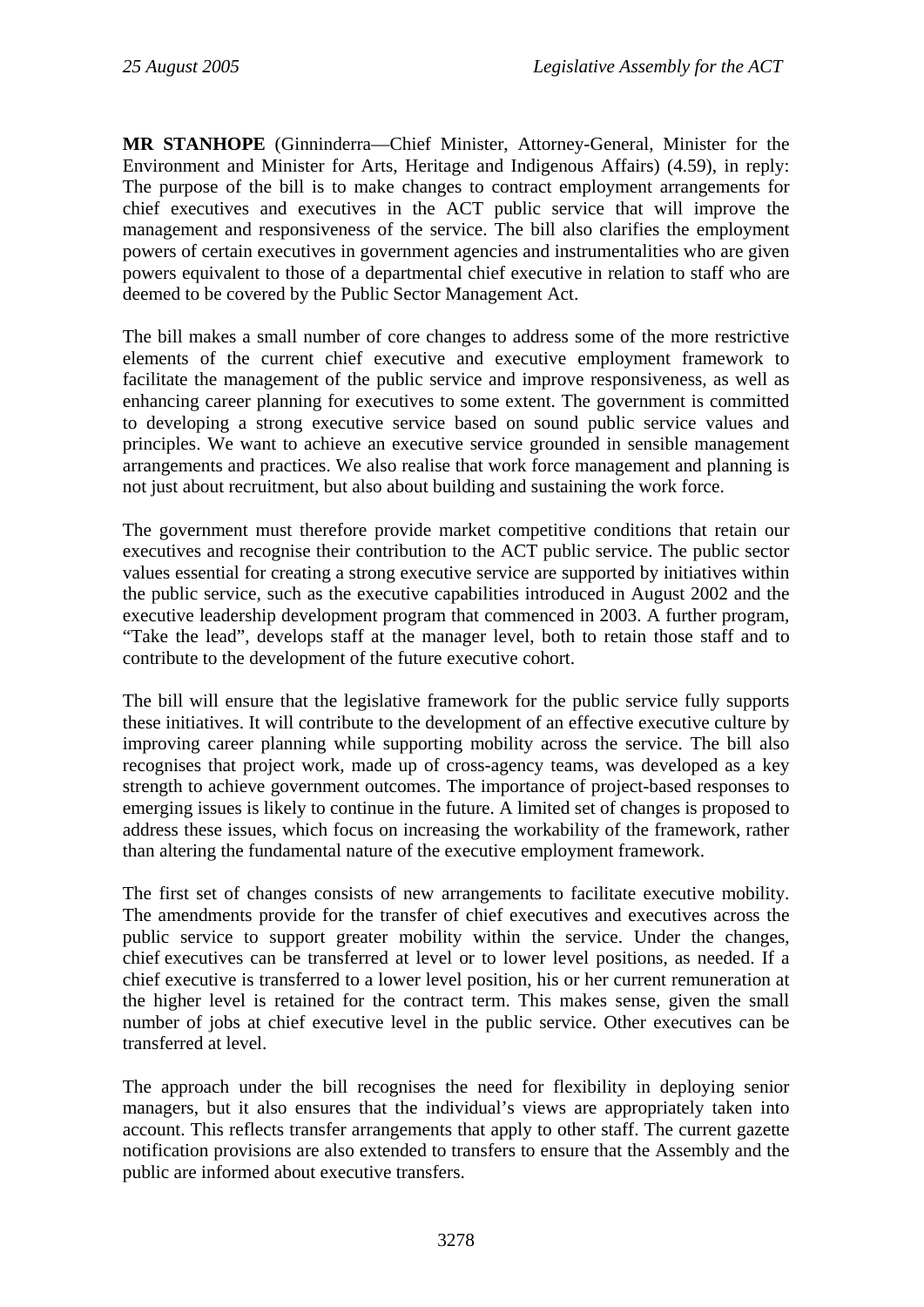The second set of changes provide for notice of or compensation for non-renewal of contracts. As members may be aware, on expiry an executive contract either can be renewed or a decision can be made not to renew and to advertise the position. Currently, executives are not entitled to notice that their contract will not be renewed; nor are they entitled to any compensation for non-renewal. The effect is that senior officers who move into executive positions under a five-year contract must forgo the benefits of tenure. For these executives there is no payment to reflect long service, other than their accrued leave, when their executive contract expires.

The new provisions provide for a three-month notice period or equivalent payment if notice of non-renewal is not given before a contract expires. This change provides a sensible and reasonable entitlement to staff. A consequential change is also made to section 248 of the act to apply the existing prohibition on re-engaging executives during the period covered by a redundancy payment to the three-month period.

The third main change to the act provides for short-term contract arrangements of up to two years. The current act limits short-term executive contracts to nine months, which means that the only way to deploy key staff to project teams for more than nine months is to provide a longer-term contract. Under the law presently, a contract for more than nine months will override any other employment arrangements where there is a pre-existing five-year executive contract or tenure as a senior officer, with the result that persons who accept such contracts face uncertainty when those contracts expire.

Another effect of the current law is that projects over nine months in duration cannot reasonably be sustained by either a short-term contract or a long-term contract. The amendments overcome these problems without undermining the merit principle. It should be noted that a merit process is still required for all executive contracts longer than nine months.

The fourth change to the act provides for increases in remuneration through contract variations where such an increase is prescribed by the public sector management standards. This amendment modifies an existing prohibition in the act that contract variations cannot be used to increase executive pay. The current prohibition reflects the current 12-point executive pay framework in which a job evaluation methodology sets job levels which, in turn, link to remuneration tribunal determination of matching pay levels. The existing arrangements do not reflect the reality that executive jobs often increase in size and responsibility, whether through organisational changes or the reality that, as executives develop in positions, they often attract new functions.

The new arrangement balances the importance of maintaining a consistent, service-wide pay structure for executives with the need to reflect increased responsibilities with pay increases. Clearly, there should be brakes on such increases. Limits on permissible increases will be provided through the public sector management standards. The standards will make sure pay increases are supported by a job evaluation and will place ceilings on pay progressions that are not the result of a merit process. Instead, they will permit a form of incremental advancement within the first two executive pay zones and a maximum increase of two pay points in the upper pay zone. This approach balances sensible and fair management arrangements with the need to maintain a merit-based executive service with a consistent service-wide pay framework.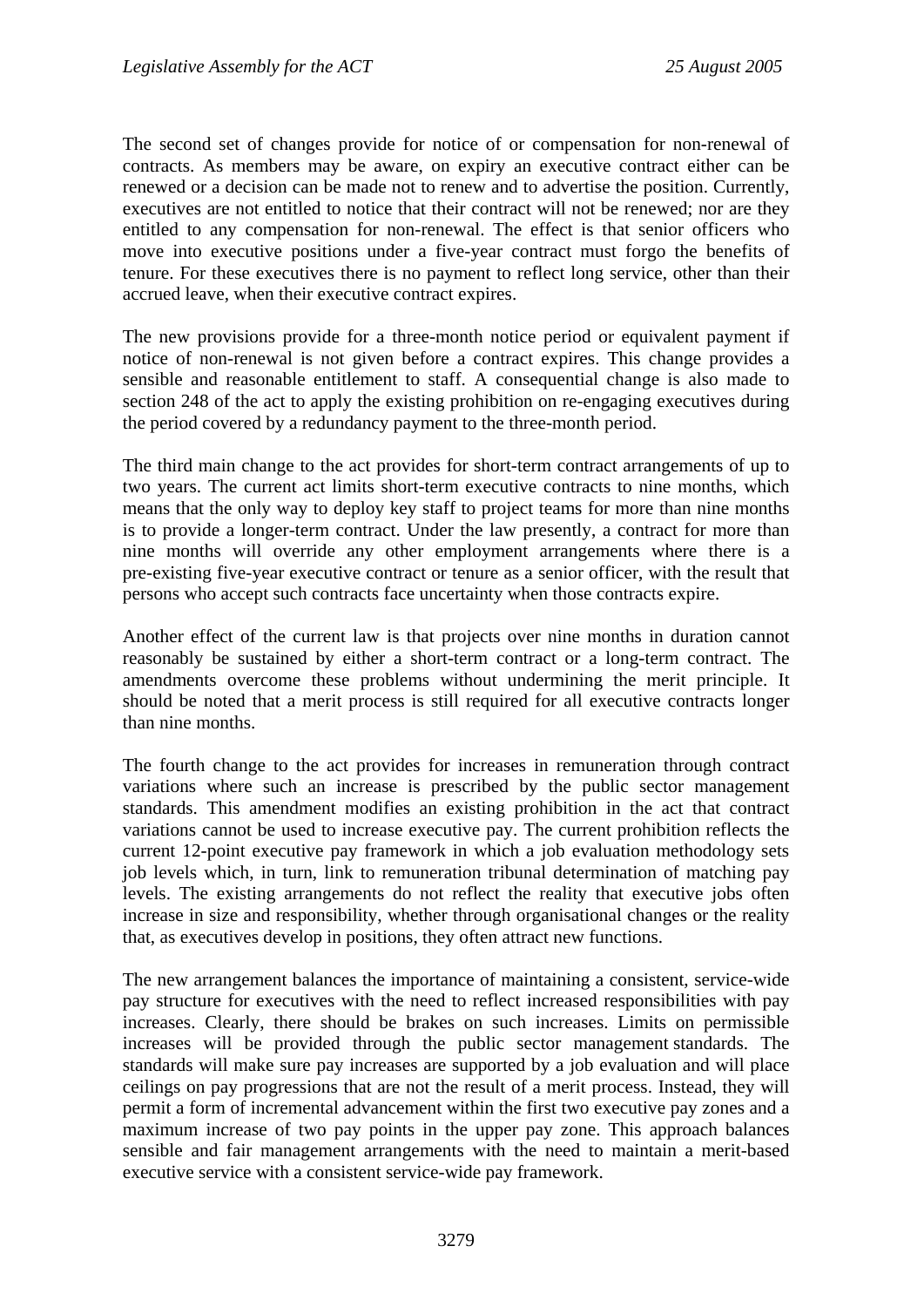A number of other technical changes are also being made. For example, references to the title of Calvary Hospital are being updated. The bill also clarifies the employment powers of certain executives of government agencies and instrumentalities, where those executives are given the powers of a chief executive in relation to staff of the agency or instrumentality that are deemed to be covered by the act.

To provide certainty about existing employment and employment decisions, the bill confirms the validity of appointments made by such executives pursuant to those employment powers before the commencement of the revised provisions. It also makes consequential amendments to other legislation to ensure the relevant terminology is used consistently. The changes under the bill will apply to all existing chief executives and executives, as there will be no prejudicial impact on current entitlements.

Question resolved in the affirmative.

Bill agreed to in principle.

#### **Detail stage**

Bill, by leave, taken as a whole.

**MR SMYTH** (Brindabella—Leader of the Opposition) (5.06): I seek leave to move both of my amendments together.

Leave granted.

**MR SMYTH**: I move amendments Nos 1 and 2 circulated in my name *[see schedule 1 at page 3294].*

The amendments remove, in two proposed new sections, the phrase "two years" and insert "12 months". Two years for a temporary contract seems an incredibly long time. There are consequences for an individual taking up a two-year contract as well as for the person that backfills their position. If it is a short-term contract, as listed, we believe that 12 months is an adequate period for the work to be carried out. If it is for more than 12 months, obviously it is an ongoing job and it should be continued as a permanent position.

Question put:

That **Mr Smyth's** amendments be agreed to:

The Assembly voted—

Ayes 6 Noes 7

Mrs Burke Mr Smyth Mr Berry Ms Porter Dr Foskey Mr Stefaniak Mr Corbell Mr Quinlan Mr Pratt Mr Stanhope Mr Stanhope Mr Stanhope Mr Stanhope Mr Stanhope Mr Stanhope Mr Stanhope Mr Stanhope Mr Stanhope  $\mathbf{M}$ Mr Seselja Mr Gentleman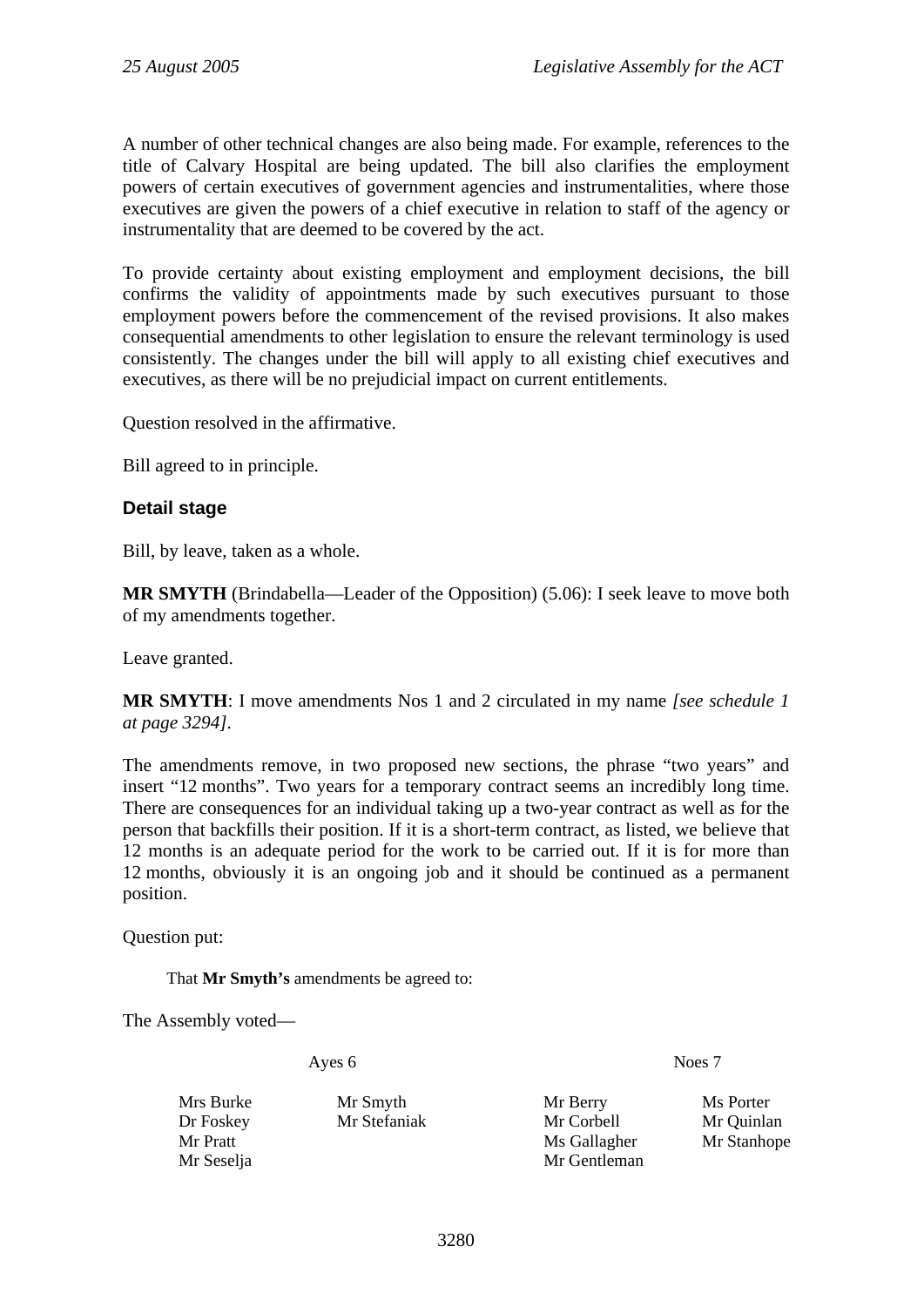Question so resolved in the negative.

Amendments negatived.

Bill, as a whole, agreed to.

Bill agreed to.

# **Hotel School (Repeal) Bill 2005**

Debate resumed from 16 August 2005, on motion by **Mr Quinlan**:

That this bill be agreed to in principle.

**MR SMYTH** (Brindabella—Leader of the Opposition) (5.11): The opposition will be supporting the bill. I think we all understand that the Australian International Hotel School has had an interesting history since it was established in 1994. It culminated some years ago when the Treasurer told them that they had to find other means to support themselves and that the funding from the government purse would no longer continue. Since that time, the government has found a buyer for the school, the Blue Mountains International Hotel School, which will continue trading the facility that is currently situated in the Hotel Kurrajong operating as the Australian International Hotel School.

The opposition has been informed in a briefing that the Blue Mountains school will take over all operations of Hotel Kurrajong, the tertiary institution, the hotel and the restaurant. It is not certain that the Blue Mountains school will continue to operate the hotel and restaurant in the long term. That should not pose a problem as long as the territory is not lumbered with an ongoing bill.

The bill does not contain significant financial implications, except that it will take some of the pressure off the government purse. The sale price has not been disclosed. The main benefit is that there will now be no ongoing need for a cash subsidy. The opposition will be supporting the bill.

**MR QUINLAN** (Molonglo—Treasurer, Minister for Economic Development and Business, Minister for Tourism, Minister for Sport and Recreation, and Minister for Racing and Gaming) (5.13), in reply: I thank members for their support. I think the Assembly is fully aware that the government has entered into an agreement with the Blue Mountains International Hotel Management School Pty Ltd. The government itself will cease operation of the hotel school. We will also cease operation of a hotel in the Hotel Kurrajong and the associated restaurant. The date for the transfer of business to take place will be as soon as is practicable once the transfer documentation is finalised. We have lawyers involved, so I cannot give any precise guarantees as to the exact date. But there does need to be a specific date in order to satisfy some of the arrangements.

The key features of the transfer will be that existing students will have the opportunity to complete their degrees. All staff will have the opportunity to be employed by Blue Mountains International Hotel Management School under the same terms and conditions as their existing employment. The Hotel Kurrajong, the building itself, will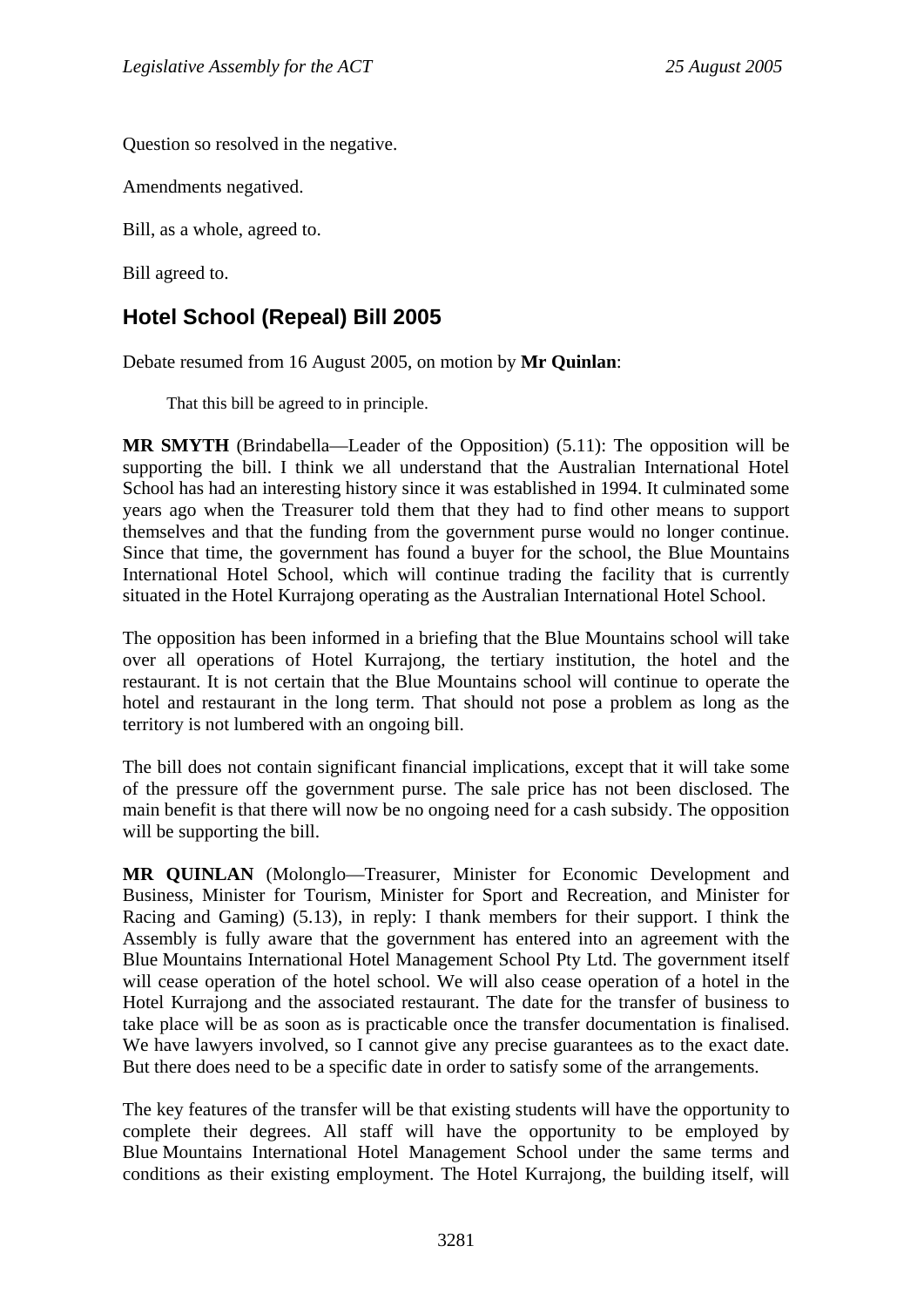continue to be owned by the territory, having been purchased last year. The heritage status of the Hotel Kurrajong will be maintained. The school will continue to operate as the Australian International Hotel School at the Hotel Kurrajong under a long-term sublease with the territory. Existing ACT government financial support will no longer be required beyond 30 June 2007.

The opposition, for some reason, was looking for an assurance that we were not going to operate the hotel or continue to operate the thing as a hotel or restaurant. That is the intention of the government at this stage. We will lease the building to the Blue Mountains Hotel Management School. We will become, effectively, the landlord and we will be receiving a rental. There is other detail to the arrangement, which is purely of a business nature, but it is, I think, a very satisfactory arrangement.

Before I sit down, I would like to thank a couple of people who have seen us through during a time when there has been uncertainty for the school and students. In particular, I would like to thank John Walsh, Tony Hays and Greg Wood for the work that they have done and are doing at this stage to ensure that we are able to make this arrangement. It is a very difficult process. It is not something that can be just switched off overnight. There are continuing commitments, both contractual and moral, and we have said right from the outset that we would honour both our contractual and our moral commitments. It has been through the work of those people that we have been able to do so.

Question resolved in the affirmative.

Bill agreed to in principle.

Leave granted to dispense with the detail stage.

Bill agreed to.

# **Human Rights Commission (Children and Young People Commissioner) Amendment Bill 2005 Detail stage**

Debate resumed from 23 August 2005.

Clause 14 agreed to.

Clauses 15 to 37, by leave, taken together and agreed to.

Schedule 1.

**MR STEFANIAK** (Ginninderra) (5.17): I move amendment No 1 circulated in my name *[see schedule 3 at page 3295]*.

Both Mr Seselja and I spoke on Tuesday in relation to the ombudsman. I reiterate our position. I also again refer members to the scrutiny of bills committee report 14 of 15 August, in which these concerns were expressed. Without repeating myself, I commend this amendment to the Assembly.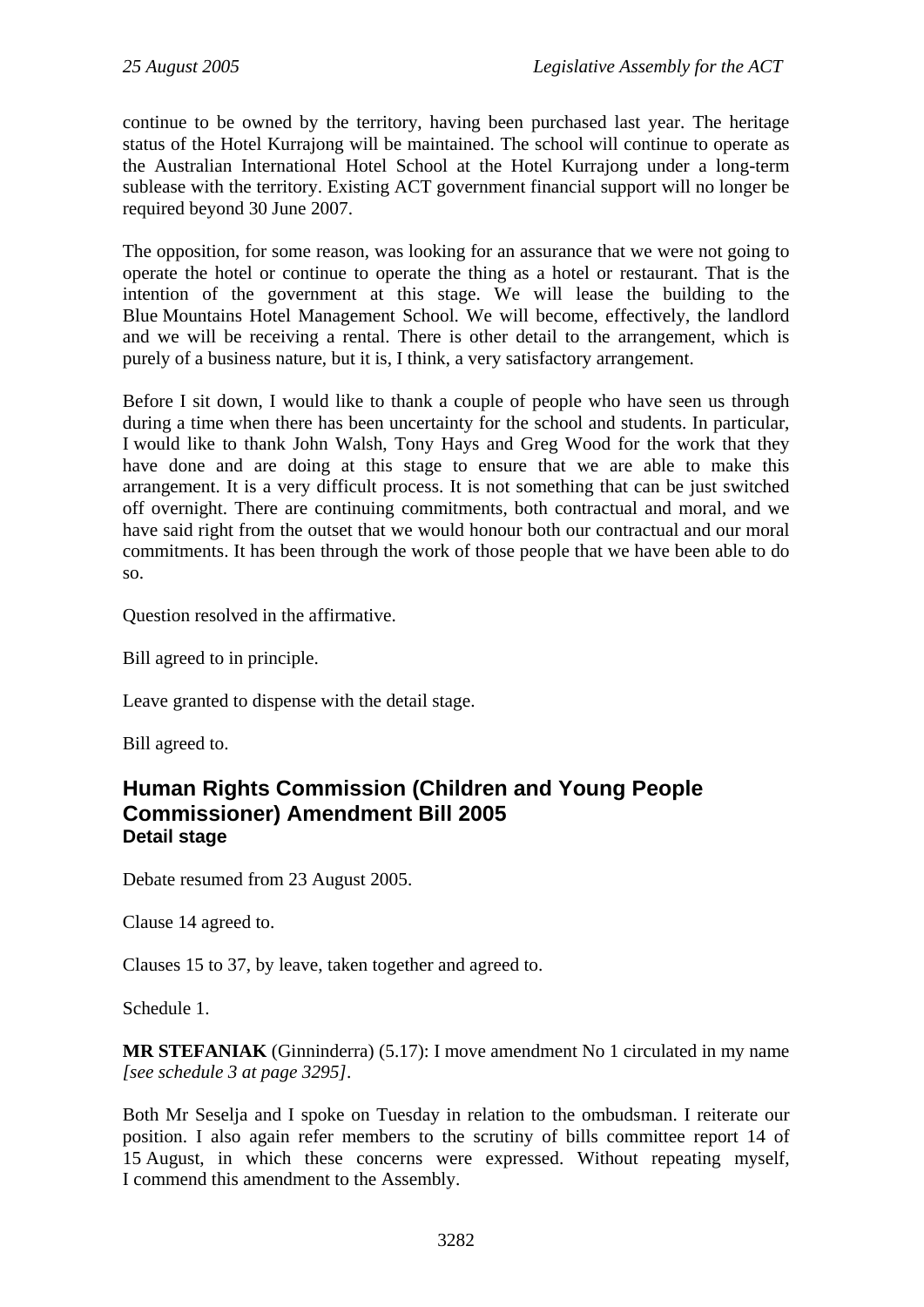**MS GALLAGHER** (Molonglo—Minister for Education and Training, Minister for Children, Youth and Family Support, Minister for Women and Minister for Industrial Relations) (5.18): The scrutiny of bills committee raised a concern about the restriction of the power of the ombudsman in part 1.2 of the bill, which amends section 5 (2) (n) of the Ombudsman Act 1989. This concern is the one that Mr Stefaniak seeks to address in his amendment.

The short answer to the concerns of the committee is that the ombudsman is only excluded from reviewing the specialist deliberative functions of the Human Rights Commission. These functions include the investigation of complaints by commissioners with specialist expertise, such as the Children and Young People Commissioner. The scrutiny of bills committee did not mention the fact that section 5 (2) (n) enables the ombudsman to investigate the administrative functions of the Human Rights Commission. For example, the ombudsman could investigate the conduct of a commissioner or the time it took for a complaint to be resolved. This is consistent with the ombudsman's oversight of other government agencies.

The amendments to section 5 (2) (n) of the Ombudsman Act 1989 are consequential amendments flowing from the provisions in the Human Rights Commissioner Bill 2005 and mirror amendments to that section in the Human Rights Commission Legislation Amendment Bill 2005 at clause 1.115. Currently, section 5 (2) (n) of the Ombudsman Act 1989 excludes the ombudsman investigating anything that would fall within the jurisdiction of the Community and Health Services Complaints Commissioner. In addition, current provisions in section 5 (2) (i) prevent the ombudsman from investigating any action of any kind by the Community and Health Services Commissioner.

As I have already mentioned, the amendments to section  $5(2)$  (n) update the provision to exclude investigation by the ombudsman of the Human Rights Commission's deliberative functions, but not its administrative functions. The ombudsman will now have more power than previously, especially in relation to administration of the oversight of health services.

The government's position is that it is not appropriate for the ombudsman to review the specialist deliberative functions of the Human Rights Commission, as this would effectively provide a duplicated oversight process. However, the government does support administrative oversight by the ombudsman because administrative oversight ensures that proper processes are employed. Amendments to the Ombudsman Act to achieve that outcome are included in this bill in schedule 1, part 1.2, and the Human Rights Commission Legislation Amendment Bill 2005.

I can advise the Assembly that the power of the Human Rights Commission to investigate matters is broad. This power derives from the definition of "service", which includes services that are outside the government's purview, for example, in clause 7 of the bill. This broad power ensures that many people in the ACT who receive services for disability or ill-health, children and young people and older people may complain to the Human Right Commission. Because of the breadth of the functions of the commission, including its capacity to consider issues without the need for formal complaint, it is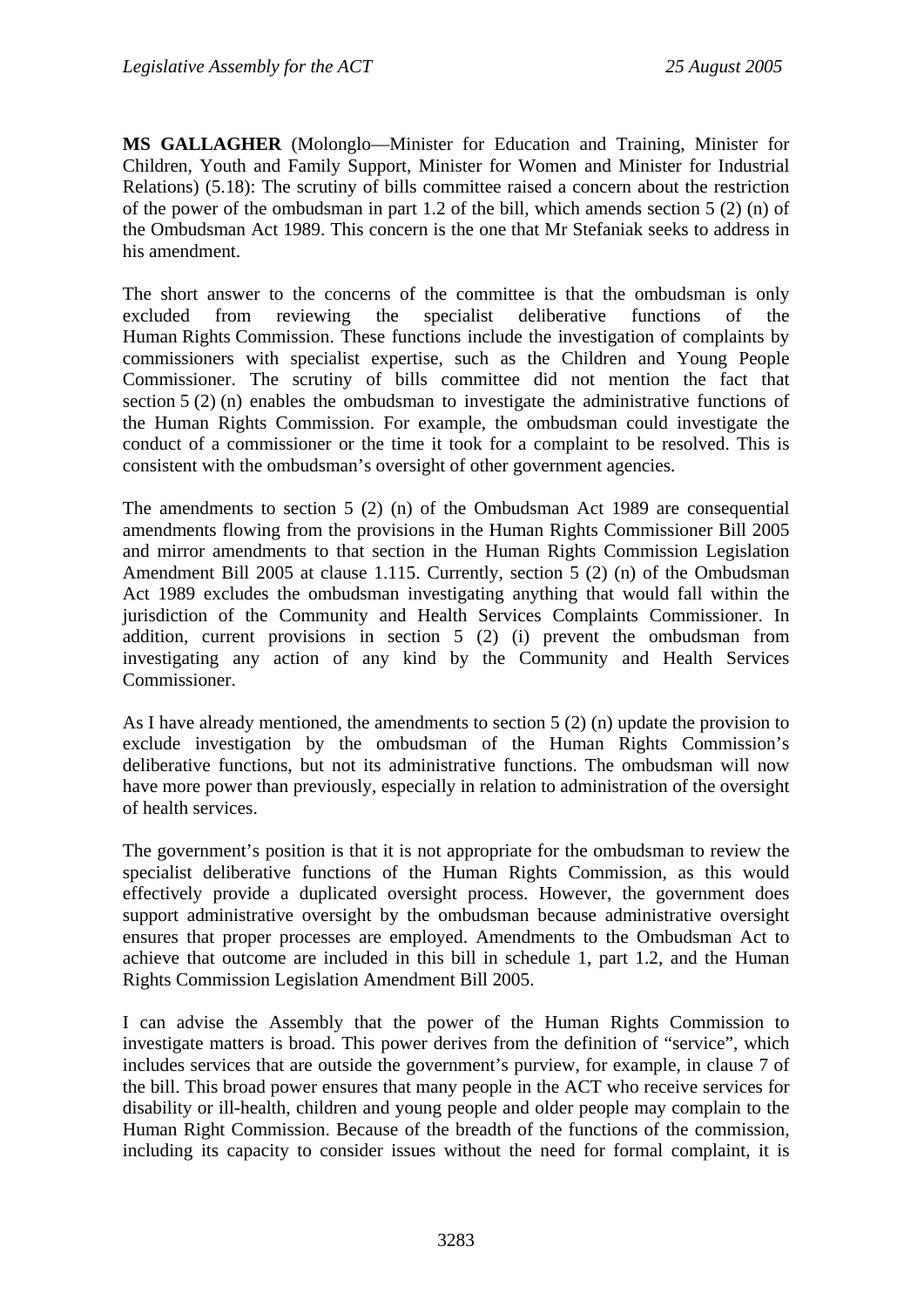unlikely that any agency action in the relevant area will be excluded from its consideration.

Any administrative action taken in relation to issues raised with it, even if not ultimately accepted as a complaint, would be reviewable by the ombudsman. The government considers that creating an additional statutory oversight process by the ombudsman would have detrimental effects on the matters that fall within the scope of the Human Rights Commission functions. There is, for example, the real risk of forum shopping. For these reasons, the government opposes the amendment.

Amendment negatived.

**DR FOSKEY** (Molonglo) (5.22): I move amendment No 5 circulated in my name *[see schedule 2 at page 3294]*.

This bill proposes amendments to section 5 (2) (n) of the Ombudsman Act 1989 to restrict the jurisdiction of the ombudsman in relation to complaints about services provided to children and young people, with similar restrictions to complaints about health services, disability services and services to older people introduced in the Human Rights Commission Bill.

The scrutiny of bills report No 14 raised concerns regarding the potential for jurisdiction disputes arising as a result thereof, which could result in some complaints not being handled by either the ombudsman or the Human Rights Commission. We believe it is important to avoid this and our amendment seeks to omit section  $5(2)(n)$  of the Ombudsman Act, leaving that office with jurisdiction over any complaint that is not dealt with by the Human Rights Commission.

Section 6B of the Ombudsman Act 1989 requires the ombudsman to refer any complaints more appropriately dealt with by the Human Rights Commission to the commission, thus avoiding duplication or confusion, without limiting the jurisdiction of the ombudsman. This amendment is a little similar to Mr Stefaniak's but certainly one we prefer. Since his amendment failed to gain the support of the Assembly, I commend my amendment to members.

**MS GALLAGHER** (Molonglo—Minister for Education and Training, Minister for Children, Youth and Family Support, Minister for Women and Minister for Industrial Relations) (5.25): The government will not be supporting Dr Foskey's amendment, for the reasons I outlined when speaking to Mr Stefaniak's amendment.

**MR STEFANIAK** (Ginninderra) (5.25): The opposition will be supporting Dr Foskey's amendment.

Amendment negatived.

Schedule 1 agreed to.

Title agreed to.

Question put: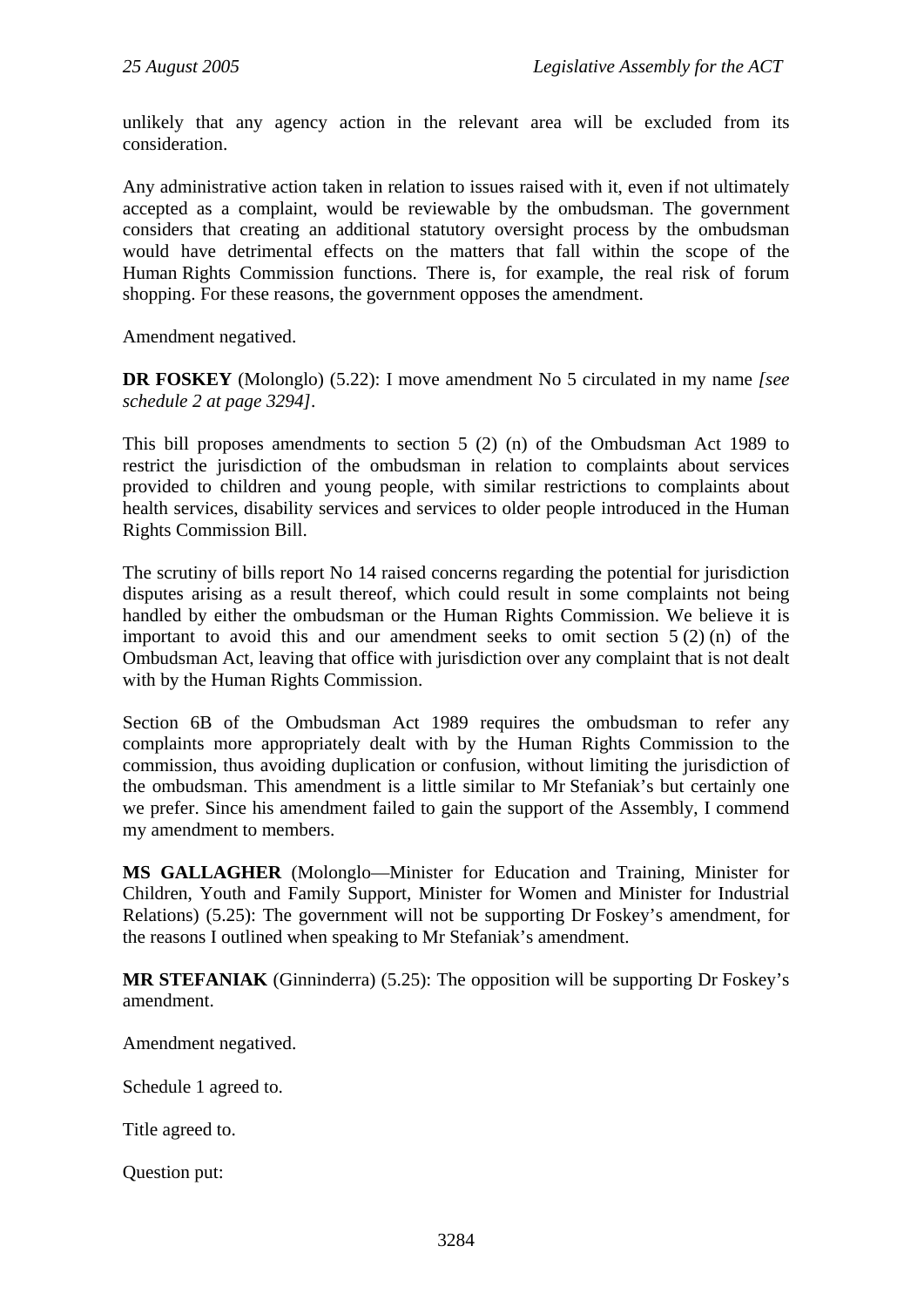That this bill be agreed to.

The Assembly voted—

Ayes 8 Noes 5

| Mr Berry     | Mr Gentleman | Mrs Burke  | Mr Stefaniak |
|--------------|--------------|------------|--------------|
| Mr Corbell   | Ms MacDonald | Mr Pratt   |              |
| Dr Foskey    | Ms Porter    | Mr Seselja |              |
| Ms Gallagher | Mr Stanhope  | Mr Smyth   |              |

Question so resolved in the affirmative.

Bill agreed to.

# **Public Advocate Bill 2005**

Debate resumed from 30 June 2005, on motion by **Ms Gallagher**:

That this bill be agreed to in principle.

Question resolved in the affirmative.

Bill agreed to in principle.

#### **Detail stage**

Bill, by leave, taken as a whole.

**DR FOSKEY** (Molonglo) (5.29): I move amendment No 1 circulated in my name *[see schedule 4 at page 3295]*.

This amendment is about schedule 1 changes to section 6B of the Ombudsman Act 1989 as it relates to mandatory referral to the Public Advocate. Section 6B of the Ombudsman Act 1989 contains an obligation of mandatory referral of complaints by the ombudsman to another statutory agency. One of the listed agencies is the more appropriate agency to investigate the complaints. The amendment adds the Public Advocate to the list of agencies the ombudsman can refer complaints to.

**MS GALLAGHER** (Molonglo—Minister for Education and Training, Minister for Children, Youth and Family Support, Minister for Women and Minister for Industrial Relations) (5.30): The amendment proposed by Dr Foskey to the Public Advocate Bill to amend section 6B (1) of the Ombudsman Act would add the Public Advocate to the list of agencies to which the ombudsman must refer a matter for investigation, if the ombudsman decides that the matter would be more appropriately investigated by that agency.

The inclusion of the Public Advocate in the list of agencies in section 6B is a departure from the current situation, as the Community Advocate is not mentioned in that provision. However, this proposed amendment would operate consistently with other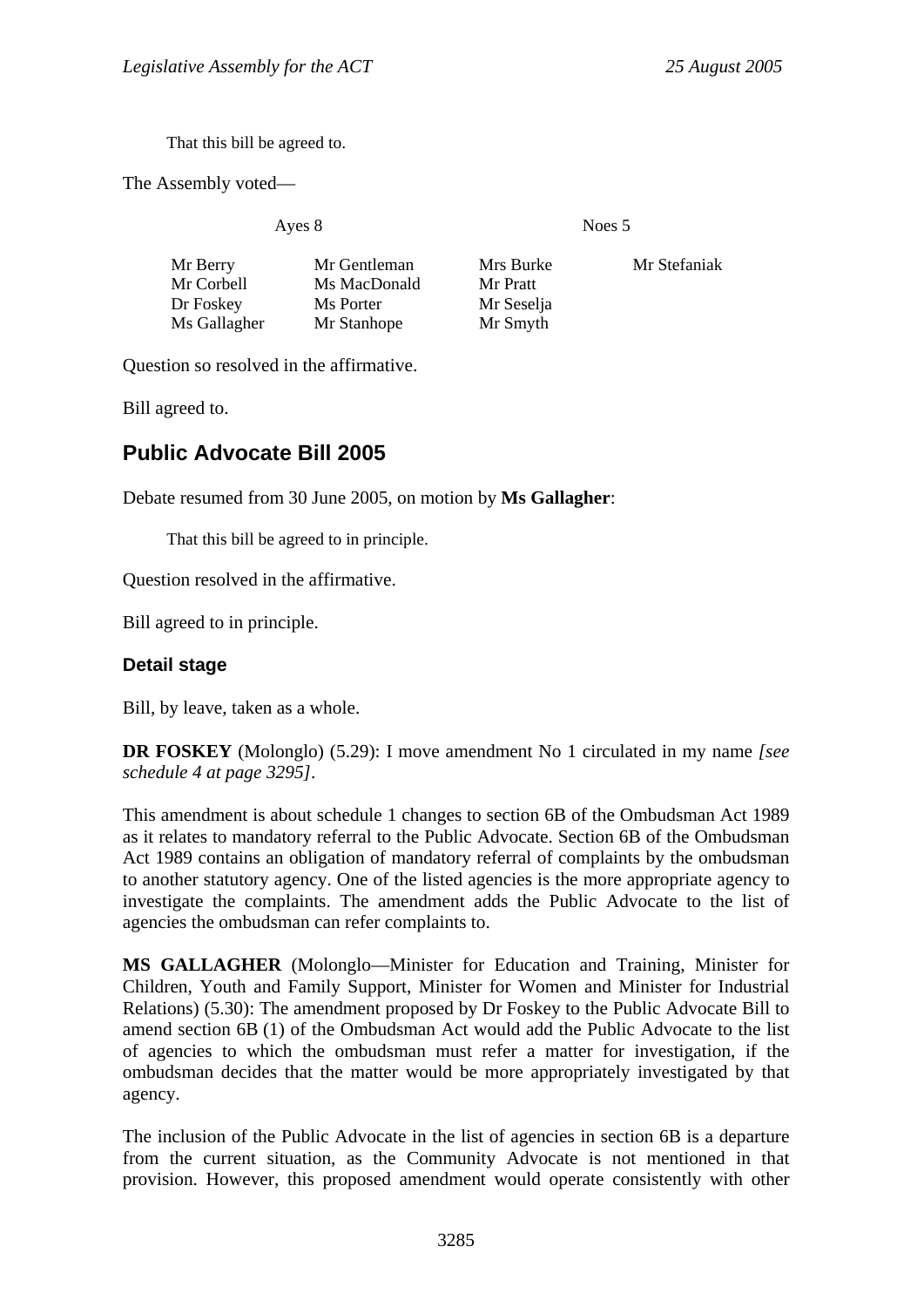provisions of the Public Advocate Bill. It would also be consistent with amendments made in the Human Rights Commission Legislation Amendment Bill as a consequence of the establishment of the Human Rights Commission. Because of that, the government will support the amendment.

**MR STEFANIAK** (Ginninderra) (5.31): The opposition will be supporting Dr Foskey's amendment.

Amendment agreed to.

Bill, as a whole, as amended, agreed to.

Bill, as amended, agreed to.

#### **Adjournment Motor sports**

Motion (by **Mr Corbell**) proposed:

That the Assembly do now adjourn.

**MR GENTLEMEN** (Brindabella) (5.32): This evening I would like to inform the Assembly about some exciting news for Canberra, especially for those avid motor sport fans like myself. A small team of engineers in Canberra with a restricted budget has successfully completed an engineering feat which the biggest car companies in the world have difficulty in achieving—the reverse engineering and combining of two totally different vehicles. Not only that, the new hybrid vehicle is winning in competitions at world-class level.

This small team of engineers calls Canberra home. Neal Bates Motorsport, also known as Toyota Team Racing, has been involved in the building and racing of Toyota rally cars in the Australian Rally Championship for more than 15 years, having won the national title three times. What makes this current project unique is that, whereas previous cars were similar to those used by the Toyota World Rally Championship team, the current car has been designed and developed exclusively by TTR right here in Canberra and is the only one of its kind in the world. It is the first car to meet the new group  $N(P)$ regulations created by the Confederation of Australian Motor Sport. Toyota Team Racing has taken the humble Corolla hatchback and transformed it into a four-wheel drive, turbopowered rally machine by combining present and past technologies.

The self-funded project commenced in 2002, before receiving formal Toyota Australia assistance, and the ongoing development program of the three-car team has continued ever since. The Toyota team racing Corolla was first seen in action in late 2002. It was no match for the works Subaru Imprezas and Mitsubishi Lancers in 2002 and 2003. Engineering improvements saw podium finishes in 2004 and, at the start of the 2005 season, Toyota Team Racing scored a 1-2 finish. Just two weeks ago, Toyota Team Racing beat all other manufacturers in heat one in South Australia, which now puts the team into a positive position to take the manufacturers championship of the Australian Rally Championship at the end of the year.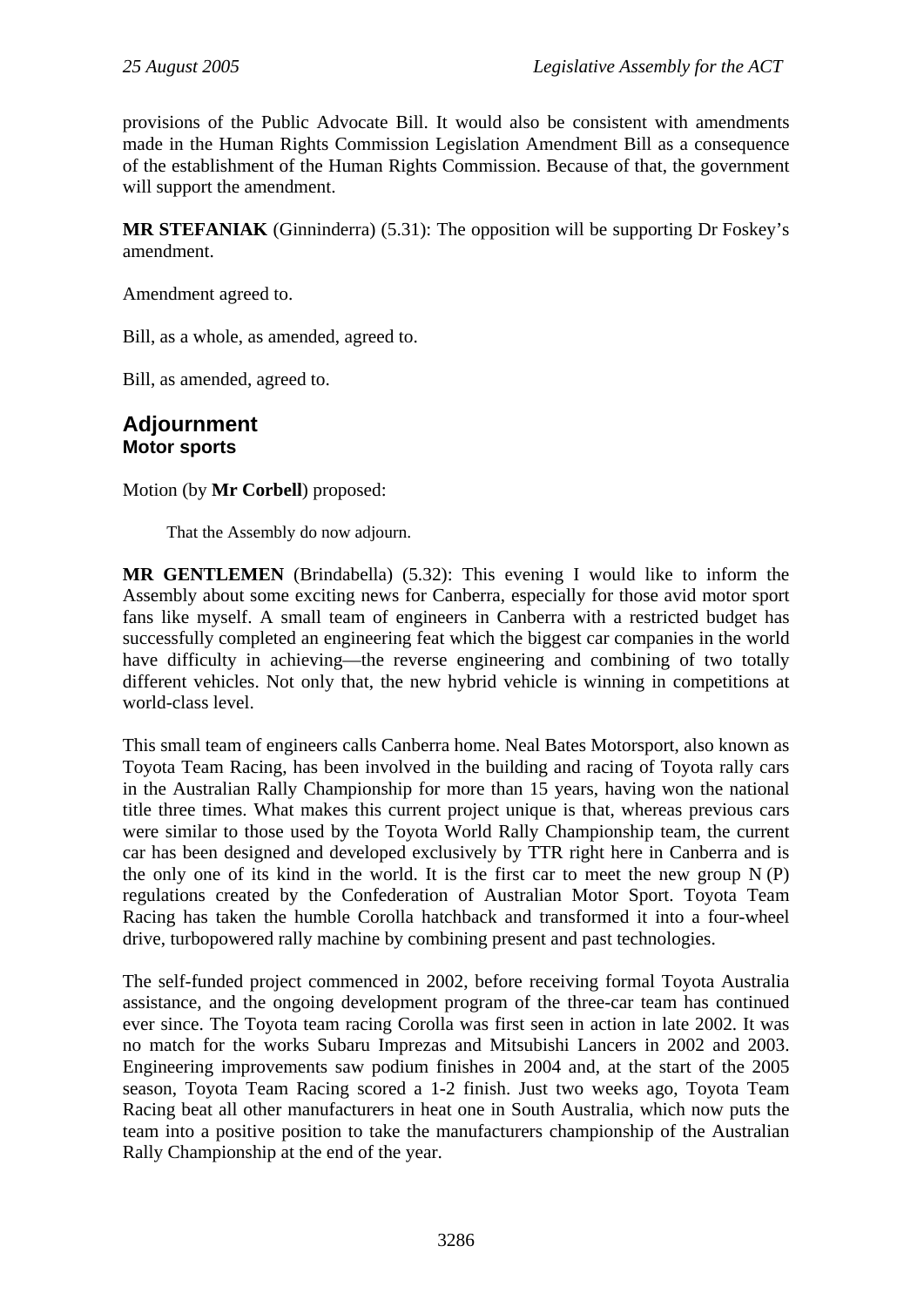During this period the Canberra-based engineering motor sports team has grown to eight full-time personnel. Neal Bates has provided exciting employment opportunities for young people from Canberra and regional areas, including Bega, and an apprentice who graduated from Wodonga TAFE. The hard work, dedication and innovation displayed by TTR has not gone unnoticed. Canberra's own Toyota Team Racing is a finalist in the Engineers Australia engineering excellence award in the small business venture projects section.

The engineering excellence award seeks to recognise and reward outstanding achievement, eminence in the practice of engineering and conspicuous service to the engineering profession. For TTR to have been nominated is in itself a great accomplishment. To have been selected as a finalist is exceptional, especially considering that the nomination of TTR was a covert operation, with owner Neal Bates knowing nothing of it. Keenly aware of Neal's modesty, his close friends nominated TTR on the sly. When the awards judges came to inspect Toyota Team Racing's workshop they were introduced to Neal and the team simply as car enthusiasts. The plan came unstuck later when the time came to convince Neal to don a black tie for a night away in Sydney.

Such national and international recognition can only advance Canberra as the knowledge capital of Australia. I am proud to have been involved in a sport that encouraged such a manufacturing success right here in our own backyard. Further, Toyota Team Racing is a success that has raised employment opportunities for constituents in my own electorate of Brindabella and raised the profile of Canberrans as a whole in this world-famous sport.

I would like to take this opportunity to congratulate our Canberran team of Neal, Coral, Steve, Geoff, Mark, Chris, Jay, Matthew, Anthony, Trent and Anthony again for their achievements in the field of engineering. I wish Toyota Team Racing the best of luck for November, when the winner of the Engineers Australia engineering excellence award is announced. I also wish them well for the remainder of the 2005 World Rally Championship and in any future endeavour this remarkable team embarks upon.

#### **Youth detention centres**

**MR SESELJA** (Molonglo) (5.36): On Tuesday I was honoured to be the subject of a dorothy dixer from Ms MacDonald to Ms Gallagher. I note that Ms Gallagher has been speaking a lot about me lately and I am certainly flattered. I am very happy that she spends so much time reading my press releases. In answer to the question, Ms Gallagher said:

Youth detention centres are not prisons and their residents are not inmates. Whilst punishment is a factor of their operation, their overriding purpose is rehabilitation to ensure that young residents do not find themselves in prisons later in life. I have enormous concerns about Mr Seselja's rhetoric on this issue. I hope that it is due to his inexperience and not choosing his words carefully.

I certainly thank Ms Gallagher for her advice. I do choose my words carefully. She may wish to check the meaning of words herself before going off half-cocked. I note her struggle to understand the word "consult". I think that, when you accuse someone of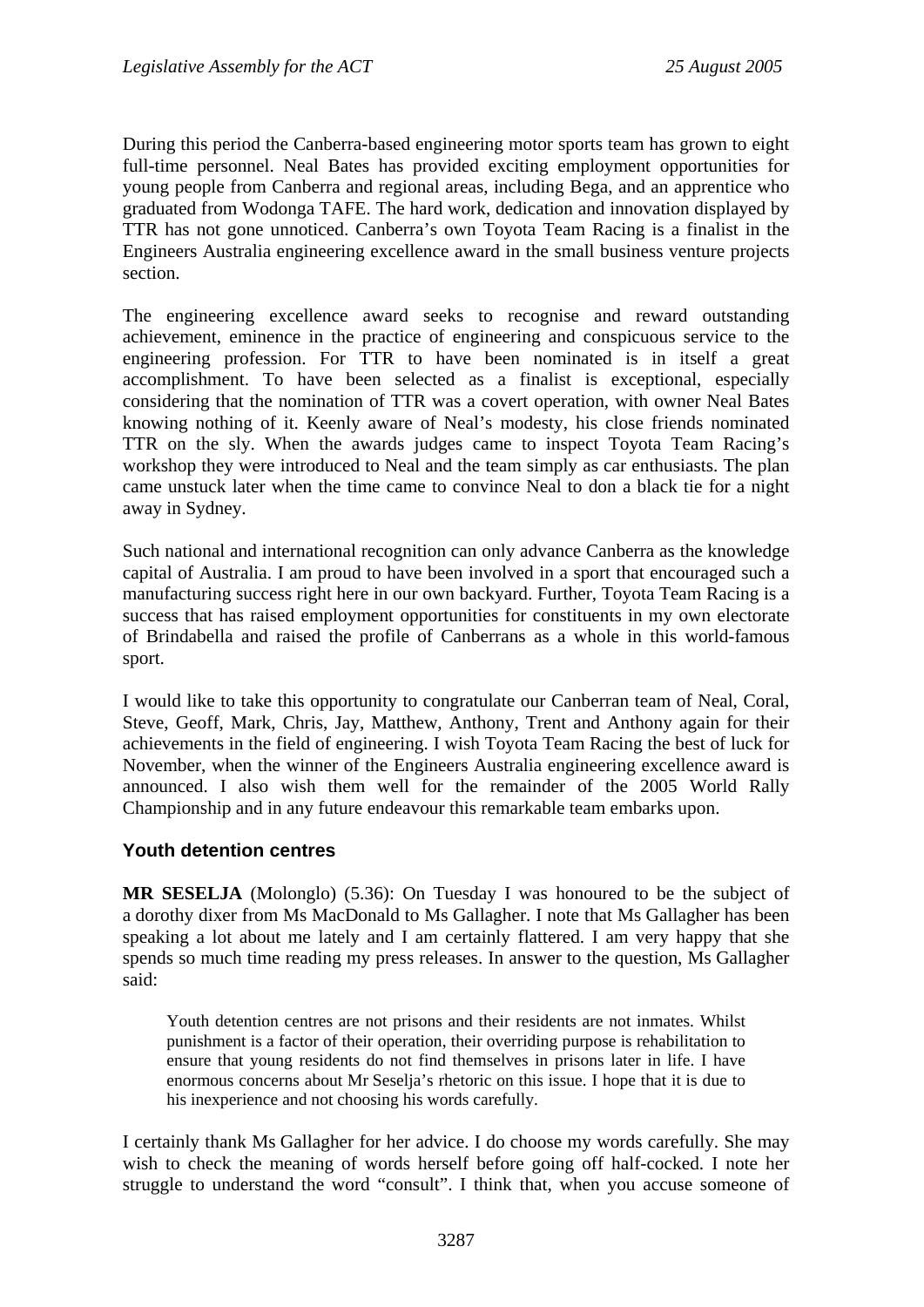error due to inexperience, you need to get your facts straight otherwise you end up looking pretty silly. I think that is exactly what happened here.

The *Macquarie Dictionary* defines "prison" as "a building for the confinement or safe custody of criminals and others committed by law" or "a place of confinement or involuntary restraint". What part of that definition does not apply to a youth detention facility? *Roget's Thesaurus* lists "detention centre" as an alternative to the word "prison". "Inmate" is defined by the *Oxford Dictionary* as "an occupant of a hospital, prison, institution" and by the *Macquarie Dictionary* as "one of those confined in a hospital, prison, etc".

Once again, which part of those definitions does not apply to residents of Quamby? I am not sure whether it was experience or inexperience which caused me to be right in this case, but I was certainly right on both counts. Ms Gallagher had a staged dixer and an army of staffers and public servants to prepare the answer for her, but there was not a dictionary or accurate statement in sight. I always find it interesting when we have government ministers coming here armed to the teeth with briefs and they cannot get simple things like the meanings of words correct.

Ms Gallagher's comments about experience got me thinking about the minister's experience. Some people say that Ms Gallagher is inexperienced, but I disagree. I think she has had all sorts of interesting experiences. For instance, with Vardon, there was a statutory reporting requirement in relation to abused children. This was ignored by the government. The Community Advocate highlighted this requirement and it was again ignored. Who cops the blame? A public servant! Watch out, public servants!

There were the breaches of the Education Act by Ms Gallagher and her failure to understand what was meant by the term "ask for and consider the advice of". Ms Gallagher also managed to set up a working group in record time one day after being asked a question in estimates, but nine months after it was recommended.

There are the breaches of sections 19 and 20 of the Human Rights Act that go on as we speak at Quamby under the watch of this minister. I am happy to give a bit of free advice to Ms Gallagher. If you are going to tell people they are wrong, for whatever reason, I think you had better get it right. In launching those kinds of attacks, I think you may also face closer scrutiny of your performance as minister.

# **Mobile phones**

**MR SPEAKER**: Order! There is a mobile phone somewhere; I have no idea where it is. Will somebody throw it into a bucket of water? I think we will have to get into the practice of not bringing those things in here because members forget to turn them off. It is highly disorderly to have proceedings interrupted by electronic devices. I wish Mr Pratt were here so I could give him a bit of stick.

#### **Minister for Health**

**MR SMYTH** (Brindabella—Leader of the Opposition) (5.40): During yesterday's adjournment debate we all got a bit of a treat: we had a rare sighting of that exotic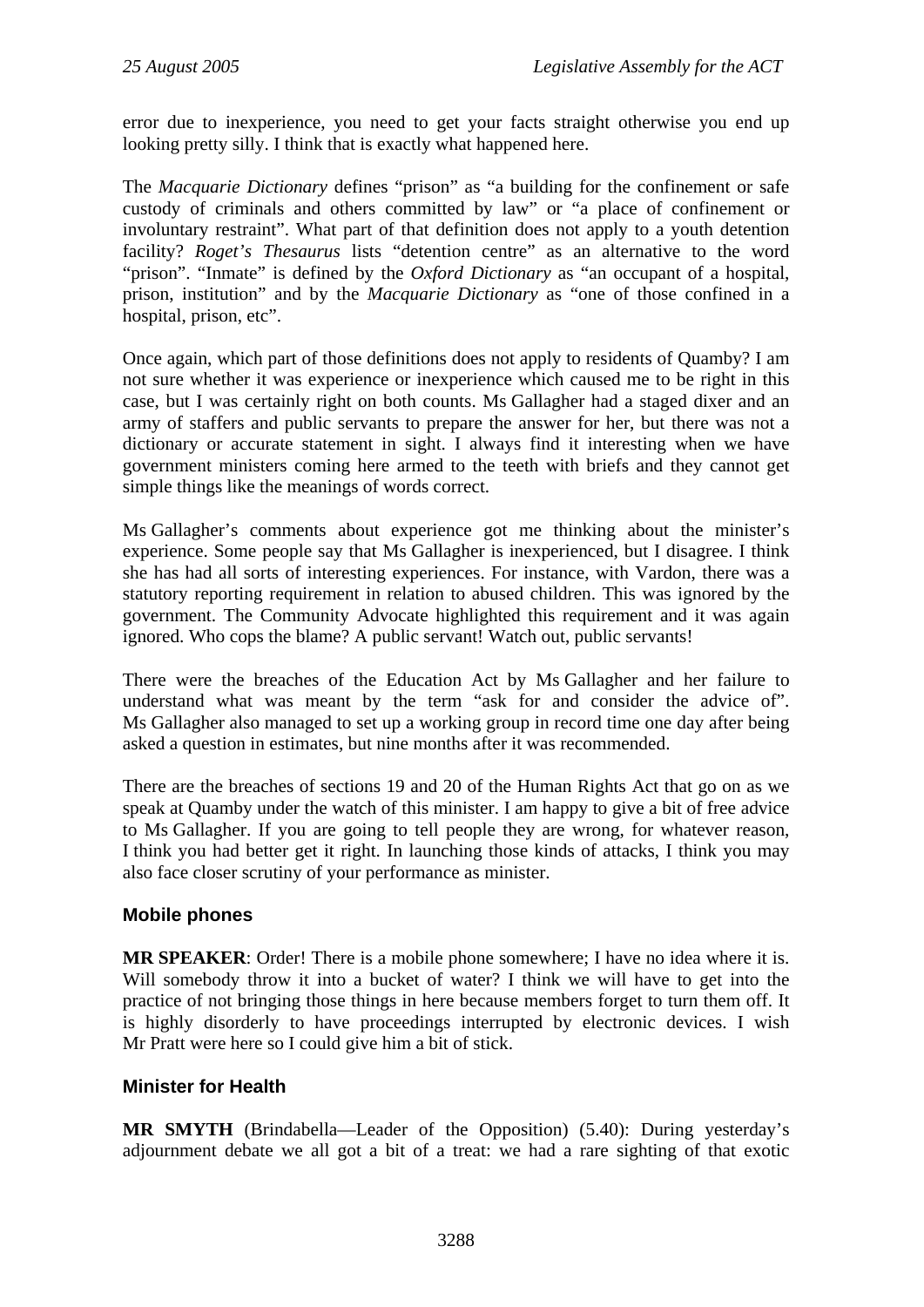beast—the lesser spotted, sanctimonious Simon. What a performance that was, full of mock outrage and wounded ego, poor blossom.

**Mr Corbell**: I wish to raise a point of order, Mr Speaker. Mr Smyth knows the standing orders. If he wants to have a go at me and my conduct as minister, that is fine, but I would ask that he do me the courtesy of referring to me by my proper title and not by some inappropriate name.

**MR SPEAKER**: Fair point. Refer to him by his proper title.

**MR SMYTH**: Mr Corbell seems to have forgotten that this is a parliament, not a tea party, and that, as a matter of course, the opposition holds the deepest disdain for his abilities as a minister. Let us not forget that last year the same member—this pure aesthetic upholder of parliamentary virtue—was censured by the Assembly for persistently and wilfully misleading the Assembly. Who can forget the mislead on the issue of nursing scholarships, or the deliberate mislead on mental health funding? Best of all, the minister, the same pious parliamentarian of last night, made up a quote from *Hansard*.

**Mr Corbell**: Mr Speaker, I rise on a further point of order. Mr Smyth is suggesting that I have deliberately misled the Assembly on a number of occasions. That is highly disorderly and you should ask him to withdraw it.

**MR SMYTH**: You were censured for it.

**Mr Corbell**: No, I was not.

**MR SMYTH**: You were censured for persistently and wilfully misleading the Assembly.

#### **MR SPEAKER**: Order!

**Mr Corbell**: On the point of order: that does not entitle Mr Smyth to decide that, on every occasion when he does not agree with me, I have deliberately misled the Assembly. If he wants to refer specifically to proceedings in the previous Assembly, he should be accurate in doing that but should not cast the net wider.

**MR SPEAKER**: Mr Smyth, you can refer to the fact that Mr Corbell has been censured but you cannot continue to declare that Mr Corbell has misled the Assembly.

**MR SMYTH**: That was the nature of the finding.

**MR SPEAKER**: I am just not going to allow this sort of stuff. This leads to disorder in the Assembly. There is no point in allowing it. There has been a motion passed in the Assembly; it is a matter of fact and you can refer to it; but I am not going to have people hurling abuse across the floor by way of accusations that are misleading, forever, because a motion has been passed, in the future. You can refer to the motion as a matter of fact but no more than that.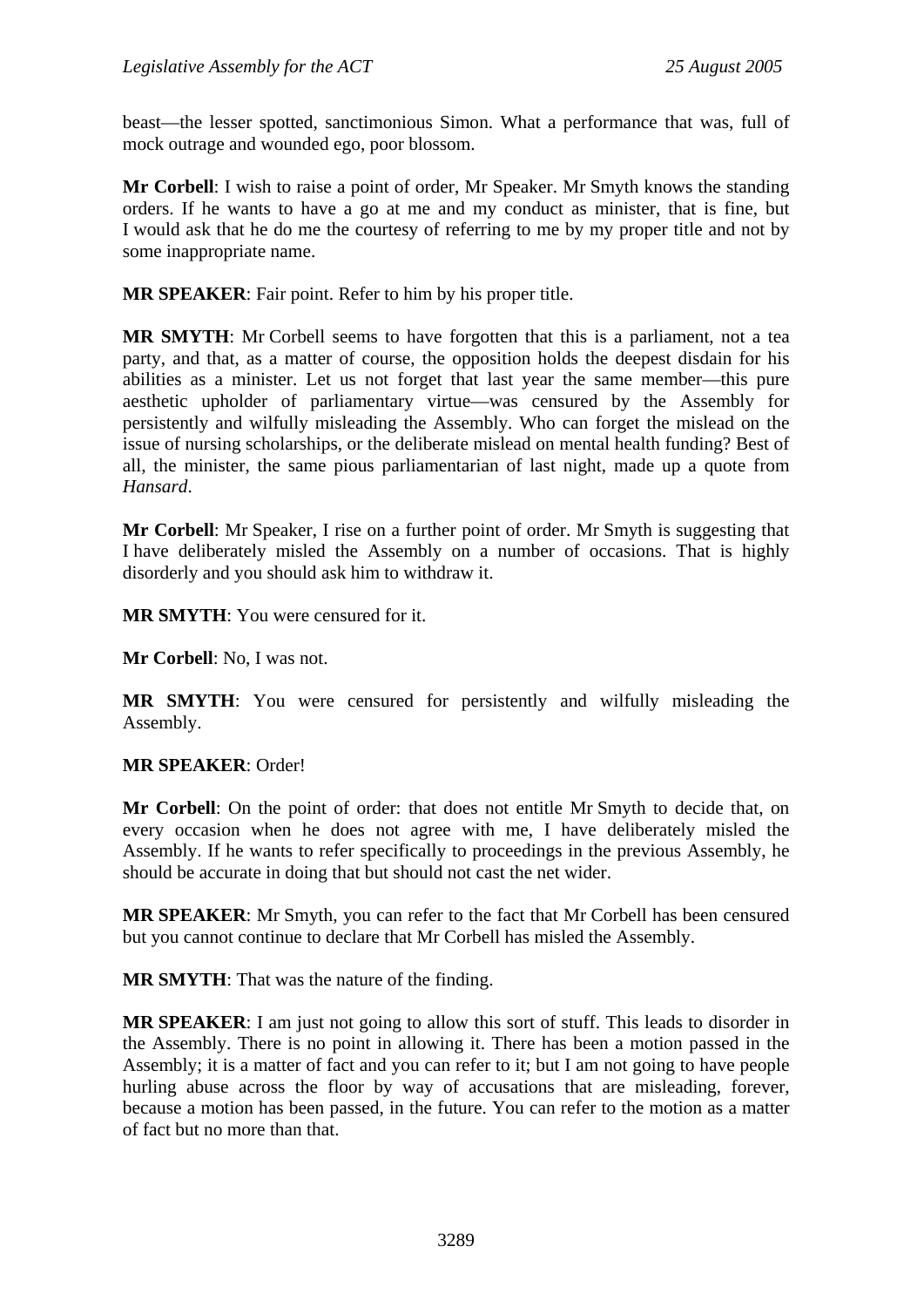**MR SMYTH**: The point is that there was no research or reasoned argument from Mr Corbell when he raised the *Hansard* that he had invented. It was a case that, if you needed a quote to pursue your argument, you just made it up.

Mr Corbell was upset about a question I asked yesterday, and I make no apology for it. The opposition learnt that there had been an incident at the PSU involving a knife, so we asked a question to see if the incident had indeed occurred. For what other purpose does question time exist but to ask questions? The fact that the incident at the PSU did not exactly occur as it had been reported to the opposition proves that the question was completely valid.

This is not the first time Mr Corbell has leapt up shrieking high dudgeon over the opposition asking questions. Not long ago—on 9 March to be exact—my colleague Mr Stefaniak asked the following question:

Have any cases of cryptosporidium been reported to ACT Health recently? And if so, has the source of the infection been identified?

The question was taken on notice, and Mr Stefaniak's supplementary asked whether pools or drinking water had been infected. Quoting from *Hansard*, Mr Corbell's response was:

I am concerned that the opposition continues to assert, at least indirectly, that there are problems with the safety of Canberra's water supply. That is a serious assertion, even if made indirectly in the way that Mr Stefaniak just did. If Mr Stefaniak believes that there is a problem he should say so and he should explain why. But to suggest indirectly, as some sort of snide assertion that there is a problem with Canberra's water supply, is alarmist and dangerous.

Putting aside the interesting leap of logic taken by Mr Corbell, what was the answer that was eventually and quietly provided in writing to Mr Stefaniak's question? Guess what? There were three notifications of cryptosporidium. Two of these could not be traced and the other was suspected to have come from a private swimming pool. That question was completely valid, as was yesterday's. The next time the minister does one of these holier-than-thou performances, I advise those members with an interest in physics to remember Flanders and Swan's application of Boyle's Law to politics—I know you will like this, Mr Speaker—"The greater the external pressure, the greater the volume of hot air."

#### **David Hunter memorial lecture**

**DR FOSKEY** (Molonglo) (5.45): I want to talk about an event I went to last night, which was the David Hunter memorial lecture. I do not know if anybody here knew David Hunter—one of our great citizens that, sadly, we have lost. One of the founding members of Australians for Native Title and Reconciliation and the Journey of Healing in the ACT, he was an enormously supportive and inspiring activist on indigenous issues.

David died in December 2003 after a three-year battle with multiple myeloma. To remember him and his very enthusiastic work, he is commemorated by the David Hunter memorial lecture and, of course, we have now had two of those. Last night the speaker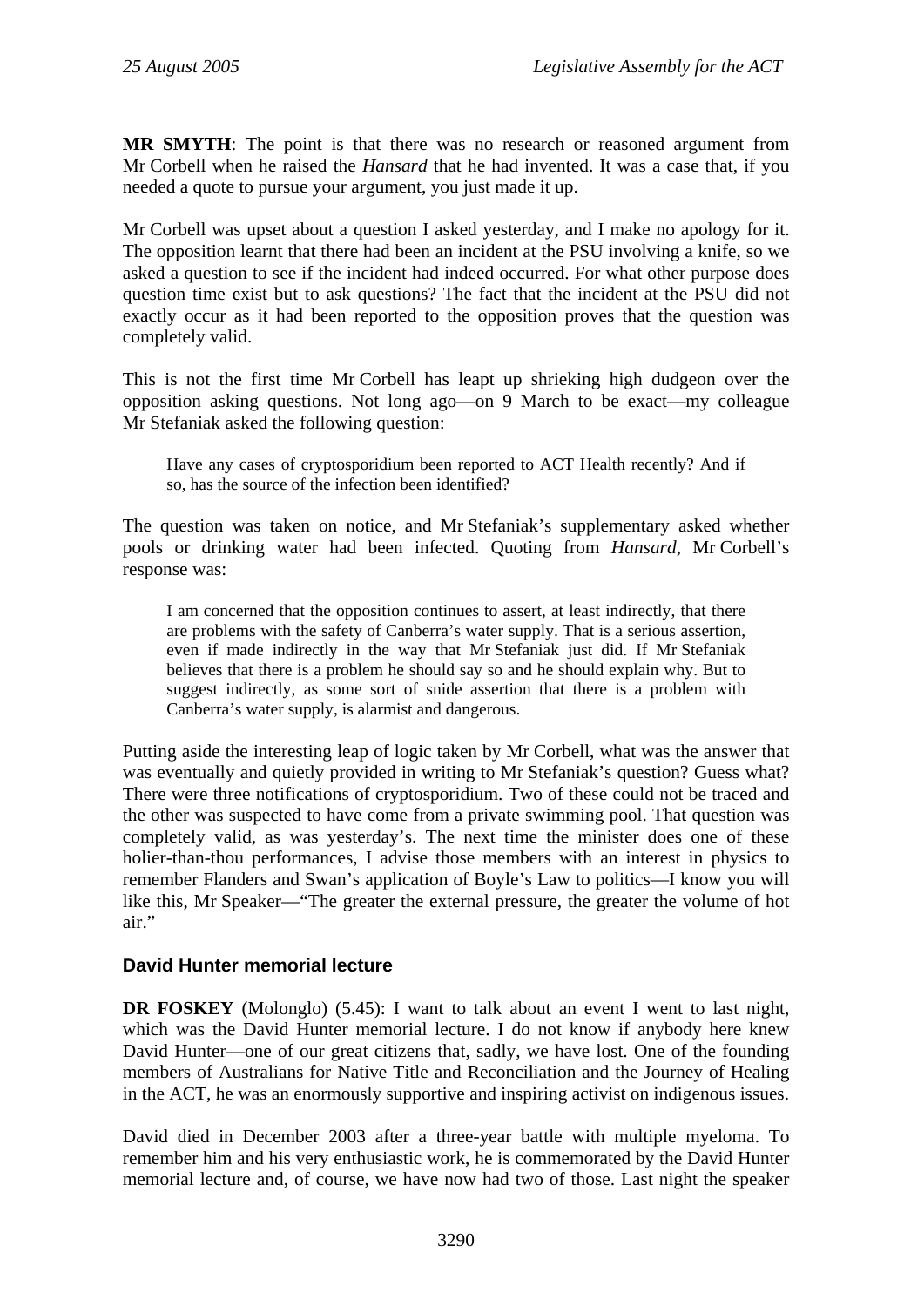was an Aboriginal woman called Vicky Walker, who is the coordinator of the Aboriginal Catholic Ministry in Melbourne. However, she comes from New South Wales. She is a descendant of the Mutti Mutti tribe, which is based around the Mungo national park area and Balranald.

I have had the privilege of travelling to that country in recent months. Having travelled there, I understand a little of what she means when she says that her country is Balranald and going there is like entering her mother's womb. That is as good a description of what it might feel like for an Aboriginal person to return to their country as I have come across. A graduate in theology from the Nungalinya College in Darwin, Vicky is an excellent speaker and spirituality is very important to her. It is interesting that she can be a Catholic and also an Aboriginal person who believes in and is committed to the idea of the dreaming at the same time. I think that, if we are going to talk about multiculturalism, hybridism, tolerance and religious understanding, this is as good an example as you will get.

She took a very positive and upbeat approach. She said it is not true that reconciliation is not happening in this country any more; that, for sure, the federal government has put an end to active efforts to make it happen, but she cited some instances. She said it is now routine for most progressive thinking organisations to do a "welcome to country". There are signs up saying that we are entering traditional lands, as we have here, "Welcome to Ngunnawal country."

We have development agreements with Aboriginal people; we have Aboriginal people in parliaments around Australia, especially following the Northern Territory election recently. We are seeing Aboriginal people skilled up; and we are seeing much truer education about Aboriginal people in our schools. However, she made some points, such as that native title is not land rights and we must not think that native title solved the land rights problem. In fact, she feels that perhaps it has torn families and communities apart, as people have to prove against another group of people that they have more right to the land than another. As for "that mob on the hill", as she kept saying, she said we have to forget about that mob and just get on with it.

One of the things she advocates and is highly involved in is the Opening the Doors Foundation, which raises money to give Aboriginal children a choice in education. Much as we are committed to public education, it must be realised that indigenous children often have no choice but that and often it is not the best choice for them because there are different needs. Because education is so important to her community, the Opening the Doors Foundation assists children to go to schools other than state schools in their area, if that is going to be best for their education. I know you were not all at the lecture last night so I thought I would bring the lecture to you.

# **ACT rugby league grand final Awards and decorations**

**MR STEFANIAK** (Ginninderra) (5.50): On this weekend the grand final of the local rugby league competition will be held, with the Belconnen team—the West Belconnen Warriors—playing against the Queanbeyan Blues. Hopefully, the result will be very good for Belconnen and Canberra, with the Warriors winning. They had a fairly narrow loss to United several weeks ago. I had the pleasure of being down at Kippax to watch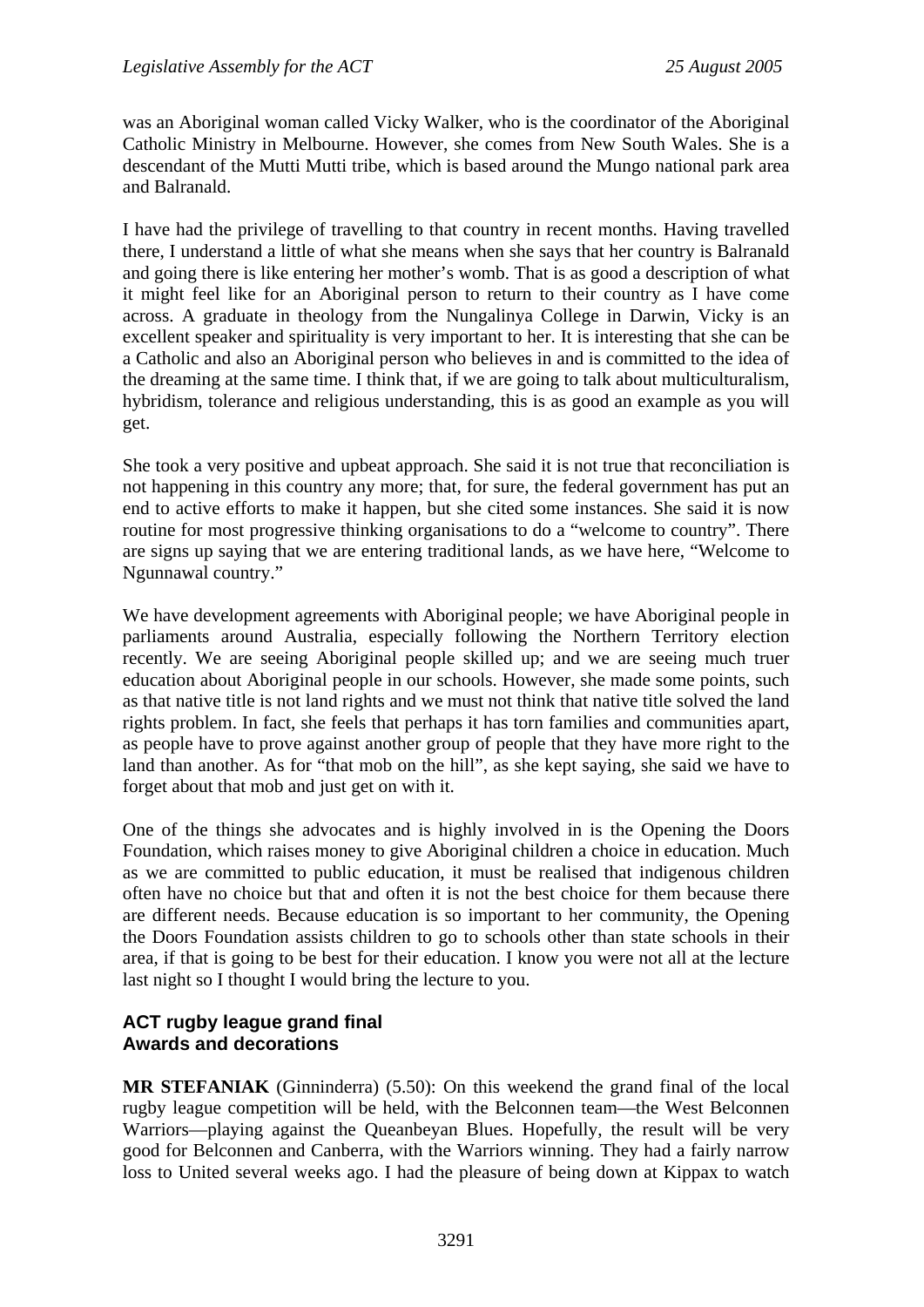that game, although it was not much of a pleasure seeing them lose. I would like to extend to them my very best wishes for that grand final against their old enemies, the Queanbeyan Blues.

Earlier today we talked a bit about traditions, with Greenwich Mean Time going and universal time coming in. One thing worried me. My mind was jogged on this when Mr Stanhope and Mr Smyth were talking about Simpson and his donkey, and a little bit of historical correction there. I know that we do not have the Victoria Cross any more. I thought that it was replaced by the Star of Courage, but I always thought that "Victoria Cross" had a much nicer ring to it. Just going through the stuff Mr Smyth had on Simpson and his donkey—and I certainly hope this is right—I was delighted to learn that a Victoria Cross for Australia was established on 15 January 1991. It is the highest Australian operational gallantry award and supersedes but is physically identical to the Victoria Cross instituted by Queen Victoria in 1856.

To date, no Victoria Cross for Australia has ever been awarded. In a way, one might hope that they will not need to be awarded. That would mean we would be living in a much more peaceful world, but only time will tell. It can only be awarded for the most conspicuous gallantry, daring or pre-eminent act of valour, self-sacrifice or extreme devotion to duty in the presence of the enemy. Throughout history, of course, Australian soldiers, sailors, airmen and airwomen have performed brilliantly and on many occasions have won a Victoria Cross. It is probably relevant to note that, as we recently celebrated the 60th anniversary of the end of World War II and victory in the Pacific.

# **Leader of the Opposition**

**MR CORBELL** (Molonglo—Minister for Health and Minister for Planning) (5.53), in reply: In the adjournment debate this evening Mr Smyth responded to some criticisms I made of him in the adjournment debate last night. I think that, in all of his commentary, Mr Smyth has ignored one very basic fact—that, as leader of the opposition and, indeed, as a shadow minister in this place, you certainly do have the right to ask, and test, the government on issues of policy and administration of the territory but you also have some obligations. One of those obligations is to ensure that, when you exercise that right, you do so in a way that is in some way tested, that in some way has some substance to it.

In raising matters in question time you put the allegation on the public record. If you make an allegation without in any way having checked it, then you give it a credence it would not otherwise have if even the basic modicum of investigation had been undertaken. That is what happened yesterday and that is what happened earlier this year in relation to the claims Mr Stefaniak made about problems with our water supply and infection in our water supply.

These are serious allegations. I have no difficulty with serious allegations being made in this place if there is a reasonable level of confidence that there is some truth in the assertions. The reality is that there is no truth in the assertions. To suggest that Canberra's water supply is in some way affected and to be advised down the track that one person has got sick, in a way that can be identified from a private swimming pool, is not exactly the same as suggesting that Canberra's water supply is under threat.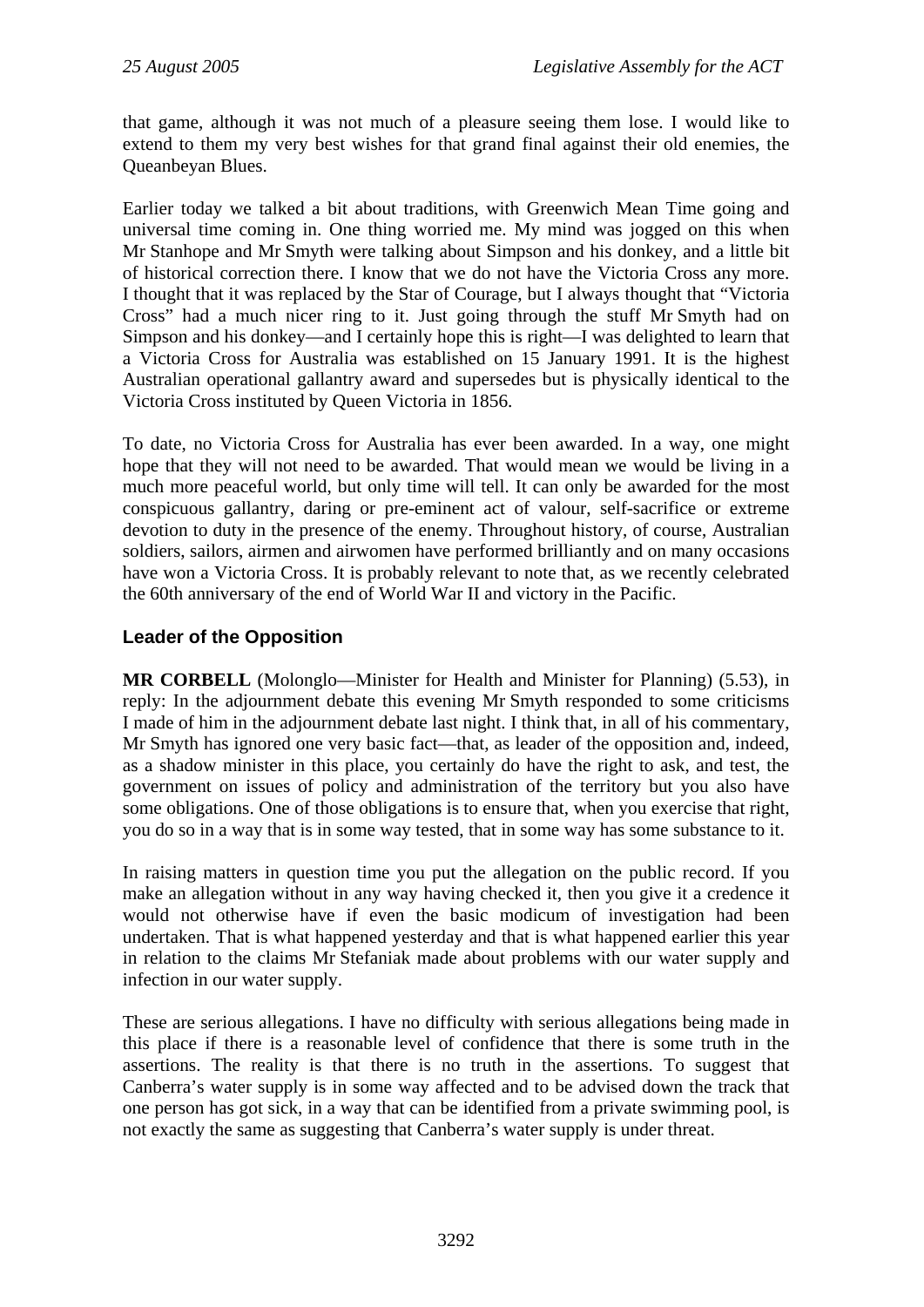To say that someone was searched in the PSU, found to have a knife and had the knife removed from them and then to suggest that there was a stabbing are two very different things. That is exactly the point I was seeking to make in the adjournment debate yesterday—that in asking questions you have rights and responsibilities, being conscious of your position; that you have the opportunity to ask the government questions and raise allegations, but you should do so in a way which is responsible, which is considered and which has some basis in fact.

The difficulty with what we have seen from the opposition in the past 12 months in particular is that increasingly they do not care about the facts and increasingly they do not care about whether something is right; they just want to make allegations. We saw that in relation to Mr Stefaniak the other day when he deliberately misconstrued the comments of the Chief Justice in relation to the separation of powers and was censured in this place by a majority of this Assembly for his behaviour.

That is unfortunately the increasing trend we are seeing from the Liberal Party in this place. It does not matter about the facts; it does not matter about whether there is any truth in the allegation. Make it; it sounds good; someone will give it a run somewhere. Those are not the actions of a responsible opposition that is trying to gain credibility in this place as an alternative government; those are the actions of a desperate opposition prepared to throw anything to make the point and damn the consequences, let alone the truth.

Question resolved in the affirmative.

#### **The Assembly adjourned at 5.57 pm.**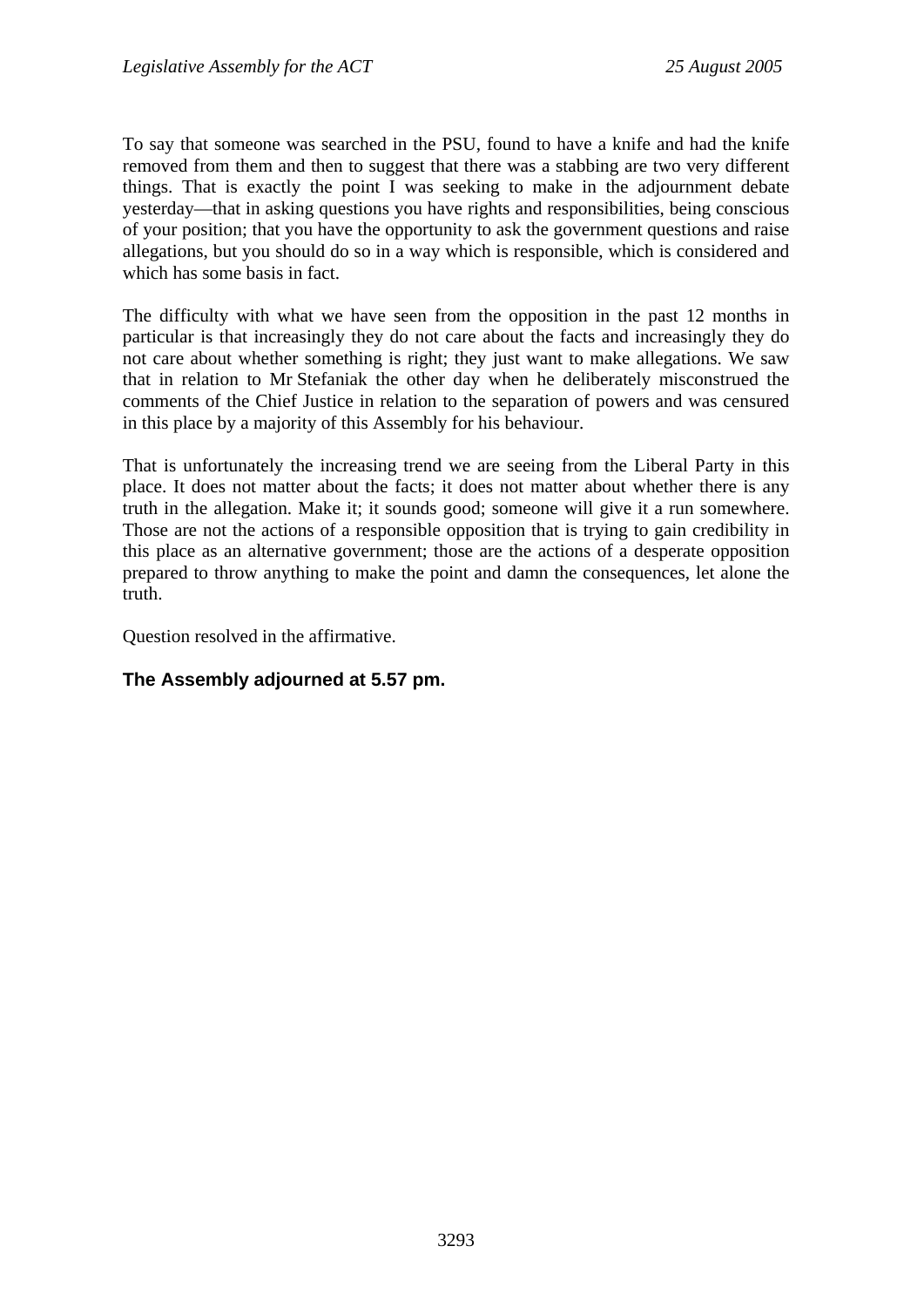# **Schedules of amendments**

#### **Schedule 1**

#### **Public Sector Management Amendment Act 2005 (No 3)**

Amendments moved by Mr Smyth

**1 Clause 14 Proposed new section 30A (2) Page 10, line 9—** 

*omit* 

2 years

*substitute* 

12 months

**2 Clause 28 Proposed new section 76A (2) Page 17, line 7**  *omit* 

> 2 years *substitute*  12 months

#### **Schedule 2**

#### **Human Rights Commission (Children and Young People Commissioner) Bill 2005**

Amendments moved by Dr Foskey

```
5 
Schedule 1 
Amendment 1.2 
Page 16, line 11— 
            omit amendment 1.2, substitute 
[1.2] Section 5 (2) (n) 
            omit
```